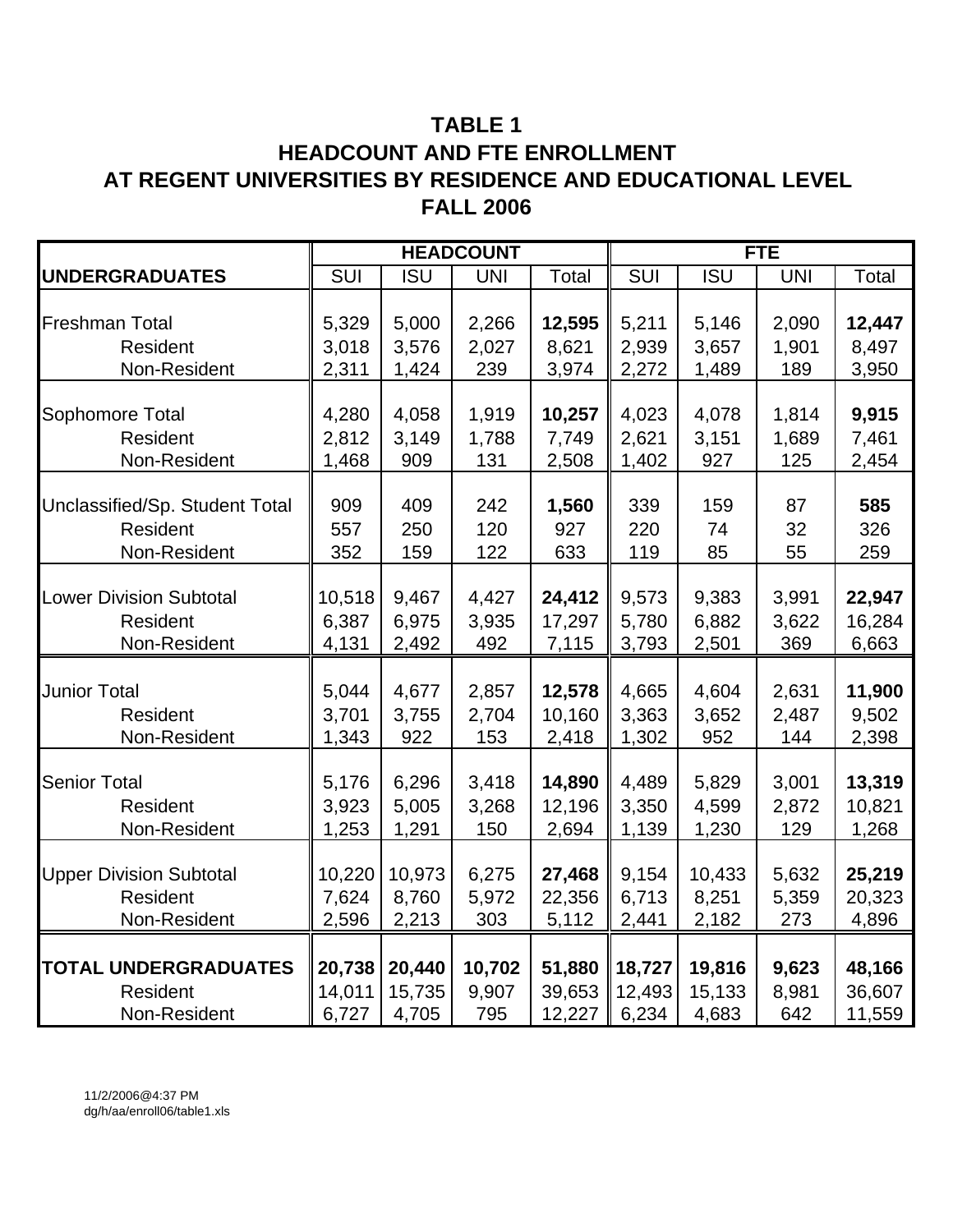# **TABLE 1 HEADCOUNT AND FTE ENROLLMENT AT REGENT UNIVERSITIES BY RESIDENCE AND EDUCATIONAL LEVEL FALL 2006**

|                           |            |            | <b>HEADCOUNT</b> |        |                    |            | FTE.       |        |
|---------------------------|------------|------------|------------------|--------|--------------------|------------|------------|--------|
|                           | <b>SUI</b> | <b>ISU</b> | <b>UNI</b>       | Total  | SUI                | <b>ISU</b> | <b>UNI</b> | Total  |
|                           |            |            |                  |        |                    |            |            |        |
| <b>TOTAL PROFESSIONAL</b> | 3,853      | 439        | <b>NA</b>        | 4,292  | 3,597              | 439        | <b>NA</b>  | 4,036  |
| Resident                  | 2,833      | 253        |                  | 3,086  | 2,576              | 253        |            | 2,829  |
| Non-Resident              | 1,020      | 186        |                  | 1,206  | 1,021              | 186        |            | 1207   |
|                           |            |            |                  |        |                    |            |            |        |
| <b>TOTAL GRADUATES</b>    | 5,388      | 4,583      | 1,558            | 11,529 | 4,579              | 4,048      | 1,212      | 9,839  |
| Resident                  | 2,059      | 1,973      | 1,222            | 5,254  | 1,762              | 1,522      | 902        | 4,186  |
| Non-Resident              | 3,329      | 2,610      | 336              | 6,275  | 2,817              | 2,526      | 310        | 5,653  |
|                           |            |            |                  |        |                    |            |            |        |
| <b>GRAND TOTAL</b>        | 29,979     | 25,462     | 12,260           | 67,701 | 26,903             | 24,303     | 10,835     | 62,041 |
| Resident                  | 18,903     | 17,961     | 11,129           | 47,993 | 16,831             | 16,908     | 9,883      | 43,622 |
| Non-Resident              | 11,076     | 7,501      | 1,131            | 19,708 | $\parallel$ 10,072 | 7,395      | 952        | 18,419 |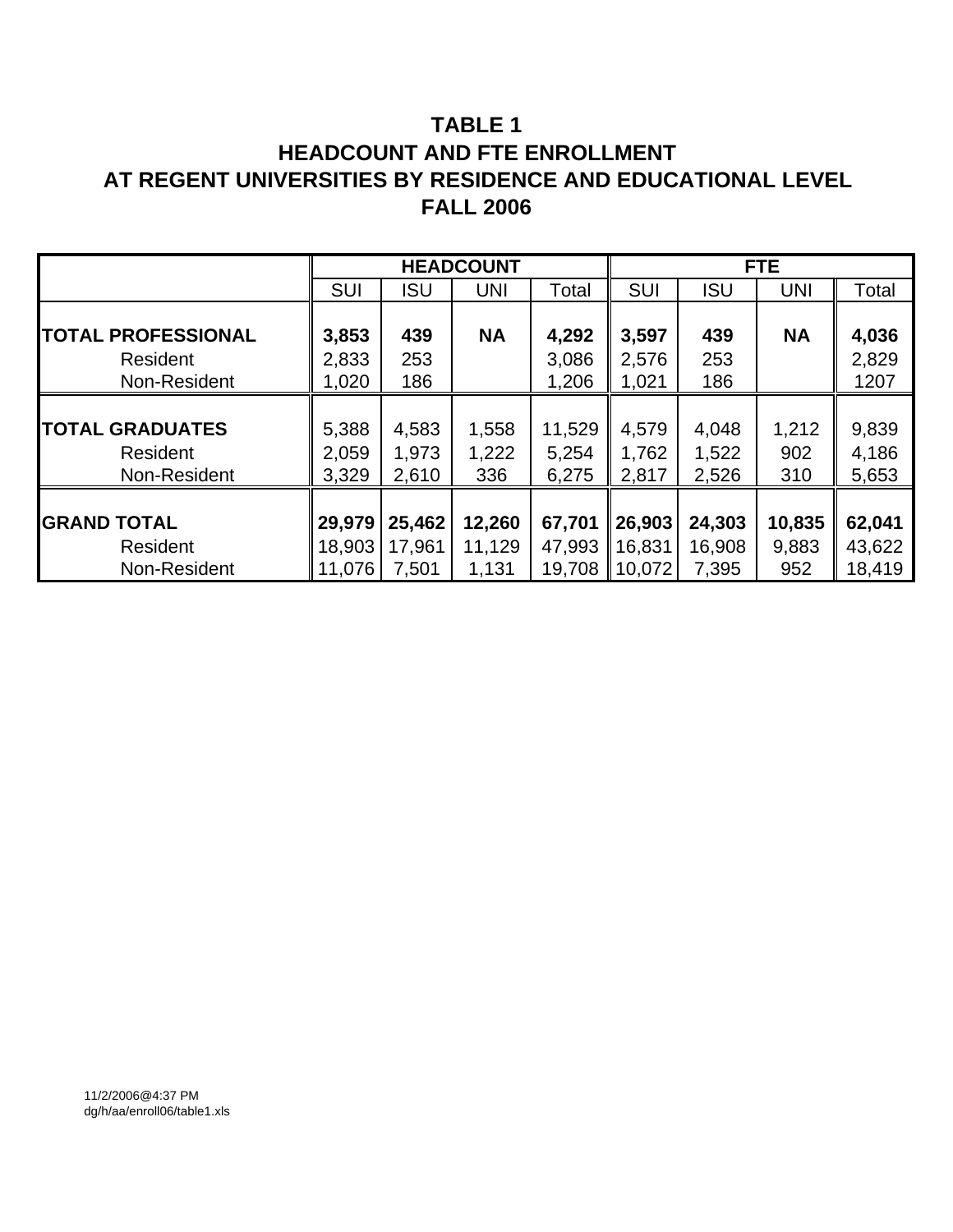# **TABLE 2FULL-TIME/PART-TIME STUDENT HEADCOUNT ENROLLMENTAT REGENT UNIVERSITIES BY EDUCATIONAL LEVEL AND GENDER FALL 2006**

|              |       |           |                          | <b>SUI</b>  |           |             |                   |           | <b>ISU</b>                                            |             |           |       |                     |             | <b>UNI</b>                                                             |           |           |           | Regent       |
|--------------|-------|-----------|--------------------------|-------------|-----------|-------------|-------------------|-----------|-------------------------------------------------------|-------------|-----------|-------|---------------------|-------------|------------------------------------------------------------------------|-----------|-----------|-----------|--------------|
|              |       | Full-Time |                          |             | Part-Time |             |                   | Full-Time |                                                       |             | Part-Time |       |                     | Full-Time   |                                                                        |           | Part-Time |           | Total &      |
|              | Male  | Female    | Total                    | Male        | Female    | Total       | Male              | Female    | Total                                                 | Male        | Female    | Total | Male                | Female      | Total                                                                  | Male      | Female    | Total     | Percent      |
|              |       |           |                          |             |           |             |                   |           |                                                       |             |           |       |                     |             |                                                                        |           |           |           |              |
| New          | 1,957 | 2,299     | 4,256                    | 12          | 21        | 33          | 2,118             | 1,748     | 3,866                                                 | 72          | 45        | 117   | 679                 | 1,016       | 1,695                                                                  | 31        | 42        | 73        | 10,040       |
| Freshmen     | 45.6% | 53.6%     | 99.2%                    | 0.3%        | 0.5%      | 0.8%        | 53.2%             | 43.9%     | 97.1%                                                 | 1.8%        | 1.1%      | 2.9%  |                     | 38.4% 57.5% | $95.9\%$                                                               | 1.8%      | 2.4%      | 4.1%      | 19.4%        |
|              |       |           |                          |             |           |             |                   |           |                                                       |             |           |       |                     |             |                                                                        |           |           |           |              |
| Undergrad.   | 8,682 | 9,688     | 18,370                   | 1,082       | 1,286     |             | 2,368 10,792      | 8,365     | 19,157                                                | 754         | 529       | 1,283 | 4,106               | 5,500       | 9,606                                                                  | 505       | 591       | 1,096 ∥   | 51,880       |
|              | 41.9% | 46.7%     | 88.6% I                  | 5.2%        | 6.2%      |             | 11.4% 52.8%       | 40.9%     | 93.7%                                                 | 3.7%        | 2.6%      |       |                     |             | 6.3% $\parallel$ 38.4% $\parallel$ 51.4% $\parallel$ 89.8% $\parallel$ | 4.7%      | 5.5%      | $10.2\%$  | 76.6%        |
|              |       |           |                          |             |           |             |                   |           |                                                       |             |           |       |                     |             |                                                                        |           |           |           |              |
| Prof.        | 1,069 | 1,034     | 2,103                    | 1,128       | 622       | 1,750       | 110               | 326       | 436                                                   |             |           | 3     | <b>NA</b>           | <b>NA</b>   | <b>NA</b>                                                              | <b>NA</b> | <b>NA</b> | <b>NA</b> | 4,292        |
|              | 27.7% | $26.8\%$  |                          | 54.6% 29.3% |           |             | 16.1% 45.4% 25.1% | 74.3%     | 99.3%                                                 | 0.2%        | 0.5%      | 0.7%  |                     |             |                                                                        |           |           |           | 6.3%         |
|              |       |           |                          |             |           |             |                   |           |                                                       |             |           |       |                     |             |                                                                        |           |           |           |              |
| Graduate     | 1,133 | 1,519     | 2,652                    | 1,231       | 1,505     | 2,736       | 1,551             | 1,036     | 2,587                                                 | 1,102       | 894       | 1,996 | 254                 | 436         | 690                                                                    | 271       | 597       | 868       | 11,529       |
|              | 21.0% | 28.2%     | 49.2% $\blacksquare$     | $22.8\%$    | 27.9%     | 50.8% 33.8% |                   | 22.6%     |                                                       | 56.4% 24.0% | 19.5%     |       | 43.6% 16.3%         | 28.0%       | $44.3\%$                                                               | 17.4%     | 38.3%     | 55.7% I   | 17.0%        |
|              |       |           |                          |             |           |             |                   |           |                                                       |             |           |       |                     |             |                                                                        |           |           |           |              |
| <b>TOTAL</b> |       |           | 10,884   12,241   23,125 | 3,441       | 3,413     |             | $6,854$   12,453  | 9,727     | 22,180                                                | 1,857       | 1,425     | 3,282 | 4,360               | 5,936       | 10,296                                                                 | 776       | 1,188     |           | 1,964 67,701 |
|              |       |           |                          |             |           |             |                   |           | 36.3% 40.8% 77.1% 13.0% 11.4% 22.9% 48.9% 38.2% 87.1% | 7.3%        |           |       | $5.6\%$ 12.9% 35.6% |             | 48.4% 84.0%                                                            | 6.3%      | 9.7%      |           | 16.0% 100.0% |

11/2/2006@4:37 PMdg/h/aa/enroll06/table2.xls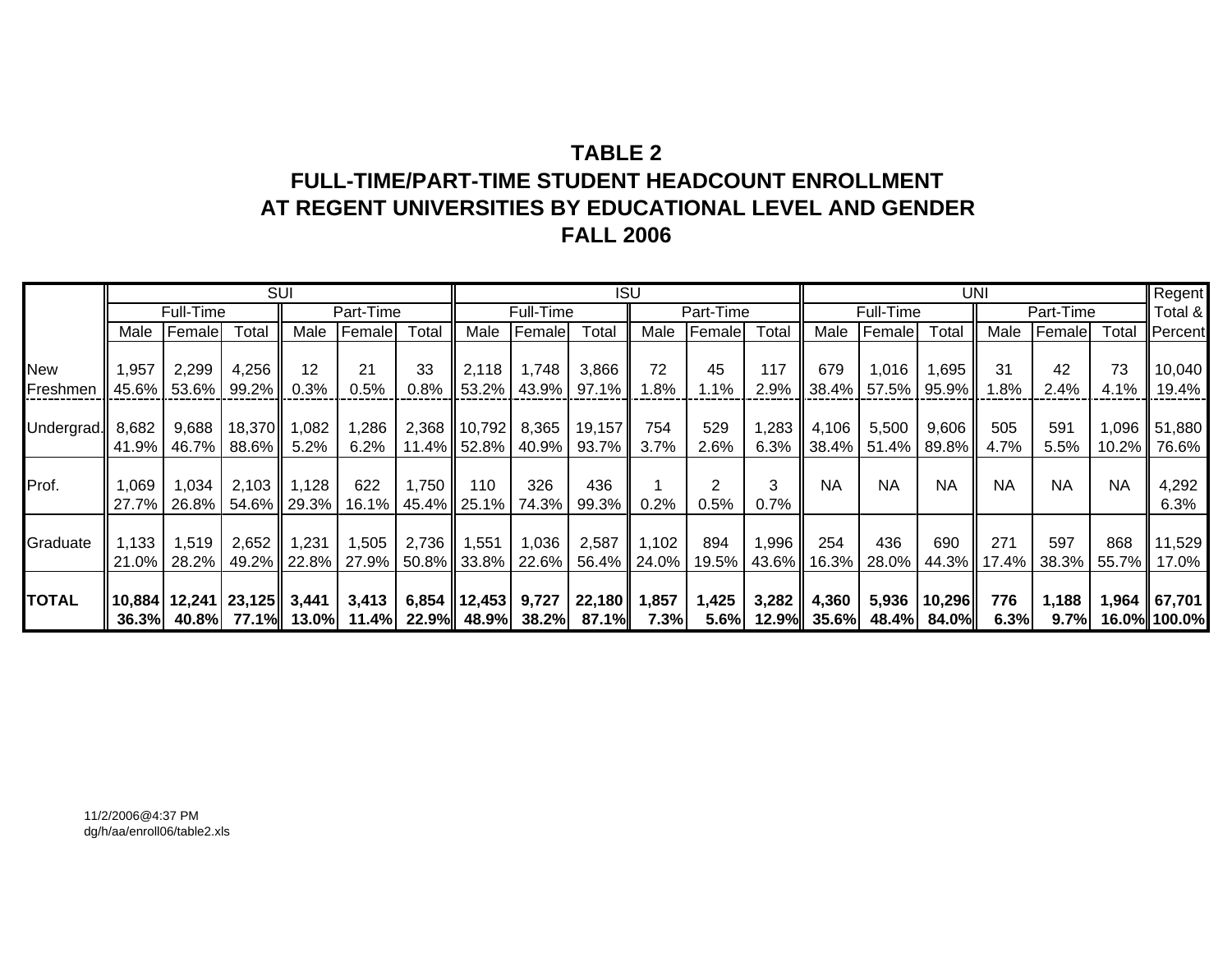# **TABLE 3 COMPARATIVE ENROLLMENT BY COLLEGE AND EDUCATIONAL LEVEL UNIVERSITY OF IOWA FALL 2005 to FALL 2006**

|                                               |                | <b>Fall 2005</b> |                |                  | <b>Fall 2006</b> |                         |
|-----------------------------------------------|----------------|------------------|----------------|------------------|------------------|-------------------------|
|                                               | Male           | Female           | Total          | <b>Male</b>      | <b>Female</b>    | <b>Total</b>            |
| UNDERGRADUATE ENROLLMENT                      |                |                  |                |                  |                  |                         |
|                                               |                |                  |                |                  |                  |                         |
| <b>COLLEGE OF BUSINESS</b>                    | 931            | 583              | 1,514          | 1,012            | 635              | 1,647                   |
| <b>Seniors</b>                                | 511            | 308              | 819            | 519              | 343              | 862                     |
| <b>Juniors</b>                                | 366            | 230              | 596            | 423              | 231              | 654                     |
| Sophomores                                    | 24             | 18               | 42             | 23               | 20               | 43                      |
| Freshmen                                      | 29             | 23               | 52             | 40               | 37               | 77                      |
| Unclassified                                  | 1              | $\overline{4}$   | 5              | $\overline{7}$   | 4                | 11                      |
|                                               |                |                  |                |                  |                  |                         |
| <b>COLLEGE OF DENTISTRY</b>                   | $\overline{0}$ | $\overline{2}$   | $\overline{2}$ | $\boldsymbol{0}$ | $\boldsymbol{2}$ | $\boldsymbol{2}$        |
| <b>Oral Health Science</b>                    | $\overline{0}$ | $\overline{2}$   | $\overline{2}$ | $\overline{0}$   | $\overline{2}$   | $\overline{\mathbf{2}}$ |
|                                               |                |                  |                |                  |                  |                         |
| <b>COLLEGE OF EDUCATION</b>                   | 156            | 582              | 738            | 132              | 485              | 617                     |
| <b>Seniors</b>                                | 117            | 351              | 468            | 97               | 340              | 437                     |
| Juniors                                       | 28             | 178              | 206            | 30               | 127              | 157                     |
| Sophomores                                    | 11             | 53               | 64             | 5                | 18               | 23                      |
| <b>COLLEGE OF ENGINEERING</b>                 | 965            | 235              | 1,200          | 1,028            | 236              | 1,264                   |
| <b>Seniors</b>                                | 176            | 53               | 229            | 197              | 52               | 249                     |
| <b>Juniors</b>                                | 231            | 63               | 294            | 219              | 59               | 278                     |
| Sophomores                                    | 228            | 56               | 284            | 240              | 49               | 289                     |
| Freshmen                                      | 320            | 61               | 381            | 366              | 74               | 440                     |
| Unclassified                                  | 10             | 2                | 12             | 6                | $\overline{2}$   | 8                       |
|                                               |                |                  |                |                  |                  |                         |
| <b>COLLEGE OF LIBERAL ARTS &amp; SCIENCES</b> | 7,321          | 8,769            | 16,090         | 7,495            | 8,901            | 16,396                  |
| <b>Seniors</b>                                | 1,411          | 1,624            | 3,035          | 1,495            | 1,683            | 3,178                   |
| <b>Juniors</b>                                | 1,821          | 2,056            | 3,877          | 1,801            | 2,001            | 3,802                   |
| Sophomores                                    | 1,856          | 2,089            | 3,945          | 1,757            | 2,112            | 3,869                   |
| Freshmen                                      | 1,969          | 2,597            | 4,566          | 2,135            | 2,651            | 4,786                   |
| Unclassified                                  | 261            | 383              | 644            | 187              | 213              | 400                     |
| Off-campus non-degree seekers                 | 3              | 20               | 23             | 120              | 241              | 361                     |
|                                               |                |                  |                |                  |                  |                         |
| <b>COLLEGE OF MEDICINE</b>                    | 29             | 110              | 139            | 44               | 107              | 151                     |
| <b>Medical Technology</b>                     | $\overline{2}$ | 34               | 36             | 3                | 40               | 43                      |
| <b>Certificate Programs</b>                   | 19             | 56               | 75             | 33               | 53               | 86                      |
| Unclassified                                  | 8              | 20               | 28             | 8                | 14               | 22                      |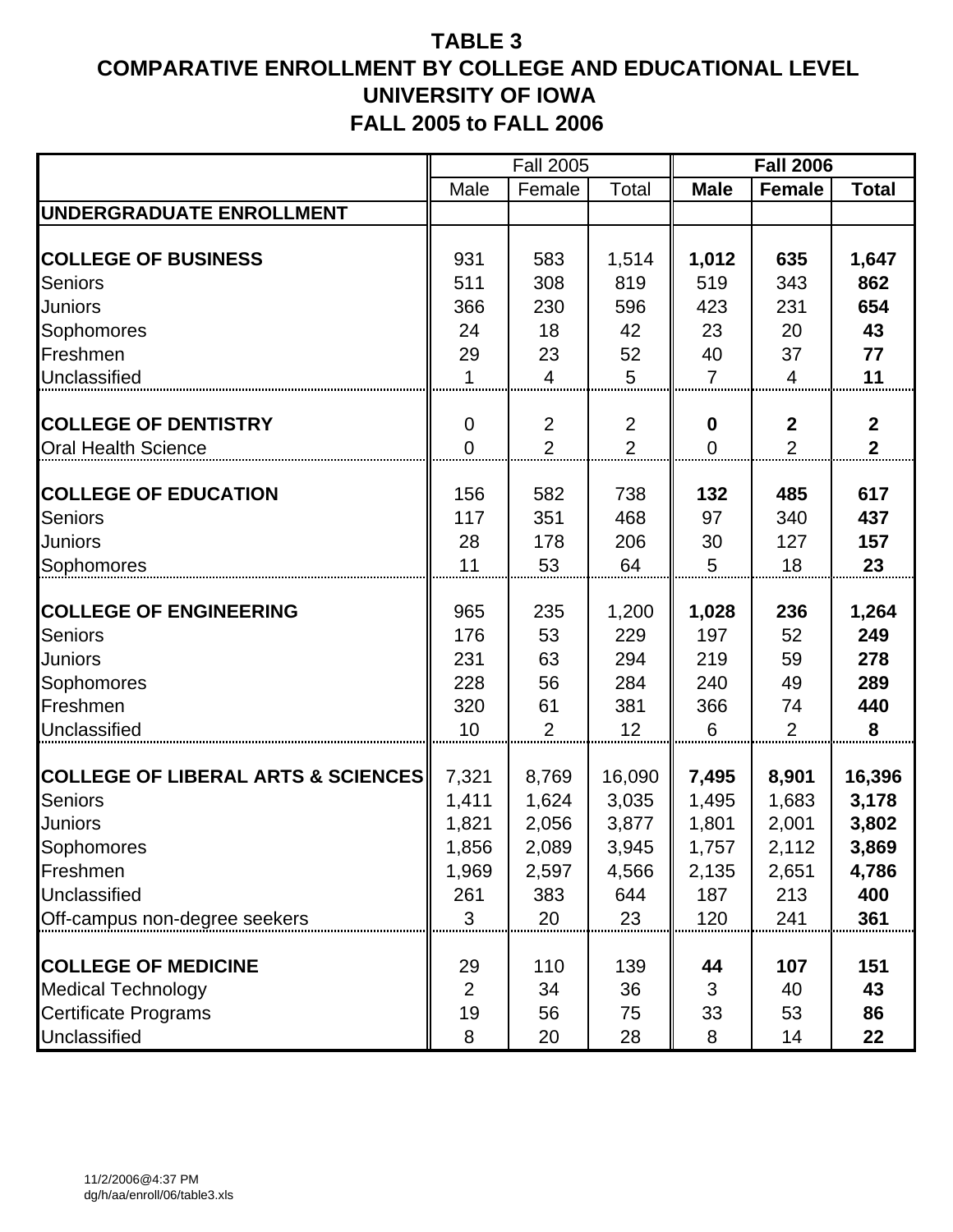# **TABLE 3 COMPARATIVE ENROLLMENT BY COLLEGE AND EDUCATIONAL LEVEL UNIVERSITY OF IOWA FALL 2005 to FALL 2006**

|                                    |                | <b>Fall 2005</b> |                |                | <b>Fall 2006</b>          |                         |
|------------------------------------|----------------|------------------|----------------|----------------|---------------------------|-------------------------|
|                                    | Male           | Female           | Total          | <b>Male</b>    | Female                    | <b>Total</b>            |
| <b>UNDERGRADUATE ENROLLMENT</b>    |                |                  |                |                |                           |                         |
|                                    |                |                  |                |                |                           |                         |
| <b>COLLEGE OF NURSING</b>          | 47             | 570              | 617            | 53             | 608                       | 661                     |
| <b>Seniors</b>                     | 22             | 274              | 296            | 30             | 353                       | 383                     |
| <b>Juniors</b>                     | 12             | 160              | 172            | 15             | 138                       | 153                     |
| Sophomores                         | 6              | 68               | 74             | 1              | 55                        | 56                      |
| Freshmen                           | $\overline{0}$ | 25               | 25             | $\overline{0}$ | 26                        | 26                      |
| Unclassified                       | $\overline{7}$ | 43               | 50             | $\overline{7}$ | 36                        | 43                      |
|                                    |                |                  |                |                |                           |                         |
| <b>COLLEGE OF PUBLIC HEALTH</b>    | $\overline{0}$ | $\overline{0}$   | $\mathbf 0$    | $\bf{0}$       | 0                         | $\mathbf 0$             |
| Unclassified                       | $\overline{0}$ | $\overline{0}$   | $\Omega$       | $\overline{0}$ | 0                         | $\mathbf 0$             |
|                                    |                |                  |                |                |                           |                         |
| UNDERGRADUATE TOTAL                | 9,449          | 10,851           | 20,300         | 9,764          | 10,974                    | 20,738                  |
|                                    |                |                  |                |                |                           |                         |
| PROFESSIONAL COLLEGE ENROLLMENT    |                |                  |                |                |                           |                         |
|                                    |                |                  |                |                |                           |                         |
| <b>TIPPIE SCHOOL OF MANAGEMENT</b> | 630            | 325              | 955            | 628            | 294                       | 922                     |
| <b>MBA Students</b>                | 541            | 259              | 800            | 499            | 224                       | 723                     |
| <b>Evening MBA Students</b>        | 89             | 66               | 155            | 129            | 70                        | 199                     |
|                                    |                |                  |                |                |                           |                         |
| <b>COLLEGE OF DENTISTRY</b>        | 189            | 127              | 316            | 189            | 132                       | 321                     |
| <b>Seniors</b>                     | 45             | 28               | 73             | 36             | 39                        | 75                      |
| <b>Juniors</b>                     | 37             | 39               | 76             | 44             | 28                        | 72                      |
| Sophomores                         | 44             | 28               | 72             | 49             | 26                        | 75                      |
| Freshmen                           | 49             | 28               | 77             | 44             | 34                        | 78                      |
| <b>Residents and Fellows</b>       | $\overline{0}$ | $\mathbf 0$      | $\mathbf 0$    | 1              | $\ensuremath{\mathsf{3}}$ | $\overline{\mathbf{4}}$ |
| Unclassified                       | 14             | 4                | 18             | 15             | $\overline{2}$            | 17                      |
| <b>COLLEGE OF LAW</b>              | 360            | 315              | 675            | 349            | 311                       | 660                     |
| <b>Seniors</b>                     | 113            | 91               | 204            | 114            | 108                       | 222                     |
| <b>Juniors</b>                     | 124            | 111              | 235            | 115            | 101                       | 216                     |
| Freshmen                           | 118            | 106              | 224            | 115            | 96                        | 211                     |
| Master of Law                      | 5              | 6                | 11             | 4              | 4                         | 8                       |
| Unclassified                       | $\overline{0}$ |                  |                |                | $\overline{2}$            | $\overline{3}$          |
|                                    |                |                  |                |                |                           |                         |
| <b>COLLEGE OF MEDICINE</b>         | 905            | 650              | 1,555          | 882            | 631                       | 1,513                   |
| <b>Seniors</b>                     | 87             | 72               | 159            | 82             | 77                        | 159                     |
| <b>Juniors</b>                     | 79             | 76               | 155            | 86             | 70                        | 156                     |
| Sophomores                         | 80             | 68               | 148            | 85             | 63                        | 148                     |
| Freshmen                           | 86             | 66               | 152            | 65             | 92                        | 157                     |
| <b>Residents and Fellows</b>       | 569            | 365              | 934            | 559            | 327                       | 886                     |
| Unclassified                       | 4              | 3                | $\overline{7}$ | 5              | $\overline{2}$            | $\overline{7}$          |
| 11/2/2006@4:37 PM                  |                |                  |                |                |                           |                         |

dg/h/aa/enroll/06/table3.xls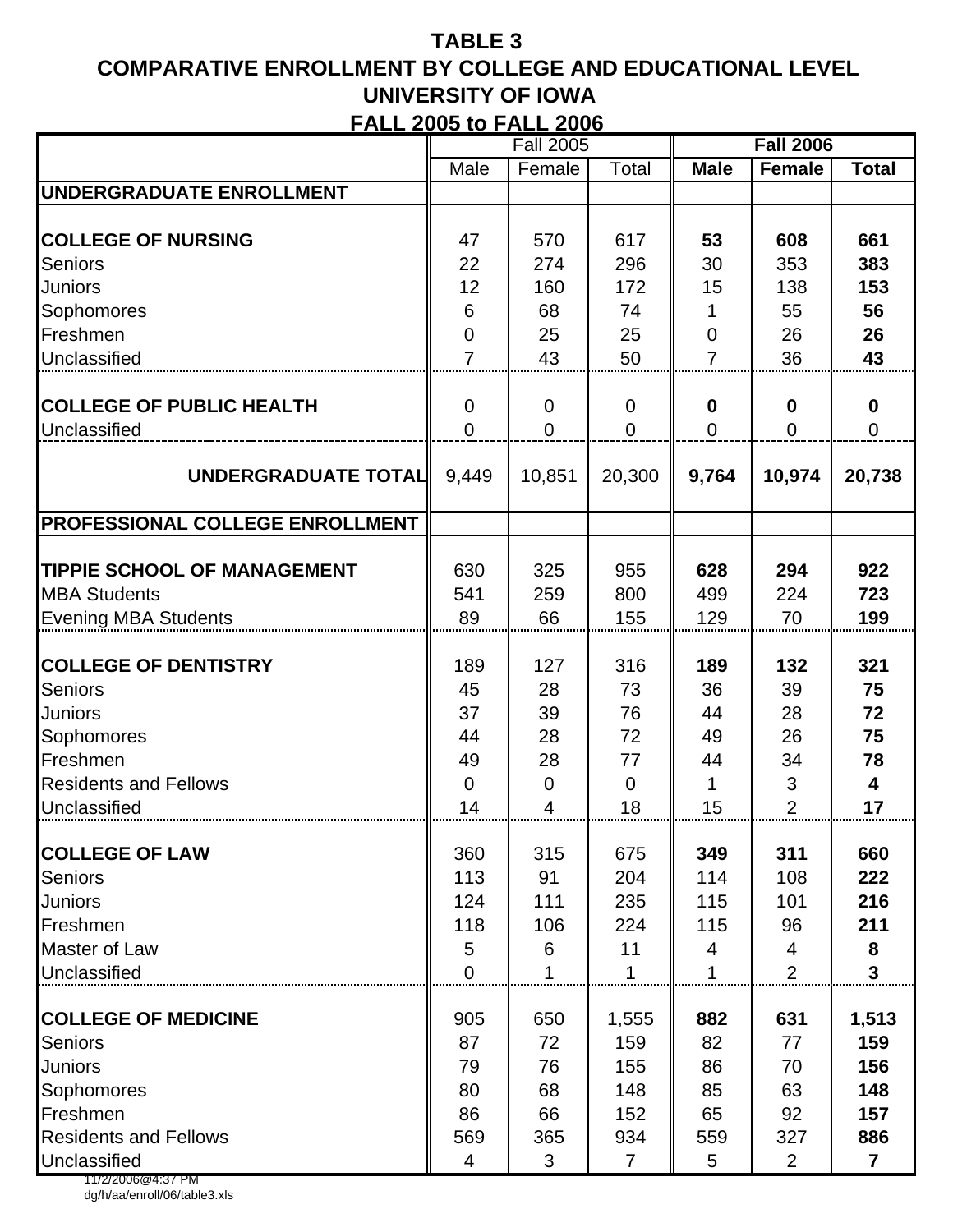# **TABLE 3 COMPARATIVE ENROLLMENT BY COLLEGE AND EDUCATIONAL LEVEL UNIVERSITY OF IOWA FALL 2005 to FALL 2006**

|                                           |        | <b>Fall 2005</b> |        |             | <b>Fall 2006</b> |              |
|-------------------------------------------|--------|------------------|--------|-------------|------------------|--------------|
|                                           | Male   | Female           | Total  | <b>Male</b> | <b>Female</b>    | <b>Total</b> |
| PROFESSIONAL COLLEGE ENROLLMENT           |        |                  |        |             |                  |              |
|                                           |        |                  |        |             |                  |              |
| <b>COLLEGE OF PHARMACY</b>                | 148    | 281              | 429    | 149         | 288              | 437          |
| <b>Seniors</b>                            | 36     | 68               | 104    | 36          | 72               | 108          |
| <b>Juniors</b>                            | 35     | 72               | 107    | 28          | 75               | 103          |
| Sophomores                                | 31     | 76               | 107    | 44          | 65               | 109          |
| Freshmen                                  | 46     | 65               | 111    | 41          | 70               | 111          |
| <b>Residents and Fellows</b>              | 0      | 0                | 0      | $\mathbf 0$ | 6                | 6            |
| Off-campus non-degree seekers             | 0      | 0                | 0      | $\mathbf 0$ | 0                | 0            |
| <b>PROFESSIONAL COLLEGE TOTAL</b>         | 2,232  | 1,698            | 3,930  | 2,197       | 1,656            | 3,853        |
| <b>GRADUATE ENROLLMENT</b>                |        |                  |        |             |                  |              |
| <b>College of Business Administration</b> | 105    | 52               | 157    | 94          | 52               | 146          |
| <b>College of Dentistry</b>               | 26     | 21               | 47     | 26          | 23               | 49           |
| <b>College of Education</b>               | 184    | 440              | 624    | 187         | 433              | 620          |
| <b>College of Engineering</b>             | 271    | 107              | 378    | 252         | 97               | 349          |
| College of Liberal Arts and Sciences      | 1,084  | 1,288            | 2,372  | 1,065       | 1,259            | 2,324        |
| <b>College of Medicine</b>                | 134    | 206              | 340    | 137         | 191              | 328          |
| <b>College of Nursing</b>                 | 24     | 209              | 233    | 28          | 230              | 258          |
| College of Pharmacy                       | 44     | 29               | 73     | 49          | 29               | 78           |
| College of Public Health                  | 102    | 163              | 265    | 90          | 158              | 248          |
| <b>Graduate College</b>                   | 255    | 386              | 641    | 260         | 461              | 721          |
| Post-Doctoral                             | 174    | 108              | 282    | 176         | 91               | 267          |
| <b>GRADUATE TOTAL</b>                     | 2,403  | 3,009            | 5,412  | 2,364       | 3,024            | 5,388        |
| <b>UNIVERSITY TOTAL</b>                   | 14,084 | 15,558           | 29,642 | 14,325      | 15,654           | 29,979       |

Note: Off-campus degree seekers are included in the counts for the respective colleges.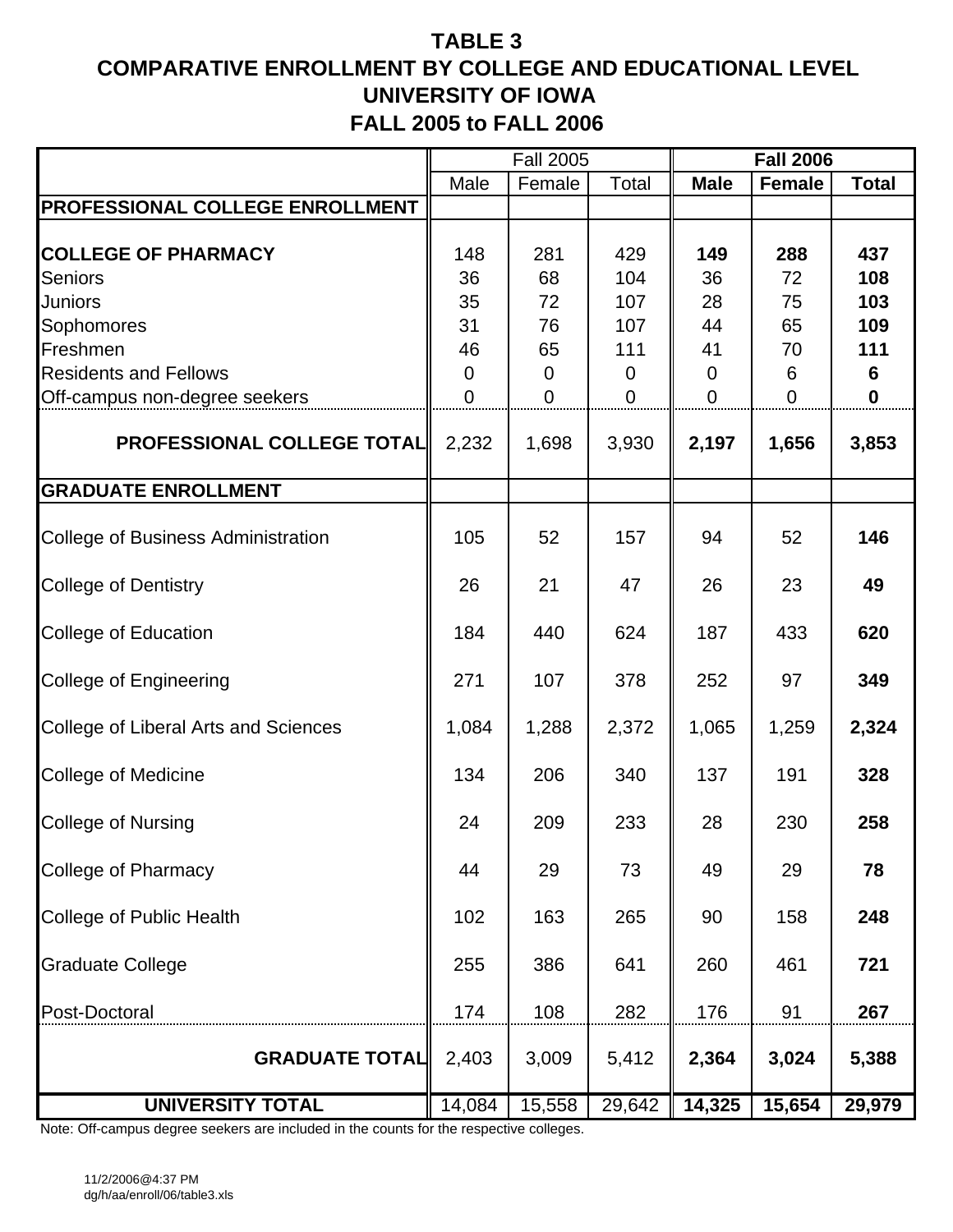## **TABLE 3 COMPARATIVE ENROLLMENT BY COLLEGE AND EDUCATIONAL LEVEL IOWA STATE UNIVERSITY FALL 2005 to FALL 2006**

|                                  |       | <b>Fall 2005</b> |       |                | <b>Fall 2006</b> |              |
|----------------------------------|-------|------------------|-------|----------------|------------------|--------------|
|                                  | Male  | Female           | Total | <b>Male</b>    | <b>Female</b>    | <b>Total</b> |
| <b>UNDERGRADUATE ENROLLMENT</b>  |       |                  |       |                |                  |              |
|                                  |       |                  |       |                |                  |              |
| <b>COLLEGE OF AGRICULTURE</b>    | 1,452 | 996              | 2,448 | 1,478          | 1,061            | 2,539        |
| Seniors                          | 540   | 298              | 838   | 477            | 288              | 765          |
| Juniors                          | 373   | 247              | 620   | 409            | 256              | 665          |
| Sophomores                       | 267   | 190              | 457   | 298            | 207              | 505          |
| Freshmen                         | 261   | 244              | 505   | 274            | 286              | 560          |
| <b>Specials</b>                  | 11    | 17               | 28    | 20             | 24               | 44           |
|                                  |       |                  |       |                |                  |              |
| <b>COLLEGE OF BUSINESS</b>       | 2,219 | 1,261            | 3,480 | 2,138          | 1,175            | 3,313        |
| <b>Seniors</b>                   | 740   | 441              | 1,181 | 713            | 400              | 1,113        |
| Juniors                          | 568   | 329              | 897   | 535            | 291              | 826          |
| Sophomores                       | 493   | 251              | 744   | 452            | 246              | 698          |
| Freshmen                         | 406   | 231              | 637   | 431            | 227              | 658          |
| <b>Specials</b>                  | 12    | 9                | 21    | $\overline{7}$ | 11               | 18           |
|                                  |       |                  |       |                |                  |              |
| <b>COLLEGE OF DESIGN</b>         | 831   | 922              | 1,753 | 858            | 915              | 1,773        |
| <b>Seniors</b>                   | 232   | 237              | 469   | 242            | 271              | 513          |
| Juniors                          | 143   | 190              | 333   | 177            | 188              | 365          |
| Sophomores                       | 190   | 215              | 405   | 186            | 202              | 388          |
| Freshmen                         | 264   | 270              | 534   | 247            | 247              | 494          |
| <b>Specials</b>                  | 2     | 10               | 12    | 6              | $\overline{7}$   | 13           |
| <b>COLLEGE OF ENGINEERING</b>    |       |                  |       |                |                  |              |
|                                  | 3,863 | 688              | 4,551 | 3,792          | 653              | 4,445        |
| Seniors                          | 1,220 | 264              | 1,484 | 1,198          | 223              | 1,421        |
| Juniors                          | 829   | 127              | 956   | 754            | 156              | 910          |
| Sophomores                       | 771   | 155              | 926   | 769            | 103              | 872          |
| Freshmen                         | 1,020 | 135              | 1,155 | 1,051          | 162              | 1,213        |
| <b>Specials</b>                  | 23    | 7                | 30    | 20             | 9                | 29           |
| <b>COLLEGE OF HUMAN SCIENCES</b> | 564   | 2,083            | 2,647 | 550            | 2,145            | 2,695        |
| <b>Seniors</b>                   | 201   | 766              | 967   | 194            | 720              | 914          |
| Juniors                          | 161   | 507              | 668   | 149            | 535              | 684          |
| Sophomores                       | 104   | 432              | 536   | 115            | 441              | 556          |
| Freshmen                         | 97    | 359              | 456   | 90             | 413              | 503          |
| Specials                         | 1     | 19               | 20    | $\overline{2}$ | 36               | 38           |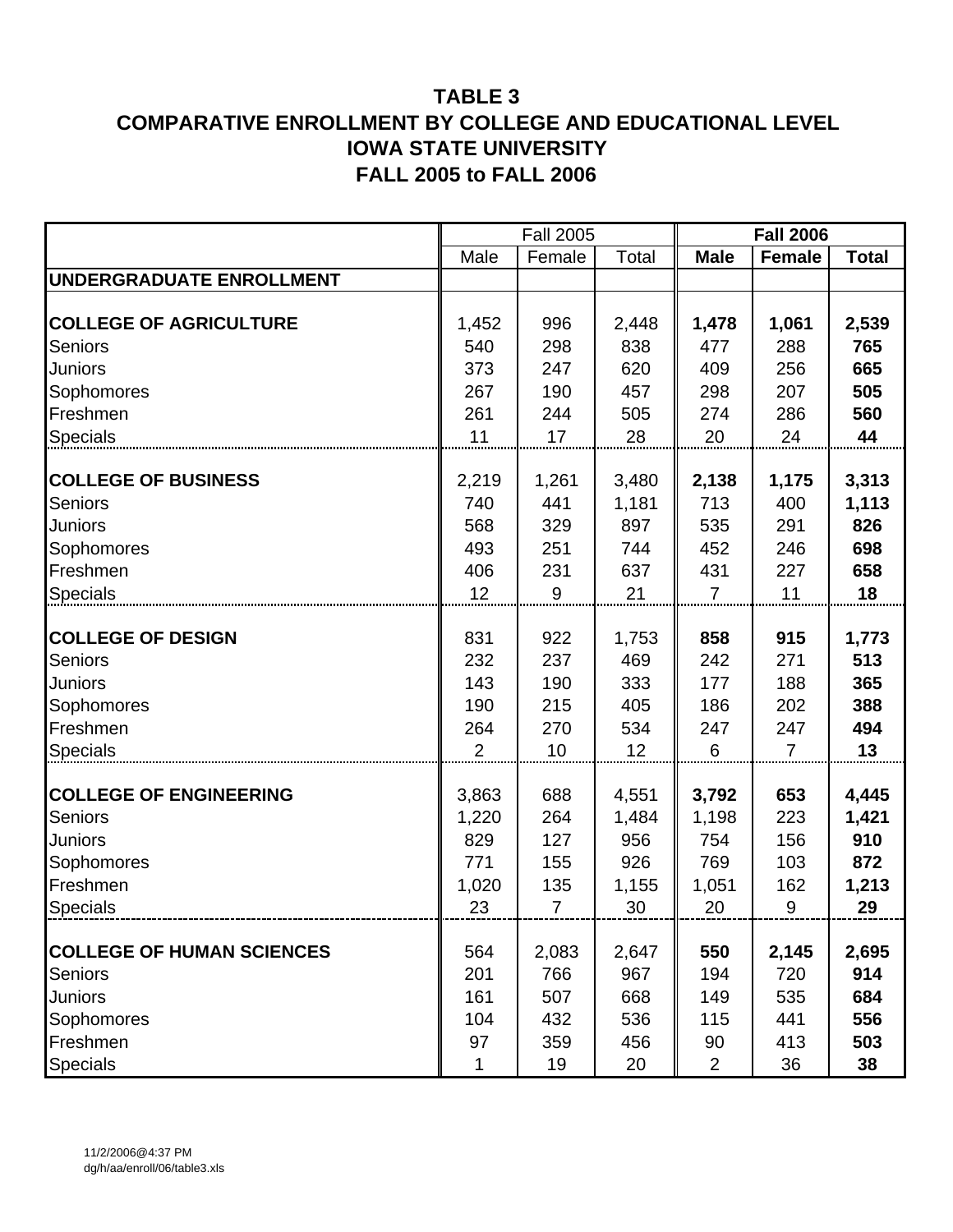## **TABLE 3 COMPARATIVE ENROLLMENT BY COLLEGE AND EDUCATIONAL LEVEL IOWA STATE UNIVERSITY FALL 2005 to FALL 2006**

|                                               |          | <b>Fall 2005</b> |          |             | <b>Fall 2006</b> |              |
|-----------------------------------------------|----------|------------------|----------|-------------|------------------|--------------|
|                                               | Male     | Female           | Total    | <b>Male</b> | Female           | <b>Total</b> |
| UNDERGRADUATE ENROLLMENT                      |          |                  |          |             |                  |              |
|                                               |          |                  |          |             |                  |              |
| <b>COLLEGE OF LIBERAL ARTS &amp; SCIENCES</b> | 2,779    | 3,074            | 5,853    | 2,730       | 2,945            | 5,675        |
| <b>Seniors</b>                                | 809      | 901              | 1,710    | 753         | 817              | 1,570        |
| <b>Juniors</b>                                | 561      | 674              | 1,235    | 621         | 606              | 1,227        |
| Sophomores                                    | 556      | 588              | 1,144    | 521         | 518              | 1,039        |
| Freshmen                                      | 732      | 775              | 1,507    | 714         | 858              | 1,572        |
| <b>Specials</b>                               | 121      | 136              | 257      | 121         | 146              | 267          |
|                                               |          |                  |          |             |                  |              |
| <b>UNDERGRADUATE TOTAL</b>                    | 11,708   | 9,024            | 20,732   | 11,546      | 8,894            | 20,440       |
|                                               |          |                  |          |             |                  |              |
| PROFESSIONAL COLLEGE ENROLLMENT               |          |                  |          |             |                  |              |
|                                               |          |                  |          |             |                  |              |
| <b>COLLEGE OF VETERINARY MEDICINE</b>         | 108      | 323              | 431      | 111         | 328              | 439          |
| <b>Fourth Year</b>                            | 24       | 82               | 106      | 23          | 74               | 97           |
| <b>Third Year</b>                             | 23       | 75               | 98       | 33          | 75               | 108          |
| <b>Second Year</b>                            | 33       | 74               | 107      | 27          | 87               | 114          |
| <b>First Year</b>                             | 28       | 92               | 120      | 28          | 92               | 120          |
| <b>Specials</b>                               | $\Omega$ | $\Omega$         | $\Omega$ | 0           | 0                | $\bf{0}$     |
| PROFESSIONAL COLLEGE TOTAL                    | 108      | 323              | 431      | 111         | 328              | 439          |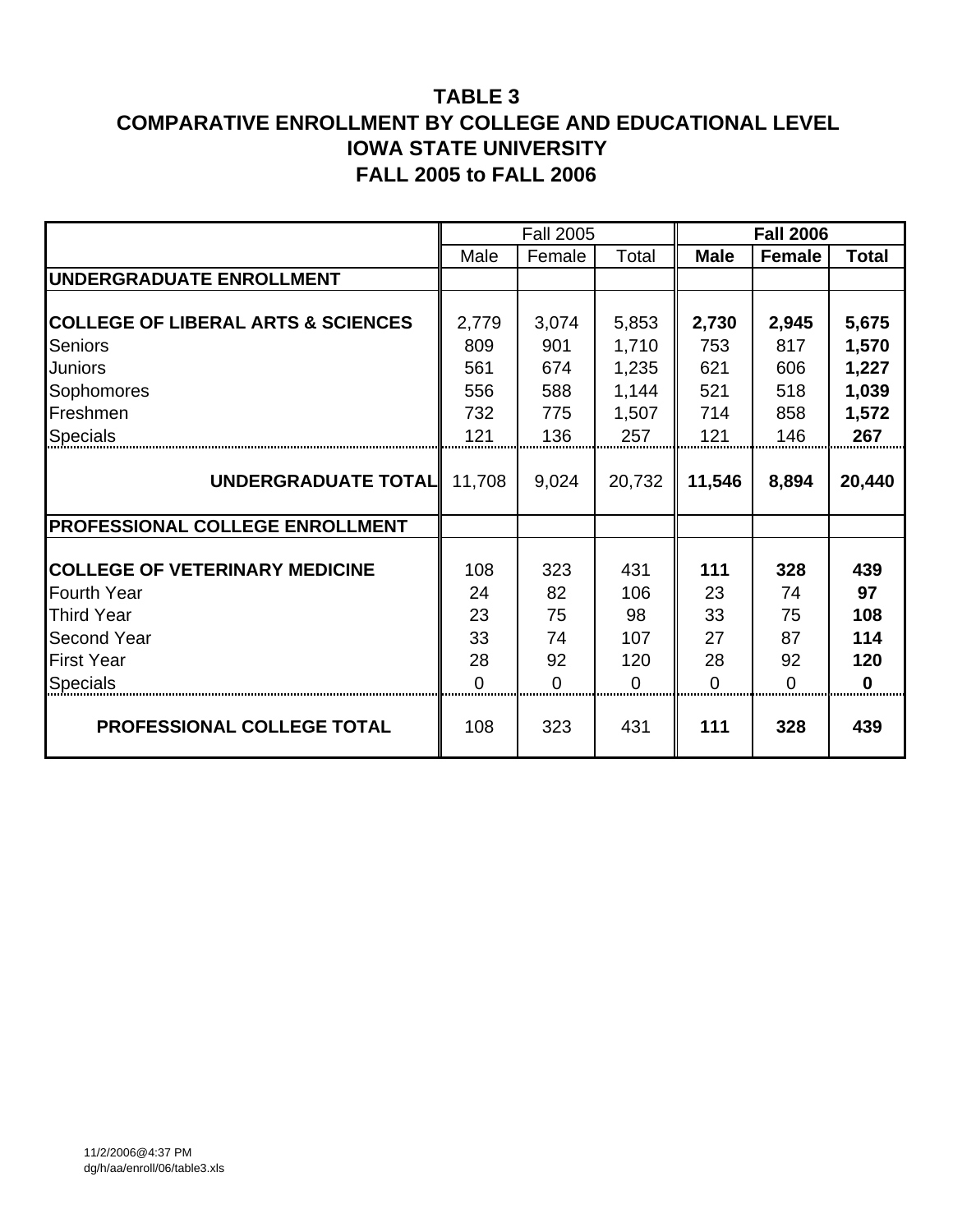## **TABLE 3 COMPARATIVE ENROLLMENT BY COLLEGE AND EDUCATIONAL LEVEL IOWA STATE UNIVERSITY FALL 2005 to FALL 2006**

|                                       |        | <b>Fall 2005</b> |        |             | <b>Fall 2006</b> |              |
|---------------------------------------|--------|------------------|--------|-------------|------------------|--------------|
|                                       | Male   | Female           | Total  | <b>Male</b> | <b>Female</b>    | <b>Total</b> |
| <b>GRADUATE ENROLLMENT</b>            |        |                  |        |             |                  |              |
| <b>College of Agriculture</b>         | 395    | 284              | 679    | 385         | 261              | 646          |
| <b>College of Business</b>            | 174    | 115              | 289    | 152         | 120              | 272          |
| College of Design                     | 73     | 75               | 148    | 74          | 74               | 148          |
| College of Engineering                | 701    | 158              | 859    | 686         | 161              | 847          |
| <b>College of Human Sciences</b>      | 196    | 444              | 640    | 180         | 447              | 627          |
| College of Liberal Arts and Sciences  | 685    | 499              | 1,184  | 709         | 517              | 1,226        |
| <b>College of Veterinary Medicine</b> | 40     | 44               | 84     | 48          | 47               | 95           |
| Interdepartment and Undeclared        | 419    | 276              | 695    | 419         | 303              | 722          |
| <b>GRADUATE TOTAL</b>                 | 2,683  | 1,895            | 4,578  | 2,653       | 1,930            | 4,583        |
| UNIVERSITY TOTAL                      | 14,499 | 11,242           | 25,741 | 14,310      | 11,152           | 25,462       |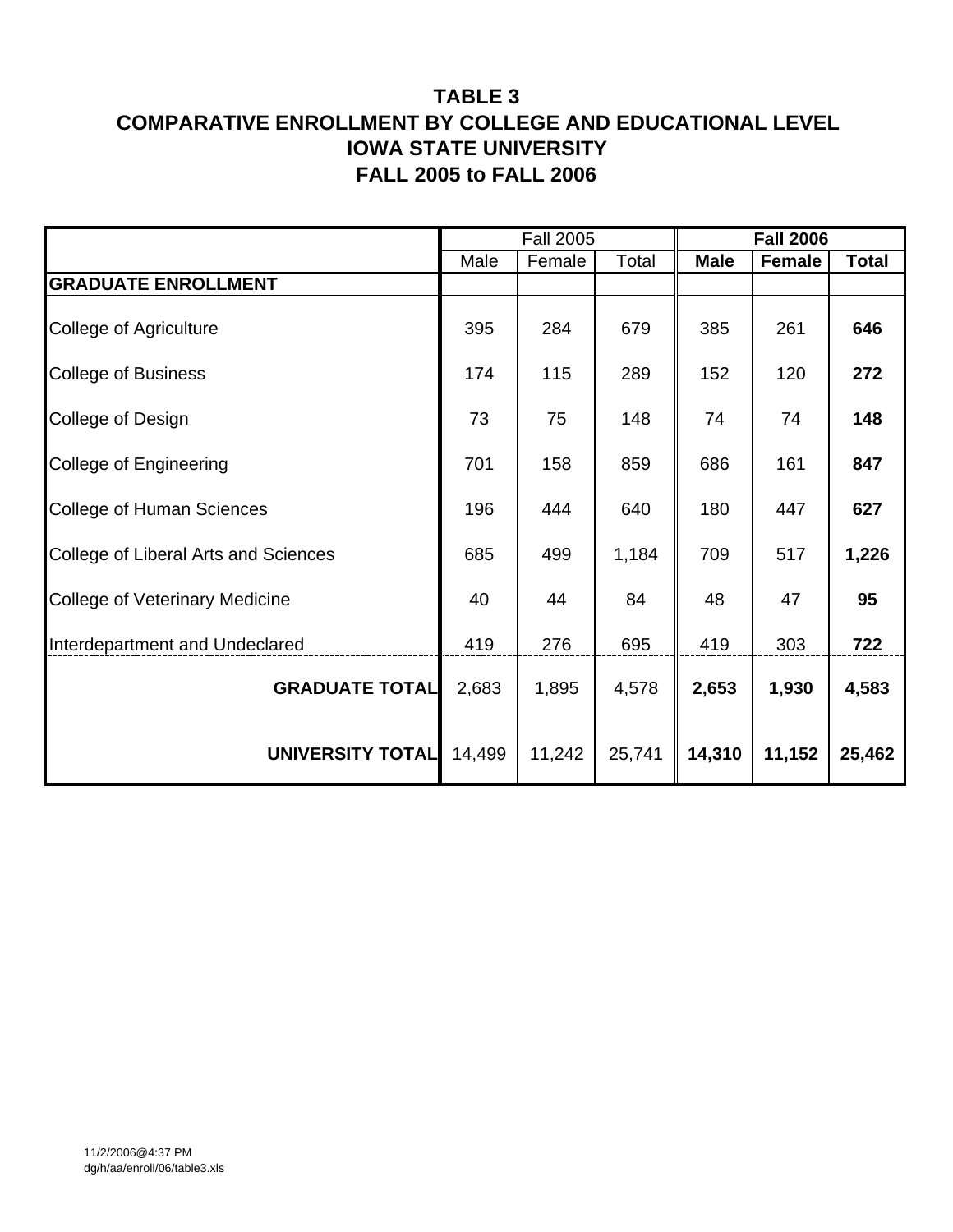# **TABLE 3 COMPARATIVE ENROLLMENT BY COLLEGE AND EDUCATIONAL LEVEL UNIVERSITY OF NORTHERN IOWA FALL 2005 to FALL 2006**

|                                                |       | <b>Fall 2005</b> |       |             | <b>Fall 2006</b> |              |
|------------------------------------------------|-------|------------------|-------|-------------|------------------|--------------|
|                                                | Male  | Female           | Total | <b>Male</b> | <b>Female</b>    | <b>Total</b> |
| UNDERGRADUATE ENROLLMENT                       |       |                  |       |             |                  |              |
|                                                |       |                  |       |             |                  |              |
| <b>COLLEGE OF BUSINESS ADMINISTRATION</b>      | 1,438 | 1,002            | 2,440 | 1,395       | 938              | 2,333        |
| Seniors                                        | 465   | 361              | 826   | 433         | 300              | 733          |
| Juniors                                        | 435   | 277              | 712   | 399         | 259              | 658          |
| Sophomores                                     | 252   | 174              | 426   | 287         | 188              | 475          |
| Freshmen                                       | 286   | 190              | 476   | 276         | 191              | 467          |
|                                                |       |                  |       |             |                  |              |
| <b>COLLEGE OF EDUCATION</b>                    | 505   | 1,700            | 2,205 | 462         | 1,594            | 2,056        |
| <b>Seniors</b>                                 | 211   | 670              | 881   | 179         | 616              | 795          |
| Juniors                                        | 137   | 435              | 572   | 117         | 434              | 551          |
| Sophomores                                     | 77    | 295              | 372   | 87          | 277              | 364          |
| Freshmen                                       | 80    | 300              | 380   | 79          | 267              | 346          |
|                                                |       |                  |       |             |                  |              |
| <b>COLLEGE OF HUMANITIES &amp; FINE ARTS</b>   | 659   | 1,158            | 1,817 | 649         | 1,211            | 1,860        |
| <b>Seniors</b>                                 | 218   | 378              | 596   | 213         | 406              | 619          |
| Juniors                                        | 187   | 323              | 510   | 207         | 329              | 536          |
| Sophomores                                     | 142   | 242              | 384   | 108         | 213              | 321          |
| Freshmen                                       | 112   | 215              | 327   | 121         | 263              | 384          |
|                                                |       |                  |       |             |                  |              |
| <b>COLLEGE OF NATURAL SCIENCES</b>             | 963   | 574              | 1,537 | 964         | 587              | 1,551        |
| <b>Seniors</b>                                 | 337   | 163              | 500   | 337         | 172              | 509          |
| Juniors                                        | 289   | 147              | 436   | 276         | 148              | 424          |
| Sophomores                                     | 180   | 107              | 287   | 162         | 126              | 288          |
| Freshmen                                       | 157   | 157              | 314   | 189         | 141              | 330          |
|                                                |       |                  |       |             |                  |              |
| <b>COLLEGE OF SOCIAL &amp; BEHAVIORAL SCI.</b> | 668   | 1,147            | 1,815 | 687         | 1,106            | 1,793        |
| <b>Seniors</b>                                 | 250   | 390              | 640   | 240         | 367              | 607          |
| Juniors                                        | 203   | 352              | 555   | 219         | 349              | 568          |
| Sophomores                                     | 112   | 218              | 330   | 107         | 188              | 295          |
| Freshmen                                       | 103   | 187              | 290   | 121         | 202              | 323          |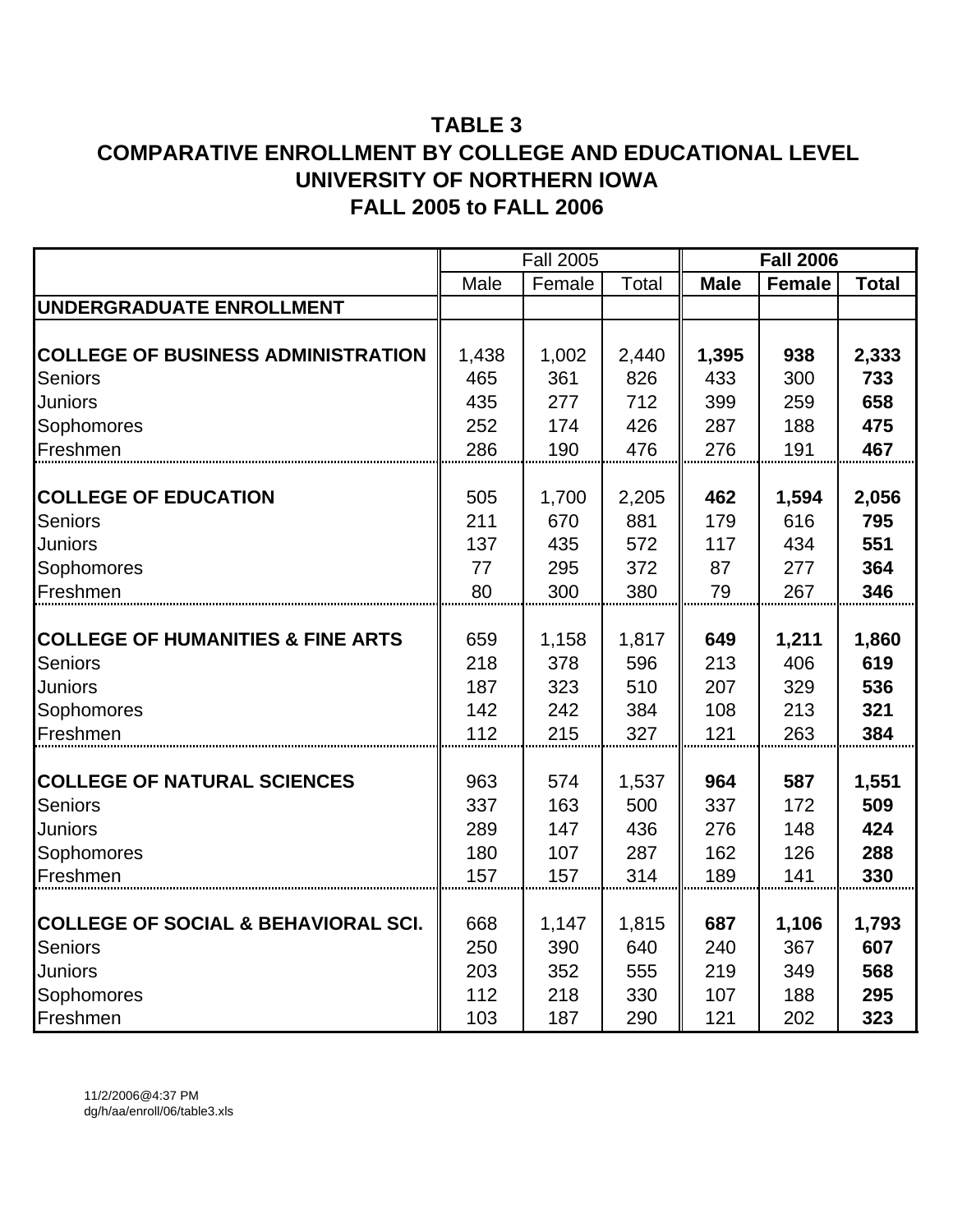# **TABLE 3 COMPARATIVE ENROLLMENT BY COLLEGE AND EDUCATIONAL LEVEL UNIVERSITY OF NORTHERN IOWA FALL 2005 to FALL 2006**

|                                                  |       | <b>Fall 2005</b> |              |             | <b>Fall 2006</b> |              |
|--------------------------------------------------|-------|------------------|--------------|-------------|------------------|--------------|
|                                                  | Male  | Female           | <b>Total</b> | <b>Male</b> | <b>Female</b>    | <b>Total</b> |
| UNDERGRADUATE ENROLLMENT                         |       |                  |              |             |                  |              |
| NO SP. COLLEGE (Sp. Prog., Undec., etc.)         | 461   | 677              | 1,138        | 454         | 655              | 1,109        |
| <b>Seniors</b>                                   | 74    | 74               | 148          | 82          | 73               | 155          |
| <b>Juniors</b>                                   | 75    | 68               | 143          | 55          | 65               | 120          |
| Sophomores                                       | 71    | 134              | 205          | 56          | 120              | 176          |
| Freshmen                                         | 137   | 265              | 402          | 157         | 259              | 416          |
| Unclassified                                     | 104   | 136              | 240          | 104         | 138              | 242          |
| UNDERGRADUATE TOTAL                              | 4,694 | 6,258            | 10,952       | 4,611       | 6,091            | 10,702       |
| <b>GRADUATE ENROLLMENT</b>                       |       |                  |              |             |                  |              |
| <b>College of Business Administration</b>        | 55    | 36               | 91           | 56          | 40               | 96           |
| <b>College of Education</b>                      | 191   | 467              | 658          | 212         | 454              | 666          |
| <b>College of Humanities and Fine Arts</b>       | 61    | 200              | 261          | 53          | 199              | 252          |
| <b>College of Natural Sciences</b>               | 66    | 49               | 115          | 61          | 46               | 107          |
| <b>College of Social and Behavioral Sciences</b> | 63    | 106              | 169          | 62          | 95               | 157          |
| No Specific College                              | 89    | 178              | 267          | 81          | 199              | 280          |
| <b>GRADUATE TOTAL</b>                            | 525   | 1,036            | 1,561        | 525         | 1,033            | 1,558        |
| <b>UNIVERSITY TOTAL</b>                          | 5,219 | 7,294            | 12,513       | 5,136       | 7,124            | 12,260       |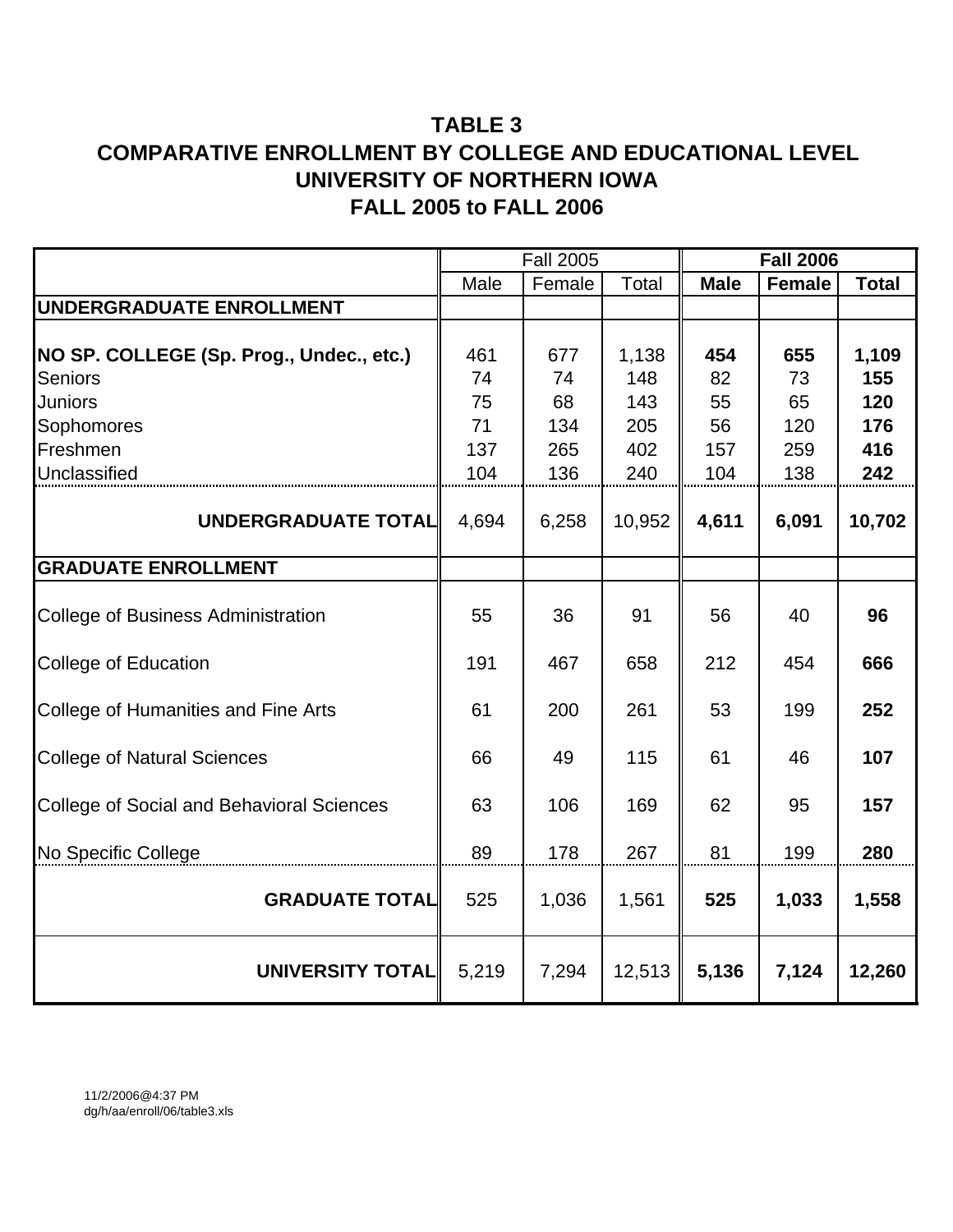|                                          |                  | <b>Undergraduates</b> |              |                | <b>Graduates</b> |                |                       |
|------------------------------------------|------------------|-----------------------|--------------|----------------|------------------|----------------|-----------------------|
| <b>COLLEGE</b>                           | Men              | Women                 | Total        | Men            | Women            | Total          | Grand<br><b>Total</b> |
|                                          |                  |                       |              |                |                  |                |                       |
| <b>BUSINESS ADMINISTRATION</b>           |                  |                       |              |                |                  |                |                       |
| Accounting                               | 173              | 129                   | 302          | 33             | 22               | 55             | 357                   |
| <b>Business Administration</b>           | 1                | $\overline{0}$        | 1            | $\Omega$       | $\Omega$         | $\Omega$       | 1                     |
| <b>Business Special</b>                  | $\overline{7}$   | $\overline{4}$        | 11           | $\mathbf 0$    | 0                | 0              | 11                    |
| <b>Business Undecided</b>                | 70               | 60                    | 130          | 0              | 0                | 0              | 130                   |
| Economics                                | 24               | 10                    | 34           | 30             | 12               | 42             | 76                    |
| <b>Entrepreneurship Certificate</b>      | $\overline{2}$   | 1                     | 3            | $\mathbf 0$    | $\mathbf 0$      | $\Omega$       | $\overline{3}$        |
| Finance                                  | 375              | 140                   | 515          | $\overline{7}$ | 6                | 13             | 528                   |
| Management                               | 158              | 96                    | 254          | $\mathbf 0$    | 0                | $\mathbf 0$    | 254                   |
| <b>Management Organizations</b>          | 0                | 0                     | 0            | 10             | 4                | 14             | 14                    |
| Management Information Systems           | 50               | 14                    | 64           | $\mathbf 0$    | $\mathbf 0$      | 0              | 64                    |
| <b>Management Sciences</b>               | $\pmb{0}$        | $\mathbf 0$           | $\mathbf 0$  | 9              | 4                | 13             | 13                    |
| Marketing                                | 152              | 181                   | 333          | 5              | 4                | 9              | 342                   |
| Total                                    | 1,012            | 635                   | 1,647        | 94             | 52               | 146            | 1,793                 |
|                                          |                  |                       |              |                |                  |                |                       |
| <b>DENTISTRY</b>                         |                  |                       |              |                |                  |                |                       |
| <b>Dental Public Health</b>              | $\boldsymbol{0}$ | $\mathbf 0$           | $\mathbf 0$  | 6              | 1                | 7              | 7                     |
| <b>Operative Dentistry</b>               | $\overline{0}$   | $\overline{0}$        | 0            | 1              | 6                | $\overline{7}$ | $\overline{7}$        |
| <b>Oral And Maxillofacial Surgery</b>    | 0                | 0                     | $\mathbf 0$  | 3              | 0                | 3              | 3                     |
| Oral Health Science                      | $\mathbf 0$      | $\overline{2}$        | 2            | $\mathbf 0$    | $\mathbf 0$      | $\overline{0}$ | $\overline{2}$        |
| <b>Oral Science</b>                      | $\mathbf 0$      | 0                     | $\mathbf 0$  | 9              | 9                | 18             | 18                    |
| Orthodontics                             | $\overline{0}$   | 0                     | $\mathbf 0$  | 5              | 4                | 9              | $\boldsymbol{9}$      |
| Stomatology                              | 0                | 0                     | 0            | 2              | 3                | 5              | 5                     |
| <b>Total</b>                             | $\mathbf 0$      | $\mathbf{2}$          | $\mathbf{2}$ | 26             | 23               | 49             | $\overline{51}$       |
|                                          |                  |                       |              |                |                  |                |                       |
| <b>EDUCATION</b>                         |                  |                       |              |                |                  |                |                       |
| Counseling Rehab & Student Develop.      | 0                | 0                     | 0            | 29             | 88               | 117            | 117                   |
| <b>Educational Administration</b>        | 0                | 0                     | 0            | 26             | 16               | 42             | 42                    |
| <b>Elementary Education</b>              | 30               | 358                   | 388          | 1              | 30               | 31             | 419                   |
| <b>Health Occupations Education</b>      | $\mathbf 0$      | 0                     | 0            | 0              | 0                | 0              | 0                     |
| <b>Higher Education</b>                  | 0                | 0                     | 0            | 20             | 26               | 46             | 46                    |
| Instructional Design Technology          | $\mathbf 0$      | 0                     | 0            | 0              | $\mathbf 0$      | 0              | $\mathbf 0$           |
| Psychological & Quantitative Foundations | $\mathbf 0$      | 0                     | $\pmb{0}$    | 41             | 121              | 162            | 162                   |
| <b>Science Education</b>                 | 10               | 6                     | 16           | 15             | 16               | 31             | 47                    |
| <b>Secondary Education</b>               | 0                | 0                     | 0            | 33             | 76               | 109            | 109                   |
| Social Foundations of Education          | 0                | 0                     | 0            | 13             | 31               | 44             | 44                    |
| <b>Special Education</b>                 | 0                | 0                     | 0            | 9              | 29               | 38             | 38                    |
| <b>Total</b>                             | 40               | 364                   | 404          | 187            | 433              | 620            | 1,024                 |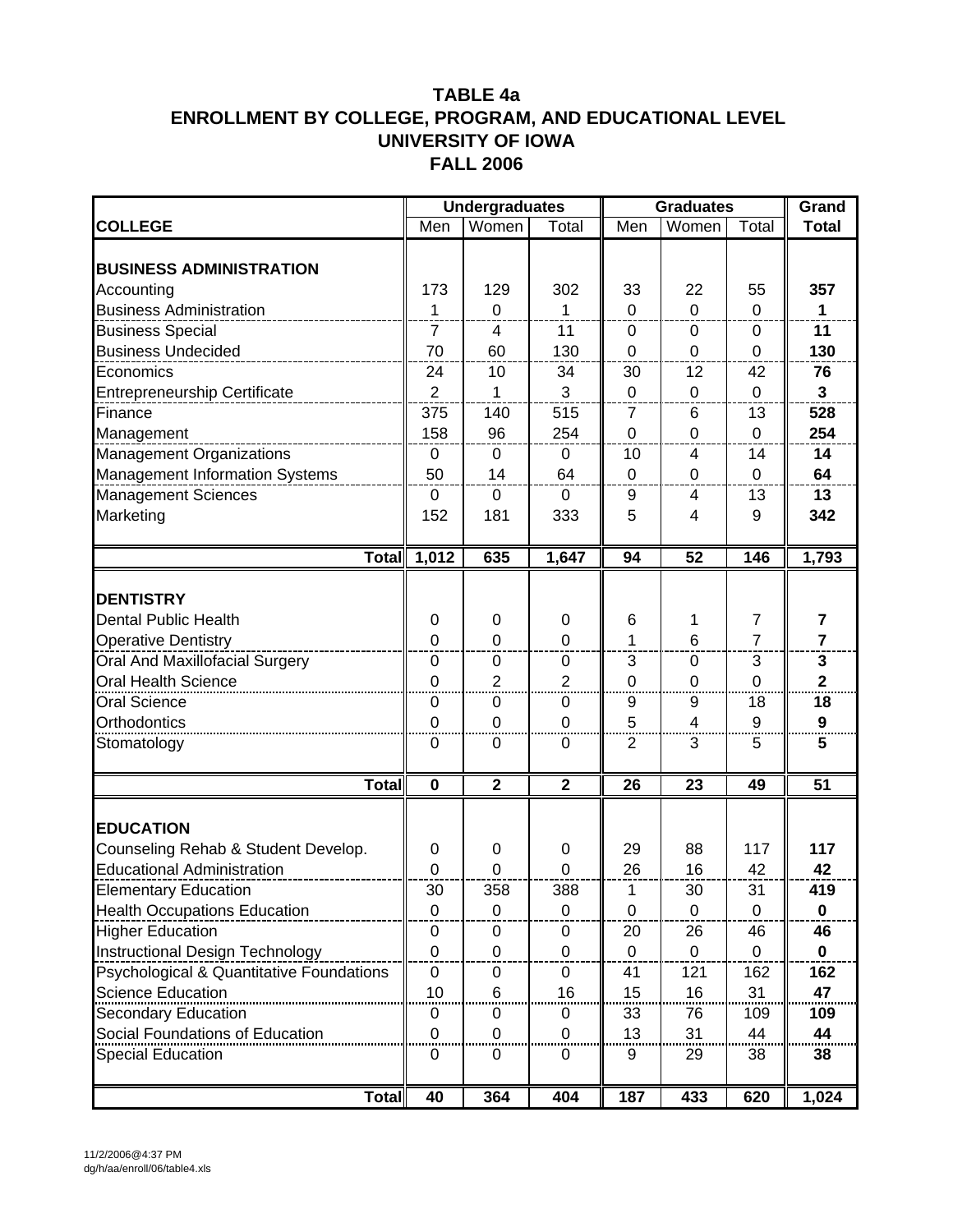|                                         |                | <b>Undergraduates</b> |             |                | <b>Graduates</b> |                | Grand        |
|-----------------------------------------|----------------|-----------------------|-------------|----------------|------------------|----------------|--------------|
| <b>COLLEGE</b>                          | Men            | Women                 | Total       | Men            | Women            | Total          | <b>Total</b> |
| <b>ENGINEERING</b>                      |                |                       |             |                |                  |                |              |
| <b>Biomedical Engineering</b>           | 186            | 102                   | 288         | 38             | 31               | 69             | 357          |
| <b>Chemical Biochemical Engineering</b> | $\mathbf 0$    | $\mathbf 0$           | $\mathbf 0$ | 31             | 17               | 48             | 48           |
| <b>Chemical Engineering</b>             | 67             | 33                    | 100         | 0              | 0                | 0              | 100          |
| Civil Environmental Engineering         | $\mathbf 0$    | $\mathbf 0$           | $\mathbf 0$ | 60             | 23               | 83             | 83           |
| Civil Engineering                       | 132            | 30                    | 162         | $\mathbf 0$    | $\boldsymbol{0}$ | $\mathbf 0$    | 162          |
| <b>Electrical Computer Engineering</b>  | $\pmb{0}$      | $\mathbf 0$           | $\mathbf 0$ | 54             | 9                | 63             | 63           |
| <b>Electrical Engineering</b>           | 192            | 9                     | 201         | 0              | 0                | 0              | 201          |
| <b>Engineering Special</b>              | 6              | $\overline{2}$        | 8           | $\mathbf 0$    | $\mathbf 0$      | 0              | 8            |
| <b>Industrial Engineering</b>           | 43             | 18                    | 61          | 22             | 11               | 33             | 94           |
| <b>Mechanical Engineering</b>           | 245            | 24                    | 269         | 47             | 6                | 53             | 322          |
| <b>Undeclared Engineering</b>           | 157            | 18                    | 175         | $\mathbf 0$    | $\mathbf 0$      | $\mathbf 0$    | 175          |
|                                         |                |                       |             |                |                  |                |              |
| <b>Total</b>                            | 1,028          | 236                   | 1,264       | 252            | 97               | 349            | 1,613        |
|                                         |                |                       |             |                |                  |                |              |
| <b>LIBERAL ARTS</b>                     |                |                       |             |                |                  |                |              |
| <b>Actuarial Science</b>                | 15             | 5                     | 20          | 27             | 31               | 58             | 78           |
| <b>Actuarial Science Interest</b>       | 44             | 21                    | 65          | $\mathbf 0$    | $\mathbf 0$      | $\mathbf 0$    | 65           |
| <b>African American Studies</b>         | 1              | 0                     | 1           | 0              | 0                | 0              | 1.           |
| African American World Studies          | 1              | 5                     | 6           | $\mathbf 0$    | $\mathbf 0$      | $\mathbf 0$    | $\bf 6$      |
| American Indian Native Studies          | 1              | $\mathbf 0$           | 1           | 0              | $\mathbf 0$      | 0              | 1            |
| <b>American Studies</b>                 | 19             | 12                    | 31          | 18             | 20               | 38             | 69           |
| <b>Ancient Civilization</b>             | 5              | 11                    | 16          | 0              | 0                | 0              | 16           |
| Anthropology                            | 44             | 81                    | 125         | 14             | 32               | 46             | 171          |
| <b>Applied Physics</b>                  | 9              | 1                     | 10          | $\mathbf 0$    | $\mathbf 0$      | $\mathbf 0$    | 10           |
| Art                                     | 193            | 296                   | 489         | 38             | 53               | 91             | 580          |
| <b>Art History</b>                      | $\,6$          | 47                    | 53          | 8              | 33               | 41             | 94           |
| <b>Asian Civilizations</b>              | $\mathbf 0$    | $\mathbf 0$           | $\mathbf 0$ | $\overline{2}$ | 12               | 14             | 14           |
| Asian Language Literature               | 39             | 29                    | 68          | $\mathbf 0$    | $\boldsymbol{0}$ | 0              | 68           |
| <b>Asian Studies</b>                    | 0              | $\mathbf 0$           | 0           | 0              | 0                | 0              | $\mathbf 0$  |
| Astronomy                               | 11             | 9                     | 20          | $\mathbf 0$    | $\mathbf 0$      | $\overline{0}$ | 20           |
| <b>Athletic Training</b>                | 16             | 31                    | 47          | $\pmb{0}$      | $\mathbf 0$      | $\mathbf 0$    | 47           |
| <b>Athletic Training Interest</b>       | 38             | 33                    | 71          | 0              | 0                | 0              | 71           |
| <b>Bachelor of Applied Studies</b>      | $\overline{2}$ | 3                     | 5           | 0              | 0                | 0              | 5            |
| <b>Bachelor of Liberal Studies</b>      | 10             | 19                    | 29          | $\mathbf 0$    | 0                | 0              | 29           |
| Biochemistry                            | 73             | 48                    | 121         | 0              | 0                | 0              | 121          |
| <b>Biology</b>                          | 302            | 355                   | 657         | 24             | 30               | 54             | 711          |
| Chemistry                               | 59             | 50                    | 109         | 90             | 50               | 140            | 249          |
| Cinema                                  | 191            | 56                    | 247         | $\mathbf 0$    | $\mathbf 0$      | 0              | 247          |
| <b>Classical Languages</b>              | 7              | 12                    | 19          | 0              | 0                | $\mathbf 0$    | 19           |
| Classics                                | $\pmb{0}$      | $\pmb{0}$             | $\pmb{0}$   | 9              | 8                | 17             | 17           |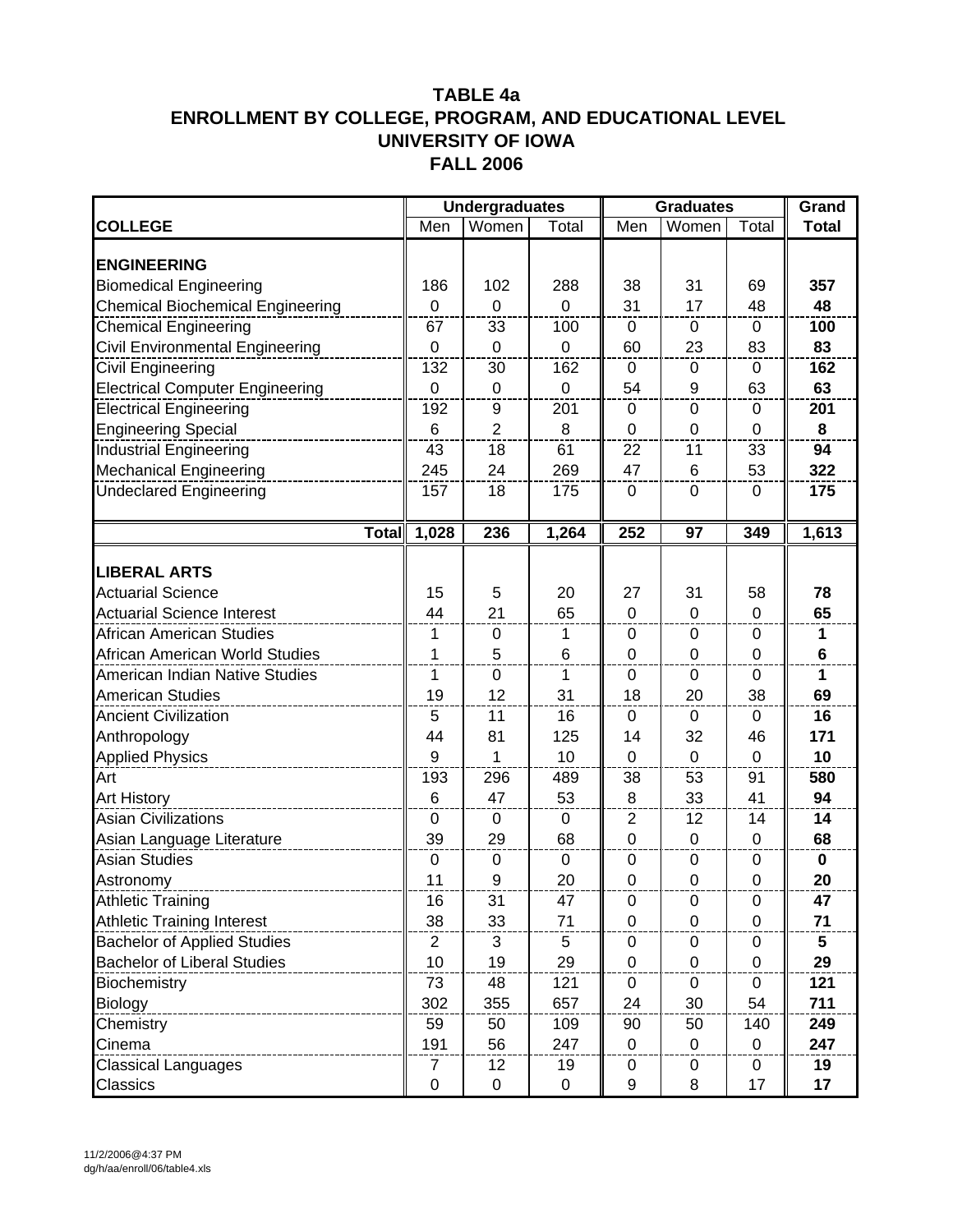|                                           |                | <b>Undergraduates</b>   |                  |                           | <b>Graduates</b> | Grand          |                  |
|-------------------------------------------|----------------|-------------------------|------------------|---------------------------|------------------|----------------|------------------|
| <b>COLLEGE</b>                            | Men            | Women                   | Total            | Men                       | Women            | Total          | <b>Total</b>     |
| LIBERAL ARTS (cont'd)                     |                |                         |                  |                           |                  |                |                  |
| <b>Classics Certificate</b>               | $\mathbf 0$    | 1                       | 1                | 0                         | 0                | 0              | 1                |
| <b>Clinical Lab Science Interest</b>      | 3              | 6                       | $\boldsymbol{9}$ | 0                         | 0                | 0              | $\boldsymbol{9}$ |
| <b>Communication Studies</b>              | 319            | 616                     | 935              | 34                        | 31               | 65             | 1,000            |
| <b>Communication Studies Interest</b>     | 51             | 86                      | 137              | $\mathbf 0$               | $\mathbf 0$      | $\overline{0}$ | 137              |
| <b>Comparative Literature Translation</b> | $\mathbf 0$    | 0                       | $\pmb{0}$        | $\ensuremath{\mathsf{3}}$ | 3                | 6              | 6                |
| <b>Comparative Literature</b>             | 1              | $\overline{\mathbf{4}}$ | 5                | 3                         | 8                | 11             | 16               |
| <b>Computer Science</b>                   | 195            | 23                      | 218              | 79                        | 18               | 97             | 315              |
| <b>Creative Writing Writers Workshop</b>  | $\mathbf 0$    | 0                       | $\mathbf 0$      | 45                        | 54               | 99             | 99               |
| Dance                                     | 3              | 110                     | 113              | 4                         | 6                | 10             | 123              |
| Dance Interest                            | $\overline{0}$ | 5                       | 5                | 0                         | 0                | $\overline{0}$ | 5                |
| Division of Continuing Education          | 9              | 23                      | 32               | 0                         | $\mathbf 0$      | 0              | 32               |
| Economics                                 | 190            | 39                      | 229              | $\mathbf 0$               | 0                | 0              | 229              |
| Education                                 | 4              | 9                       | 13               | 0                         | 0                | 0              | 13               |
| <b>Elementary Education Interest</b>      | 41             | 278                     | 319              | 0                         | 0                | 0              | 319              |
| English                                   | 345            | 480                     | 825              | 49                        | 64               | 113            | 938              |
| <b>Environmental Sciences</b>             | 41             | 29                      | 70               | 0                         | 0                | 0              | 70               |
| Film and Video Production                 | $\pmb{0}$      | 0                       | $\mathbf 0$      | 5                         | 5                | 10             | 10               |
| <b>Film Studies</b>                       | 0              | 0                       | 0                | 15                        | 12               | 27             | 27               |
| French                                    | 10             | 24                      | 34               | 4                         | 13               | 17             | 51               |
| Genetics                                  | $\pmb{0}$      | 0                       | $\boldsymbol{0}$ | $\pmb{0}$                 | $\boldsymbol{0}$ | $\mathbf 0$    | $\mathbf 0$      |
| Geography                                 | 66             | 19                      | 85               | 20                        | 13               | 33             | 118              |
| Geoscience                                | 28             | 13                      | 41               | 21                        | 20               | 41             | 82               |
| German                                    | 17             | 19                      | 36               | $\overline{2}$            | 3                | 5              | 41               |
| <b>Guided Independent Study</b>           | 115            | 200                     | 315              | 0                         | 0                | 0              | 315              |
| <b>Health And Sport Studies</b>           | 205            | 137                     | 342              | 10                        | 21               | 31             | 373              |
| <b>Health Promotion Interest</b>          | 24             | 67                      | 91               | $\mathbf 0$               | $\mathbf 0$      | 0              | 91               |
| <b>High School Student</b>                | 33             | 28                      | 61               | 0                         | 0                | 0              | 61               |
| History                                   | 298            | 148                     | 446              | 33                        | 46               | 79             | 525              |
| Health, Leisure & Sports Studies          | 1              | 0                       | 1                | $\mathbf 0$               | $\overline{2}$   | $\overline{2}$ | $\mathbf{3}$     |
| Integrative Physiology                    | 35             | 52                      | 87               | $\mathbf{3}$              | $\overline{2}$   | 5              | 92               |
| Integrative Physiology Interest           | 61             | 64                      | 125              | $\pmb{0}$                 | $\pmb{0}$        | $\pmb{0}$      | 125              |
| Intensive English Evaluation              | 38             | 34                      | 72               | 0                         | 0                | 0              | 72               |
| Interdepartmental Studies                 | 8              | $\overline{7}$          | 15               | 0                         | $\mathbf 0$      | 0              | 15               |
| <b>International Studies</b>              | 94             | 195                     | 289              | 0                         | 0                | 0              | 289              |
| <b>International Business Certificate</b> | $\mathbf 0$    | 1                       | 1                | $\mathbf 0$               | 0                | $\Omega$       | $\mathbf{1}$     |
| Italian                                   | 0              | $\overline{2}$          | $\overline{2}$   | 0                         | $\mathbf 0$      | 0              | $\mathbf{2}$     |
| Journalism & Mass Communication           | 106            | 221                     | 327              | 0                         | $\mathbf 0$      | 0              | 327              |
| Journalism & Mass Comm Interest           | 108            | 186                     | 294              | 0                         | $\mathbf 0$      | 0              | 294              |
| Journalism                                | $\mathbf 0$    | $\mathbf 0$             | $\mathbf 0$      | 14                        | 16               | 30             | 30               |
| Leisure Studies                           | 4              | 41                      | 45               | 9                         | 12               | 21             | 66               |
| <b>Liberal Studies Interest</b>           | $\mathbf 0$    | 1                       | 1                | 0                         | 0                | 0              | 1                |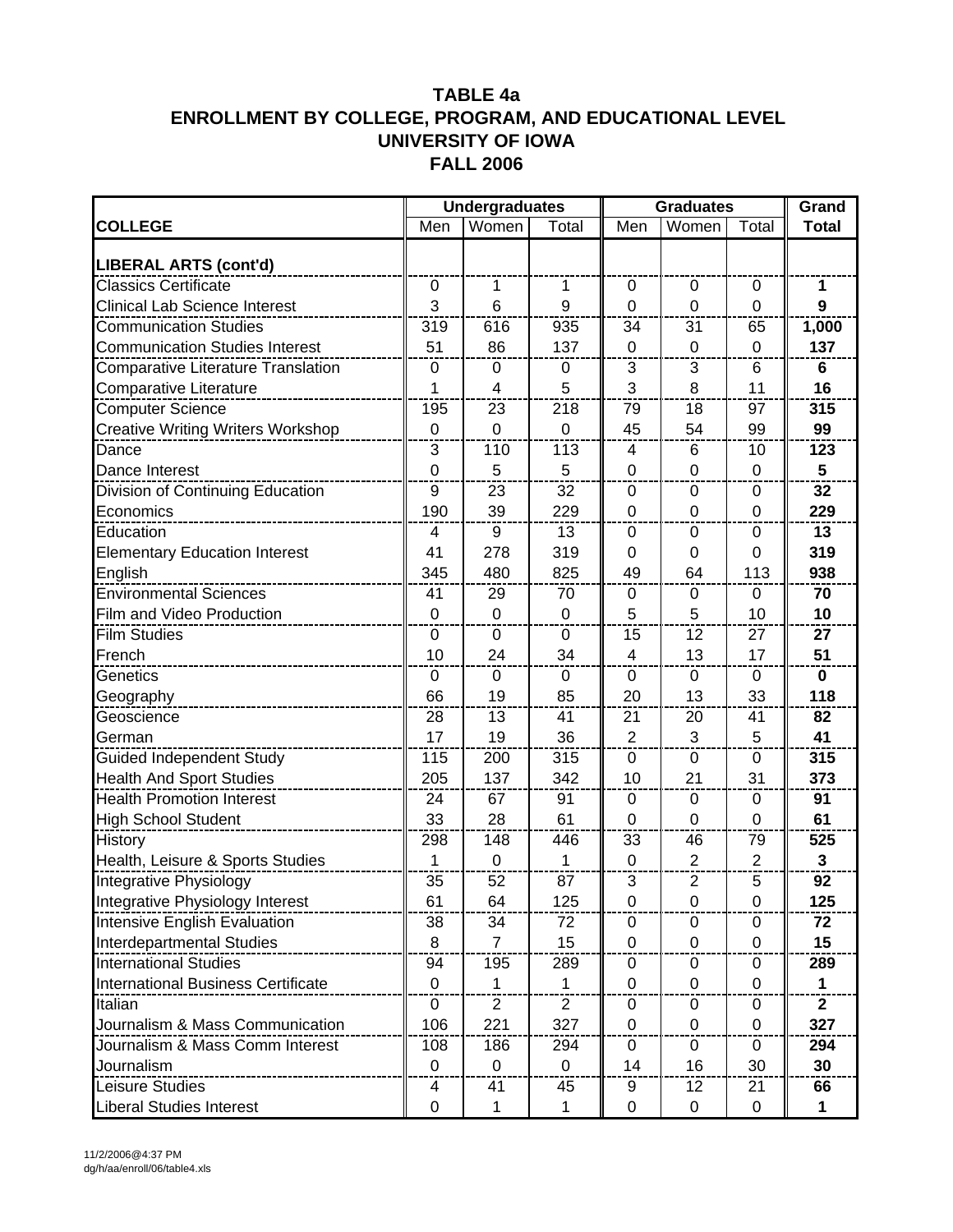|                                         |                         | <b>Undergraduates</b> |             |                  | <b>Graduates</b> |                  | Grand        |
|-----------------------------------------|-------------------------|-----------------------|-------------|------------------|------------------|------------------|--------------|
| <b>COLLEGE</b>                          | Men                     | Women                 | Total       | Men              | Women            | Total            | <b>Total</b> |
|                                         |                         |                       |             |                  |                  |                  |              |
| <b>LIBERAL ARTS (cont'd)</b>            |                         |                       |             |                  |                  |                  |              |
| Linguistics                             | 15                      | 19                    | 34          | 8                | 15               | 23               | 57           |
| Literature Science - The Arts           | 16                      | 19                    | 35          | $\mathbf 0$      | $\mathbf 0$      | $\mathbf 0$      | 35           |
| <b>Mass Communications</b>              | $\pmb{0}$               | $\pmb{0}$             | $\mathbf 0$ | 12               | 9                | 21               | 21           |
| <b>Mathematics</b>                      | 77                      | 43                    | 120         | 59               | 28               | 87               | 207          |
| <b>Mechanical Engineering</b>           | 0                       | $\mathbf{0}$          | $\mathbf 0$ | 0                | 0                | 0                | $\bf{0}$     |
| Microbiology                            | 30                      | 40                    | 70          | $\mathbf 0$      | $\mathbf 0$      | $\mathbf 0$      | 70           |
| <b>Museum Studies</b>                   | 1                       | $\overline{2}$        | 3           | $\mathbf 0$      | $\mathbf 0$      | $\mathbf 0$      | $\mathbf{3}$ |
| Music                                   | 83                      | 133                   | 216         | 102              | 100              | 202              | 418          |
| <b>Music Interest</b>                   | 5                       | 5                     | 10          | 0                | 0                | $\mathbf 0$      | 10           |
| Nondegree Study Abroad                  | $\overline{2}$          | 9                     | 11          | 0                | 0                | 0                | 11           |
| <b>Nonfiction Writing</b>               | $\boldsymbol{0}$        | $\mathsf 0$           | 0           | 18               | 26               | 44               | 44           |
| Not a Degree Candidate                  | 64                      | 77                    | 141         | $\pmb{0}$        | $\mathbf 0$      | $\mathbf 0$      | 141          |
| <b>Nuclear Medicine Interest</b>        | 3                       | 3                     | 6           | 0                | 0                | 0                | 6            |
| Nursing Interest                        | 23                      | 375                   | 398         | $\mathbf 0$      | $\mathbf 0$      | $\mathbf 0$      | 398          |
| Off Campus Programs                     | 4                       | 38                    | 42          | 0                | 0                | 0                | 42           |
| Open Major                              | 696                     | 777                   | 1473        | 0                | 0                | 0                | 1,473        |
| Performing Arts Entrepreneurship        | 4                       | 12                    | 16          | 0                | $\mathbf 0$      | 0                | 16           |
| Pharmacy Interest                       | 142                     | 240                   | 382         | $\mathbf 0$      | $\boldsymbol{0}$ | $\mathbf 0$      | 382          |
| Philosophy                              | 52                      | 13                    | 65          | 23               | $\overline{7}$   | 30               | 95           |
| Physics                                 | 32                      | 8                     | 40          | 52               | 13               | 65               | 105          |
| <b>Political Science</b>                | 334                     | 222                   | 556         | 30               | 16               | 46               | 602          |
| Portuguese                              | 3                       | $\mathsf 0$           | 3           | $\pmb{0}$        | $\boldsymbol{0}$ | $\boldsymbol{0}$ | $\mathbf{3}$ |
| Pre RN-BSN Program                      | 1                       | 5                     | 6           | 0                | $\overline{0}$   | 0                | 6            |
| <b>Pre Business</b>                     | 1,457                   | 682                   | 2,139       | $\boldsymbol{0}$ | $\mathbf 0$      | $\mathbf 0$      | 2,139        |
| Pre Chiropractic                        | 9                       | $\boldsymbol{2}$      | 11          | 0                | 0                | 0                | 11           |
| <b>Pre Dentistry</b>                    | 89                      | 72                    | 161         | 0                | 0                | 0                | 161          |
| Pre Law                                 | 42                      | 33                    | 75          | 0                | $\mathbf 0$      | 0                | 75           |
| Pre Medicine                            | 141                     | 201                   | 342         | $\mathbf 0$      | $\mathbf 0$      | $\mathbf 0$      | 342          |
| Pre Mortuary Science                    | $\pmb{0}$               | $\boldsymbol{2}$      | 2           | 0                | 0                | 0                | $\mathbf{2}$ |
| <b>Pre Optometry</b>                    | $\overline{5}$          | 9                     | 14          | 0                | 0                | 0                | 14           |
| Pre Physical Therapy                    | 35                      | 87                    | 122         | 0                | $\mathbf 0$      | 0                | 122          |
| Pre Physician Assistant Program         | 8                       | 27                    | 35          | 0                | 0                | 0                | 35           |
| Pre Podiatry                            | $\overline{2}$          | $\mathbf{1}$          | 3           | $\Omega$         | 0                | 0                | $\mathbf{3}$ |
| Pre Veterinary Medicine                 | 4                       | 10 <sub>1</sub>       | 14          | 0                | 0                | 0                | 14           |
| Psychology                              | 348                     | 828                   | 1,176       | 34               | 57               | 91               | 1,267        |
| <b>Religious Studies</b>                | 32                      | 32                    | 64          | 33               | 20               | 53               | 117          |
| <b>Radiation Sciences Interest</b>      | 15                      | 47                    | 62          | 0                | 0                | 0                | 62           |
| Russian, E. European & Eurasian Studies | 0                       | $\pmb{0}$             | $\pmb{0}$   | 0                | $\pmb{0}$        | 0                | $\bf{0}$     |
| Russian                                 | $\overline{\mathbf{4}}$ | $\overline{7}$        | 11          | 0                | 0                | 0                | 11           |
| Science Education                       | 13                      | 14                    | 27          | 0                | 0                | 0                | 27           |
| Social Work                             | 14                      | 54                    | 68          | 30               | 194              | 224              | 292          |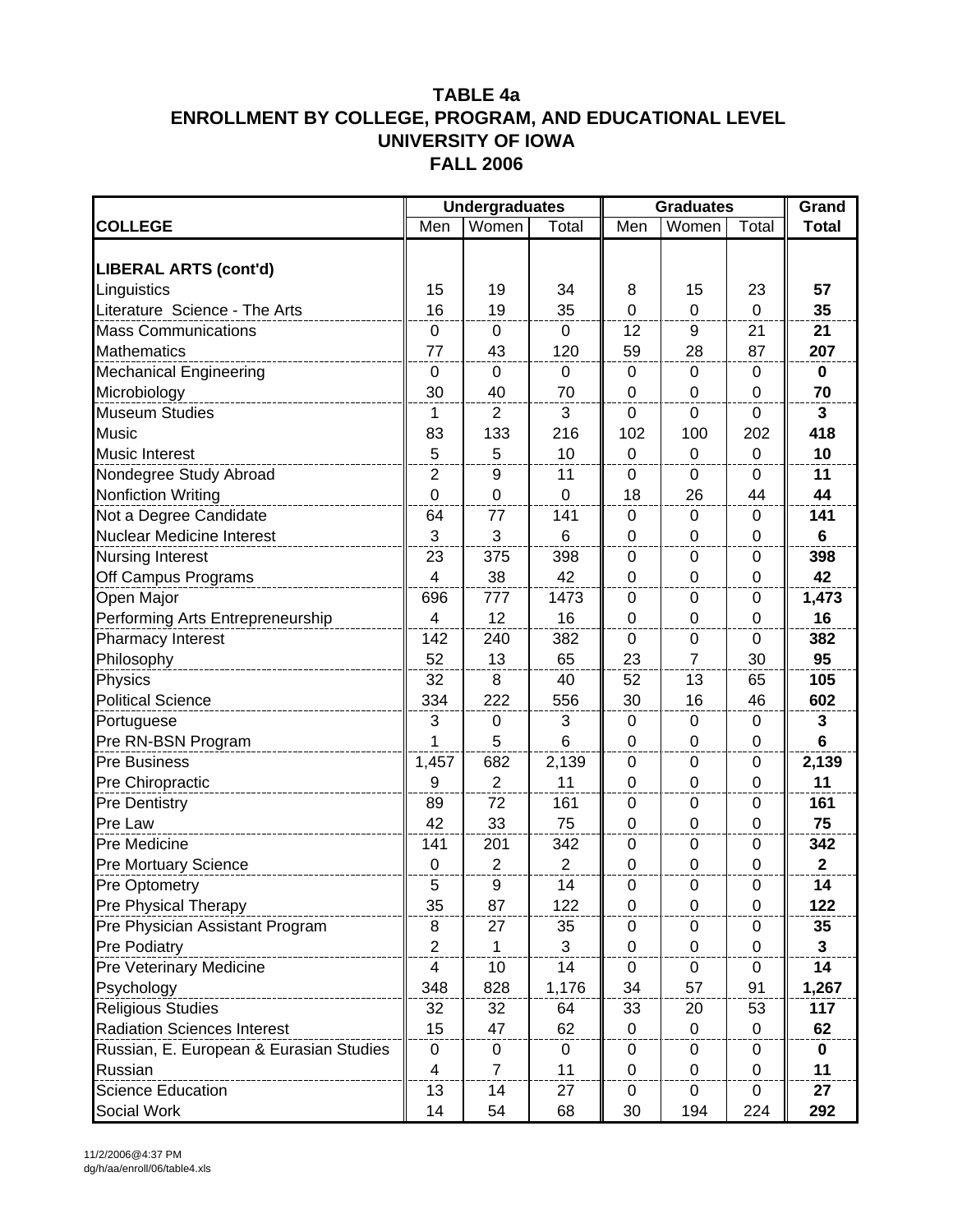|                                                      |                  | <b>Undergraduates</b> |                | <b>Graduates</b> |                |          | Grand          |
|------------------------------------------------------|------------------|-----------------------|----------------|------------------|----------------|----------|----------------|
| <b>COLLEGE</b>                                       | Men              | Women                 | Total          | Men              | Women          | Total    | <b>Total</b>   |
|                                                      |                  |                       |                |                  |                |          |                |
| <b>LIBERAL ARTS (cont'd)</b><br>Social Work Interest | 7                | 71                    | 78             | 0                | 0              | 0        | 78             |
| Sociology                                            | 81               | 92                    | 173            | 12               | 18             | 30       | 203            |
| Spanish                                              | 49               | 112                   | 161            | 14               | 19             | 33       | 194            |
| Speech And Hearing Science                           | $\mathbf{3}$     | 156                   | 159            | 7                | 27             | 34       | 193            |
| Speech Pathology Audiology                           | 0                | 0                     | 0              | 8                | 52             | 60       | 60             |
| <b>Statistics</b>                                    | 8                | 4                     | 12             | 25               | 19             | 44       | 56             |
| <b>Theatre Arts</b>                                  | 64               | 88                    | 152            | 24               | 25             | 49       | 201            |
| <b>Therapeutic Recreation Interest</b>               | $6\phantom{1}6$  | 11                    | 17             | 0                | 0              | 0        | 17             |
| Visiting Student Foreign                             | 6                | 15                    | 21             | $\Omega$         | $\Omega$       | 0        | 21             |
| <b>Visiting Student USA</b>                          | 18               | 10                    | 28             | 0                | $\overline{0}$ | 0        | 28             |
| <b>Women's Studies</b>                               | 1                | 23                    | 24             | 0                | 10             | 10       | 34             |
| Workshop Student                                     | $\overline{0}$   | $\overline{0}$        | $\Omega$       | $\Omega$         | 0              | $\Omega$ | $\mathbf 0$    |
|                                                      |                  |                       |                |                  |                |          |                |
| <b>Total</b>                                         | 7,587            | 9,022                 | 16,609         | 1,074            | 1,273          | 2,347    | 18,956         |
|                                                      |                  |                       |                |                  |                |          |                |
| <b>IMEDICINE</b>                                     |                  |                       |                |                  |                |          |                |
| Anatomy And Cell Biology                             | 0                | 0                     | 0              | 5                | 3              | 8        | 8              |
| Biochemistry                                         | $\boldsymbol{0}$ | 0                     | 0              | 16               | 9              | 25       | 25             |
| <b>Clinical Laboratory Sciences</b>                  | 5                | 8                     | 13             | 0                | 0              | 0        | 13             |
| <b>Free Radical &amp; Radiation Biology</b>          | 0                | 0                     | 0              | 7                | 13             | 20       | 20             |
| Microbiology                                         | 0                | 0                     | 0              | 22               | 17             | 39       | 39             |
| Molecular Physiology Biophysiology                   | $\mathbf 0$      | $\Omega$              | 0              | 9                | 9              | 18       | 18             |
| Pathology                                            | $\mathbf 0$      | $\mathbf 0$           | 0              | 4                | 3              | 7        | $\overline{7}$ |
| Pharmacology                                         | $\overline{0}$   | 0                     | 0              | 17               | 8              | 25       | 25             |
| Physical Therapy Rehabilitation Science              | 0                | 0                     | 0              | 40               | 82             | 122      | 122            |
| <b>Physician Assistant Studies</b>                   | $\mathbf 0$      | $\overline{0}$        | $\overline{0}$ | 15               | 37             | 52       | 52             |
| <b>Radiation Sciences</b>                            | 3                | 40                    | 43             | 0                | 0              | 0        | 43             |
| <b>Translational Biomedicine</b>                     | 0                | $\Omega$              | 0              | 4                | 4              | 8        | 8              |
| Total                                                |                  |                       |                | 139              |                |          | 380            |
|                                                      | 8                | 48                    | 56             |                  | 185            | 324      |                |
| <b>PHARMACY</b>                                      |                  |                       |                |                  |                |          |                |
| Pharmacy                                             | 0                | 0                     | 0              | 49               | 29             | 78       | 78             |
|                                                      |                  |                       |                |                  |                |          |                |
| <b>Total</b>                                         | 0                | 0                     | $\bf{0}$       | 49               | 29             | 78       | 78             |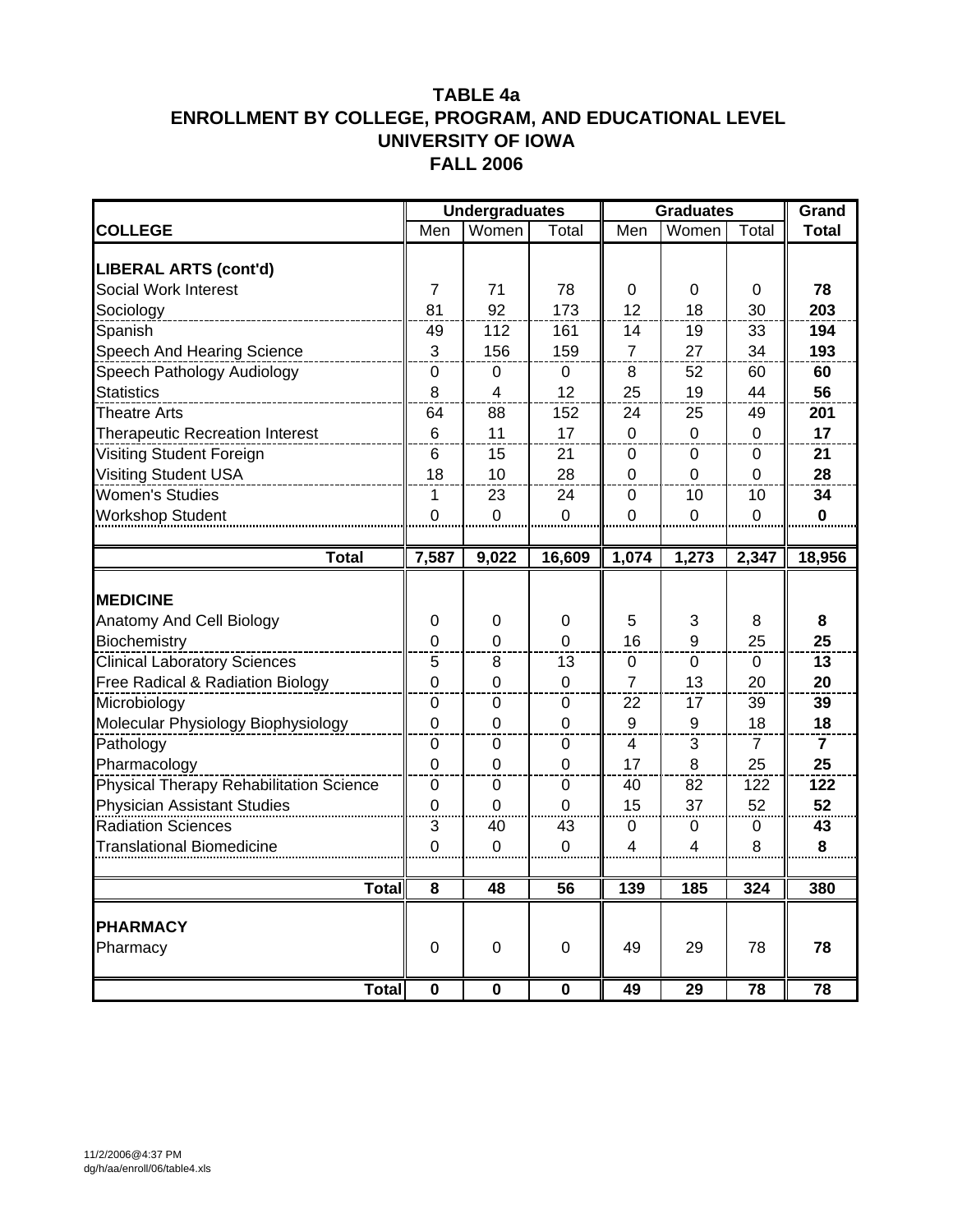|                                                               |                  | <b>Undergraduates</b> |             |                | <b>Graduates</b>      |                  | Grand        |
|---------------------------------------------------------------|------------------|-----------------------|-------------|----------------|-----------------------|------------------|--------------|
| <b>COLLEGE</b>                                                | Men              | Women                 | Total       | Men            | Women                 | Total            | <b>Total</b> |
| <b>PUBLIC HEALTH</b>                                          |                  |                       |             |                |                       |                  |              |
| <b>Biostatistics</b>                                          | 0                | 0                     | 0           | 15             | 17                    | 32               | 32           |
| Clinical Investigation                                        | $\overline{0}$   | $\mathbf 0$           | $\Omega$    | 10             | $\overline{4}$        | 14               | 14           |
| Community and Behavioral Health                               | $\boldsymbol{0}$ | 0                     | 0           | 0              | 11                    | 11               | 11           |
| Epidemiology                                                  | $\mathbf 0$      | 0                     | 0           | 9              | 28                    | 37               | 37           |
| -----------------------------<br>Health Management and Policy | 0                | 0                     | $\mathbf 0$ | 20             | 29                    | 49               | 49           |
| <b>Health Services and Policy</b>                             | $\mathbf 0$      | $\mathbf 0$           | 0           | 6              | $\overline{4}$        | 10               | 10           |
| <b>MPH Program</b>                                            | $\mathbf 0$      | $\mathbf 0$           | 0           | 27             | 45                    | 72               | 72           |
| Occupational and Environmental Health                         | 0                | 0                     | 0           | 16             | 14                    | 30               | 30           |
| Preventive Medicine & Environ. Health                         | $\boldsymbol{0}$ | 0                     | 0           | 1              | 1                     | 2                | $\mathbf{2}$ |
| <b>Public Health Genetics</b>                                 | 0                | $\Omega$              | 0           | $\overline{2}$ | 4                     | 6                | 6            |
|                                                               |                  |                       |             |                |                       |                  |              |
| <b>Total</b>                                                  | $\mathbf 0$      | $\mathbf 0$           | $\mathbf 0$ | 106            | 157                   | $\overline{263}$ | 263          |
| <b>NURSING</b>                                                |                  |                       |             |                |                       |                  |              |
|                                                               | 38               | 441                   | 479         | 20             |                       | 205              | 684          |
| Nursing<br><b>Nursing RN</b>                                  | 8                | 131                   | 139         | $\Omega$       | 185<br>$\overline{0}$ | $\Omega$         | 139          |
| <b>Nursing Special</b>                                        | $\overline{7}$   | 36                    | 43          | $\mathbf 0$    | 0                     | 0                | 43           |
| Professional Nursing & Healthcare Pract.                      | 0                | 0                     | 0           | 8              | 45                    | 53               | 53           |
|                                                               |                  |                       |             |                |                       |                  |              |
| <b>Total</b>                                                  | 53               | 608                   | 661         | 28             | 230                   | 258              | 919          |
|                                                               |                  |                       |             |                |                       |                  |              |
| <b>UI HOSPITALS AND CLINICS</b>                               |                  |                       |             |                |                       |                  |              |
| Certificate Programs in Medicine                              | 22               | 15                    | 37          | 0              | 0                     | 0                | 37           |
| Dietetic Internship Program                                   | $\mathbf 0$      | $\mathbf 0$           | $\mathbf 0$ | $\overline{2}$ | 10                    | 12               | 12           |
| Nuclear Medicine Technology                                   | $\mathbf 1$      | $\boldsymbol{2}$      | 3           | $\pmb{0}$      | $\boldsymbol{0}$      | $\boldsymbol{0}$ | $\mathbf{3}$ |
| Perfusion Technology                                          | 3                | 5                     | 8           | $\mathbf 0$    | $\mathbf 0$           | $\mathbf 0$      | 8            |
| <b>Public Health Certificate</b>                              | $\mathbf 0$      | 0                     | 0           | 2              | 13                    | 15               | 15           |
| <b>Radiation Technology</b>                                   | 10               | 37                    | 47          | 0              | 0                     | 0                | 47           |
| <b>Total</b>                                                  | 36               | 59                    | 95          | 4              | 23                    | 27               | 122          |
|                                                               |                  |                       |             |                |                       |                  |              |
| <b>GRADUATE COLLEGE (only)</b>                                |                  |                       |             |                |                       |                  |              |
| <b>Applied Mathematics Computer Science</b>                   | 0                | 0                     | 0           | 21             | 10                    | 31               | 31           |
| <b>Biosciences</b>                                            | $\overline{0}$   | $\mathbf 0$           | $\Omega$    | 12             | 10                    | 22               | 22           |
| <b>Exercise Science</b>                                       | $\mathbf 0$      | 0                     | 0           | 5              | 3                     | 8                | 8            |
| Genetics                                                      | $\boldsymbol{0}$ | $\mathbf 0$           | 0           | 18             | 22                    | 40               | 40           |
| <b>Graduate Special Student</b>                               | 0                | 0                     | 0           | 53             | 119                   | 172              | 172          |
| <b>Guided Independent Study</b>                               | $\mathbf 0$      | $\mathbf 0$           | $\mathbf 0$ | 5              | 33                    | 38               | 38           |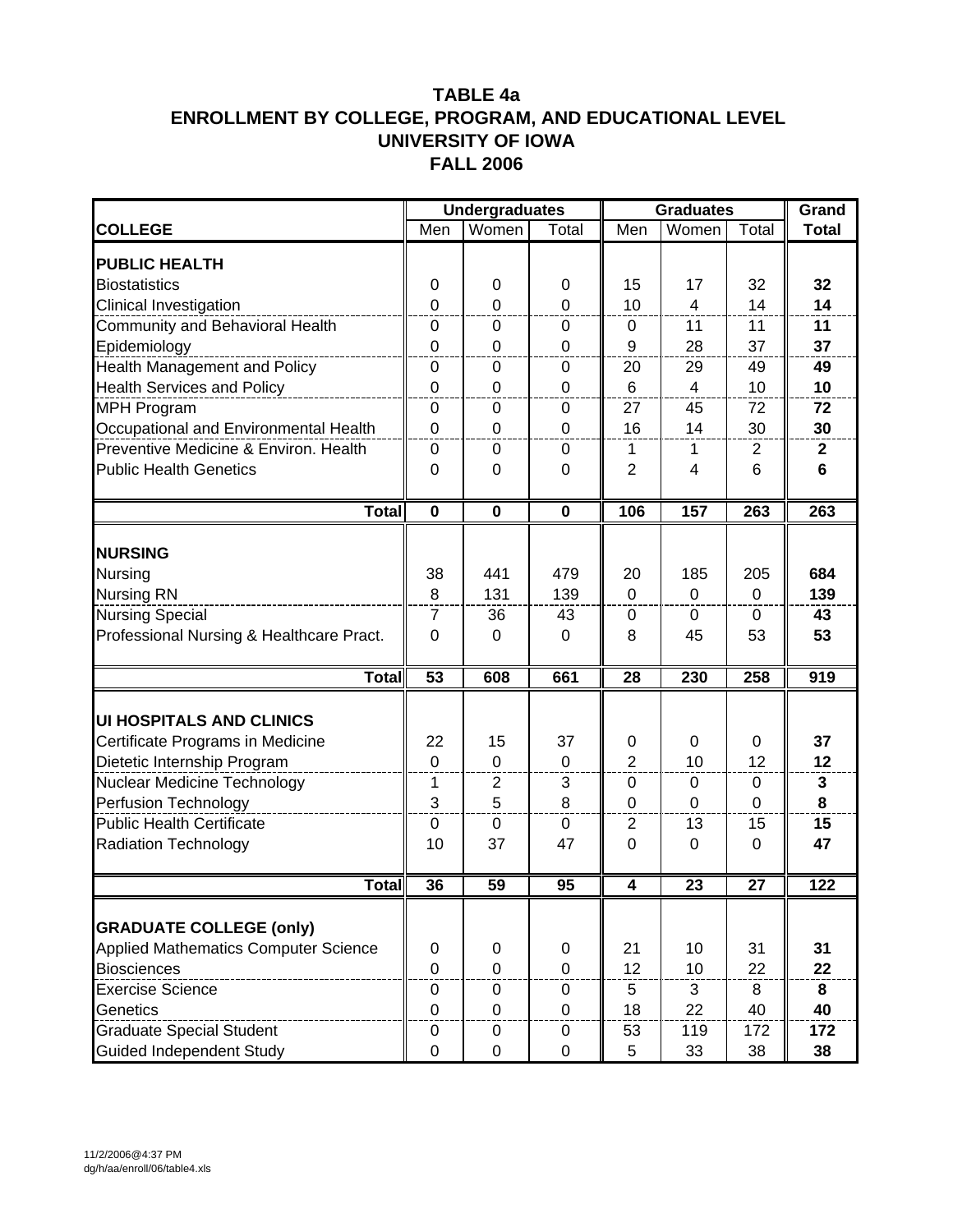|                                    |                         | <b>Undergraduates</b>   |                         | <b>Graduates</b> |                |          | Grand        |
|------------------------------------|-------------------------|-------------------------|-------------------------|------------------|----------------|----------|--------------|
| <b>COLLEGE</b>                     | Men                     | Women                   | Total                   | Men              | Women          | Total    | <b>Total</b> |
|                                    |                         |                         |                         |                  |                |          |              |
| <b>GRADUATE COLLEGE (cont'd)</b>   |                         |                         |                         |                  |                |          |              |
| Immunology                         | $\boldsymbol{0}$        | $\pmb{0}$               | 0                       | 17               | 10             | 27       | 27           |
| Interdisciplinary Studies Master's | $\mathbf 0$             | $\mathbf 0$             | 0                       | $\overline{2}$   | 6              | 8        | 8            |
| Interdisciplinary Studies PhD      | $\boldsymbol{0}$        | $\mathbf 0$             | 0                       | 8                | 12             | 20       | 20           |
| <b>Library Information Science</b> | $\mathbf 0$             | $\mathbf 0$             | 0                       | 9                | 57             | 66       | 66           |
| Molecular and Cellular Biology     | $\boldsymbol{0}$        | $\mathbf 0$             | $\pmb{0}$               | 18               | 15             | 33       | 33           |
| Neuroscience                       | $\overline{0}$          | $\overline{0}$          | $\mathbf 0$             | 18               | 19             | 37       | 37           |
| Not a Degree Candidate             | $\mathbf 0$             | $\mathbf 0$             | $\pmb{0}$               | 1                | $\overline{7}$ | 8        | 8            |
| Off Campus Program                 | $\overline{0}$          | $\overline{0}$          | $\overline{0}$          | 16               | 69             | 85       | 85           |
| Post-Doctoral                      | $\boldsymbol{0}$        | $\pmb{0}$               | $\pmb{0}$               | 176              | 91             | 267      | 267          |
| Second Language Acquisition        | $\boldsymbol{0}$        | $\mathbf 0$             | $\boldsymbol{0}$        | 4                | 15             | 19       | 19           |
| Third World Development Support    | $\boldsymbol{0}$        | $\pmb{0}$               | $\boldsymbol{0}$        | $\mathbf 0$      | $\mathbf 0$    | $\Omega$ | $\mathbf 0$  |
| <b>Urban Regional Planning</b>     | $\mathbf 0$             | $\mathbf 0$             | $\pmb{0}$               | 22               | 18             | 40       | 40           |
| <b>Workshop Student</b>            | $\mathbf 0$             | $\mathbf 0$             | $\pmb{0}$               | $\mathbf 0$      | 6              | 6        | 6            |
|                                    |                         |                         |                         |                  |                |          |              |
| <b>Total</b>                       | $\mathbf 0$             | $\mathbf 0$             | $\pmb{0}$               | 405              | 522            | 927      | 927          |
|                                    |                         |                         |                         |                  |                |          |              |
| <b>PROFESSIONAL</b>                |                         |                         |                         |                  |                |          |              |
| Tippie School Of Management        | $\overline{0}$          | $\boldsymbol{0}$        | $\pmb{0}$               | 628              | 294            | 922      | 922          |
| Dentistry                          | $\mathbf 0$             | $\mathbf 0$             | $\mathbf 0$             | 189              | 132            | 321      | 321          |
|                                    |                         |                         |                         |                  |                |          |              |
| Law                                | $\overline{0}$          | $\overline{0}$          | $\overline{0}$          | 349              | 311            | 660      | 660          |
|                                    |                         |                         |                         |                  |                |          |              |
| Medicine                           | $\mathbf 0$             | $\mathbf 0$             | $\pmb{0}$               | 882              | 631            | 1,513    | 1,513        |
|                                    | $\mathbf 0$             | $\mathbf 0$             | $\mathbf 0$             | 149              | 288            | 437      | 437          |
| Pharmacy                           |                         |                         |                         |                  |                |          |              |
| <b>Total</b>                       | $\overline{\mathbf{0}}$ | $\overline{\mathbf{0}}$ | $\overline{\mathbf{0}}$ | 2,197            | 1,656          | 3,853    | 3,853        |
|                                    |                         |                         |                         |                  |                |          |              |
| <b>UNDERGRADUATE TOTAL</b>         | 9,764                   | 10,974                  | 20,738                  |                  |                |          |              |
| <b>GRADUATE TOTAL</b>              |                         |                         |                         | 2,364            | 3,024          | 5,388    | 5,388        |
|                                    |                         |                         |                         |                  |                |          |              |
| PROFESSIONAL TOTAL                 |                         |                         |                         | 2,197            | 1,656          | 3,853    | 3,853        |
| UNIVERSITY TOTAL 9,764             |                         | 10,974                  | 20,738                  | 4,561            | 4,680          | 9,241    | 29,979       |

\*MBA students are now counted as Professional school students.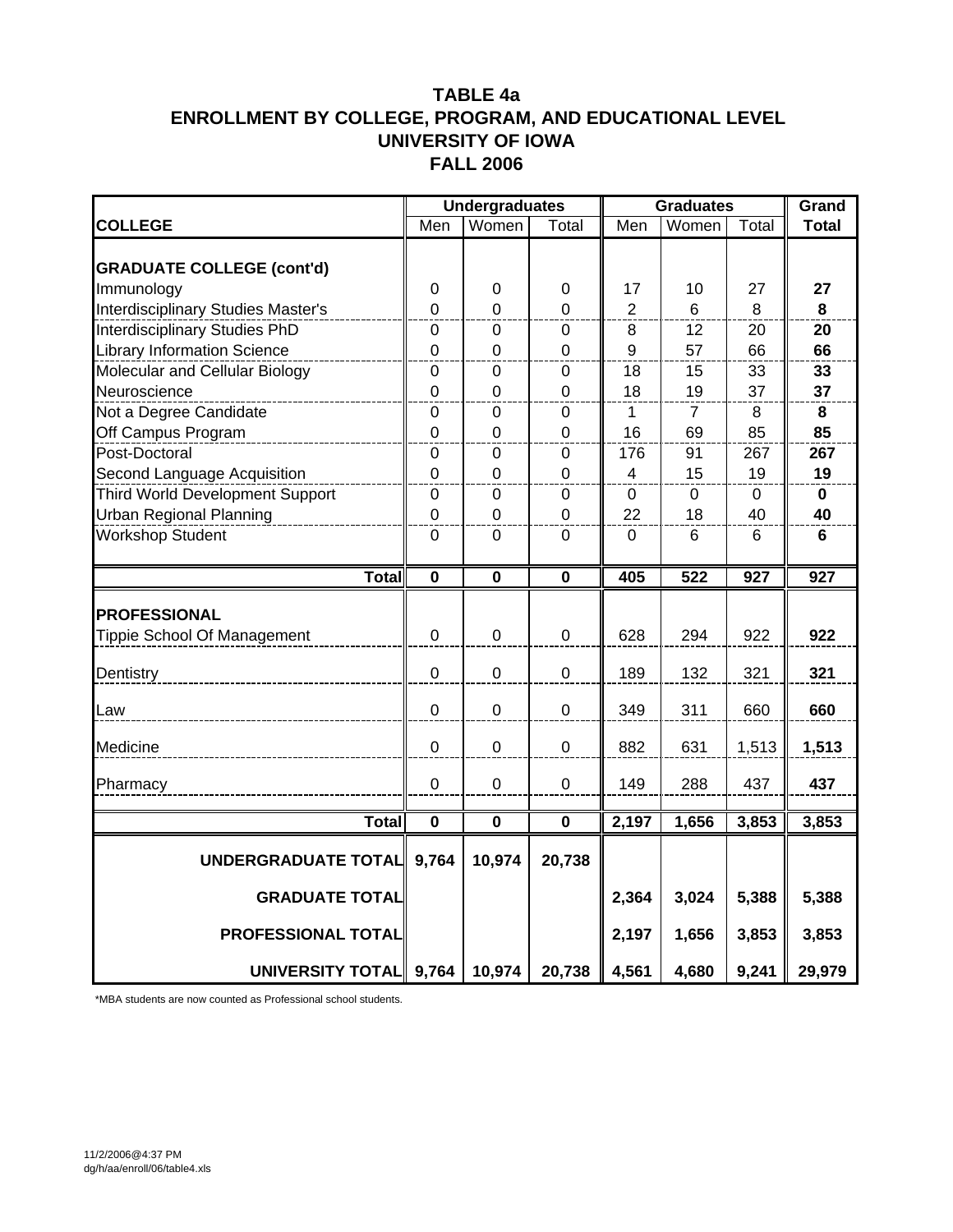### **TABLE 4a-1HEADCOUNT ENROLLMENT OF STUDENTSFORMALLY ADMITTED INTO PROFESSIONAL EDUCATION UNIVERSITY OF IOWAFALL 2006**

|                                                   |                     | White and            |                                                 | African-              |                     | Asian-              |                  | American                                        |                     | Hispanic-                                          |             |                      |             |                      |                      |
|---------------------------------------------------|---------------------|----------------------|-------------------------------------------------|-----------------------|---------------------|---------------------|------------------|-------------------------------------------------|---------------------|----------------------------------------------------|-------------|----------------------|-------------|----------------------|----------------------|
|                                                   |                     | No Response          |                                                 | American              |                     | American            |                  | Indian                                          |                     | American                                           |             | <b>International</b> |             | Total                | <b>GRAND</b>         |
| Program                                           | M                   | F                    | M                                               | F                     | M                   | F                   | М                | F                                               | M                   | F                                                  | M           | F                    | M           | F                    | <b>TOTAL</b>         |
| <b>Elementary Educ.</b><br>Mechanical Eng.        | 28<br>0             | 346<br>0             | $\overline{0}$<br>$\overline{0}$                | 3<br>$\overline{0}$   | $\overline{0}$<br>0 | 3<br>$\overline{0}$ | 0<br>0           | 1<br>$\overline{0}$                             | $\overline{2}$<br>0 | 4<br>$\overline{0}$                                | 0<br>0      | 0                    | 30<br>0     | 358<br>0             | 388<br>$\bf{0}$      |
| <b>TOTAL</b>                                      | 28                  | 346                  | $\boldsymbol{0}$                                | 3                     | $\mathbf 0$         | 3                   | $\boldsymbol{0}$ |                                                 | $\overline{2}$      | 4                                                  | $\mathbf 0$ | 1                    | 30          | 358                  | 388                  |
| <b>Secondary Educ.</b><br>Anthropology<br>Art     | 0<br>9              | 0<br>20              | $\mathbf 0$<br>1                                | 0<br>0                | $\overline{0}$<br>0 | 0<br>$\overline{0}$ | 0<br>0           | $\mathbf 0$<br>$\overline{0}$                   | $\mathbf 0$<br>0    | $\overline{0}$<br>$\overline{0}$                   | 0<br>0      | 0<br>$\overline{0}$  | 0<br>10     | 0<br>20              | 0<br>30              |
| <b>Art History</b><br>Asian Language<br>Economics | 0<br>0<br>0         |                      | $\overline{0}$<br>$\mathbf 0$<br>$\overline{0}$ | $\mathbf 0$<br>0<br>0 | 0<br>0<br>0         | 0<br>0<br>0         | 0<br>0<br>0      | $\mathbf 0$<br>$\overline{0}$<br>$\overline{0}$ | 0<br>0<br>0         | $\overline{0}$<br>$\overline{0}$<br>$\overline{0}$ | 0<br>0<br>0 | 0<br>0<br>0          | 0<br>0<br>0 |                      |                      |
| English<br>French                                 | 16<br>0             | 32<br>$\overline{2}$ | $\overline{0}$<br>$\overline{0}$                | 0<br>0                | 0<br>0              | $\overline{2}$<br>0 | 0<br>0           | $\overline{0}$<br>$\overline{0}$                | ◢<br>0              | $\overline{0}$                                     | 0<br>0      | 0<br>$\overline{0}$  | 17<br>0     | 35<br>$\overline{2}$ | 52<br>$\overline{2}$ |
| Geography<br>German                               | $\overline{0}$<br>0 | 1<br>0               | $\overline{0}$<br>$\overline{0}$                | $\overline{0}$<br>0   | $\overline{0}$<br>0 | 0<br>0              | 0<br>0           | $\overline{0}$<br>0                             | 0<br>0              | $\overline{0}$<br>0                                | 0<br>0      | 0<br>0               | 0<br>0      | Ω                    | 0                    |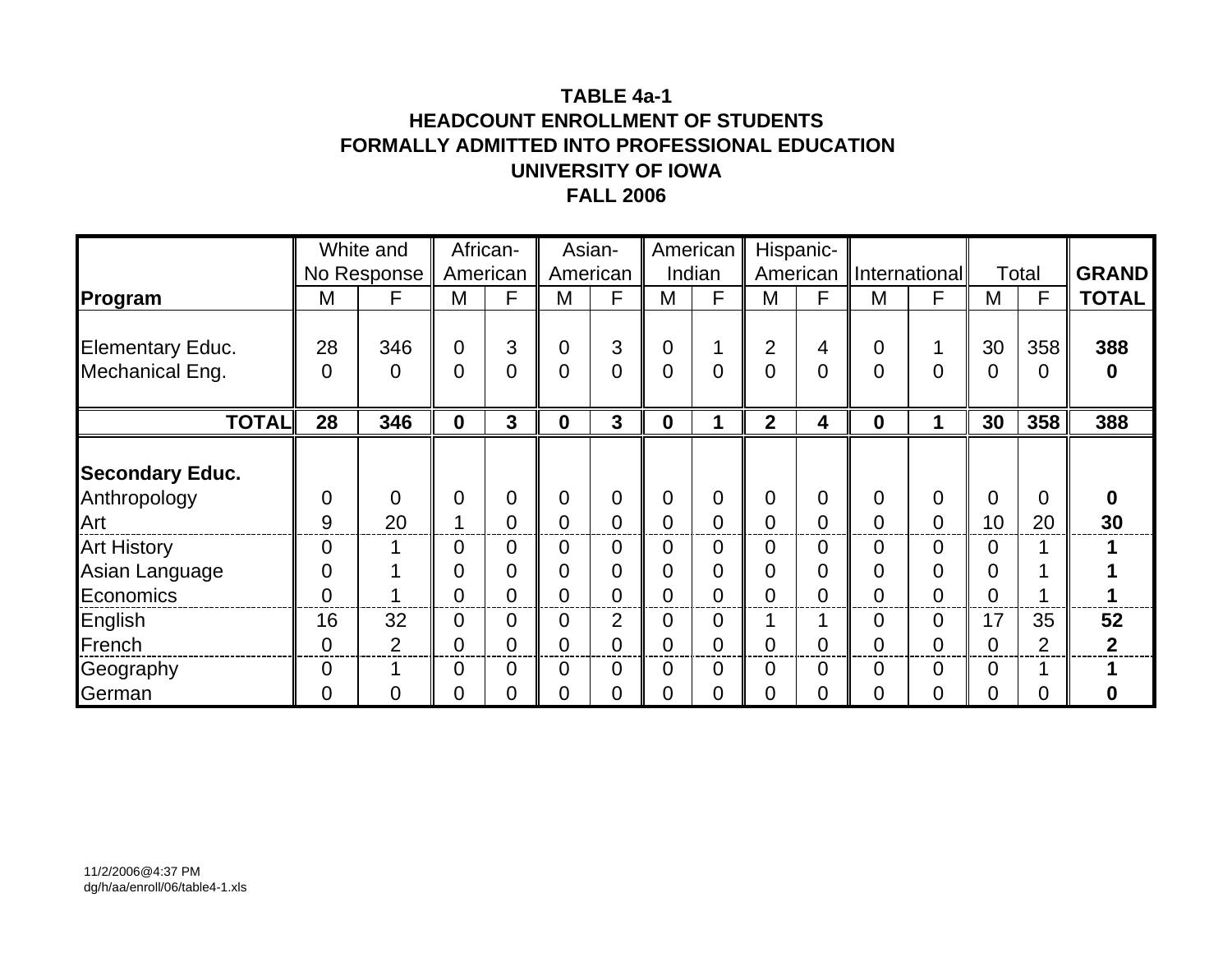### **TABLE 4a-1HEADCOUNT ENROLLMENT OF STUDENTSFORMALLY ADMITTED INTO PROFESSIONAL EDUCATION UNIVERSITY OF IOWAFALL 2006**

|                          |     | White and      |                | African- |                | Asian-         |                  | American       |                | Hispanic-      |          |                      |     |                |              |
|--------------------------|-----|----------------|----------------|----------|----------------|----------------|------------------|----------------|----------------|----------------|----------|----------------------|-----|----------------|--------------|
|                          |     | No Response    | American       |          |                | American       |                  | Indian         |                | American       |          | <b>International</b> |     | Total          | <b>GRAND</b> |
| Program                  | M   | F              | M              | F        | M              | F              | M                | F              | M              | F              | M        | F                    | M   | F              | <b>TOTAL</b> |
|                          |     |                |                |          |                |                |                  |                |                |                |          |                      |     |                |              |
| Sec. Ed. (cont'd)        |     |                |                |          |                |                |                  |                |                |                |          |                      |     |                |              |
| <b>History</b>           | 22  | 13             | $\overline{0}$ | 0        | $\Omega$       | 0              | 0                | $\mathbf 0$    | 0              | $\overline{0}$ | $\Omega$ | $\overline{0}$       | 22  | 13             | 35           |
| <b>Mathematics</b>       | 12  | 12             | $\overline{0}$ | 0        |                | $\overline{0}$ | 0                | $\overline{0}$ | $\overline{0}$ | $\Omega$       |          |                      | 14  | 12             | 26           |
| <b>Music</b>             | 13  | 17             | $\overline{0}$ | 0        | 0              |                | 0                | $\overline{0}$ | 0              | 0              | 0        | 0                    | 13  | 18             | 31           |
| Physics                  | 2   | 0              | 0              | 0        | 0              | 0              | 0                | $\overline{0}$ | 0              | $\overline{0}$ | 0        | 0                    | 2   | 0              | $\mathbf{2}$ |
| <b>Political Science</b> | 3   | $\overline{2}$ | $\overline{0}$ | 0        | 0              | 0              | 0                | $\overline{0}$ | 0              | 0              | 0        | 0                    | 3   | $\overline{2}$ | 5            |
| Psychology               | 4   | 3              | $\overline{0}$ | 0        | 0              | 0              | 0                | $\overline{0}$ | 0              | 0              | 0        | 0                    | 4   | 3              |              |
| Russian                  |     | 0              | $\overline{0}$ | 0        | 0              | 0              | 0                | $\overline{0}$ | 0              | $\overline{0}$ | 0        | 0                    |     | 0              |              |
| <b>Science Education</b> | 9   | 6              | $\overline{0}$ | 0        |                | 0              | 0                | 0              | 0              | 0              | 0        | 0                    | 10  | 6              | 16           |
| Spanish                  | 5   | 9              | $\overline{0}$ | 0        | 0              | 0              | 0                | $\overline{0}$ | ◢              | 3              | 0        | 0                    | 6   | 12             | 18           |
|                          |     |                |                |          |                |                |                  |                |                |                |          |                      |     |                |              |
| <b>TOTAL</b>             | 96  | 120            | 1              | 0        | $\overline{2}$ | 3              | $\overline{0}$   | $\overline{0}$ | $\overline{2}$ | 4              |          | $\mathbf 0$          | 102 | 127            | 229          |
|                          |     |                |                |          |                |                |                  |                |                |                |          |                      |     |                |              |
| <b>GRAND TOTAL</b>       | 124 | 466            |                | 3        | $\mathbf{2}$   | 6              | $\boldsymbol{0}$ |                | 4              | 8              |          |                      | 132 | 485            | 617          |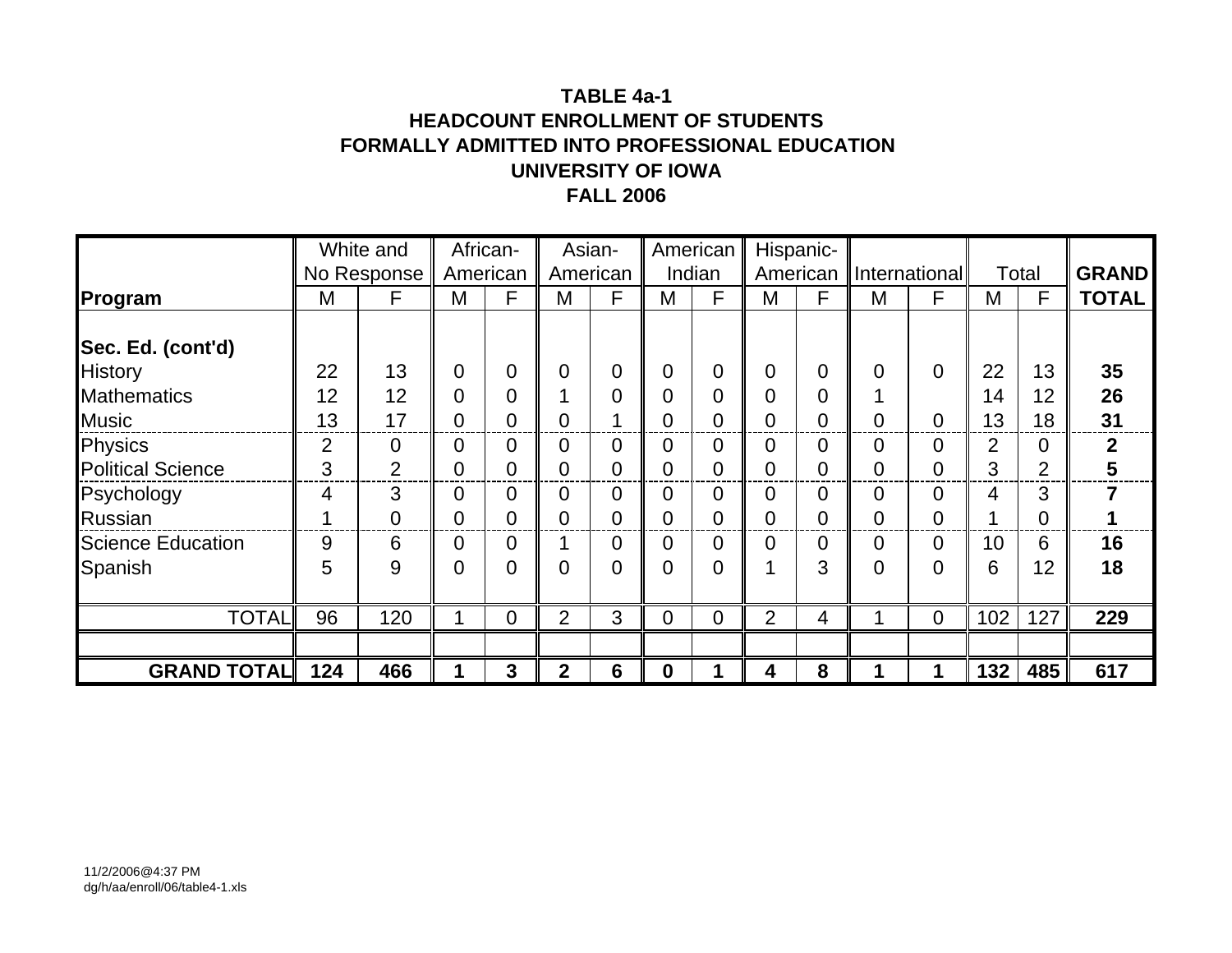|                                         |                | <b>Undergraduates</b> |                | <b>Graduates</b> |                |             | Grand        |
|-----------------------------------------|----------------|-----------------------|----------------|------------------|----------------|-------------|--------------|
| <b>COLLEGE</b>                          | Men            | Women                 | Total          | Men              | Women          | Total       | <b>Total</b> |
|                                         |                |                       |                |                  |                |             |              |
| <b>AGRICULTURE</b>                      |                |                       |                |                  |                |             |              |
| Agriculture - Special**                 | 20             | 24                    | 44             |                  |                |             | 44           |
| Agriculture - Undeclared**              | 13             | 5                     | 18             |                  |                |             | 18           |
| Agricultural & Biosystems Engr*         |                |                       |                | 13               | $\overline{4}$ | 17          | 17           |
| Agricultural Biochemistry**             | 6              | 11                    | 17             |                  |                |             | 17           |
| <b>Agricultural Business**</b>          | 168            | 73                    | 241            |                  |                |             | 241          |
| Agricultural Education**                | 25             | 43                    | 68             |                  |                |             | 68           |
| Agricultural Education and Studies*     |                |                       |                | 17               | 19             | 36          | 36           |
| Agricultural Studies**                  | 178            | 29                    | 207            |                  |                |             | 207          |
| Agricultural Systems Technology**       | 110            | 6                     | 116            |                  |                |             | 116          |
| Agronomy                                | 94             | 30                    | 124            | 125              | 51             | 176         | 300          |
| <b>Animal Ecology</b>                   | 147            | 117                   | 264            |                  |                |             | 264          |
| <b>Animal Science</b>                   | 174            | 333                   | 507            | 43               | 39             | 82          | 589          |
| Animal Science (Pre-Vet)**              | 13             | 41                    | 54             |                  |                |             | 54           |
| Biochem., Biophys. & Molecular Biology* |                |                       |                | 21               | 16             | 37          | 37           |
| Biology (AG)**                          | 29             | 56                    | 85             |                  |                |             | 85           |
| Botany*                                 |                |                       |                | $\mathbf 0$      | $\mathbf 0$    | $\mathbf 0$ | $\mathbf 0$  |
| Dairy Science**                         | 16             | 25                    | 41             |                  |                |             | 41           |
| Dairy Science (Pre-Vet)**               | $\mathbf 0$    | 3                     | 3              |                  |                |             | $\mathbf{3}$ |
| Diet and Exercise (AG)**                | $\pmb{0}$      | $\mathbf 0$           | $\mathbf 0$    |                  |                |             | $\mathbf 0$  |
| Dietetics**                             | 1              | 17                    | 18             |                  |                |             | 18           |
| Ecology, Evolution & Organismal Biol.*  |                |                       |                | 4                | 4              | 8           | 8            |
| Economics*                              |                |                       |                | 25               | 12             | 37          | 37           |
| Entomology                              | 5              | 1                     | 6              | 18               | 20             | 38          | 44           |
| Environmental Science (AG)**            | 16             | 9                     | 25             |                  |                |             | 25           |
| Food Science**                          | 10             | 22                    | 32             |                  |                |             | 32           |
| Food Science and Human Nutrition*       |                |                       |                | 11               | 13             | 24          | 24           |
| Forestry                                | 71             | 13                    | 84             |                  |                |             | 84           |
| <b>General Preveterinary Medicine**</b> | 12             | 42                    | 54             |                  |                |             | 54           |
| Genetics**                              | $\overline{4}$ | 18                    | 22             |                  |                |             | 22           |
| Genetics, Development and Cell Biol*    |                |                       |                | 17               | 18             | 35          | 35           |
| Horticulture                            | 128            | 30                    | 158            | 13               | 8              | 21          | 179          |
| Industrial Technology**                 | 182            | 14                    | 196            |                  |                |             | 196          |
| Microbiology                            | 35             | 64                    | 99             | 3                | 5              | 8           | 107          |
| Nutritional Science**                   | 1              | 3                     | 4              |                  |                |             | 4            |
| Natural Resource Ecology and Mgmt*      |                |                       |                | 34               | 17             | 51          | 51           |
| Plant Health and Protection**           | $\mathbf 1$    | $\mathbf 1$           | $\overline{2}$ |                  |                |             | $\mathbf{2}$ |
| Plant Pathology*                        |                |                       |                | 22               | 20             | 42          | 42           |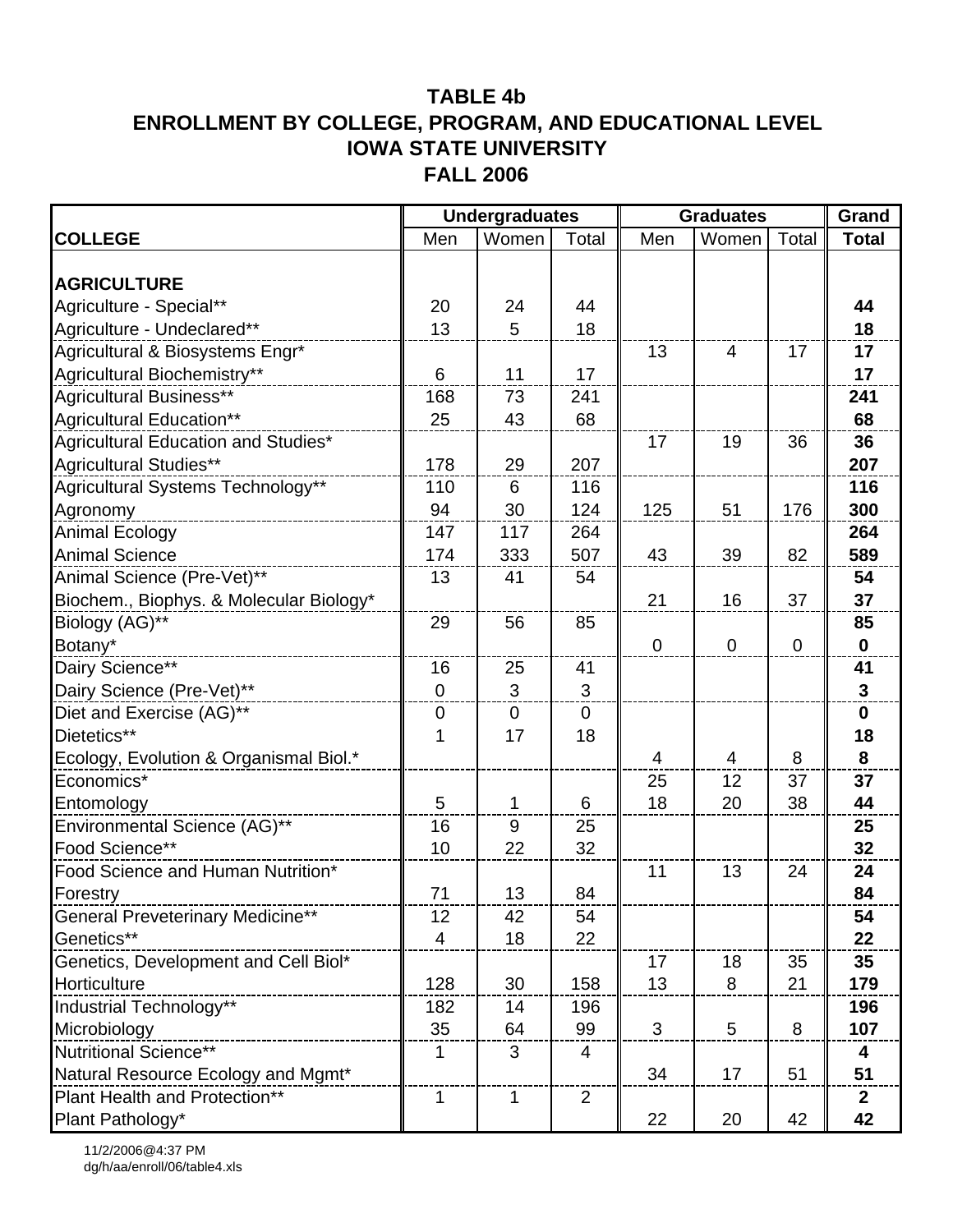|                                          |             | <b>Undergraduates</b> |       | <b>Graduates</b> |                |                | Grand          |
|------------------------------------------|-------------|-----------------------|-------|------------------|----------------|----------------|----------------|
| <b>COLLEGE</b>                           | Men         | Women                 | Total | Men              | Women          | Total          | <b>Total</b>   |
|                                          |             |                       |       |                  |                |                |                |
| <b>AGRICULTURE (cont'd)</b>              |             |                       |       |                  |                |                |                |
| Pre Diet & Exercise (AG)**               | $\mathbf 0$ | 1                     | 1     |                  |                |                | 1              |
| <b>Professional Agriculture</b>          | 9           | $\overline{4}$        | 13    | 16               | 11             | 27             | 40             |
| Public Service & Admin. in Agriculture** | 5           | 18                    | 23    |                  |                |                | 23             |
| Sociology*                               |             |                       |       | 3                | $\overline{4}$ | $\overline{7}$ | $\overline{7}$ |
| Zoology**                                | 5           | 8                     | 13    |                  |                |                | 13             |
| Zoology and Genetics*                    |             |                       |       | $\mathbf 0$      | $\mathbf 0$    | $\mathbf 0$    | $\mathbf 0$    |
|                                          |             |                       |       |                  |                |                |                |
| <b>Total</b>                             | 1,478       | 1,061                 | 2,539 | 385              | 261            | 646            | 3,185          |
| <b>BUSINESS</b>                          |             |                       |       |                  |                |                |                |
| <b>Business - Special**</b>              | 7           | 11                    | 18    |                  |                |                | 18             |
| Business - Undeclared**                  | 21          | 12                    | 33    |                  |                |                | 33             |
| Accounting                               | 153         | 143                   | 296   | 19               | 25             | 44             | 340            |
| <b>Business Administration*</b>          |             |                       |       | 112              | 93             | 205            | 205            |
| Finance**                                | 268         | 99                    | 367   |                  |                |                | 367            |
| Logistics & Supply Chain Mgmt**          | 45          | 19                    | 64    |                  |                |                | 64             |
| Logistics, Operations and MIS*           |             |                       |       | 21               | 2              | 23             | 23             |
| Management**                             | 238         | 131                   | 369   |                  |                |                | 369            |
| Management Information Systems**         | 153         | 11                    | 164   |                  |                |                | 164            |
| Marketing**                              | 206         | 220                   | 426   |                  |                |                | 426            |
| Operations & Supply Chain Mgmt**         | 38          | 12                    | 50    |                  |                |                | 50             |
| Pre-Business**                           | 1,009       | 517                   | 1,526 |                  |                |                | 1,526          |
|                                          |             |                       |       |                  |                |                |                |
| <b>Total</b>                             | 2,138       | 1,175                 | 3,313 | 152              | 120            | 272            | 3,585          |
|                                          |             |                       |       |                  |                |                |                |
| <b>DESIGN</b>                            |             |                       |       |                  |                |                |                |
| Design - Special**                       | 6           | $\overline{7}$        | 13    |                  |                |                | 13             |
| Design - Undeclared**                    | 15          | 22                    | 37    |                  |                |                | 37             |
| Architecture*                            |             |                       |       | 28               | 17             | 45             | 45             |
| Architecture - Professional Degree**     | 175         | 85                    | 260   |                  |                |                | 260            |
| Art and Design                           | 84          | 181                   | 265   | 17               | 28             | 45             | 310            |
| Art and Design - B.A.**                  | 27          | 88                    | 115   |                  |                |                | 115            |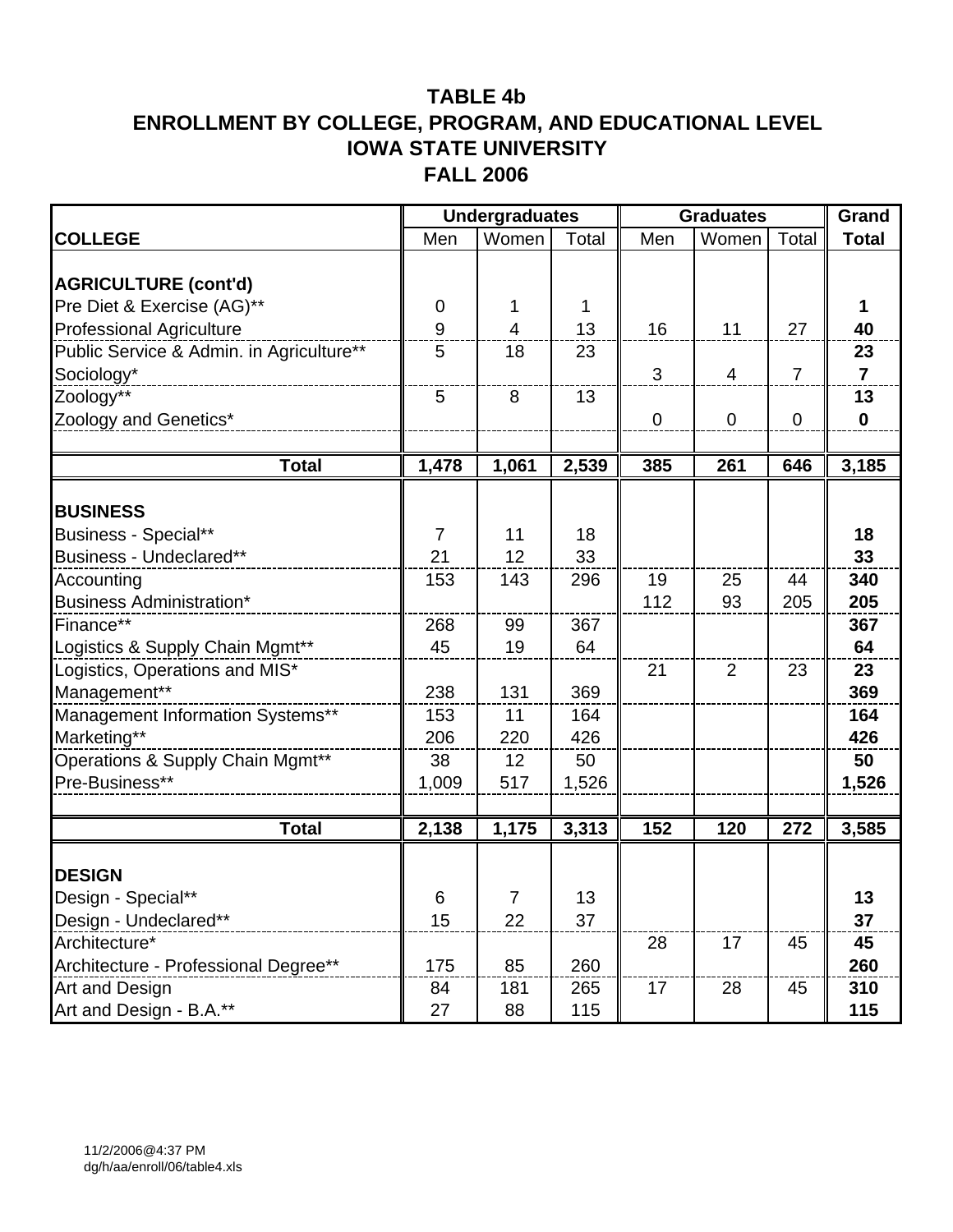|                                           |                  | <b>Undergraduates</b> |       | <b>Graduates</b> |                |       | Grand        |
|-------------------------------------------|------------------|-----------------------|-------|------------------|----------------|-------|--------------|
| <b>COLLEGE</b>                            | Men              | Women                 | Total | Men              | Women          | Total | <b>Total</b> |
|                                           |                  |                       |       |                  |                |       |              |
| <b>DESIGN (cont'd)</b>                    |                  |                       |       |                  |                |       |              |
| Art and Design - B.F.A.**                 | 96               | 93                    | 189   |                  |                |       | 189          |
| <b>Community and Regional Planning</b>    | 84               | 49                    | 133   | 23               | 24             | 47    | 180          |
| Graphic Design**                          | 46               | 130                   | 176   |                  |                |       | 176          |
| Interior Design**                         | 9                | 114                   | 123   |                  |                |       | 123          |
| Landscape Architecture                    | 84               | 45                    | 129   | 6                | 5              | 11    | 140          |
| Pre-Architecture**                        | 201              | 94                    | 295   |                  |                |       | 295          |
| Pre-Landscape Architecture**              | 31               | $\overline{7}$        | 38    |                  |                |       | 38           |
|                                           |                  |                       |       |                  |                |       |              |
| <b>Total</b>                              | 858              | 915                   | 1,773 | 74               | 74             | 148   | 1,921        |
|                                           |                  |                       |       |                  |                |       |              |
| <b>ENGINEERING</b>                        |                  |                       |       |                  |                |       |              |
| Engineering - Special**                   | 20               | 9                     | 29    |                  |                |       | 29           |
| Engineering - Undeclared**                | 343              | 60                    | 403   |                  |                |       | 403          |
| Aerospace Engineering                     | 380              | 54                    | 434   | 56               | 10             | 66    | 500          |
| Agricultural and Biosystems Eng.*         |                  |                       |       | 40               | 19             | 59    | 59           |
| Agricultural Engineering**                | 135              | 14                    | 149   |                  |                |       | 149          |
| Chemical & Biological Engineering*        |                  |                       |       | 36               | 21             | 57    | 57           |
| <b>Chemical Engineering</b>               | 237              | 140                   | 377   |                  | Moved to C B E |       | 377          |
| Civil, Construction & Environmental Engr* |                  |                       |       | 86               | 23             | 109   | 109          |
| Civil Engineering**                       | 340              | 97                    | 437   |                  |                |       | 437          |
| Computer Engineering**                    | 444              | 31                    | 475   |                  |                |       | 475          |
| <b>Construction Engineering**</b>         | 317              | 24                    | 341   |                  |                |       | 341          |
| <b>Electrical Engineering**</b>           | 354              | 37                    | 391   |                  |                |       | 391          |
| Electrical and Computer Engineering*      |                  |                       |       | 221              | 37             | 258   | 258          |
| <b>Engineering Applications**</b>         | 1                | $\mathbf 0$           | 1     |                  |                |       | $\mathbf 1$  |
| <b>Engineering Science**</b>              | $\boldsymbol{0}$ | 1                     | 1     |                  |                |       | 1            |
| Industrial & Manufacturing Systems Eng.*  |                  |                       |       | 31               | 15             | 46    | 46           |
| Industrial Engineering**                  | 172              | 71                    | 243   |                  |                |       | 243          |
| Materials Engineering**                   | 114              | 28                    | 142   |                  |                |       | 142          |
| Materials Science and Engineering*        |                  |                       |       | 67               | 19             | 86    | 86           |
| <b>Mechanical Engineering</b>             | 935              | 87                    | 1,022 | 118              | 10             | 128   | 1,150        |
| Systems Engineering*                      |                  |                       |       | 31               | $\overline{7}$ | 38    | 38           |
|                                           |                  |                       |       |                  |                |       |              |
| <b>Total</b>                              | 3,792            | 653                   | 4,445 | 686              | 161            | 847   | 5,292        |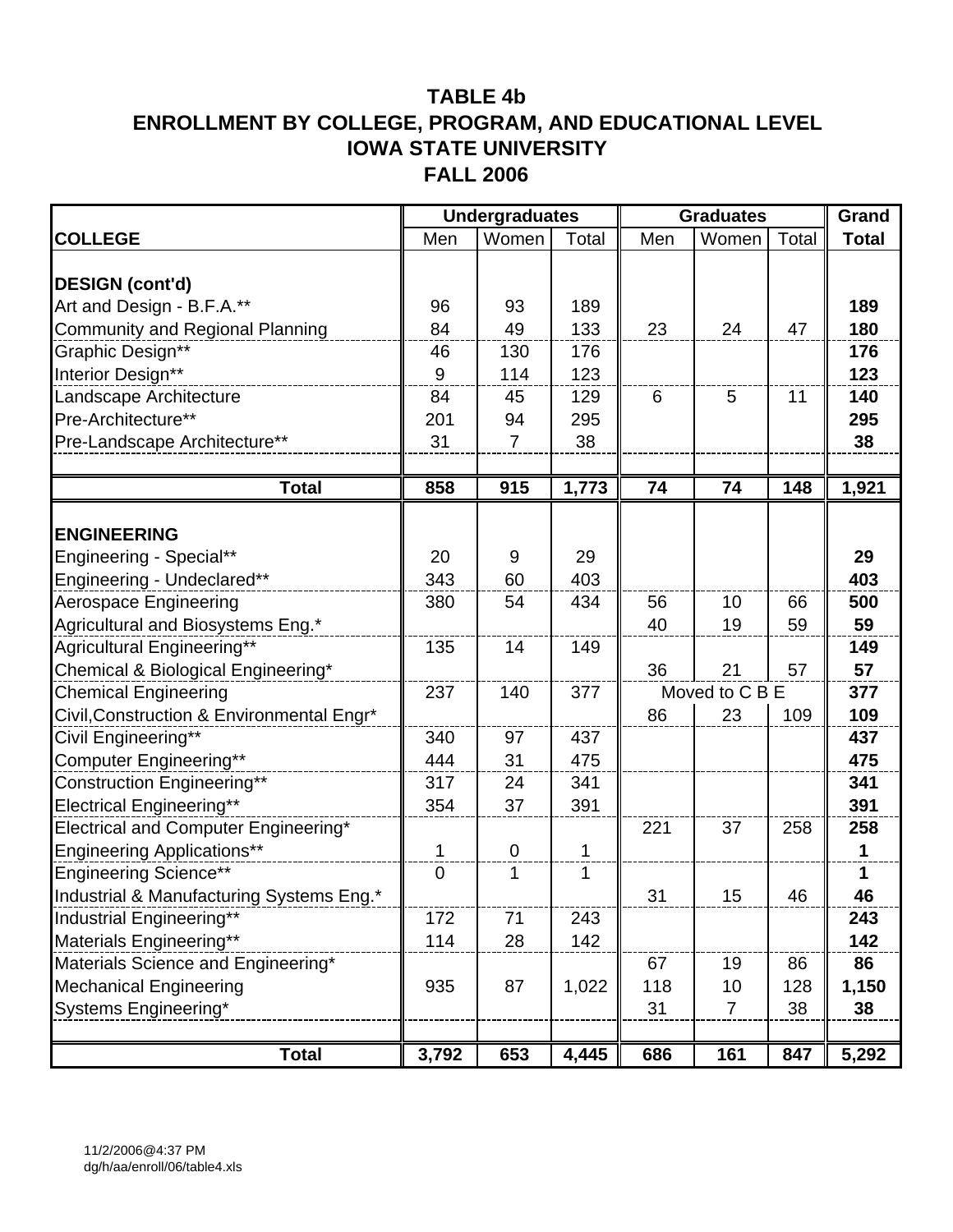|                                           |                  | <b>Undergraduates</b> |                |                | <b>Graduates</b> |                | Grand        |
|-------------------------------------------|------------------|-----------------------|----------------|----------------|------------------|----------------|--------------|
| <b>COLLEGE</b>                            | Men              | Women                 | Total          | Men            | Women            | Total          | <b>Total</b> |
|                                           |                  |                       |                |                |                  |                |              |
| <b>HUMAN SCIENCES</b>                     |                  |                       |                |                |                  |                |              |
| Human Sciences - Special**                | $\overline{2}$   | 36                    | 38             |                |                  |                | 38           |
| Human Sciences**                          | $\overline{2}$   | $\overline{7}$        | 9              |                |                  |                | 9            |
| Apparel Mech., Design and Production**    | 19               | 382                   | 401            |                |                  |                | 401          |
| Apparel, Ed Studies & Hospitality Mgmt*   |                  |                       |                | $\overline{0}$ | $\mathbf{0}$     | $\overline{0}$ | $\mathbf 0$  |
| Child, Adult and Family Services**        | 11               | 236                   | 247            |                |                  |                | 247          |
| <b>Community Health Education**</b>       | $\mathbf 0$      | 2                     | 2              |                |                  |                | $\mathbf 2$  |
| Curriculum and Instruction*               |                  |                       |                | 38             | 90               | 128            | 128          |
| Diet & Exercise (Hsci)**                  | 0                | $\mathbf 0$           | $\overline{0}$ |                |                  |                | $\mathbf 0$  |
| Dietetics**                               | 8                | 179                   | 187            |                |                  |                | 187          |
| Early Childhood Education**               | 5                | 180                   | 185            |                |                  |                | 185          |
| Educational Leadership & Policy Studies*  |                  |                       |                | 93             | 149              | 242            | 242          |
| <b>Elementary Education**</b>             | 84               | 431                   | 515            |                |                  |                | 515          |
| <b>Exercise and Sport Science**</b>       | $\overline{4}$   | 6                     | 10             |                |                  |                | 10           |
| Family and Cons. Sci. Ed. & Studies*      |                  |                       |                | $\overline{2}$ | 37               | 39             | 39           |
| <b>Family and Consumer Sciences</b>       |                  |                       |                | 6              | 19               | 25             | 25           |
| Family and Consumer Sciences Ed.**        | $\mathbf 0$      | 78                    | 78             |                |                  |                | 78           |
| Family Finance, Housing & Policy          | 4                | 21                    | 25             |                |                  |                | 25           |
| Family Res. Mgmt. and Cons. Sciences**    | 0                | 1                     |                |                |                  |                | 1            |
| <b>Food Science and Human Nutrition</b>   |                  |                       |                | 6              | 32               | 38             | 38           |
| Food Science**                            | $\overline{7}$   | 40                    | 47             |                |                  |                | 47           |
| Foodservice & Lodging Mgmt*               |                  |                       |                | 5              | 30               | 35             | 35           |
| <b>Health and Human Performance</b>       | 315              | 391                   | 706            | 19             | 18               | 37             | 743          |
| Hotel, Restaurant and Institution Mgmt.** | 85               | 128                   | 213            |                | Moved to FLM     |                | 213          |
| Housing and the Near Environment**        | 1                | 1                     | 2              |                |                  |                | $\mathbf{2}$ |
| Human Development and Family Studies      |                  |                       |                | 8              | 49               | 57             | 57           |
| Industrial Education and Technology*      |                  |                       |                |                | Moved to ABE A)  |                |              |
| Nutritional Science**                     | 3                | 22                    | 25             |                |                  |                | 25           |
| Pre Diet & Exercise (HSci)**              | 0                | 4                     | 4              |                |                  |                | 4            |
| Studies in Family and Consumer Sci.**     | $\boldsymbol{0}$ | $\mathbf 0$           | $\mathbf 0$    |                |                  |                | 0            |
| <b>Textiles and Clothing</b>              |                  |                       |                | 3              | 23               | 26             | 26           |
|                                           |                  |                       |                |                |                  |                |              |
| <b>Total</b>                              | 550              | 2,145                 | 2,695          | 180            | 447              | 627            | 3,322        |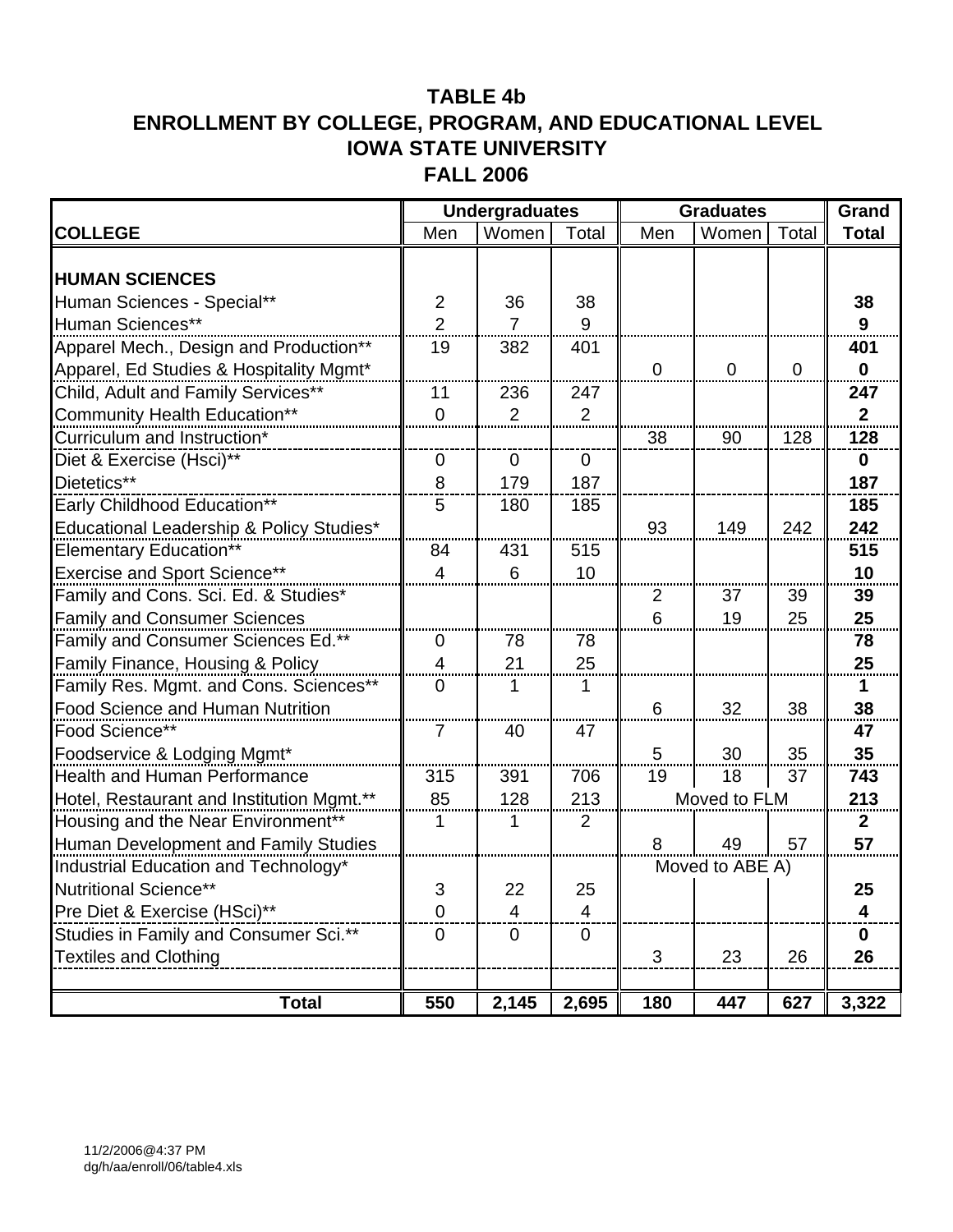|                                         | <b>Undergraduates</b> |                |                |                | <b>Graduates</b> |             |                |
|-----------------------------------------|-----------------------|----------------|----------------|----------------|------------------|-------------|----------------|
| <b>COLLEGE</b>                          | Men                   | Women          | Total          | Men            | Women            | Total       | <b>Total</b>   |
|                                         |                       |                |                |                |                  |             |                |
| <b>LIBERAL ARTS AND SCIENCES</b>        |                       |                |                |                |                  |             |                |
| Intensive English and Orientation**     | 16                    | 14             | 30             |                |                  |             | 30             |
| Liberal Arts and Sciences - Special**   | 105                   | 132            | 237            |                |                  |             | 237            |
| Liberal Arts & Sciences - Open Option** | 368                   | 397            | 765            |                |                  |             | 765            |
| Advertising**                           | 24                    | 41             | 65             |                |                  |             | 65             |
| Anthropology                            | 21                    | 52             | 73             | $\overline{4}$ | 16               | 20          | 93             |
| <b>Applied Physics</b>                  | $\mathbf 0$           | $\mathbf 0$    | $\overline{0}$ | $\mathbf 0$    | $\mathbf 0$      | $\mathbf 0$ | $\mathbf 0$    |
| Biochemistry**                          | 55                    | 41             | 96             |                |                  |             | 96             |
| Biochem., Biophys. & Molecular Biology* |                       |                |                | 44             | 34               | 78          | 78             |
| Biological/Pre-Medical Illustration**   | 6                     | 9              | 15             |                |                  |             | 15             |
| Biology**                               | 164                   | 276            | 440            |                |                  |             | 440            |
| Biophysics**                            | 5                     | 2              | 7              |                |                  |             | 7              |
| <b>Botany</b>                           | 1                     | 1              | $\overline{2}$ | $\Omega$       | $\Omega$         | $\mathbf 0$ | $\overline{2}$ |
| Chemistry                               | 69                    | 34             | 103            | 120            | 65               | 185         | 288            |
| <b>Communication Studies**</b>          | 57                    | 138            | 195            |                |                  |             | 195            |
| <b>Computer Science</b>                 | 140                   | 7              | 147            | 108            | 33               | 141         | 288            |
| Earth Science**                         | 4                     | $\overline{2}$ | 6              |                |                  |             | $6\phantom{1}$ |
| Ecology, Evolution & Organismal Biol.*  |                       |                |                | 12             | 13               | 25          | 25             |
| Economics                               | 49                    | 12             | 61             | 31             | 25               | 56          | 117            |
| English                                 | 83                    | 159            | 242            | 42             | 86               | 128         | 370            |
| <b>Environmental Science**</b>          | 15                    | 14             | 29             |                |                  |             | 29             |
| French**                                | 1                     | 8              | 9              |                |                  |             | 9              |
| Genetics**                              | 14                    | 30             | 44             |                |                  |             | 44             |
| Genetics, Development and Cell Biol*    |                       |                |                | 25             | 13               | 38          | 38             |
| Geological and Atmospheric Science*     |                       |                |                | 24             | 14               | 38          | 38             |
| Geology**                               | 21                    | 4              | 25             |                |                  |             | 25             |
| German**                                | 1                     | 3              | 4              |                |                  |             | 4              |
| History                                 | 148                   | 47             | 195            | 25             | 16               | 41          | 236            |
| Interdisciplinary Studies**             | 50                    | 35             | 85             |                |                  |             | 85             |
| Journalism and Mass Communications      | 70                    | 117            | 187            | 11             | 23               | 34          | 221            |
| Liberal Studies**                       | 75                    | 75             | 150            |                |                  |             | 150            |
| Linguistics**                           | 10                    | 12             | 22             |                |                  |             | 22             |
| Mathematics                             | 83                    | 37             | 120            | 52             | 22               | 74          | 194            |
| Meteorology**                           | 62                    | 36             | 98             |                |                  |             | 98             |
| Music - Curriculum**                    | 58                    | 46             | 104            |                |                  |             | 104            |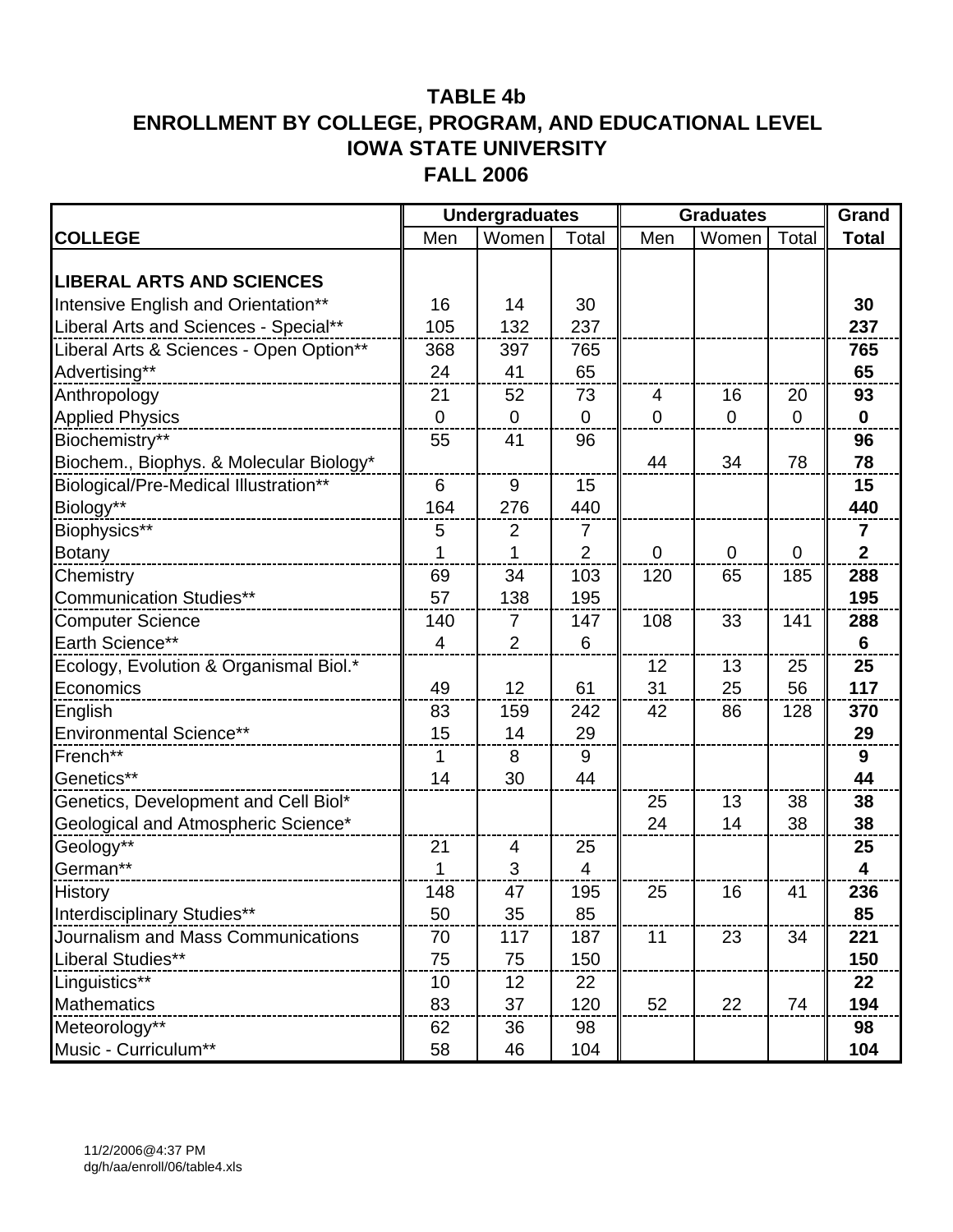|                                           |                  | <b>Undergraduates</b> |             | <b>Graduates</b> | Grand       |                |                |
|-------------------------------------------|------------------|-----------------------|-------------|------------------|-------------|----------------|----------------|
| <b>COLLEGE</b>                            | Men              | Women                 | Total       | Men              | Women       | Total          | <b>Total</b>   |
|                                           |                  |                       |             |                  |             |                |                |
| LIBERAL ARTS & SCIENCES (cont'd)          |                  |                       |             |                  |             |                |                |
| Music - Major**                           | 10               | 10                    | 20          |                  |             |                | 20             |
| Performing Arts**                         | 21               | 32                    | 53          |                  |             |                | 53             |
| Philosophy**                              | 31               | $\overline{4}$        | 35          |                  |             |                | 35             |
| Physics**                                 | 49               | 10                    | 59          |                  |             |                | 59             |
| Physics and Astronomy*                    |                  |                       |             | 78               | 22          | 100            | 100            |
| <b>Political Science</b>                  | 139              | 116                   | 255         | 33               | 20          | 53             | 308            |
| Pre-Advertising**                         | 42               | 112                   | 154         |                  |             |                | 154            |
| Pre Biological/Pre-Medical Illustration** | 5                | 13                    | 18          |                  |             |                | 18             |
| Pre-Computer Science**                    | 143              | 14                    | 157         |                  |             |                | 157            |
| Pre-Journalism and Mass Comm.**           | 114              | 163                   | 277         |                  |             |                | 277            |
| Preparation For Human Medicine**          | 28               | 28                    | 56          |                  |             |                | 56             |
| Preparation for Law**                     | 11               | 11                    | 22          |                  |             |                | 22             |
| Preprofessional Health Programs**         | 34               | 55                    | 89          |                  |             |                | 89             |
| Psychology                                | 194              | 388                   | 582         | 20               | 43          | 63             | 645            |
| Religious Studies**                       | 9                | $\overline{2}$        | 11          |                  |             |                | 11             |
| Russian**                                 | $\mathbf 0$      | $\overline{0}$        | $\mathbf 0$ |                  |             |                | $\mathbf 0$    |
| <b>Russian Studies**</b>                  | $\overline{2}$   | 1                     | 3           |                  |             |                | $\overline{3}$ |
| Sociology                                 | 59               | 98                    | 157         | 14               | 20          | 34             | 191            |
| Spanish**                                 | 18               | 60                    | 78          |                  |             |                | 78             |
| Speech Communication**                    | 10               | 12                    | 22          |                  |             |                | 22             |
| <b>Statistics</b>                         | 19               | 15                    | 34          | 66               | 52          | 118            | 152            |
| Technical Communication**                 | 11               | 5                     | 16          |                  |             |                | 16             |
| <b>Women's Studies**</b>                  | $\boldsymbol{0}$ | 8                     | 8           |                  |             |                | 8              |
| Zoology**                                 | $6\phantom{1}6$  | $\overline{7}$        | 13          |                  |             |                | 13             |
| Zoology and Genetics*                     |                  |                       |             | $\mathbf 0$      | $\mathbf 0$ | $\overline{0}$ | $\mathbf 0$    |
|                                           |                  |                       |             |                  |             |                |                |
| <b>Total</b>                              | 2,730            | 2,945                 | 5,675       | 709              | 517         | 1,226          | 6,901          |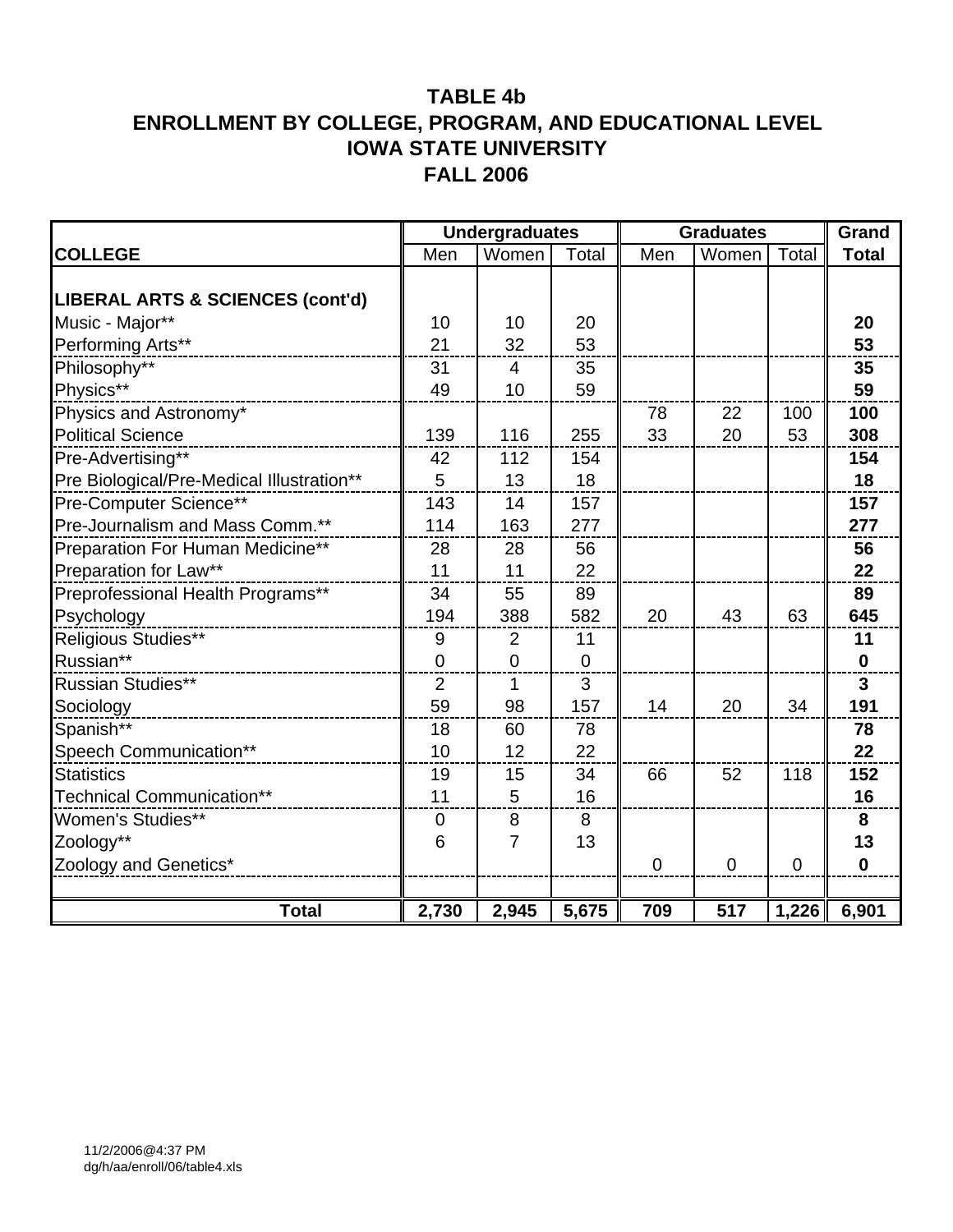|                                                 |              | <b>Undergraduates</b> |              |             | <b>Graduates</b> |                | Grand                   |
|-------------------------------------------------|--------------|-----------------------|--------------|-------------|------------------|----------------|-------------------------|
| <b>COLLEGE</b>                                  | Men          | Women                 | Total        | Men         | Women            | Total          | <b>Total</b>            |
|                                                 |              |                       |              |             |                  |                |                         |
| <b>INTERDEPARTMENTAL UNITS AND</b>              |              |                       |              |             |                  |                |                         |
| <b>GRADUATE UNDECLAREDS</b>                     |              |                       |              |             |                  |                |                         |
| NonDegree - Undeclared                          |              |                       |              | 334         | 208              | 542            | 542                     |
| <b>Undeclared Distance Learning</b>             |              |                       |              | 6           | 1                | 7              | $\overline{7}$          |
| <b>Bioinformatics and Computational Biology</b> |              |                       |              | 6           | 4                | 10             | 10                      |
| <b>Biomedical Engineering</b>                   |              |                       |              | 1           | 0                | 1              | 1                       |
| Biorewable Resources and Tech.                  |              |                       |              | 0           | 1                | 1              | 1                       |
| Ecology Evolutionary & Organismal Biol          |              |                       |              | 6           | 9                | 15             | 15                      |
| Genetics - Interdisciplinary                    |              |                       |              | 7           | 13               | 20             | 20                      |
| Genetics, Development and Cell Biol             |              |                       |              | 1           | 3                | $\overline{4}$ | $\overline{\mathbf{4}}$ |
| Human Computer Interaction                      |              |                       |              | 12          | 7                | 19             | 19                      |
| Immunobiology                                   |              |                       |              | 1           | 1                | $\overline{2}$ | $\overline{2}$          |
| <b>Industrial Relations</b>                     |              |                       |              | 0           | 1                | 1              | 1                       |
| <b>Information Assurance</b>                    |              |                       |              | 8           | 1                | 9              | 9                       |
| <b>Interdisciplinary Graduate Studies</b>       |              |                       |              | 21          | 39               | 60             | 60                      |
| Molecular Cell & Developmental Biology          |              |                       |              | 3           | 4                | $\overline{7}$ | $\overline{7}$          |
| Neurosciences                                   |              |                       |              | 4           | 5                | 9              | 9                       |
| <b>Plant Physiology</b>                         |              |                       |              | 6           | 3                | 9              | $\boldsymbol{9}$        |
| Sustainable Agriculture                         |              |                       |              | 1           | $\mathbf{1}$     | $\overline{2}$ | $\mathbf 2$             |
| Toxicology                                      |              |                       |              | 2           | $\overline{2}$   | 4              | 4                       |
|                                                 |              |                       |              |             |                  |                |                         |
| <b>Total</b>                                    | $\bf{0}$     | $\mathbf 0$           | $\mathbf 0$  | 419         | 303              | 722            | 722                     |
|                                                 |              |                       |              |             |                  |                |                         |
| <b>VETERINARY MEDICINE</b>                      |              |                       |              |             |                  |                |                         |
| <b>Biomedical Sciences</b>                      |              |                       |              | 12          | 12               | 24             | 24                      |
| <b>Veterinary Clinical Sciences</b>             |              |                       |              | $\mathbf 0$ | 3                | 3              | $\overline{\mathbf{3}}$ |
| Vet. Diag. and Prod. Animal Medicine            |              |                       |              | 6           | $\mathbf 0$      | 6              | $6\phantom{1}6$         |
| Vet. Microbiology and Prev. Medicine            |              |                       |              | 22          | 24               | 46             | 46                      |
| <b>Veterinary Pathology</b>                     |              |                       |              | 8           | 8                | 16             | 16                      |
| <b>Professional Program</b>                     |              |                       |              |             |                  |                |                         |
| Veterinary Medicine - Special                   |              |                       |              |             |                  | 0              | $\mathbf 0$             |
| Veterinary Medicine (Professional Degree)       |              |                       |              | 111         | 328              | 439            | 439                     |
|                                                 |              |                       |              |             |                  |                |                         |
| <b>Total</b>                                    | $\mathbf{0}$ | $\mathbf 0$           | $\mathbf{0}$ | 159         | 375              | 534            | 534                     |
|                                                 |              |                       |              |             |                  |                |                         |
| <b>UNIVERSITY TOTAL</b>                         | 11,546       | 8,894                 | 20,440       | 2,764       | 2,258            | 5,022          | 25,462                  |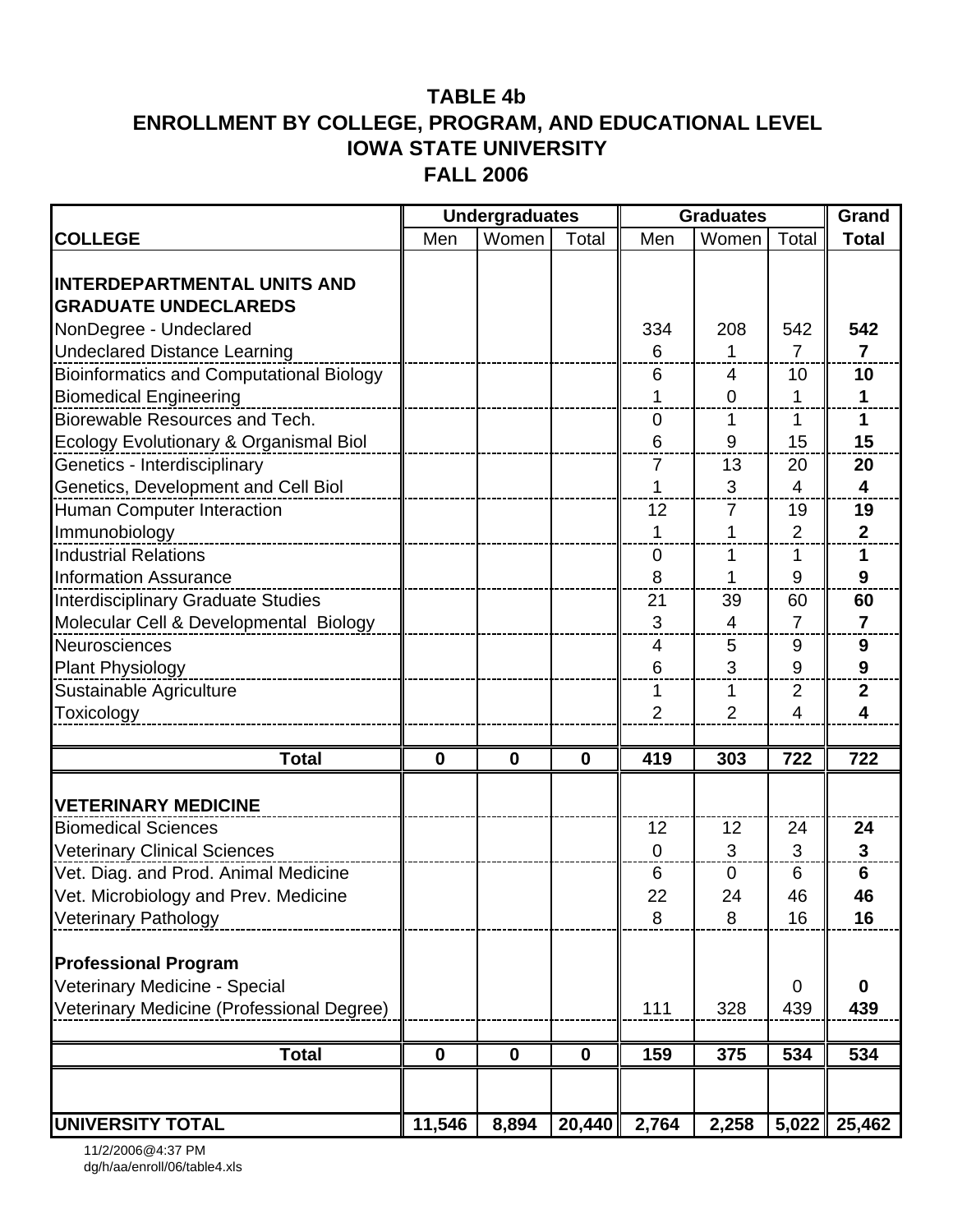# **TABLE 4b-1HEADCOUNT ENROLLMENT OF STUDENTSFORMALLY ADMITTED INTO PROFESSIONAL EDUCATION IOWA STATE UNIVERSITYFALL 2006**

|                                      |              | White and        | African-         |                  | Asian-              |                  |             | American         |                  | Hispanic-      |             |               |                |                  |              |
|--------------------------------------|--------------|------------------|------------------|------------------|---------------------|------------------|-------------|------------------|------------------|----------------|-------------|---------------|----------------|------------------|--------------|
|                                      |              | No Response      |                  |                  | American   American |                  | Indian      |                  |                  | American       |             | International |                | Total            | <b>GRAND</b> |
| Program                              | M            | F                | M                | F                | M                   | F                | M           | $\mathsf{F}$     | M                | F              | M           | F             | M              | F                | <b>TOTAL</b> |
| <b>PK-K</b><br>Early Childhood Educ. |              |                  |                  |                  |                     |                  |             |                  |                  |                |             |               | $\overline{0}$ | 0                |              |
| <b>Total</b>                         | $\mathbf 0$  | $\boldsymbol{0}$ | $\boldsymbol{0}$ | $\boldsymbol{0}$ | $\boldsymbol{0}$    | $\boldsymbol{0}$ | $\mathbf 0$ | $\boldsymbol{0}$ | $\boldsymbol{0}$ | $\mathbf 0$    | $\mathbf 0$ | $\mathbf 0$   | $\mathbf 0$    | $\boldsymbol{0}$ | $\mathbf 0$  |
| $PK-3$<br>Early Childhood Educ.      | 2            | 81               |                  |                  |                     |                  |             |                  |                  |                |             |               | $\overline{2}$ | 84               | 86           |
| <b>Total</b>                         | $\mathbf{2}$ | 81               | $\mathbf 0$      |                  | $\mathbf 0$         | $\mathbf 0$      | $\mathbf 0$ | $\mathbf 0$      | 0                |                | $\mathbf 0$ | $\mathbf 1$   | 2 <sup>1</sup> | 84               | 86           |
| $K-6$<br>Early Childhood Educ.       | 31           | 193              |                  |                  |                     |                  |             |                  |                  | $\overline{2}$ |             |               | 32             | 196              | 228          |
| <b>Total</b>                         | 31           | 193              | 0                | $\bf{0}$         | $\bf{0}$            |                  | 0           | $\bf{0}$         |                  | $\mathbf{2}$   | $\bf{0}$    | $\bf{0}$      | 32             | 196              | 228          |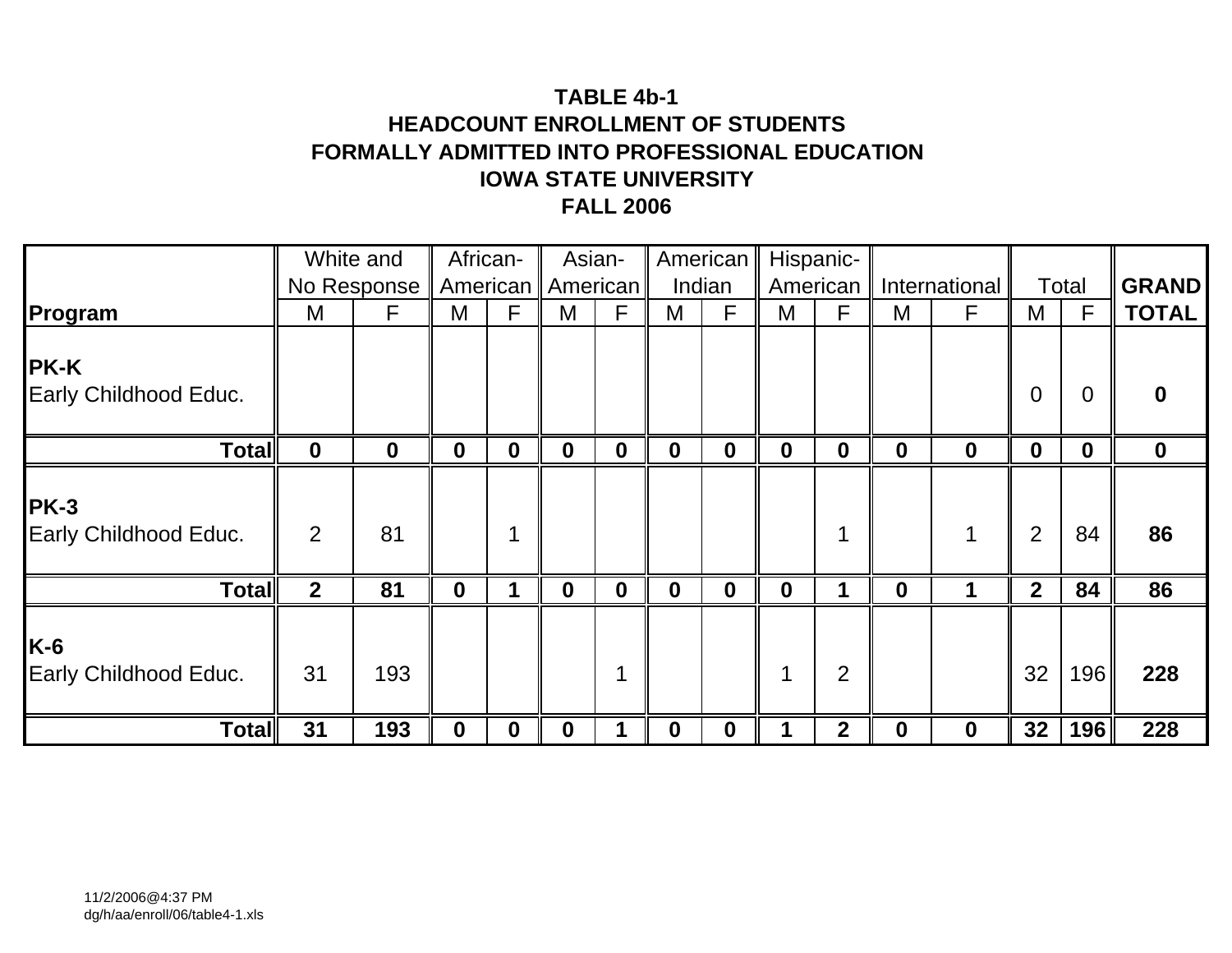# **TABLE 4b-1HEADCOUNT ENROLLMENT OF STUDENTSFORMALLY ADMITTED INTO PROFESSIONAL EDUCATION IOWA STATE UNIVERSITYFALL 2006**

|                               | White and |             |   | African-         | Asian-              |                  |             | American    |                  | Hispanic-   |             |               |          |       |              |
|-------------------------------|-----------|-------------|---|------------------|---------------------|------------------|-------------|-------------|------------------|-------------|-------------|---------------|----------|-------|--------------|
|                               |           | No Response |   |                  | American   American |                  | Indian      |             |                  | American    |             | International |          | Total | <b>GRAND</b> |
| Program                       | M         | F           | M | F                | M                   | $\mathsf{F}$     | M           | F           | M                | F           | M           | F             | M        | F     | <b>TOTAL</b> |
|                               |           |             |   |                  |                     |                  |             |             |                  |             |             |               |          |       |              |
| $K-12$                        |           |             |   |                  |                     |                  |             |             |                  |             |             |               |          |       |              |
| <b>Art Education</b>          |           |             |   |                  |                     |                  |             |             |                  |             |             |               | $\Omega$ |       |              |
| <b>Music</b>                  | 13        | 20          |   |                  |                     |                  |             |             |                  |             |             |               | 13       | 20    | 33           |
| <b>Physical Education</b>     | 10        | 6           |   |                  |                     |                  |             |             |                  |             |             |               | 11       | 6     | 17           |
|                               |           |             |   |                  |                     |                  |             |             |                  |             |             |               |          |       |              |
| <b>Total</b>                  | 23        | 27          |   | $\boldsymbol{0}$ | $\mathbf 0$         | $\boldsymbol{0}$ | $\mathbf 0$ | $\mathbf 0$ | $\boldsymbol{0}$ | $\mathbf 0$ | $\mathbf 0$ | $\mathbf 0$   | 24       | 27    | 51           |
|                               |           |             |   |                  |                     |                  |             |             |                  |             |             |               |          |       |              |
| $7 - 12$                      |           |             |   |                  |                     |                  |             |             |                  |             |             |               |          |       |              |
| <b>Agricultural Education</b> | 11        | 12          |   |                  |                     |                  |             |             |                  |             |             |               | 12       | 12    | 24           |
| <b>Biology</b>                | 5         | 16          |   |                  | $\overline{2}$      |                  |             |             |                  |             |             |               |          | 17    | 24           |
| Chemistry                     |           |             |   |                  |                     |                  |             |             |                  |             |             |               | 0        | 0     | $\bf{0}$     |
| <b>Earth Science</b>          |           |             |   |                  |                     |                  |             |             |                  |             |             |               |          | 0     |              |
| English                       | 5         | 17          |   |                  |                     |                  |             |             |                  |             |             |               | 5        | 17    | 22           |
| <b>Foreign Languages</b>      |           | 9           |   |                  |                     |                  |             |             |                  |             |             |               | 0        | 10    | 10           |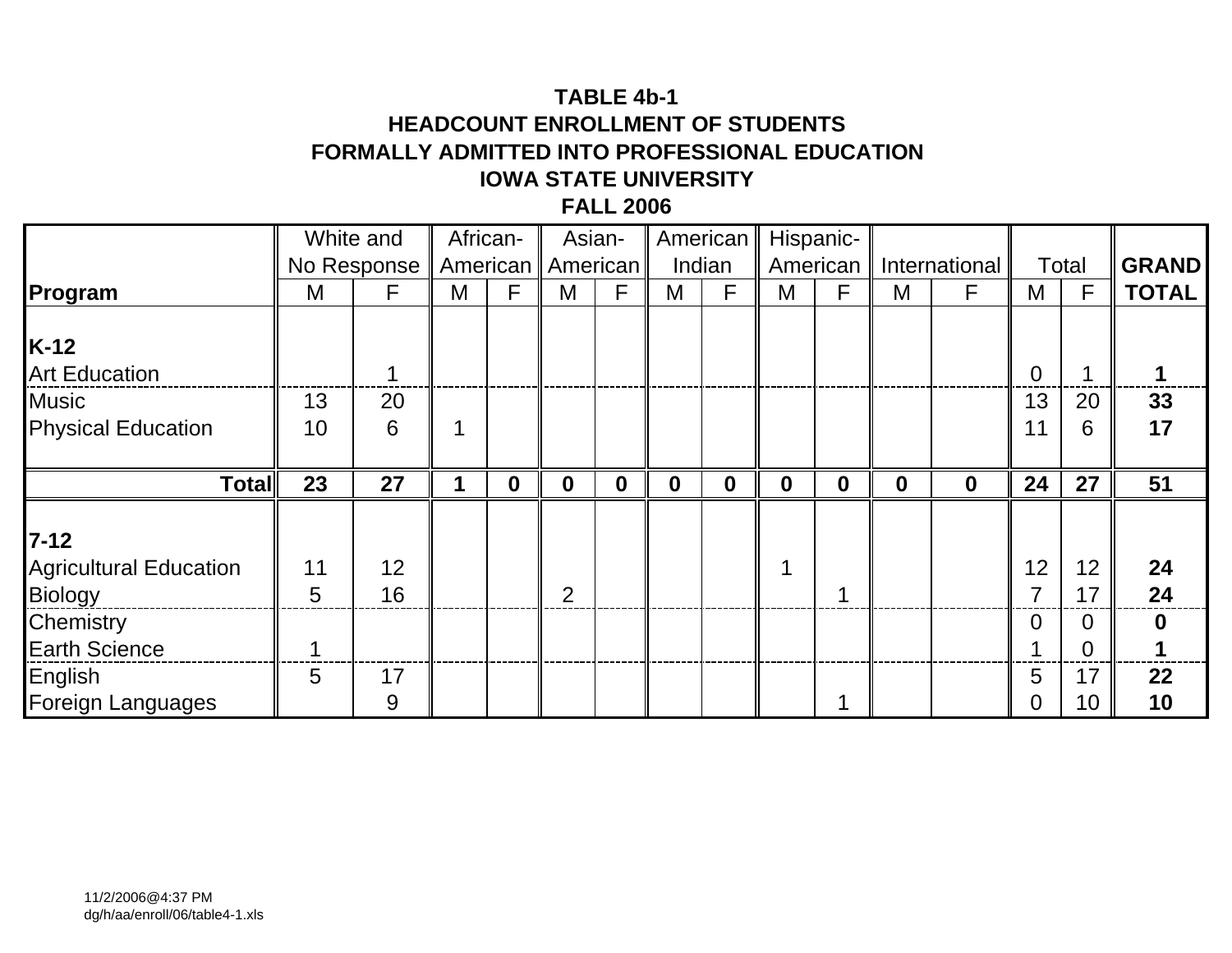# **TABLE 4b-1HEADCOUNT ENROLLMENT OF STUDENTSFORMALLY ADMITTED INTO PROFESSIONAL EDUCATION IOWA STATE UNIVERSITYFALL 2006**

|                            |     | White and      |              | African-    |                         | Asian-   |             | American    |                         | Hispanic-           |             |               |                |                |                  |
|----------------------------|-----|----------------|--------------|-------------|-------------------------|----------|-------------|-------------|-------------------------|---------------------|-------------|---------------|----------------|----------------|------------------|
|                            |     | No Response    | American     |             |                         | American |             | Indian      |                         | American            |             | International |                | Total          | <b>GRAND</b>     |
| Program                    | M   | F              | M            | F           | M                       | F        | M           | F           | M                       | F                   | M           | F             | M              | $\mathsf{F}$   | <b>TOTAL</b>     |
|                            |     |                |              |             |                         |          |             |             |                         |                     |             |               |                |                |                  |
| 7-12 (cont'd)              |     |                |              |             |                         |          |             |             |                         |                     |             |               |                |                |                  |
| <b>General Science</b>     |     |                |              |             |                         |          |             |             |                         |                     |             |               | 0              | $\Omega$       |                  |
| <b>Home Economics</b>      |     | 19             |              |             |                         |          |             |             |                         |                     |             |               | $\Omega$       | 19             | 19               |
| <b>Mathematics</b>         | 10  | 12             |              |             |                         |          |             |             |                         |                     |             |               | 10             | 13             | 23               |
| <b>Music</b>               |     |                |              |             |                         |          |             |             |                         |                     |             |               | $\overline{0}$ | $\Omega$       | $\boldsymbol{0}$ |
| <b>Physics</b>             | 2   |                |              |             |                         |          |             |             |                         |                     |             |               | $\overline{2}$ | $\Omega$       | $\overline{2}$   |
| <b>Social Studies</b>      | 6   |                |              |             |                         |          |             |             |                         |                     |             |               | 7              |                | 8                |
| Spanish                    |     |                |              |             |                         |          |             |             |                         |                     |             |               | 0              | 0              | $\bf{0}$         |
|                            |     |                |              |             |                         |          |             |             |                         |                     |             |               |                |                |                  |
| <b>Total</b>               | 40  | 86             | $\mathbf{0}$ | $\mathbf 0$ | $\mathbf{3}$            | $\bf{0}$ | $\mathbf 0$ | $\mathbf 0$ | 1                       | $\mathbf{3}$        | $\mathbf 0$ | $\mathbf 0$   | 44             | 89             | 133              |
|                            |     |                |              |             |                         |          |             |             |                         |                     |             |               |                |                |                  |
| <b>POST BACCALAUR.</b>     |     |                |              |             |                         |          |             |             |                         |                     |             |               |                |                |                  |
| <b>Counselor Education</b> |     | $\mathfrak{D}$ |              |             |                         |          |             |             |                         |                     |             |               | $\overline{0}$ | $\overline{2}$ |                  |
| <b>Educational Admin.</b>  | 6   |                |              |             |                         |          |             |             |                         |                     |             |               | 6              |                |                  |
|                            |     |                |              |             |                         |          |             |             |                         |                     |             |               |                |                |                  |
| $\overline{\text{Total}}$  | 6   | 3              | $\mathbf 0$  | $\bf{0}$    | $\overline{\mathbf{0}}$ | $\bf{0}$ | $\mathbf 0$ | $\bf{0}$    | $\overline{\mathbf{0}}$ | $\bf{0}$            | $\mathbf 0$ | $\bf{0}$      | 6              | $\overline{3}$ | $\overline{9}$   |
|                            |     |                |              |             |                         |          |             |             |                         |                     |             |               |                |                |                  |
| <b>GRAND TOTAL</b>         | 102 | 390            |              |             | 3                       |          | O           | 0           | $\overline{\mathbf{2}}$ | $\overline{\bf{6}}$ | $\mathbf 0$ |               |                | 108 399        | 507              |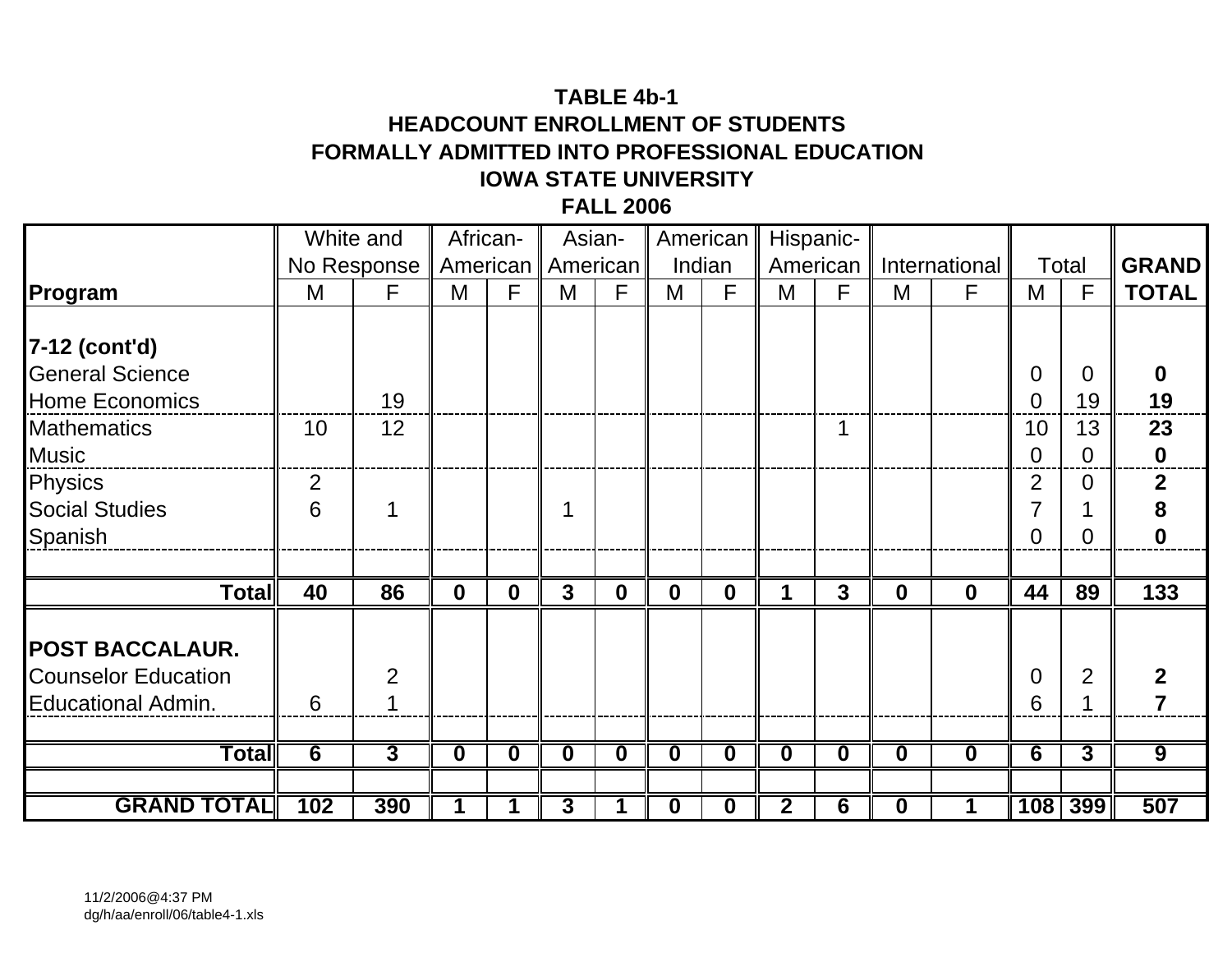|                                                      |                | <b>Undergraduates</b> |       | <b>Graduates</b> | Grand          |             |                |
|------------------------------------------------------|----------------|-----------------------|-------|------------------|----------------|-------------|----------------|
| <b>COLLEGE</b>                                       | Men            | Women                 | Total | Men              | Women          | Total       | <b>Total</b>   |
|                                                      |                |                       |       |                  |                |             |                |
| <b>BUSINESS</b>                                      |                |                       |       |                  |                |             |                |
| Marketing (13A-13D, 13R, 13S, 153)                   | 195            | 181                   | 376   |                  |                |             | 376            |
| Management Information Systems (141)                 | 84             | 20                    | 104   |                  |                |             | 104            |
| <b>Business Teaching (143)</b>                       | 9              | 8                     | 17    |                  |                |             | 17             |
| Business - Potential (15X)                           | 75             | 54                    | 129   |                  |                |             | 129            |
| Pre MBA (15Z)                                        | 10             | $\overline{2}$        | 12    | $\mathbf{1}$     | $\overline{0}$ | 1           | 13             |
| Management (15A-15D, 15P, 15S, 150, 154)             | 365            | 209                   | 574   |                  |                |             | 574            |
| Accounting (UG/152;15P;15Y; Grad/Macc 158; 15P; 15Y) | 312            | 291                   | 603   | 10               | 12             | 22          | 625            |
| <b>Business Administration (MBA/157)</b>             |                |                       |       | 45               | 28             | 73          | 73             |
| Finance (16F-16X-165)                                | 251            | 129                   | 380   |                  |                |             | 380            |
| Real Estate (166)                                    | 45             | 29                    | 74    |                  |                |             | 74             |
| Economics (920-924)                                  | 49             | 15                    | 64    |                  |                |             | 64             |
|                                                      |                |                       |       |                  |                |             |                |
| <b>TOTAL</b>                                         | 1,395          | 938                   | 2,333 | 56               | 40             | 96          | 2,429          |
|                                                      |                |                       |       |                  |                |             |                |
| <b>EDUCATION</b>                                     |                |                       |       |                  |                |             |                |
| Post-Secondary Ed. - Student Affairs (170)           |                |                       |       | 10               | 19             | 29          | 29             |
| Education - Curriculum & Instruction (201)           |                |                       |       | 6                | 25             | 31          | 31             |
| Education - Leadership (206)                         |                |                       |       | 11               | 17             | 28          | 28             |
| Middle Level Education Major (21D,21G,21M,21N)       | 1              | 1                     | 2     | $\overline{0}$   | 6              | 6           | 8              |
| Early Childhood Education (210, 21U)                 | $\overline{0}$ | 93                    | 93    | $\overline{0}$   | 8              | 8           | 101            |
| Elementary Education (208, 212, 21L)                 | 155            | 1,147                 | 1,302 | $\mathbf 1$      | 14             | 15          | 1,317          |
| Literacy Education (217, 21Q)                        |                |                       |       | 2                | 47             | 49          | 49             |
| Reading Education (230)                              |                |                       |       | $\Omega$         | $\mathbf{1}$   | $\mathbf 1$ | $\mathbf{1}$   |
| Teacher of Students With Visual Impairments (241)    |                |                       |       | $\overline{2}$   | $\mathbf{1}$   | 3           | $\overline{3}$ |
| Special Education (22S, 240, 242, 244)               |                |                       |       | 4                | 67             | 71          | 71             |
| Advanced Studies - Cert. In Ed. Adm. (26C)           |                |                       |       | 15               | 6              | 21          | 21             |
| Principalship (262, 263, 266, 268, 26P, 26S)         |                |                       |       | 68               | 48             | 116         | 116            |
| Performance & Training Tech (27A, 27P)               |                |                       |       | $\overline{7}$   | 5              | 12          | 12             |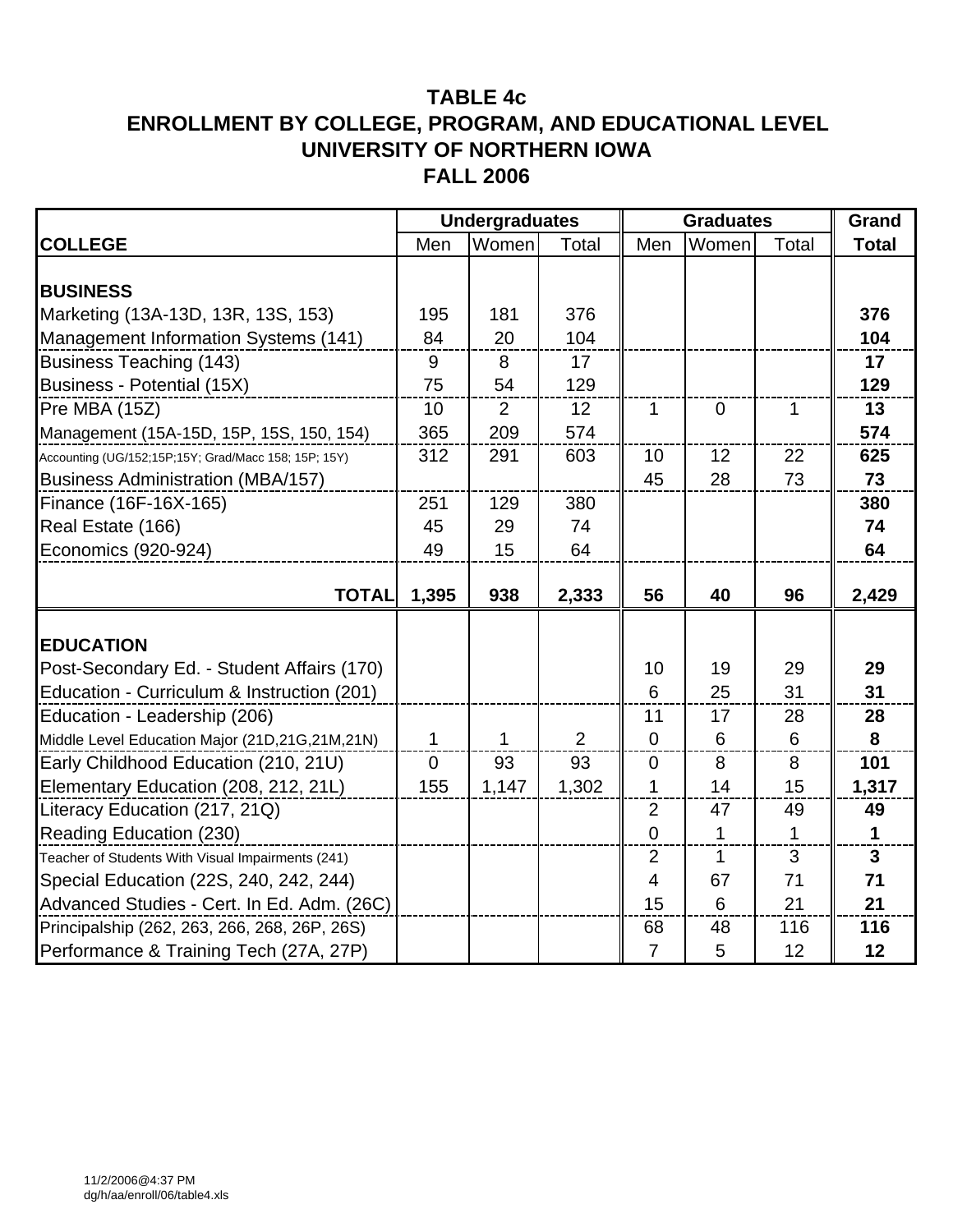|                                                           |                | <b>Undergraduates</b> |                | <b>Graduates</b>         | Grand          |                |                         |
|-----------------------------------------------------------|----------------|-----------------------|----------------|--------------------------|----------------|----------------|-------------------------|
| <b>COLLEGE</b>                                            | Men            | Women                 | Total          | Men                      | Women          | Total          | <b>Total</b>            |
| <b>EDUCATION (cont'd)</b>                                 |                |                       |                |                          |                |                |                         |
| Educational/Instructional Technology (274, 277, 278, 279) |                |                       |                | $\overline{7}$           | 6              | 13             | 13                      |
| School Counseling (285)                                   |                |                       |                | 3                        | 31             | 34             | 34                      |
| Mental Health Counseling (288)                            |                |                       |                | 5                        | 31             | 36             | 36                      |
| Educational Psychology (MAE/290, 291, 296, 298)           |                |                       |                | $\overline{4}$           | 12             | 16             | 16                      |
| School Psychology (EdS/293, 297)                          |                |                       |                | $\overline{2}$           | 17             | 19             | 19                      |
| School Library Media Studies (350, 353)                   |                |                       |                | $\overline{2}$           | 27             | 29             | 29                      |
| Health Promotion (41C-41X)                                | 15             | 77                    | 92             |                          |                |                | 92                      |
| Health Education (411, 415, 417)                          | $\Omega$       | 4                     | $\overline{4}$ | 4                        | 15             | 19             | 23                      |
| Athletic Training (42A, 42N)                              | 43             | 66                    | 109            | 5                        | 8              | 13             | 122                     |
| Physical Ed/Movement Exercise Science (42E-T, 420,425)    | 196            | 108                   | 304            | 33                       | 14             | 47             | 351                     |
| Leisure Services (43A-44Q)                                | 52             | 98                    | 150            | 21                       | 29             | 50             | 200                     |
|                                                           |                |                       |                |                          |                |                |                         |
| <b>TOTAL</b>                                              | 462            | 1,594                 | 2,056          | 212                      | 454            | 666            | 2,722                   |
| <b>HUMANITIES AND FINE ARTS</b>                           |                |                       |                |                          |                |                |                         |
| Comm. (BA)/Comm. Studies (MA)                             |                |                       |                |                          |                |                |                         |
| (48C-48T, 50I, 506, 480)                                  | 209            | 358                   | 567            | 13                       | 35             | 48             | 615                     |
| Theatre (BA/MA) (49A-49S/490)                             | 36             | 41                    | 77             |                          |                |                | 77                      |
| Communicative Disorders - BA (510)                        | 4              | 113                   | 117            |                          |                |                | 117                     |
| Speech Pathology - MA (511)                               |                |                       |                | 0                        | 49             | 49             | 49                      |
| Music Education (52A-52E, 52T, 521)                       | 62             | 88                    | 150            | 5                        | 8              | 13             | 163                     |
| Music (520, 52G)                                          | 50             | 42                    | 92             | $\mathbf 1$              | $\overline{4}$ | 5              | 97                      |
| Composition - Theory (522, 52S)                           | $\overline{2}$ | 2                     | $\overline{4}$ | $\overline{2}$           | $\mathbf 0$    | $\overline{2}$ | 6                       |
| Performance (524, 52R, 52V, 52W)                          | 9              | 10                    | 19             | $\overline{\mathcal{A}}$ | 16             | 20             | 39                      |
| Conducting (527)                                          |                |                       |                | 3                        | 1              | 4              | $\overline{\mathbf{4}}$ |
| Jazz Pedagogy (560)                                       |                |                       |                | 3                        | $\overline{0}$ | 3              | 3 <sup>1</sup>          |
| Art (60G-607)                                             | 120            | 232                   | 352            | 0                        | 3              | 3              | 355                     |
| English (620, 62C, 62G, 62L)                              | 87             | 178                   | 265            | 10                       | 20             | 30             | 295                     |
| Teaching English to Speakers of Other                     |                |                       |                |                          |                |                |                         |
| Languages (629, 62T)                                      | 3              | 15                    | 18             | 5                        | 23             | 28             | 46                      |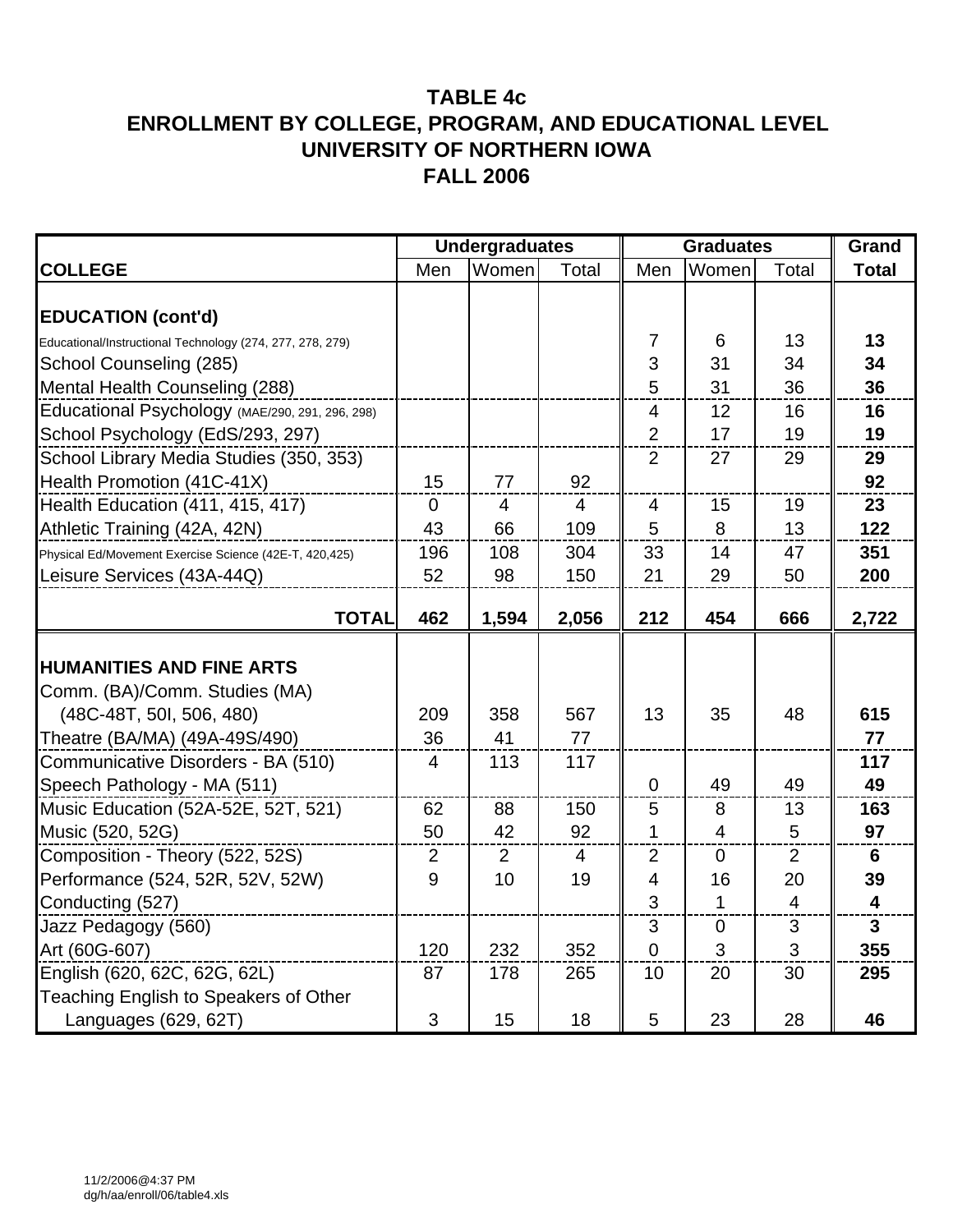|                                                                                   |                | <b>Undergraduates</b> |                |                | <b>Graduates</b> | Grand                    |                         |
|-----------------------------------------------------------------------------------|----------------|-----------------------|----------------|----------------|------------------|--------------------------|-------------------------|
| <b>COLLEGE</b>                                                                    | Men            | Women                 | Total          | Men            | Women            | Total                    | <b>Total</b>            |
| <b>HUMANITIES AND FINE ARTS (cont'd)</b><br>Teaching English to Speakers of Other |                |                       |                |                |                  |                          |                         |
| Languages/Modern Language (692-698)                                               | $\overline{0}$ | 11                    | 11             | $\overline{2}$ | 3                | 5                        | 16                      |
| The Study of Religion (641, 645)                                                  | 13             | $\overline{7}$        | 20             |                |                  |                          | 20                      |
| Philosophy (650)                                                                  | 18             | 1                     | 19             |                |                  |                          | 19                      |
| Humanities (680)                                                                  | $\overline{7}$ | 8                     | 15             |                |                  | $\overline{0}$           | 15                      |
| Women's and Gender Studies (685, 686)                                             |                |                       |                | $\overline{0}$ | 10               | 10                       | 10                      |
| Mod. Languages Dual Major/UG (70A-70T)                                            | $\mathbf 1$    | 6                     | $\overline{7}$ |                |                  |                          | $\overline{\mathbf{r}}$ |
| Major in Two Languages - MA (700)                                                 |                |                       |                | $\overline{0}$ | 1                | 1                        | 1                       |
| French (720, 72B, 72G, 72L)                                                       | 6              | 26                    | 32             | 1              | 9                | 10                       | 42                      |
| German (740, 74B, 74G, 74L)                                                       | 3              | 6                     | 9              | $\overline{0}$ | 5                | 5                        | 14                      |
| Russian (770)                                                                     | $\overline{2}$ | $\mathbf 0$           | $\overline{2}$ |                |                  |                          | $\overline{2}$          |
| Spanish (780, 78G)                                                                | 17             | 67                    | 84             | 4              | 12               | 16                       | 100                     |
| <b>TOTAL</b>                                                                      | 649            | 1,211                 | 1,860          | 53             | 199              | 252                      | 2,112                   |
| <b>NATURAL SCIENCES</b>                                                           |                |                       |                |                |                  |                          |                         |
| <b>Graphic Communications (33G)</b>                                               | 24             | 38                    | 62             |                |                  |                          | 62                      |
| General Industry and Technology (33H, 33I)                                        | 3              | $\mathbf 0$           | 3              |                |                  |                          | $\overline{3}$          |
| Industrial Technology (33J, 33Q)                                                  |                |                       |                | $\overline{4}$ | $\mathbf 0$      | $\overline{\mathcal{A}}$ | $\overline{\mathbf{4}}$ |
| Construction Management - BS (33M, 33S, 335)                                      | 87             | $\overline{4}$        | 91             |                |                  |                          | 91                      |
| Technology Education (33N, 33R, 33T)                                              | 43             | 3                     | 46             |                |                  |                          | 46                      |
| Doctor of Industrial Technology (332)                                             |                |                       |                | 8              | $\overline{2}$   | 10                       | 10                      |
| Manufacturing Tech. - BS (34C-34S, 34X)                                           | 68             | 3                     | 71             |                |                  |                          | 71                      |
| Technology Management (34T, 34U)                                                  | 98             | 11                    | 109            |                |                  |                          | 109                     |
| Technology - MA (349)                                                             |                |                       |                | $\overline{7}$ | 1                | 8                        | 8                       |
| Electrical-Mech. Systems - BS (35E-352)                                           | 47             | $\mathbf{\Lambda}$    | 51             |                |                  |                          | 51                      |
| Math for the Middle Grades 4-8 (MA/80A)                                           |                |                       |                | 1              | 4                | 5                        | 5                       |
| Mathematics (BA/MA) (800, 80B-807)                                                | 91             | 71                    | 162            | $\overline{7}$ | 13               | 20                       | 182                     |
| Bioinformatics (81B)                                                              | $\overline{2}$ | 1                     | 3              |                |                  |                          | 3                       |
| Networking & System Admin (81N                                                    | 10             | $\mathbf 0$           | 10             |                |                  |                          | 10                      |
| Computer Science - BS (81S)                                                       | 36             | 2                     | 38             |                |                  |                          | 38                      |
| Computer Science - BA (810)                                                       | 70             | 4                     | 74             |                |                  |                          | 74                      |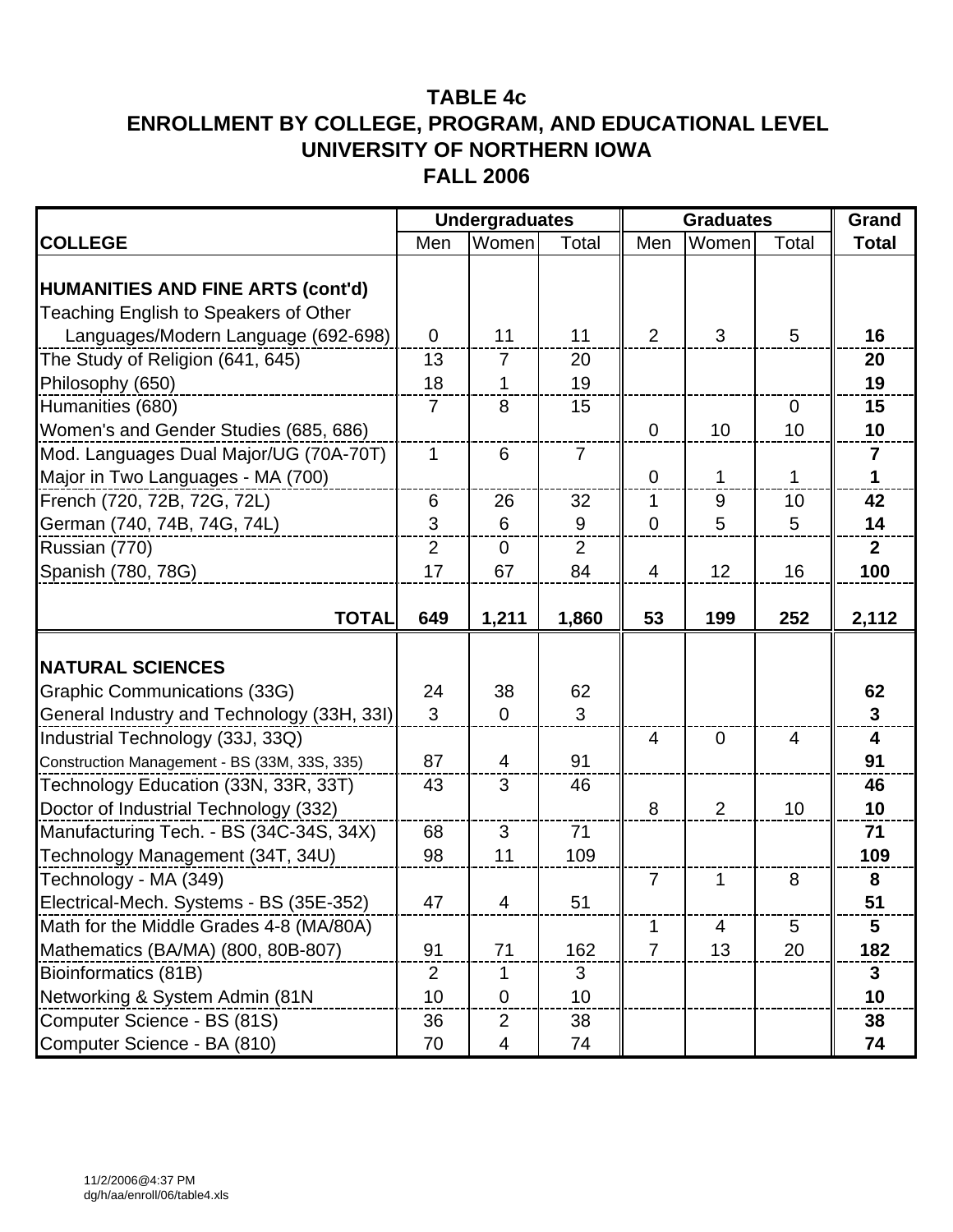|                                                            |                | <b>Undergraduates</b> |       |                | <b>Graduates</b> |                |              |  |
|------------------------------------------------------------|----------------|-----------------------|-------|----------------|------------------|----------------|--------------|--|
| <b>COLLEGE</b>                                             | Men            | Women                 | Total | Men            | Women            | Total          | <b>Total</b> |  |
| <b>NATURAL SCIENCES (cont'd)</b>                           |                |                       |       |                |                  |                |              |  |
| Computer Science - MS (813)                                |                |                       |       | $\overline{7}$ | 1                | 8              | 8            |  |
| <b>Computer Information Systems (815)</b>                  | $\overline{7}$ | $\mathbf{1}$          | 8     |                |                  |                | 8            |  |
| Science - BA (82A-82P, 820, 822, 823)                      | 12             | 14                    | 26    |                |                  |                | 26           |  |
| Science Education - MA (821)                               |                |                       |       | 9              | 18               | 27             | 27           |  |
| Environmental Science/Tech/Health - MS (830, 83H, 83S,83T) |                |                       |       | 6              | 3                | 9              | 9            |  |
| Biology - BS (84A, 84H)                                    | 5              | 11                    | 16    |                |                  |                | 16           |  |
| Biology - BA (84B-847)                                     | 232            | 333                   | 565   | 6              | $\overline{2}$   | 8              | 573          |  |
| Biotechnology (848)                                        | 13             | 9                     | 22    |                |                  |                | 22           |  |
| Chemistry, Biochemistry, Env. Chem. - BS/MS                |                |                       |       |                |                  |                |              |  |
| (86B, 86C, 86E, 863)                                       | 23             | 19                    | 42    |                |                  |                | 42           |  |
| Chemistry - BA/MA (86X, 862)                               | 4              | 5                     | 9     |                |                  |                | 9            |  |
| Chemistry - BS & MS (865, 866)                             | 23             | 19                    | 42    | $\overline{2}$ | $\overline{2}$   | $\overline{4}$ | 46           |  |
| Geology - BA (871)                                         | 5              | $\overline{0}$        | 5     |                |                  |                | 5            |  |
| Geology - BS (872)                                         | 1              | $\mathbf 0$           | 1     |                |                  |                | 1            |  |
| Earth Science (87N, 870)                                   | 30             | 31                    | 61    |                |                  |                | 61           |  |
| Physics (88E, 88X, 880)                                    | 8              | $\overline{2}$        | 10    |                |                  |                | 10           |  |
| Physics - BS (885)                                         | $\overline{7}$ | $\overline{2}$        | 9     |                |                  |                | 9            |  |
| Applied Physics - BS (88A, 886)                            | 6              | $\mathbf 0$           | 6     | $\overline{4}$ | $\mathbf 0$      | $\overline{4}$ | 10           |  |
| Applied Physics - Engineering - BS (888)                   | 9              | $\mathbf 0$           | 9     |                |                  |                | 9            |  |
| <b>TOTAL</b>                                               | 964            | 587                   | 1,551 | 61             | 46               | 107            | 1,658        |  |
| <b>SOCIAL &amp; BEHAVIORAL SCIENCES</b>                    |                |                       |       |                |                  |                |              |  |
| Family Services (31F)                                      | 13             | 102                   | 115   |                |                  |                | 115          |  |
| Gerontology (31L, 31S)                                     | 3              | 18                    | 21    |                |                  |                | 21           |  |
| Interior Design (321)                                      | $\overline{2}$ | 72                    | 74    |                |                  |                | 74           |  |
| Textile and Apparel (32T)                                  | $\overline{2}$ | 75                    | 77    |                |                  |                | 77           |  |
| Psychology (400, 40G)                                      | 92             | 287                   | 379   | 11             | 25               | 36             | 415          |  |
| Social Work (45X, 450)                                     | 18             | 191                   | 209   |                |                  |                | 209          |  |
| Social Work - MSW (451, 452, 453)                          |                |                       |       | 9              | 34               | 43             | 43           |  |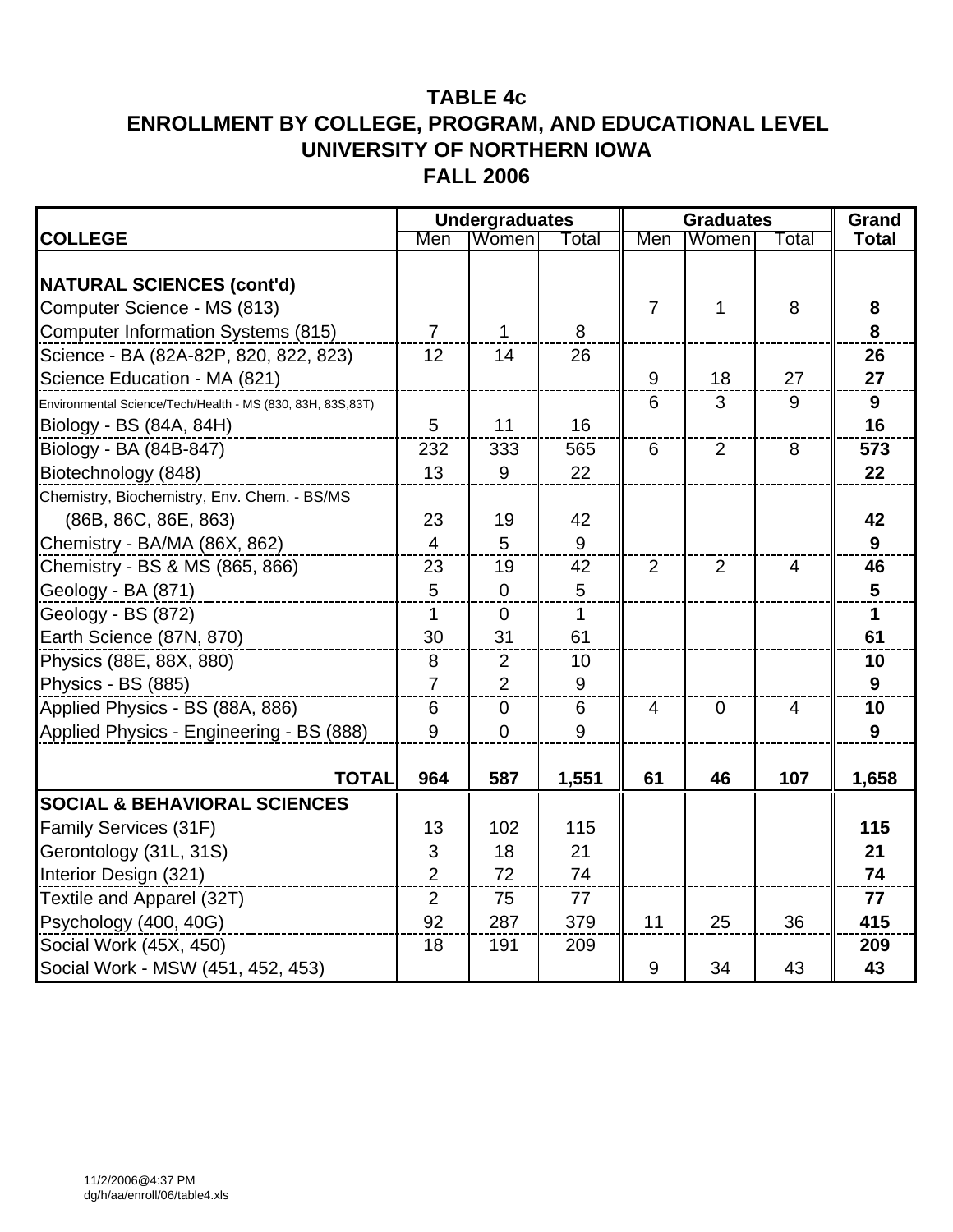|                                              | <b>Undergraduates</b> |                |        |     | <b>Graduates</b> |       |              |  |
|----------------------------------------------|-----------------------|----------------|--------|-----|------------------|-------|--------------|--|
| <b>COLLEGE</b>                               | Men                   | Women          | Total  | Men | Women            | Total | <b>Total</b> |  |
|                                              |                       |                |        |     |                  |       |              |  |
| <b>SOCIAL &amp; BEHAVIORAL SCI. (cont'd)</b> |                       |                |        |     |                  |       |              |  |
| Social Science (900, 90A, 90B))              | 70                    | 41             | 111    |     |                  |       | 111          |  |
| Asian Studies (912)                          | $\overline{2}$        | 1              | 3      |     |                  |       | $\mathbf 3$  |  |
| American Studies (913)                       | $\mathbf 0$           | 1              | 1      |     |                  |       | $\mathbf{1}$ |  |
| <b>Political Communication (94C)</b>         | 3                     | 10             | 13     |     |                  |       | 13           |  |
| Public Admin. (94E-X, 944-947)               | 19                    | 8              | 27     |     |                  |       | 27           |  |
| Political Science (940)                      | 74                    | 46             | 120    |     |                  |       | 120          |  |
| Public Policy - MPP (950)                    |                       |                |        | 17  | 14               | 31    | 31           |  |
| History (960, 96G)                           | 189                   | 90             | 279    | 13  | 10               | 23    | 302          |  |
| Geography (970, 97G)                         | $\overline{5}$        | 1              | 6      | 9   | $\overline{4}$   | 13    | 19           |  |
| Geography - Environmental (971)              | 9                     | $\mathbf 0$    | $9\,$  |     |                  |       | 9            |  |
| Geography - GIS (972)                        | 8                     | $\mathbf 0$    | 8      |     |                  |       | 8            |  |
| Sociology (980, 98G)                         | 26                    | 37             | 63     | 3   | 8                | 11    | 74           |  |
| Criminology (982)                            | 136                   | 104            | 240    |     |                  |       | 240          |  |
| Anthropology (990)                           | 16                    | 22             | 38     |     |                  |       | 38           |  |
|                                              |                       |                |        |     |                  |       |              |  |
| <b>TOTAL</b>                                 | 687                   | 1,106          | 1,793  | 62  | 95               | 157   | 1,950        |  |
|                                              |                       |                |        |     |                  |       |              |  |
| <b>OTHER MAJORS</b>                          |                       |                |        |     |                  |       |              |  |
| Other Majors (00X)                           | $\overline{0}$        | $\overline{4}$ | 4      |     |                  |       | 4            |  |
| Philanthrophy/Nonprofit Development (01A)    |                       |                |        | 3   | 11               | 14    | 14           |  |
| Graduate Non-Degree Majors (090)             |                       |                |        | 78  | 188              | 266   | 266          |  |
| Individual Studies (001)                     | $\mathbf{1}$          | $\overline{0}$ | 1      |     |                  |       | $\mathbf 1$  |  |
| General Studies (005, 010-019)               | 143                   | 75             | 218    |     |                  |       | 218          |  |
| General Studies - Nurses (006, 025-029)      | $\boldsymbol{0}$      | 1              | 1      |     |                  |       | $\mathbf 1$  |  |
| Bachelor of Liberal Studies (009)            | 4                     | 28             | 32     |     |                  |       | 32           |  |
| Pre-professionals                            | 12                    | 108            | 120    |     |                  |       | 120          |  |
| Deciding (000)                               | 234                   | 339            | 573    |     |                  |       | 573          |  |
| Unclassified                                 | 42                    | 70             | 112    |     |                  |       | 112          |  |
| Special                                      | 18                    | 30             | 48     |     |                  |       | 48           |  |
|                                              |                       |                |        |     |                  |       |              |  |
| <b>TOTAL</b>                                 | 454                   | 655            | 1,109  | 81  | 199              | 280   | 1,389        |  |
| <b>UNIVERSITY TOTAL</b>                      | 4,611                 | 6,091          | 10,702 | 525 | 1,033            | 1,558 | 12,260       |  |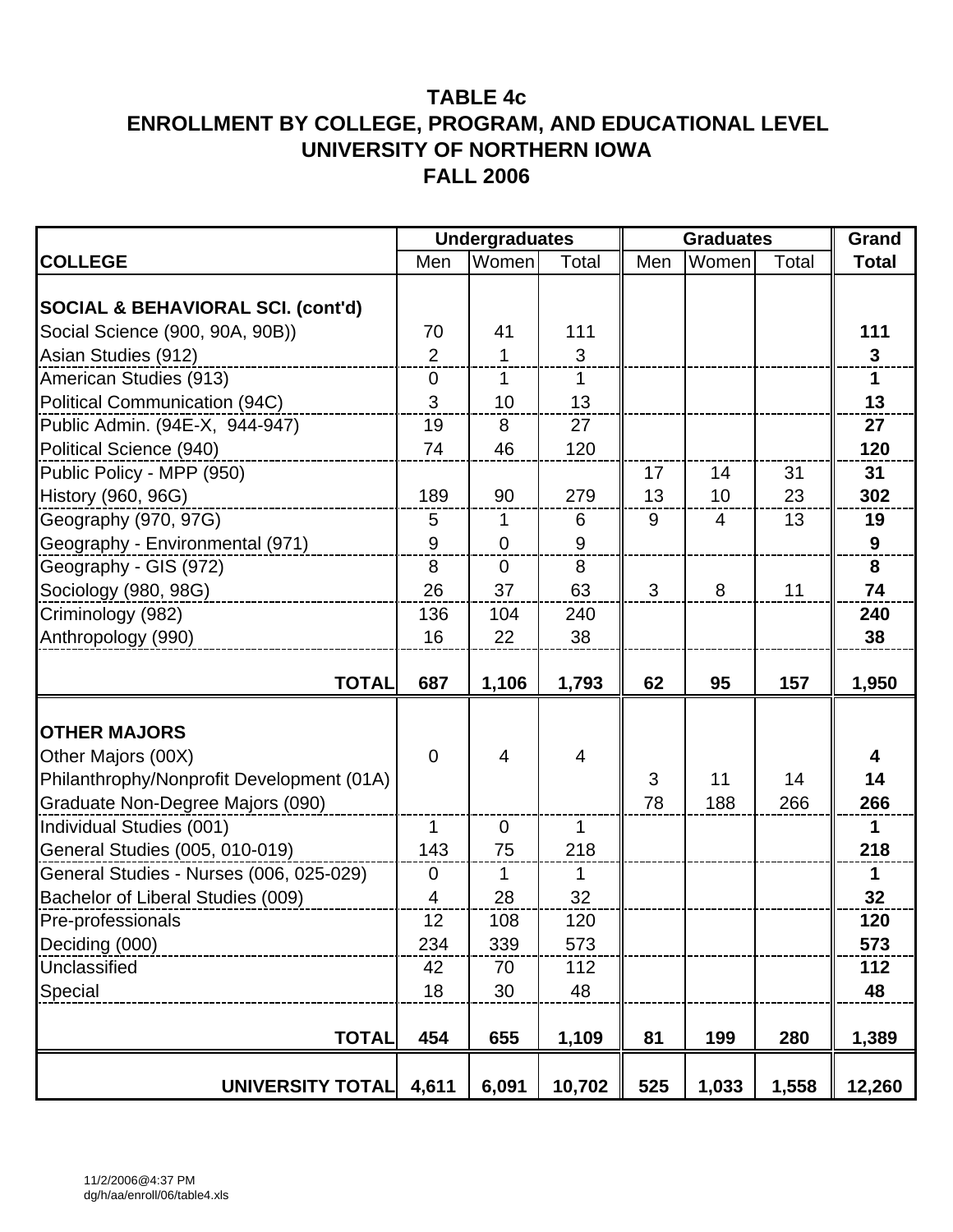# **TABLE 4c-1HEADCOUNT ENROLLMENT OF STUDENTSFORMALLY ADMITTED INTO PROFESSIONAL EDUCATION UNIVERSITY OF NORTHERN IOWAFALL 2006**

|                               | White and      |             |                         | African-       |                | Asian-         | American       |                |                | Hispanic-      |                |                          |                |       |              |
|-------------------------------|----------------|-------------|-------------------------|----------------|----------------|----------------|----------------|----------------|----------------|----------------|----------------|--------------------------|----------------|-------|--------------|
|                               |                | No Response |                         | American       | American       |                | Indian         |                |                |                |                | American   International |                | Total | <b>Grand</b> |
| Program                       | M              | F           | M                       | F              | M              | F              | M              | F              | M              | F              | M              | F                        | M              | F     | <b>Total</b> |
| <b>ELEMENTARY</b>             |                |             |                         |                |                |                |                |                |                |                |                |                          |                |       |              |
| Early Childhood Educ.         | $\Omega$       | 73          | $\Omega$                |                | $\Omega$       | $\overline{2}$ | $\overline{0}$ | 0              | $\overline{0}$ | $\Omega$       | $\Omega$       | $\Omega$                 | $\Omega$       | 76    | 76           |
| <b>Elementary Education</b>   | 121            | 932         | 3                       | 11             | $\overline{0}$ | 3              | 0              | 1              | 3              | 11             | $\overline{0}$ | $\Omega$                 | 127            | 958   | 1,085        |
|                               |                |             |                         |                |                |                |                |                |                |                |                |                          |                |       |              |
| <b>TOTAL</b>                  | 121            | 1,005       | $\overline{\mathbf{3}}$ | 12             | $\mathbf{0}$   | 5              | $\mathbf{0}$   | 1              | $\overline{3}$ | 11             | $\mathbf{0}$   | $\mathbf 0$              | 127            | 1,034 | 1,161        |
| <b>SECONDARY</b>              |                |             |                         |                |                |                |                |                |                |                |                |                          |                |       |              |
| <b>Business Teaching</b>      | 3              | 5           |                         | $\overline{0}$ | $\overline{0}$ | $\overline{0}$ | $\overline{0}$ | 0              | $\overline{0}$ | $\Omega$       | $\Omega$       | $\overline{0}$           | 4              | 5     | 9            |
| <b>Technology Education</b>   | 40             | 3           | $\Omega$                | $\overline{0}$ | 0              | $\overline{0}$ | 0              | 0              | $\overline{0}$ | $\overline{0}$ | $\overline{0}$ | $\overline{0}$           | 40             | 3     | 43           |
| Psychology                    | $\overline{2}$ | 6           | $\Omega$                | 0              | $\overline{0}$ | $\overline{0}$ | 0              | 0              | $\overline{0}$ | $\overline{0}$ | $\Omega$       | $\overline{0}$           | $\overline{2}$ | 6     | 8            |
| <b>Health Education</b>       | $\overline{0}$ | 3           | 0                       | $\overline{0}$ | 0              | $\overline{0}$ | 0              | 0              | $\overline{0}$ | $\overline{0}$ | $\overline{0}$ | $\Omega$                 | $\overline{0}$ | 3     | 3            |
| <b>Communication: Theatre</b> | 1              | 11          | 0                       | $\overline{0}$ | 0              | $\mathbf 1$    | 0              | 0              | $\overline{0}$ | $\overline{0}$ | $\overline{0}$ | $\overline{0}$           |                | 12    | 13           |
| English                       | 31             | 71          | $\overline{0}$          |                | 0              |                | $\overline{0}$ | $\overline{0}$ | $\overline{0}$ | $\overline{0}$ | $\overline{0}$ | $\overline{0}$           | 31             | 73    | 104          |
| <b>TESOL/Spanish</b>          | $\overline{0}$ | 10          | $\overline{0}$          |                | 0              | $\overline{0}$ | $\Omega$       | 0              | $\overline{0}$ | $\overline{0}$ | $\overline{0}$ | $\overline{0}$           | $\overline{0}$ | 11    | 11           |
| Mod. Lang.-Fren./Span.        | $\overline{0}$ | 1           | 0                       | 0              | 0              | $\overline{0}$ | 0              | 0              | $\overline{0}$ | $\overline{0}$ | $\overline{0}$ | $\Omega$                 | $\overline{0}$ | 1     | 1            |
| Mod. Lang. - Span/Russ        | $\overline{0}$ |             | 0                       | $\overline{0}$ | 0              | $\overline{0}$ | 0              | 0              | $\overline{0}$ | $\overline{0}$ | $\overline{0}$ | $\overline{0}$           | $\overline{0}$ | 1     |              |
| <b>French/French Studies</b>  | 1              | 11          | 0                       | $\Omega$       | $\overline{0}$ | $\overline{0}$ | 0              | 0              | $\overline{0}$ | 0              | 0              | $\overline{0}$           |                | 11    | 12           |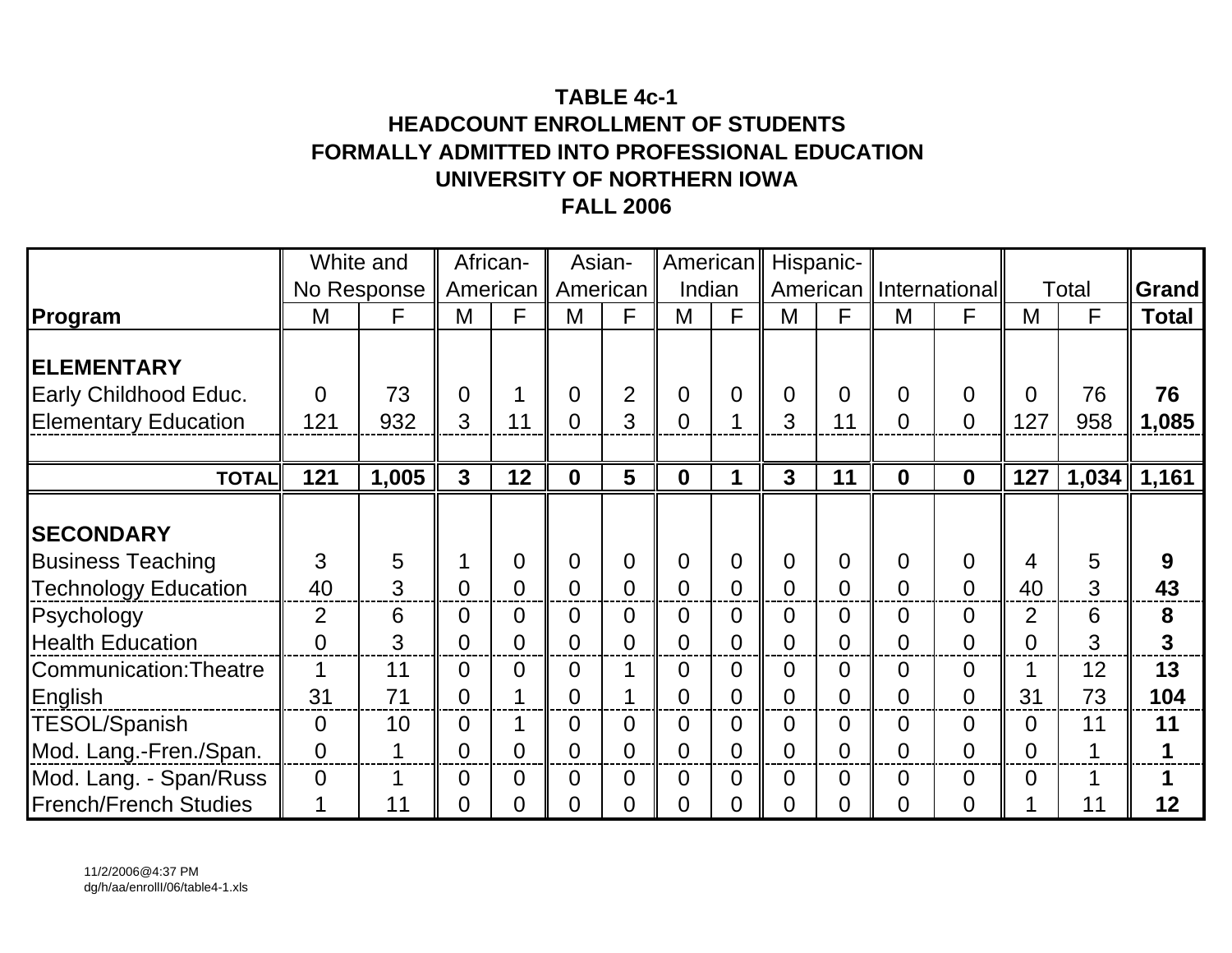# **TABLE 4c-1HEADCOUNT ENROLLMENT OF STUDENTSFORMALLY ADMITTED INTO PROFESSIONAL EDUCATION UNIVERSITY OF NORTHERN IOWAFALL 2006**

|                           |                | White and      |                | African-       |                | Asian-         | American       |                |                | Hispanic-      |                |                |                |                |              |
|---------------------------|----------------|----------------|----------------|----------------|----------------|----------------|----------------|----------------|----------------|----------------|----------------|----------------|----------------|----------------|--------------|
|                           |                | No Response    |                | American       |                | American       | Indian         |                |                | American       |                | Internationall |                | Total          | <b>Grand</b> |
| Program                   | M              | F              | M              | F              | M              | F              | M              | F              | M              | F              | M              | F              | M              | F              | <b>Total</b> |
| <b>SECONDARY (cont'd)</b> |                |                |                |                |                |                |                |                |                |                |                |                |                |                |              |
| German                    | $\overline{0}$ | $\overline{2}$ | 0              | 0              | $\Omega$       | $\overline{0}$ | 0              | 0              | $\overline{0}$ | 0              | 0              | $\overline{0}$ | $\overline{0}$ | $\overline{2}$ | $\mathbf 2$  |
| Spanish                   |                | 14             | 0              | 0              |                | $\overline{0}$ | 0              | 0              |                |                | 0              | $\overline{0}$ | 3              | 15             | 18           |
| <b>Mathematics</b>        | 40             | 34             |                |                | $\mathbf 0$    | $\overline{0}$ | 0              | 0              | 0              | 0              | 0              | 4              | 40             | 36             | 76           |
| Middle/Jr HS Science      | $\overline{0}$ | 5              |                | 0              | $\Omega$       | $\overline{0}$ | $\overline{0}$ | 0              | $\overline{0}$ | 0              | $\overline{0}$ | $\overline{0}$ | $\overline{0}$ | 5              | 5            |
| <b>All Sciences</b>       | 6              | 7              | $\Omega$       | $\overline{0}$ | $\overline{0}$ | $\overline{0}$ | $\overline{0}$ | 0              | $\overline{0}$ | 0              | 0              | $\overline{0}$ | 6              | 7              | 13           |
| Biology                   | 18             | 12             | $\overline{0}$ | 0              | $\overline{0}$ | $\overline{0}$ | $\Omega$       | 0              | $\overline{0}$ | 0              | 0              | $\overline{0}$ | 18             | 12             | 30           |
| <b>Chemistry</b>          | 6              | 5              | 0              | $\Omega$       | $\overline{0}$ | $\overline{0}$ | 0              | $\overline{0}$ |                | 0              | 0              | $\overline{0}$ | 7              | 5              | 12           |
| <b>Earth Science</b>      | 6              | 11             | $\overline{0}$ | $\overline{0}$ |                | $\overline{0}$ | $\overline{0}$ | 0              | 0              | 0              | $\overline{0}$ | $\overline{0}$ | 7              | 11             | 18           |
| Physics                   | 3              | $\overline{0}$ | 0              | $\overline{0}$ | $\overline{0}$ | $\overline{0}$ | $\overline{0}$ | 0              | $\overline{0}$ | 0              | $\overline{0}$ | $\overline{0}$ | 3              | $\overline{0}$ | $\mathbf{3}$ |
| <b>Social Science</b>     | 64             | 34             | $\Omega$       | $\overline{0}$ | $\overline{0}$ | $\mathbf 0$    | 0              | 0              |                | 0              | 0              | $\overline{0}$ | 65             | 34             | 99           |
| <b>Political Science</b>  |                | 1              | $\Omega$       | $\Omega$       | $\overline{0}$ | $\overline{0}$ | $\Omega$       | 0              | $\overline{0}$ | 0              | $\overline{0}$ | $\overline{0}$ |                | 1              | $\mathbf{2}$ |
| <b>History</b>            | 109            | 41             | $\overline{2}$ | 0              | $\overline{2}$ | 1              | $\overline{0}$ | 0              |                |                | 0              | $\overline{0}$ | 114            | 43             | 157          |
| Sociology                 | 0              | 1              | $\Omega$       |                | $\Omega$       | $\overline{0}$ | $\overline{0}$ | 0              | $\overline{0}$ | 0              | 0              | $\overline{0}$ | $\overline{0}$ | $\overline{2}$ | $\mathbf 2$  |
|                           |                |                |                |                |                |                |                |                |                |                |                |                |                |                |              |
| <b>TOTAL</b>              | 332            | 289            | 3              | 4              | 4              | $\mathbf{3}$   | $\bf{0}$       | $\mathbf 0$    | 4              | $\overline{2}$ | $\bf{0}$       |                | 343            | 299            | 642          |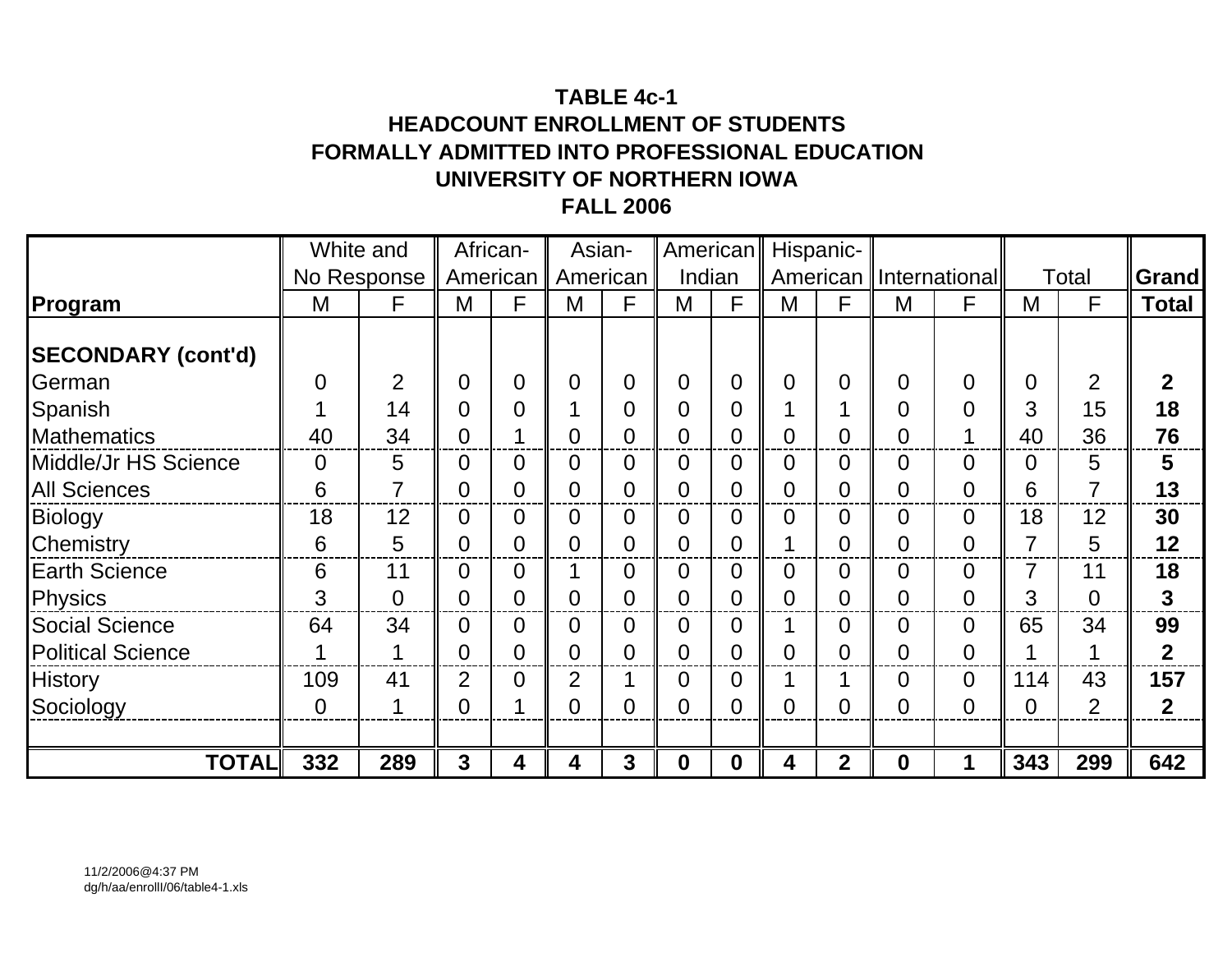# **TABLE 4c-1HEADCOUNT ENROLLMENT OF STUDENTSFORMALLY ADMITTED INTO PROFESSIONAL EDUCATION UNIVERSITY OF NORTHERN IOWAFALL 2006**

|                                           |                | White and   |                | African-         | Asian-         |                |                | American       |                | Hispanic-      |                |                          |     |       |              |
|-------------------------------------------|----------------|-------------|----------------|------------------|----------------|----------------|----------------|----------------|----------------|----------------|----------------|--------------------------|-----|-------|--------------|
|                                           |                | No Response | American       |                  |                | American       |                | Indian         |                |                |                | American   International |     | Total | <b>Grand</b> |
| Program                                   | M              | F           | M              | F                | M              | F              | M              | F              | M              | F              | M              | F                        | M   | F     | <b>Total</b> |
| $K - 12$                                  |                |             |                |                  |                |                |                |                |                |                |                |                          |     |       |              |
| <b>Physical Education</b>                 | 62             | 21          | 2              | 0                | $\overline{0}$ | $\overline{0}$ | $\Omega$       | 0              | $\overline{0}$ | $\Omega$       | 1              | $\Omega$                 | 65  | 21    | 86           |
| Music Ed. - Choral                        | 19             | 38          | $\Omega$       | $\Omega$         | $\Omega$       | $\mathbf 1$    | $\Omega$       | 0              | 1              | $\Omega$       | $\Omega$       | $\Omega$                 | 20  | 39    | 59           |
| Music Ed. - Instrumental                  | 22             | 39          | 0              | 0                | $\overline{0}$ | $\mathbf 1$    |                | 0              |                | ◢              | $\Omega$       | $\Omega$                 | 24  | 41    | 65           |
| <b>Music Education - Jazz</b>             | 7              |             | 0              | 0                | $\overline{0}$ | $\overline{0}$ | 0              |                | $\overline{0}$ | 0              | $\Omega$       | 0                        | 7   | 1     | 8            |
| Art                                       | 21             | 62          |                | $\Omega$         | $\overline{0}$ | 1              | $\Omega$       | 0              |                |                | $\overline{0}$ |                          | 23  | 65    | 88           |
| <b>TESOL</b>                              | 1              | 9           | $\Omega$       | 0                | $\overline{0}$ | $\overline{0}$ | 0              | 0              | $\overline{0}$ | $\overline{0}$ | $\overline{0}$ | $\overline{0}$           |     | 9     | 10           |
|                                           |                |             |                |                  |                |                |                |                |                |                |                |                          |     |       |              |
| <b>TOTAL</b>                              | 132            | 170         | $\mathbf{3}$   | $\boldsymbol{0}$ | $\mathbf 0$    | 3              |                | $\mathbf 0$    | $\mathbf{3}$   | $\overline{2}$ | 1              | 1                        | 140 | 176   | 316          |
| POST BACCALAUR.<br>(additional licensure) | 3              | 12          | $\overline{0}$ | $\overline{0}$   | $\overline{0}$ | $\overline{0}$ | $\overline{0}$ | $\overline{0}$ | $\overline{0}$ | $\overline{0}$ | $\overline{0}$ | $\overline{0}$           | 3   | 12    | 15           |
| <b>TOTAL</b>                              | $\overline{3}$ | 12          | $\mathbf 0$    | $\bf{0}$         | $\mathbf 0$    | $\mathbf 0$    | $\bf{0}$       | 0              | $\mathbf 0$    | $\mathbf 0$    | $\bf{0}$       | $\bf{0}$                 | 3   | 12    | 15           |
|                                           |                |             |                |                  |                |                |                |                |                |                |                |                          |     |       |              |
| <b>GRAND TOTAL</b>                        | 588            | 1,476       | 9              | 16               | 4              | 11             |                |                | 10             | 15             | 1              | $\overline{2}$           | 613 | 1,521 | 2,134        |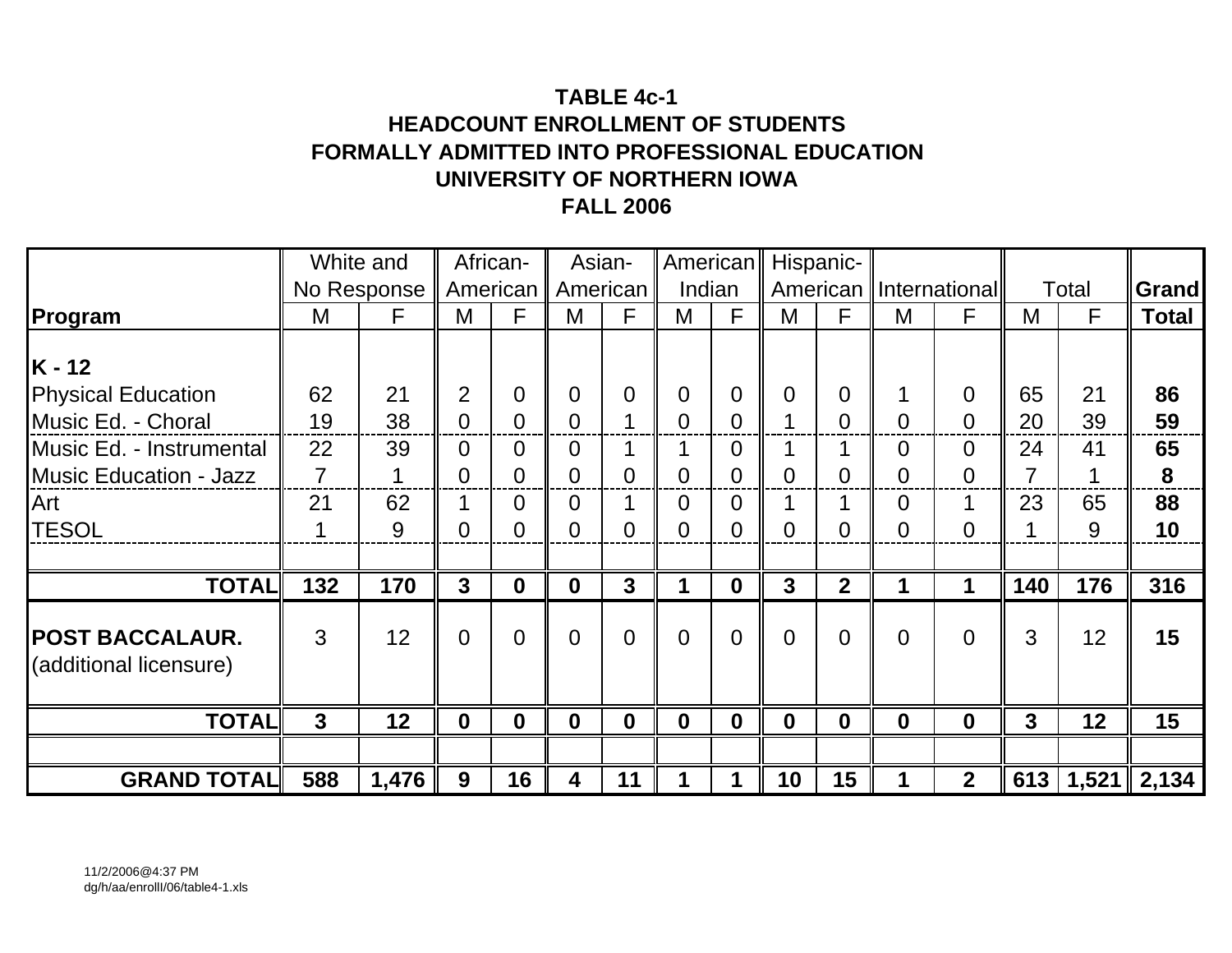### **TABLE 5HEADCOUNT ENROLLMENT BY RESIDENCE AT REGENT UNIVERSITIES FALL 1996 to FALL 2006**

|                               |             |             |             |             |             |             |             |             |             |             |             | Change  | Change   |
|-------------------------------|-------------|-------------|-------------|-------------|-------------|-------------|-------------|-------------|-------------|-------------|-------------|---------|----------|
|                               | <b>FALL</b> | <b>FALL</b> | <b>FALL</b> | <b>FALL</b> | <b>FALL</b> | <b>FALL</b> | <b>FALL</b> | <b>FALL</b> | <b>FALL</b> | <b>FALL</b> | <b>FALL</b> | 2005 to | 1996 to  |
|                               | 1996        | 1997        | 1998        | 1999        | 2000        | 2001        | 2002        | 2003        | 2004        | 2005        | 2006        | 2006    | 2006     |
|                               |             |             |             |             |             |             |             |             |             |             |             |         |          |
| **SUI**                       |             | Note 1      |             |             |             |             | Note 2      |             |             |             |             |         |          |
| <b>Residents</b>              | 18,476      | 18,599      | 19,409      | 19,313      | 18,483      | 18,482      | 18,774      | 18,887      | 18,996      | 18,896      | 18,899      | $+0.0%$ | $+2.3%$  |
| Nonresidents                  | 7,776       | 7,660       | 7,694       | 7,836       | 8,036       | 8,506       | 8,781       | 8,719       | 8,576       | 8,651       | 9,076       | +4.9%   | $+16.7%$ |
| <b>International Students</b> | 1,669       | 1,612       | 1,602       | 1,697       | 1,792       | 1,780       | 2,142       | 2,139       | 2,173       | 2,095       | 2,004       | $-4.3%$ | $+20.1%$ |
| <b>Total</b>                  | 27,921      | 27,871      | 28,705      | 28,846      | 28,311      | 28,768      | 29,697      | 29,745      | 29,745      | 29,642      | 29,979      | $+1.1%$ | $+7.4%$  |
| % Resident                    | 66.2%       | 66.7%       | 67.6%       | 67.0%       | 65.3%       | 64.2%       | 63.2%       | 63.5%       | 63.9%       | 63.7%       | 63.0%       |         |          |
| % Nonresident                 | 33.8%       | 33.3%       | 32.4%       | 33.0%       | 34.7%       | 35.8%       | 36.8%       | 36.5%       | 36.1%       | 36.3%       | 37.0%       |         |          |
|                               |             |             |             |             |             |             |             |             |             |             |             |         |          |
| **ISU**                       |             |             |             |             |             |             |             |             |             |             |             |         |          |
| <b>Residents</b>              | 17,871      | 18,395      | 18,629      | 19,085      | 19,493      | 20,024      | 19,926      | 19,488      | 18,722      | 18,290      | 17,961      | $-1.8%$ | $+0.5%$  |
| Nonresidents                  | 4,462       | 4,425       | 4,497       | 4,583       | 4,836       | 5,227       | 5,392       | 5,420       | 5,363       | 5,343       | 5,388       | $+0.8%$ | $+20.8%$ |
| <b>International Students</b> | 2,566       | 2,564       | 2,459       | 2,442       | 2,516       | 2,572       | 2,580       | 2,472       | 2,295       | 2,108       | 2,113       | $+0.2%$ | $-17.7%$ |
| <b>Total</b>                  | 24,899      | 25,384      | 25,585      | 26,110      | 26,845      | 27,823      | 27,898      | 27,380      | 26,380      | 25,741      | 25,462      | $-1.1%$ | $+2.3%$  |
| % Resident                    | 71.8%       | 72.5%       | 72.8%       | 73.1%       | 72.6%       | 72.0%       | 71.4%       | 71.2%       | 71.0%       | 71.1%       | 70.5%       |         |          |
| % Nonresident                 | 28.2%       | 27.5%       | 27.2%       | 26.9%       | 27.4%       | 28.0%       | 28.6%       | 28.8%       | 29.0%       | 28.9%       | 29.5%       |         |          |
|                               |             |             |             |             |             |             |             |             |             |             |             |         |          |
| **UNI**                       |             |             |             |             |             |             |             |             |             |             |             |         |          |
| <b>Residents</b>              | 12,117      | 12,209      | 12,404      | 12,630      | 12,790      | 13,010      | 12,781      | 12,356      | 11,793      | 11,400      | 11,129      | $-2.4%$ | $-8.2%$  |
| Nonresidents                  | 562         | 605         | 606         | 614         | 645         | 705         | 779         | 701         | 680         | 691         | 699         | $+1.2%$ | $+24.4%$ |
| <b>International Students</b> | 278         | 294         | 319         | 309         | 339         | 355         | 366         | 384         | 351         | 422         | 432         | $+2.4%$ | $+55.4%$ |
| <b>Total</b>                  | 12,957      | 13,108      | 13,329      | 13,553      | 13,774      | 14,070      | 13,926      | 13,441      | 12,824      | 12,513      | 12,260      | $-2.0%$ | $-5.4%$  |
| % Resident                    | 93.5%       | 93.1%       | 93.1%       | 93.2%       | 92.9%       | 92.5%       | 91.8%       | 91.9%       | 92.0%       | 91.1%       | 90.8%       |         |          |
| % Nonresident                 | 6.5%        | 6.9%        | 6.9%        | 6.8%        | 7.1%        | 7.5%        | 8.2%        | 8.1%        | 8.0%        | 8.9%        | 9.2%        |         |          |
|                               |             |             |             |             |             |             |             |             |             |             |             |         |          |
| **TOTAL**                     |             |             |             |             |             |             |             |             |             |             |             |         |          |
| <b>Residents</b>              | 48,464      | 49,203      | 50,442      | 51,028      | 50,766      | 51,516      | 51,481      | 50,731      | 49,511      | 48,586      | 47,989      | $-1.2%$ | $-1.0%$  |
| Nonresidents                  | 12,800      | 12,690      | 12,797      | 13,033      | 13,517      | 14,438      | 14,952      | 14,840      | 14,619      | 14,685      | 15,163      | $+3.3%$ | $+18.5%$ |
| <b>International Students</b> | 4,513       | 4,470       | 4,380       | 4,448       | 4,647       | 4,707       | 5,088       | 4,995       | 4,819       | 4,625       | 4,549       | $-1.6%$ | $+0.8%$  |
| <b>Total</b>                  | 65,777      | 66,363      | 67,619      | 68,509      | 68,930      | 70,661      | 71,521      | 70,566      | 68,949      | 67,896      | 67,701      | $-0.3%$ | $+2.9%$  |
| % Resident                    | 73.7%       | 74.1%       | 74.6%       | 74.5%       | 73.6%       | 72.9%       | 72.0%       | 71.9%       | 71.8%       | 71.6%       | 70.9%       |         |          |
| % Nonresident                 | 26.3%       | 25.9%       | 25.4%       | 25.5%       | 26.4%       | 27.1%       | 28.0%       | 28.1%       | 28.2%       | 28.4%       | 29.1%       |         |          |

Note 1 - Beginning in Fall 1997, residents of U.S. Territories are no longer included in the international student count.

Note 2 - Beginning in Fall 2002, medical residents, medical fellows, and post-doctorals are included in the international student count.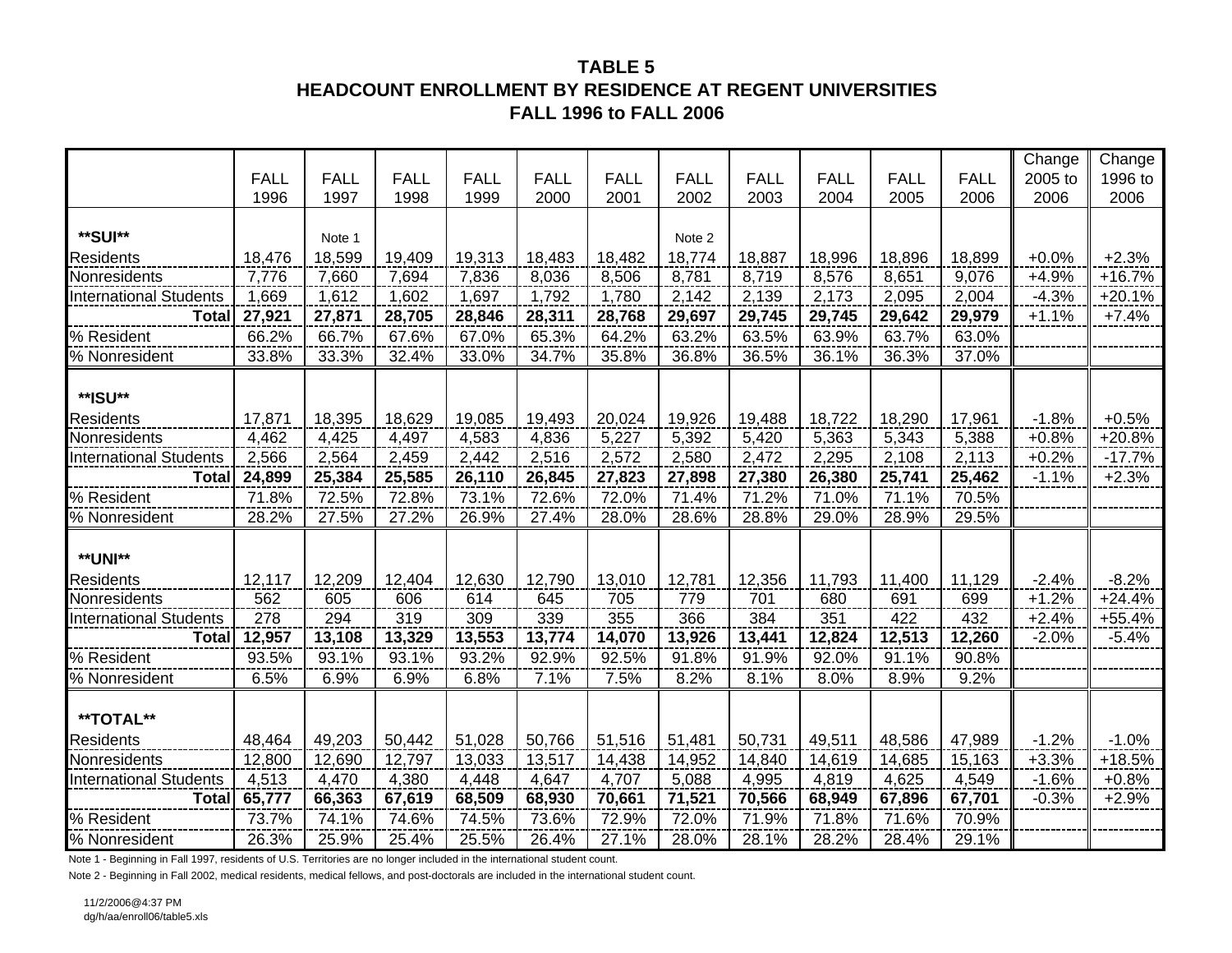### **TABLE 5FHEADCOUNT ENROLLMENT OF NEW FRESHMEN BY RESIDENCE AT REGENT UNIVERSITIESFALL 1996 to FALL 2006**

|                               |             |             |             |             |             |             |             |             |             |             |             | Change   | Change   |
|-------------------------------|-------------|-------------|-------------|-------------|-------------|-------------|-------------|-------------|-------------|-------------|-------------|----------|----------|
|                               | <b>FALL</b> | <b>FALL</b> | <b>FALL</b> | <b>FALL</b> | <b>FALL</b> | <b>FALL</b> | <b>FALL</b> | <b>FALL</b> | <b>FALL</b> | <b>FALL</b> | <b>FALL</b> | 2005 to  | 1996 to  |
|                               | 1996        | 1997        | 1998        | 1999        | 2000        | 2001        | 2002        | 2003        | 2004        | 2005        | 2006        | 2006     | 2006     |
|                               |             |             |             |             |             |             |             |             |             |             |             |          |          |
| **SUI**                       |             | Note 1      |             |             |             |             |             |             |             |             |             |          |          |
| Residents                     | 2,288       | 2,356       | 2,601       | 2,399       | 2,249       | 2,356       | 2,485       | 2,545       | 2,565       | 2,315       | 2,460       | $+6.3%$  | $+7.5%$  |
| Non-Residents                 | 1,224       | 1,312       | 1,368       | 1,430       | 1,457       | 1,624       | 1,671       | 1,506       | 1,422       | 1,491       | 1,797       | $+20.5%$ | +46.8%   |
| <b>International Students</b> | 23          | 36          | 20          | 30          | 30          | 25          | 28          | 32          | 30          | 43          | 32          | $-25.6%$ | $+39.1%$ |
| <b>TOTAL</b>                  | 3,535       | 3,704       | 3,989       | 3,859       | 3,736       | 4,005       | 4,184       | 4,083       | 4,017       | 3,849       | 4,289       | $+11.4%$ | $+21.3%$ |
| % Residents                   | 64.7%       | 63.6%       | 65.2%       | 62.2%       | 60.2%       | 58.8%       | 59.4%       | 62.3%       | 63.9%       | 60.1%       | 57.4%       |          |          |
| % Non-Residents               | 35.3%       | 36.4%       | 34.8%       | 37.8%       | 39.8%       | 41.2%       | 40.6%       | 37.7%       | 36.1%       | 39.9%       | 42.6%       |          |          |
|                               |             |             |             |             |             |             |             |             |             |             |             |          |          |
| **ISU**                       |             |             |             |             |             |             |             |             |             |             |             |          |          |
| <b>Residents</b>              | 2,702       | 2,999       | 2,816       | 3,040       | 3,223       | 3,314       | 3,046       | 2,865       | 2,705       | 2,750       | 2,823       | $+2.7%$  | $+4.5%$  |
| Non-Residents                 | 823         | 916         | 891         | 965         | 1,036       | 1,240       | 1,108       | 982         | 976         | 966         | 1,099       | $+13.8%$ | +33.5%   |
| <b>International Students</b> | 85          | 91          | 72          | 80          | 95          | 100         | 65          | 50          | 48          | 53          | 61          | $+15.1%$ | $-28.2%$ |
| <b>TOTAL</b>                  | 3,610       | 4,006       | 3,779       | 4,085       | 4,354       | 4,654       | 4,219       | 3,897       | 3,729       | 3,769       | 3,983       | $+5.7%$  | $+10.3%$ |
| % Residents                   | 74.8%       | 74.9%       | 74.5%       | 74.4%       | 74.0%       | 71.2%       | 72.2%       | 73.5%       | 72.5%       | 73.0%       | 70.9%       |          |          |
| % Non-Residents               | 25.2%       | 25.1%       | 25.5%       | 25.6%       | 26.0%       | 28.8%       | 27.8%       | 26.5%       | 27.5%       | 27.0%       | 29.1%       |          |          |
|                               |             |             |             |             |             |             |             |             |             |             |             |          |          |
| <b>**UNI**</b>                |             |             |             |             |             |             |             |             |             |             |             |          |          |
| <b>Residents</b>              | 1,946       | 1,858       | 1,925       | 2,067       | 2,123       | 1,979       | 1,743       | 1,683       | 1,573       | 1,598       | 1,594       | $-0.3%$  | $-18.1%$ |
| Non-Residents                 | 95          | 96          | 90          | 101         | 117         | 112         | 110         | 88          | 105         | 124         | 139         | $+12.1%$ | +46.3%   |
| <b>International Students</b> | 10          | 3           | 8           | 9           | 23          | 13          | 12          | 14          | 22          | 15          | 35          | +133.3%  | +250.0%  |
| <b>TOTAL</b>                  | 2,051       | 1,957       | 2,023       | 2,177       | 2,263       | 2,104       | 1,865       | 1,785       | 1,700       | 1,737       | 1,768       | $+1.8%$  | $-13.8%$ |
| % Residents                   | 94.9%       | 94.9%       | 95.2%       | 94.9%       | 93.8%       | 94.1%       | 93.5%       | 94.3%       | 92.5%       | 92.0%       | 90.2%       |          |          |
| % Non-Residents               | 5.1%        | 5.1%        | 4.8%        | 5.1%        | 6.2%        | 5.9%        | 6.5%        | 5.7%        | 7.5%        | 8.0%        | 9.8%        |          |          |
|                               |             |             |             |             |             |             |             |             |             |             |             |          |          |
| **TOTAL**                     |             |             |             |             |             |             |             |             |             |             |             |          |          |
| <b>Residents</b>              | 6,936       | 7,213       | 7,342       | 7,506       | 7,595       | 7,649       | 7,274       | 7,093       | 6,843       | 6,663       | 6,877       | $+3.2%$  | $-0.9%$  |
| Non-Residents                 | 2,142       | 2,324       | 2,349       | 2,496       | 2,610       | 2,976       | 2,889       | 2,576       | 2,503       | 2,581       | 3,035       | $+17.6%$ | $+41.7%$ |
| <b>International Students</b> | 118         | 130         | 100         | 119         | 148         | 138         | 105         | 96          | 100         | 111         | 128         | $+15.3%$ | $+8.5%$  |
| <b>TOTAL</b>                  | 9,196       | 9,667       | 9,791       | 10,121      | 10,353      | 10,763      | 10,268      | 9,765       | 9,446       | 9,355       | 10,040      | $+7.3%$  | $+9.2%$  |
| % Residents                   | 75.4%       | 74.6%       | 75.0%       | 74.2%       | 73.4%       | 71.1%       | 70.8%       | 72.6%       | 72.4%       | 71.2%       | 68.5%       |          |          |
| % Non-Residents               | 24.6%       | 25.4%       | 25.0%       | 25.8%       | 26.6%       | 28.9%       | 29.2%       | 27.4%       | 27.6%       | 28.8%       | 31.5%       |          |          |

Note 1 - Beginning in Fall 1997, residents of U.S. Territories are no longer included in the international student count.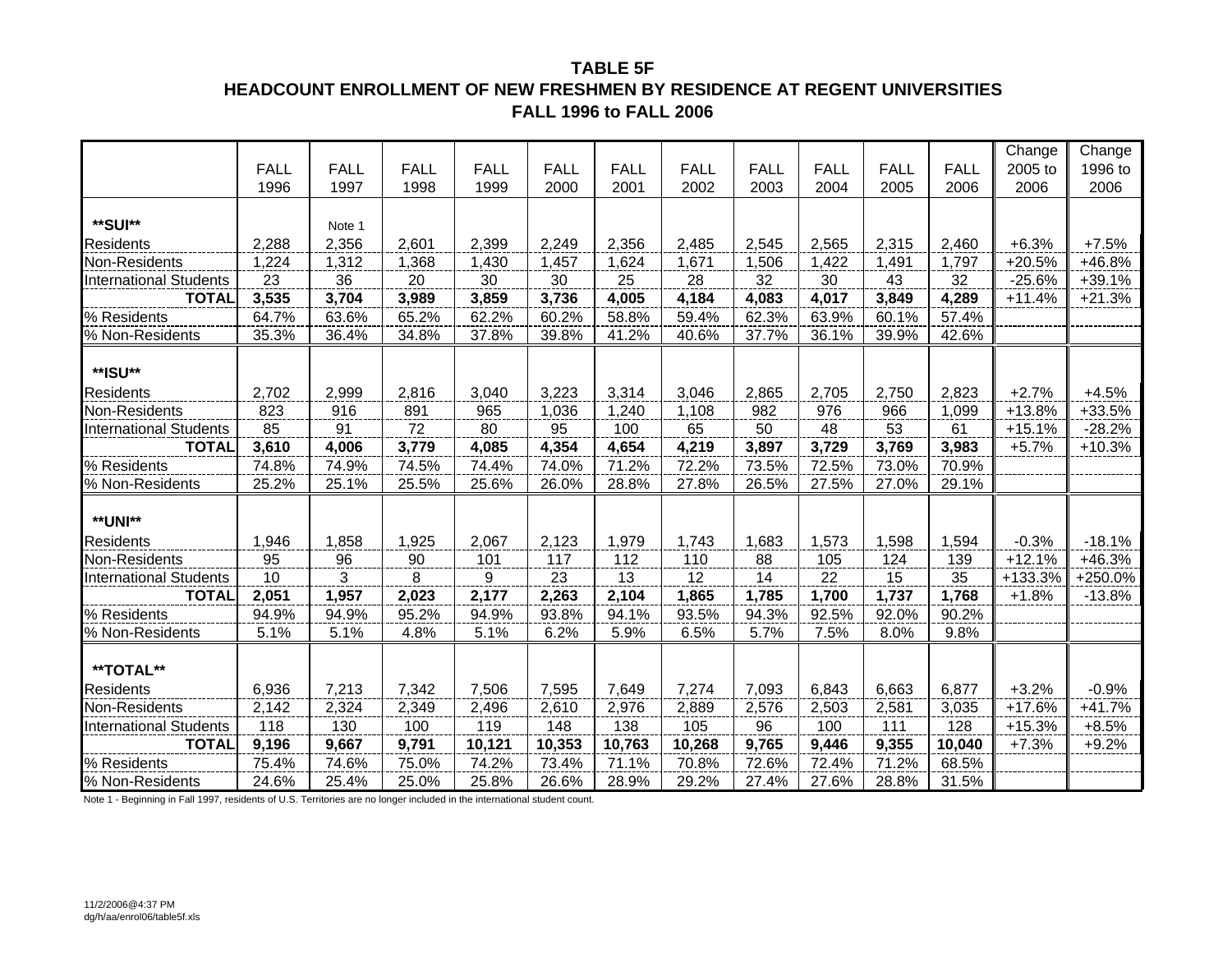#### **TABLE 5G**

### **HEADCOUNT ENROLLMENT OF GRADUATE STUDENTS BY RESIDENCE AT REGENT UNIVERSITIES FALL 1996 to FALL 2006**

|                               |             |             |             |             |             |             |             |             |             |             |             | Change  | Change   |
|-------------------------------|-------------|-------------|-------------|-------------|-------------|-------------|-------------|-------------|-------------|-------------|-------------|---------|----------|
|                               | <b>FALL</b> | <b>FALL</b> | <b>FALL</b> | <b>FALL</b> | <b>FALL</b> | <b>FALL</b> | <b>FALL</b> | <b>FALL</b> | <b>FALL</b> | <b>FALL</b> | <b>FALL</b> | 2005 to | 1996 to  |
|                               | 1996        | 1997        | 1998        | 1999        | 2000        | 2001        | 2002        | 2003        | 2004        | 2005        | 2006        | 2006    | 2006     |
|                               |             |             |             |             |             |             |             |             |             |             |             |         |          |
| **SUI**                       |             | Note 1      |             |             | Note 2      |             | Note 3      |             |             |             |             |         |          |
| <b>Residents</b>              | 3,220       | 3,148       | 3,418       | 3,299       | 2,540       | 2,274       | 2,196       | 2,209       | 2,114       | 2,099       | 2,059       | $-1.9%$ | $-36.1%$ |
| Non-Residents                 | 1,991       | 1,914       | 1,868       | 1,806       | 1,683       | 1,774       | 1,679       | 1,777       | 1,836       | 1,887       | 1,976       | $+4.7%$ | $-0.8%$  |
| <b>International Students</b> | 1,225       | 1,173       | 1,208       | 1,296       | 1,280       | 1,271       | 1,472       | 1,484       | 1,496       | 1,426       | 1,353       | $-5.1%$ | $+10.4%$ |
| <b>TOTAL</b>                  | 6,436       | 6,235       | 6,494       | 6,401       | 5,503       | 5,319       | 5,347       | 5,470       | 5,446       | 5,412       | 5,388       | $-0.4%$ | $-16.3%$ |
| % Residents                   | 50.0%       | 50.5%       | 52.6%       | 51.5%       | 46.2%       | 42.8%       | 41.1%       | 40.4%       | 38.8%       | 38.8%       | 38.2%       |         |          |
| % Non-Residents               | 50.0%       | 49.5%       | 47.4%       | 48.5%       | 53.8%       | 57.2%       | 58.9%       | 59.6%       | 61.2%       | 61.2%       | 61.8%       |         |          |
|                               |             |             |             |             |             |             |             |             |             |             |             |         |          |
| **ISU**                       |             |             |             |             |             |             |             |             |             |             |             |         |          |
| <b>Residents</b>              | 2,061       | 2,007       | 1,973       | 2,025       | 2,086       | 2,098       | 2,087       | 2,121       | 2,037       | 2,042       | 1,973       | $-3.4%$ | $-4.3%$  |
| Non-Residents                 | 939         | 873         | 825         | 794         | 812         | 826         | 888         | 1,023       | 1,030       | 1,075       | 1,137       | $+5.8%$ | $+21.1%$ |
| <b>International Students</b> | 1,396       | 1,380       | 1,360       | 1,390       | 1,466       | 1,439       | 1,524       | 1,597       | 1,551       | 1,461       | 1,473       | $+0.8%$ | $+5.5%$  |
| <b>TOTAL</b>                  | 4,396       | 4,260       | 4,158       | 4,209       | 4,364       | 4,363       | 4,499       | 4,741       | 4,618       | 4,578       | 4,583       | $+0.1%$ | $+4.3%$  |
| % Residents                   | 46.9%       | 47.1%       | 47.5%       | 48.1%       | 47.8%       | 48.1%       | 46.4%       | 44.7%       | 44.1%       | 44.6%       | 43.1%       |         |          |
| % Non-Residents               | 53.1%       | 52.9%       | 52.5%       | 51.9%       | 52.2%       | 51.9%       | 53.6%       | 55.3%       | 55.9%       | 55.4%       | 56.9%       |         |          |
|                               |             |             |             |             |             |             |             |             |             |             |             |         |          |
| <b>**UNI**</b>                |             |             |             |             |             |             |             |             |             |             |             |         |          |
| <b>Residents</b>              | 1,109       | 1,163       | 1,278       | 1,258       | 1,254       | 1,256       | 1,277       | 1,295       | 1,277       | 1,215       | 1,222       | $+0.6%$ | $+10.2%$ |
| Non-Residents                 | 146         | 161         | 153         | 161         | 147         | 176         | 208         | 194         | 164         | 154         | 157         | $+1.9%$ | $+7.5%$  |
| <b>International Students</b> | 115         | 130         | 134         | 150         | 155         | 164         | 159         | 178         | 163         | 192         | 179         | $-6.8%$ | +55.7%   |
| <b>TOTAL</b>                  | 1,370       | 1,454       | 1,565       | 1,569       | 1,556       | 1,596       | 1,644       | 1,667       | 1,604       | 1,561       | 1,558       | $-0.2%$ | $+13.7%$ |
| % Residents                   | 80.9%       | 80.0%       | 81.7%       | 80.2%       | 80.6%       | 78.7%       | 77.7%       | 77.7%       | 79.6%       | 77.8%       | 78.4%       |         |          |
| % Non-Residents               | 19.1%       | 20.0%       | 18.3%       | 19.8%       | 19.4%       | 21.3%       | 22.3%       | 22.3%       | 20.4%       | 22.2%       | 21.6%       |         |          |
|                               |             |             |             |             |             |             |             |             |             |             |             |         |          |
| **TOTAL**                     |             |             |             |             |             |             |             |             |             |             |             |         |          |
| <b>Residents</b>              | 6,390       | 6,318       | 6,669       | 6,582       | 5,880       | 5,628       | 5,560       | 5,625       | 5,428       | 5,356       | 5,254       | $-1.9%$ | $-17.8%$ |
| Non-Residents                 | 3,076       | 2,948       | 2,846       | 2,761       | 2,642       | 2,776       | 2,775       | 2,994       | 3,030       | 3,116       | 3,270       | $+4.9%$ | $+6.3%$  |
| <b>International Students</b> | 2,736       | 2,683       | 2,702       | 2,836       | 2,901       | 2,874       | 3,155       | 3,259       | 3,210       | 3,079       | 3,005       | $-2.4%$ | $+9.8%$  |
| <b>TOTAL</b>                  | 12,202      | 11,949      | 12,217      | 12,179      | 11,423      | 11,278      | 11,490      | 11,878      | 11,668      | 11,551      | 11,529      | $-0.2%$ | $-5.5%$  |
| % Residents                   | 52.4%       | 52.9%       | 54.6%       | 54.0%       | 51.5%       | 49.9%       | 48.4%       | 47.4%       | 46.5%       | 46.4%       | 45.6%       |         |          |
| % Non-Residents               | 47.6%       | 47.1%       | 45.4%       | 46.0%       | 48.5%       | 50.1%       | 51.6%       | 52.6%       | 53.5%       | 53.6%       | 54.4%       |         |          |

Note 1 - Beginning in Fall 1997, residents of U.S. Territories are no longer included in the international student count.

Note 2 - MBA students included until Fall 2000.

Note 3 - Beginning in Fall 2002, post-doctoral fellows are included in the international student count.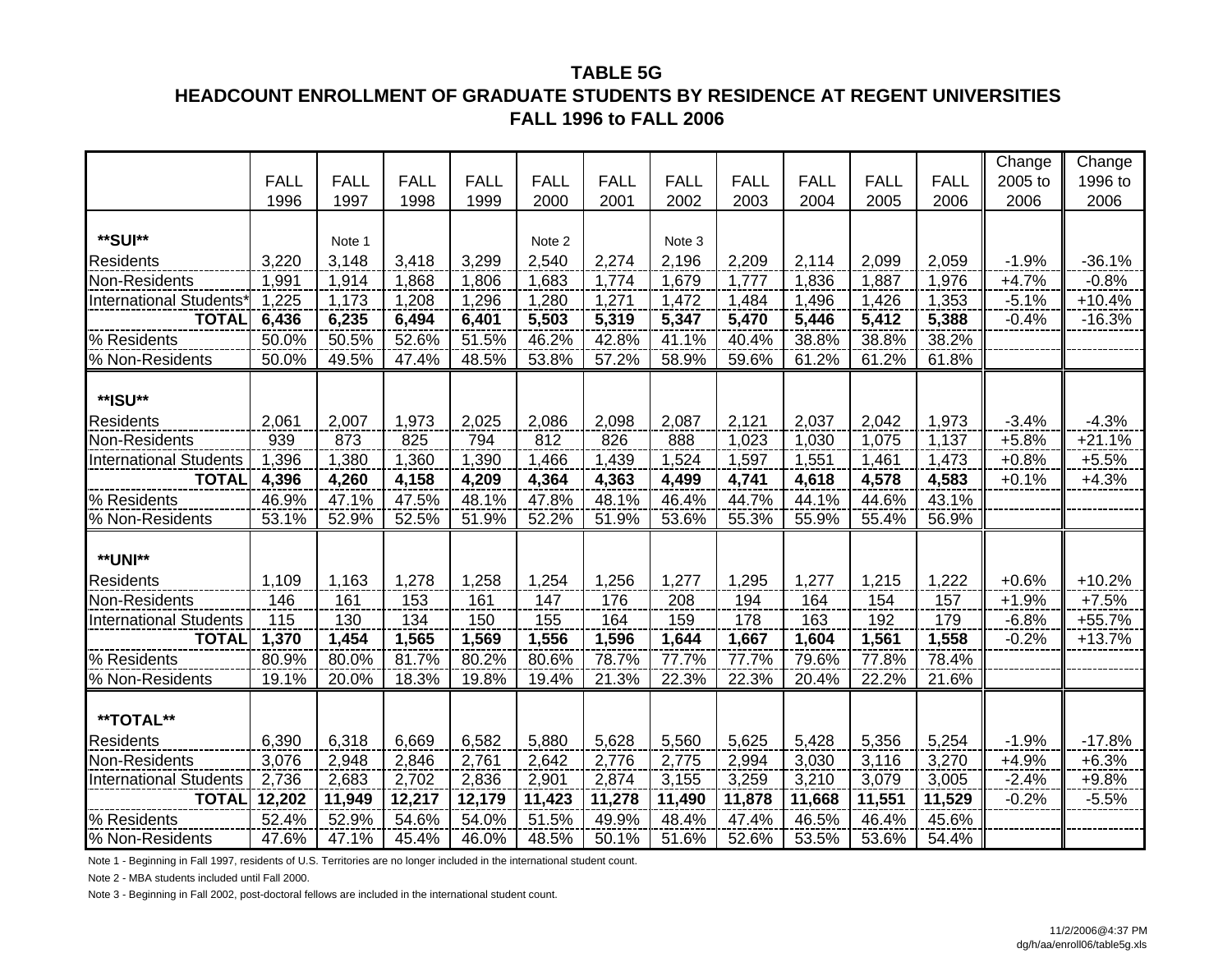### **TABLE 5PHEADCOUNT ENROLLMENT OF PROFESSIONAL STUDENTS BY RESIDENCE AT REGENT UNIVERSITIESFALL 1996 to FALL 2006**

|                               |                     |                     |                     |                     |                     |                     |                     |                     |                     |                     |                     | Change          | Change          |
|-------------------------------|---------------------|---------------------|---------------------|---------------------|---------------------|---------------------|---------------------|---------------------|---------------------|---------------------|---------------------|-----------------|-----------------|
|                               | <b>FALL</b><br>1996 | <b>FALL</b><br>1997 | <b>FALL</b><br>1998 | <b>FALL</b><br>1999 | <b>FALL</b><br>2000 | <b>FALL</b><br>2001 | <b>FALL</b><br>2002 | <b>FALL</b><br>2003 | <b>FALL</b><br>2004 | <b>FALL</b><br>2005 | <b>FALL</b><br>2006 | 2005 to<br>2006 | 1996 to<br>2006 |
|                               |                     |                     |                     |                     |                     |                     |                     |                     |                     |                     |                     |                 |                 |
| **SUI**                       |                     | Note 1              |                     |                     | Note 2              |                     | Note 3              |                     |                     |                     |                     |                 |                 |
| <b>Residents</b>              | 2,373               | 2,372               | 2,349               | 2,333               | 2,670               | 2,924               | 2,809               | 3,000               | 3,081               | 2,878               | 2,833               | $-1.6%$         | $+19.4%$        |
| Non-Residents                 | 486                 | 480                 | 486                 | 537                 | 714                 | 768                 | 716                 | 733                 | 757                 | 723                 | 749                 | $+3.6%$         | $+54.1%$        |
| <b>International Students</b> | 40                  | 30                  | 39                  | 38                  | 140                 | 154                 | 338                 | 309                 | 326                 | 329                 | 271                 | $-17.6%$        | +577.5%         |
| <b>TOTAL</b>                  | 2,899               | 2,882               | 2,874               | 2,908               | 3,524               | 3,846               | 3,863               | 4,042               | 4,164               | 3,930               | 3,853               | $-2.0%$         | $+32.9%$        |
| % Resident                    | 81.9%               | 82.3%               | 81.7%               | 80.2%               | 75.8%               | 76.0%               | 72.7%               | 74.2%               | 74.0%               | 73.2%               | 73.5%               |                 |                 |
| % Non-Residents               | 18.1%               | 17.7%               | 18.3%               | 19.8%               | 24.2%               | 24.0%               | 27.3%               | 25.8%               | 26.0%               | 26.8%               | 26.5%               |                 |                 |
| **ISU**                       |                     |                     |                     |                     |                     |                     |                     |                     |                     |                     |                     |                 |                 |
| <b>Residents</b>              | 261                 | 265                 | 248                 | 252                 | 251                 | 252                 | 253                 | 263                 | 261                 | 264                 | 253                 | $-4.2%$         | $-3.1%$         |
| Non-Residents                 | 141                 | 141                 | 143                 | 145                 | 143                 | 146                 | 144                 | 142                 | 144                 | 165                 | 185                 | $+12.1%$        | $+31.2%$        |
| <b>International Students</b> | 1                   | 1                   |                     |                     | 0                   | 2                   | 3                   | 4                   | 3                   | $\overline{2}$      |                     | $-50.0%$        | $+0.0%$         |
| <b>TOTAL</b>                  | 403                 | 407                 | 392                 | 398                 | 394                 | 400                 | 400                 | 409                 | 408                 | 431                 | 439                 | $+1.9%$         | $+8.9%$         |
| % Residents                   | 64.8%               | 65.1%               | 63.3%               | 63.3%               | 63.7%               | 63.0%               | 63.3%               | 64.3%               | 64.0%               | 61.3%               | 57.6%               |                 |                 |
| % Non-Residents               | 35.2%               | 34.9%               | 36.7%               | 36.7%               | 36.3%               | 37.0%               | 36.8%               | 35.7%               | 36.0%               | 38.7%               | 42.4%               |                 |                 |
| <b>**TOTAL**</b>              |                     |                     |                     |                     |                     |                     |                     |                     |                     |                     |                     |                 |                 |
| <b>Residents</b>              | 2,634               | 2,637               | 2,597               | 2,585               | 2,921               | 3,176               | 3,062               | 3,263               | 3,342               | 3,142               | 3,086               | $-1.8%$         | $+17.2%$        |
| Non-Residents                 | 627                 | 621                 | 629                 | 682                 | 857                 | 914                 | 860                 | 875                 | 901                 | 888                 | 934                 | $+5.2%$         | +49.0%          |
| <b>International Students</b> | 41                  | 31                  | 40                  | 39                  | 140                 | 156                 | 341                 | 313                 | 329                 | 331                 | 272                 | $-17.8%$        | +563.4%         |
| <b>TOTAL</b>                  | 3,302               | 3,289               | 3,266               | 3,306               | 3,918               | 4,246               | 4,263               | 4,451               | 4,572               | 4,361               | 4,292               | $-1.6%$         | $+30.0%$        |
| % Residents                   | 79.8%               | 80.2%               | 79.5%               | 78.2%               | 74.6%               | 74.8%               | 71.8%               | 73.3%               | 73.1%               | 72.0%               | 71.9%               |                 |                 |
| % Non-Residents               | 20.2%               | 19.8%               | 20.5%               | 21.8%               | 25.4%               | 25.2%               | 28.2%               | 26.7%               | 26.9%               | 28.0%               | 28.1%               |                 |                 |

Note 1 - Beginning in Fall 1997, residents of U.S. Territories are no longer included in the international student count.

Note 2 - MBA students added in Fall 2000.

Note 3 - Beginning in Fall 2002, international fellows and residents in the College of Medicine are included with the international student count.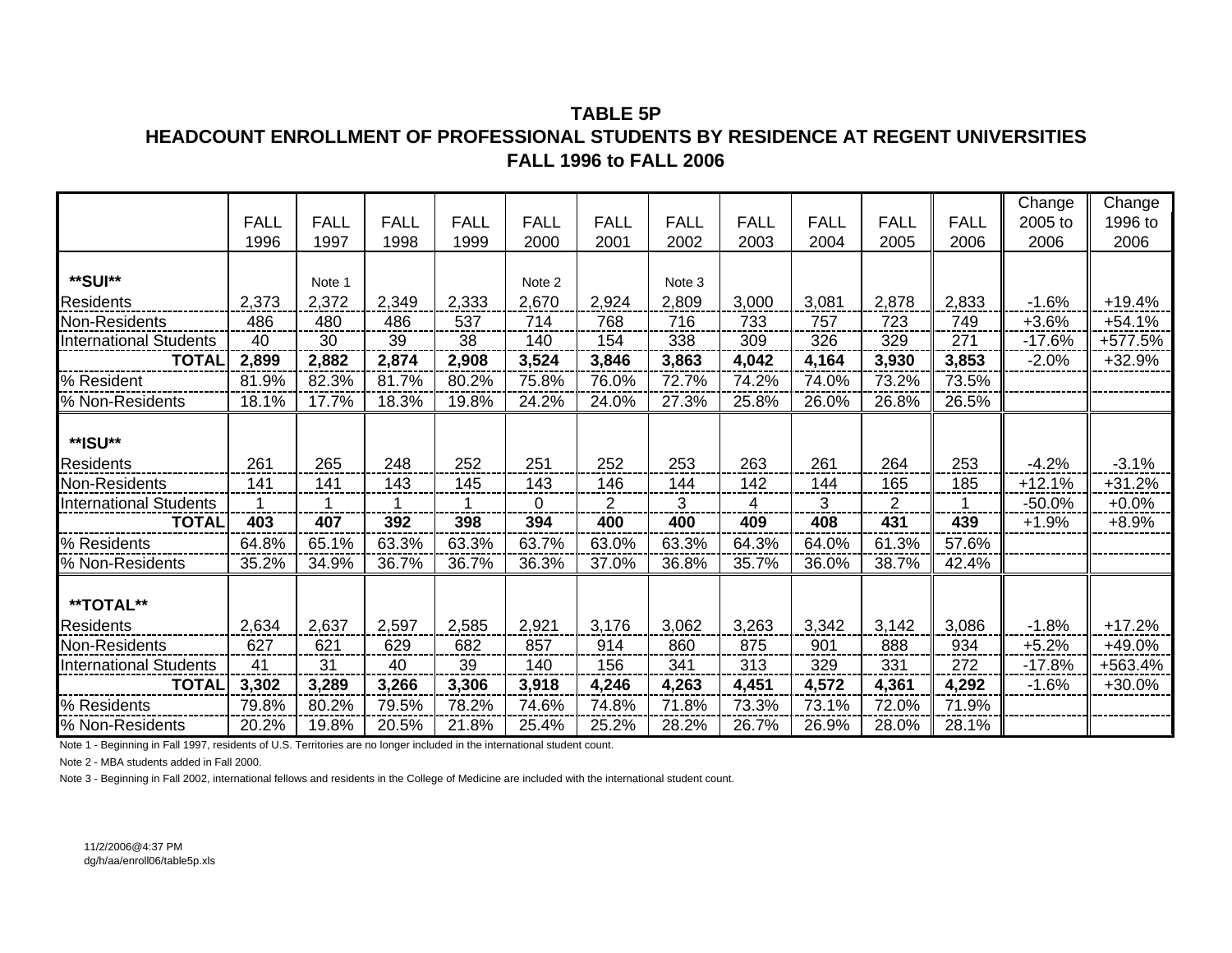### **TABLE 5U HEADCOUNT ENROLLMENT OF UNDERGRADUATE STUDENTS BY RESIDENCE AT REGENT UNIVERSITIES FALL 1996 to FALL 2006**

|                               |             |             |             |             |             |             |             |             |             |             |             | Change   | Change   |
|-------------------------------|-------------|-------------|-------------|-------------|-------------|-------------|-------------|-------------|-------------|-------------|-------------|----------|----------|
|                               | <b>FALL</b> | <b>FALL</b> | <b>FALL</b> | <b>FALL</b> | <b>FALL</b> | <b>FALL</b> | <b>FALL</b> | <b>FALL</b> | <b>FALL</b> | <b>FALL</b> | <b>FALL</b> | 2005 to  | 1996 to  |
|                               | 1996        | 1997        | 1998        | 1999        | 2000        | 2001        | 2002        | 2003        | 2004        | 2005        | 2006        | 2006     | 2006     |
|                               |             |             |             |             |             |             |             |             |             |             |             |          |          |
| **SUI**                       |             | Note 1      |             |             |             |             |             |             |             |             |             |          |          |
| <b>Residents</b>              | 12,883      | 13,079      | 13,642      | 13,681      | 13,273      | 13,284      | 13,769      | 13,678      | 13,801      | 13,919      | 14,007      | $+0.6%$  | $+8.7%$  |
| Non-Residents                 | 5,299       | 5,266       | 5,340       | 5,493       | 5,639       | 5,964       | 6,386       | 6,209       | 5,983       | 6,041       | 6,351       | $+5.1%$  | +19.9%   |
| <b>International Students</b> | 404         | 409         | 355         | 363         | 372         | 355         | 332         | 346         | 351         | 340         | 380         | $+11.8%$ | $-5.9%$  |
| <b>TOTAL</b>                  | 18,586      | 18,754      | 19,337      | 19,537      | 19,284      | 19,603      | 20,487      | 20,233      | 20,135      | 20,300      | 20,738      | $+2.2%$  | $+11.6%$ |
| % Residents                   | 69.3%       | 69.7%       | 70.5%       | 70.0%       | 68.8%       | 67.8%       | 67.2%       | 67.6%       | 68.5%       | 68.6%       | 67.5%       |          |          |
| % Non-Residents               | 30.7%       | 30.3%       | 29.5%       | 30.0%       | 31.2%       | 32.2%       | 32.8%       | 32.4%       | 31.5%       | 31.4%       | 32.5%       |          |          |
|                               |             |             |             |             |             |             |             |             |             |             |             |          |          |
| **ISU**                       |             |             |             |             |             |             |             |             |             |             |             |          |          |
| Residents                     | 15,549      | 16,123      | 16,408      | 16,808      | 17,156      | 17,674      | 17,586      | 17,104      | 16,424      | 15,984      | 15,735      | $-1.6%$  | $+1.2%$  |
| Non-Residents                 | 3,382       | 3,411       | 3,529       | 3,644       | 3,881       | 4,255       | 4,360       | 4,255       | 4,189       | 4,103       | 4,066       | $-0.9%$  | $+20.2%$ |
| <b>International Students</b> | 1,169       | 1,183       | 1,098       | 1,051       | 1,050       | 1,131       | 1,053       | 871         | 741         | 645         | 639         | $-0.9%$  | $-45.3%$ |
| <b>TOTAL</b>                  | 20,100      | 20,717      | 21,035      | 21,503      | 22,087      | 23,060      | 22,999      | 22,230      | 21,354      | 20,732      | 20,440      | $-1.4%$  | $+1.7%$  |
| % Residents                   | 77.4%       | 77.8%       | 78.0%       | 78.2%       | 77.7%       | 76.6%       | 76.5%       | 76.9%       | 76.9%       | 77.1%       | 77.0%       |          |          |
| % Non-Residents               | 22.6%       | 22.2%       | 22.0%       | 21.8%       | 22.3%       | 23.4%       | 23.5%       | 23.1%       | 23.1%       | 22.9%       | 23.0%       |          |          |
|                               |             |             |             |             |             |             |             |             |             |             |             |          |          |
| <b>**UNI**</b>                |             |             |             |             |             |             |             |             |             |             |             |          |          |
| <b>Residents</b>              | 11,008      | 11,046      | 11,125      | 11,372      | 11,536      | 11,754      | 11,504      | 11,061      | 10,516      | 10,185      | 9,907       | $-2.7%$  | $-10.0%$ |
| Non-Residents                 | 416         | 444         | 454         | 453         | 498         | 529         | 571         | 507         | 516         | 537         | 542         | $+0.9%$  | $+30.3%$ |
| <b>International Students</b> | 163         | 164         | 185         | 159         | 184         | 191         | 207         | 206         | 188         | 230         | 253         | $+10.0%$ | $+55.2%$ |
| <b>TOTAL</b>                  | 11,587      | 11,654      | 11,764      | 11,984      | 12,218      | 12,474      | 12,282      | 11,774      | 11,220      | 10,952      | 10,702      | $-2.3%$  | $-7.6%$  |
| % Residents                   | 95.0%       | 94.8%       | 94.6%       | 94.9%       | 94.4%       | 94.2%       | 93.7%       | 93.9%       | 93.7%       | 93.0%       | 92.6%       |          |          |
| % Non-Residents               | 5.0%        | 5.2%        | 5.4%        | 5.1%        | 5.6%        | 5.8%        | 6.3%        | 6.1%        | 6.3%        | 7.0%        | 7.4%        |          |          |
|                               |             |             |             |             |             |             |             |             |             |             |             |          |          |
| **TOTAL**                     |             |             |             |             |             |             |             |             |             |             |             |          |          |
| <b>Residents</b>              | 39,440      | 40,248      | 41,175      | 41,861      | 41,965      | 42,712      | 42,859      | 41,843      | 40,741      | 40,088      | 39,649      | $-1.1%$  | $+0.5%$  |
| Non-Residents                 | 9,097       | 9,121       | 9,323       | 9,590       | 10,018      | 10,748      | 11,317      | 10,971      | 10,688      | 10,681      | 10,959      | $+2.6%$  | $+20.5%$ |
| <b>International Students</b> | 1,736       | 1,756       | 1,638       | 1,573       | 1,606       | 1,677       | 1,592       | 1,423       | 1,280       | 1,215       | 1,272       | $+4.7%$  | $-26.7%$ |
| <b>TOTAL</b>                  | 50,273      | 51,125      | 52,136      | 53,024      | 53,589      | 55,137      | 55,768      | 54,237      | 52,709      | 51,984      | 51,880      | $-0.2%$  | $+3.2%$  |
| % Residents                   | 78.5%       | 78.7%       | 79.0%       | 78.9%       | 78.3%       | 77.5%       | 76.9%       | 77.1%       | 77.3%       | 77.1%       | 76.4%       |          |          |
| % Non-Residents               | 21.5%       | 21.3%       | 21.0%       | 21.1%       | 21.7%       | 22.5%       | 23.1%       | 22.9%       | 22.7%       | 22.9%       | 23.6%       |          |          |

Note 1 - Beginning in Fall 1997, residents of U.S. Territories are no longer included in the international student count.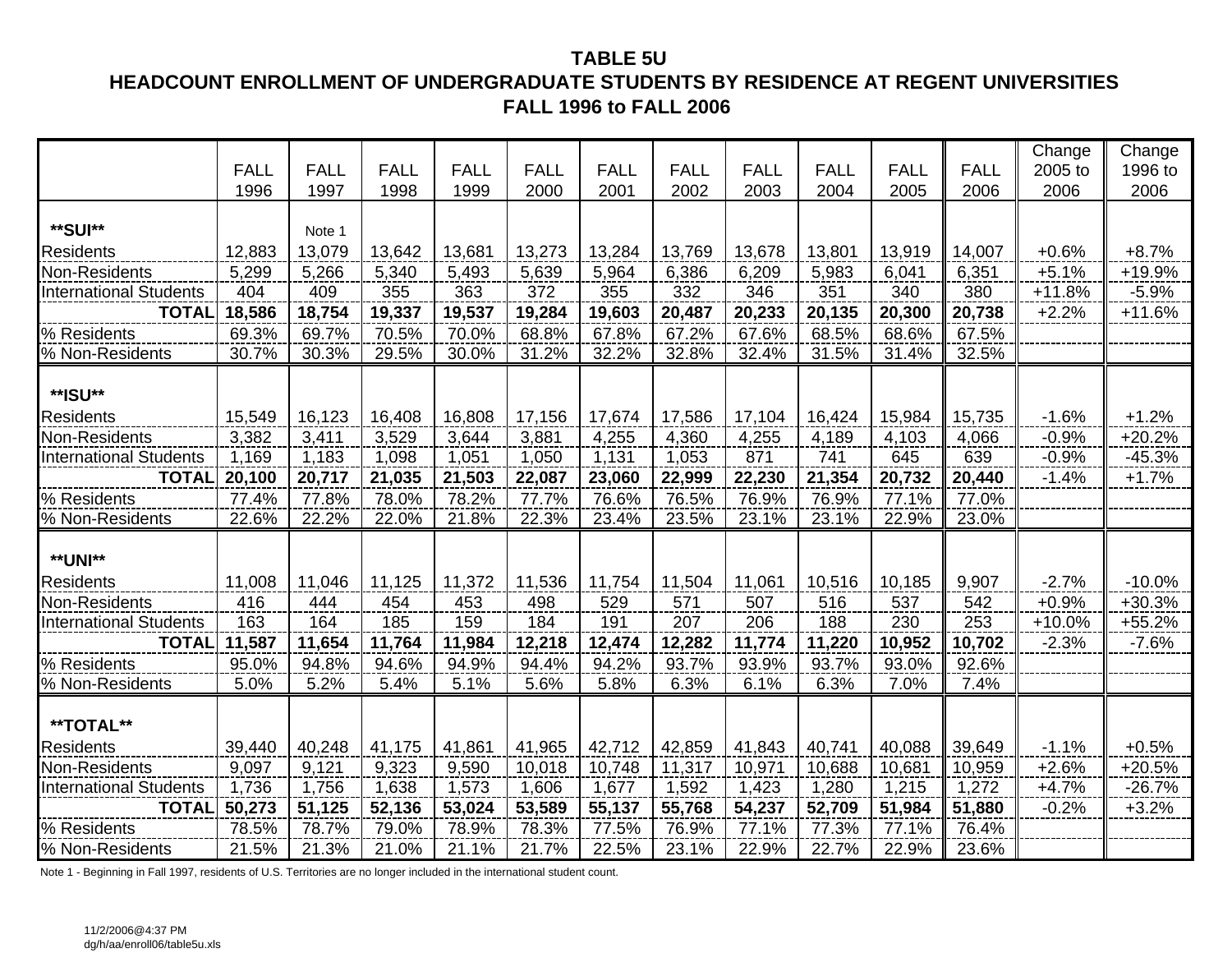### **TABLE 6DISTRIBUTION OF STUDENT ENROLLMENT AT REGENT UNIVERSITIES BY RACE/ETHNICITY, GENDER, AND RESIDENCE FALL 2006**

|                                |       |                    | <b>SUI</b>   |           |                  |            |           | <b>ISU</b>  |                      |                  |              |                | <b>UNI</b>    |                |                     |                           |
|--------------------------------|-------|--------------------|--------------|-----------|------------------|------------|-----------|-------------|----------------------|------------------|--------------|----------------|---------------|----------------|---------------------|---------------------------|
| Race/Ethnicity                 | R     | Males<br><b>NR</b> | Females<br>R | <b>NR</b> | Total &<br>%     | Males<br>R | <b>NR</b> | R           | Females<br><b>NR</b> | Total & %        | Males<br>R   | <b>NR</b>      | Females<br>R. | <b>NR</b>      | Total & %           | Regent<br>Total &<br>$\%$ |
| White & No Response            | 8,287 | 3,732              | 9,087        | 4,128     | 25,234<br>84.2%  | 9,294      | 2,543     | 7,342       | 2,016                | 21,195<br>83.2%  | 4,380        | 181            | 6,193         | 314            | 11,068<br>90.3%     | 57,497<br>84.9%           |
| African-American               | 147   | 161                | 182          | 207       | 697<br>2.3%      | 189        | 194       | 161         | 152                  | 696<br>2.7%      | 108          | 78             | 139           | 52             | 377<br>3.1%         | 1,770<br>2.6%             |
| Asian-American                 | 330   | 172                | 396          | 199       | 1,097<br>3.7%    | 345        | 136       | 235         | 93                   | 809<br>3.2%      | 61           | $\overline{2}$ | 78            | 6              | 147<br>1.2%         | 2,053<br>3.0%             |
| American Indian                | 34    | 27                 | 49           | 33        | 143<br>0.5%      | 28         | 14        | 23          | 11                   | 76<br>0.3%       | 15           | $\mathbf 0$    | 14            | $\overline{2}$ | 31<br>0.3%          | 250<br>0.4%               |
| Hispanic-American              | 172   | 168                | 215          | 249       | 804<br>2.7%      | 189        | 109       | 155         | 120                  | 573<br>2.3%      | 62           | 33             | 79            | 31             | 205<br>1.7%         | 1,582<br>2.3%             |
| <b>Race/Ethnicity Subtotal</b> | 683   | 528                | 842          | 688       | 2,741<br>9.1%    | 751        | 453       | 574         | 376                  | 2,154<br>8.5%    | 246          | 113            | 310           | 91             | 760<br>6.2%         | 5,655<br>8.4%             |
| International Students*        | 3     | 1,092              | 1            | 908       | 2,004<br>6.7%    | $\Omega$   | 1,269     | $\mathbf 0$ | 844                  | 2,113<br>8.3%    | $\mathbf{0}$ | 216            | $\mathbf 0$   | 216            | 432<br>3.5%         | 4,549<br>6.7%             |
| <b>Institutional Totals</b>    | 8,973 | 5,352              | 9,930        | 5,724     | 29,979<br>100.0% | 10,045     | 4,265     | 7,916       | 3,236                | 25,462<br>100.0% | 4,626        | 510            | 6,503         | 621            | 12,260<br>$100.0\%$ | 67,701<br>100.0%          |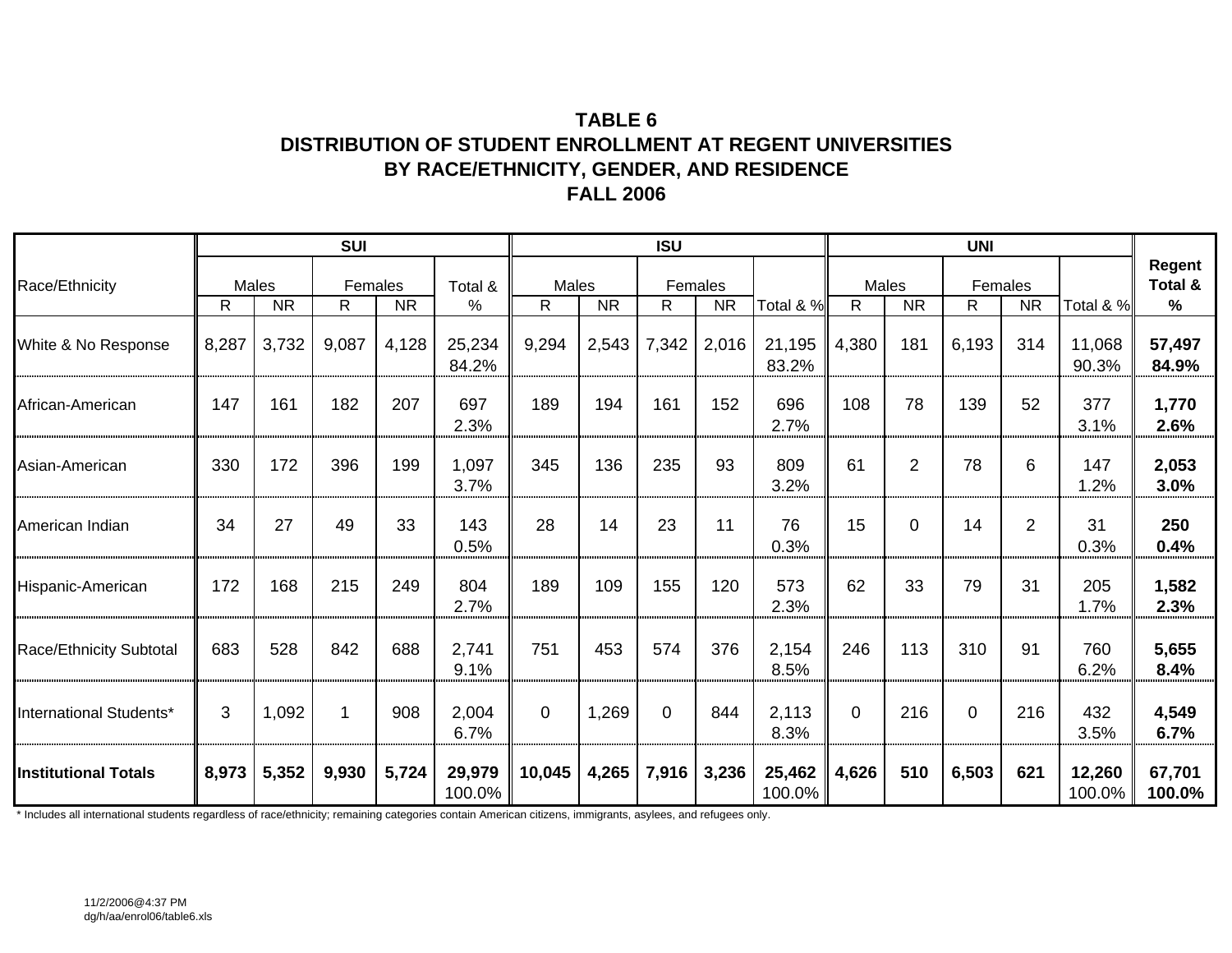### **TABLE 6FHEADCOUNT ENROLLMENT OF NEW FRESHMEN AT REGENT UNIVERSITIES BY RACE/ETHNICITY, GENDER, AND RESIDENCE FALL 2006**

|                             |             |           | <b>SUI</b>     |           |                 |                       |           | <b>ISU</b>   |                |                 |             |                    | <b>UNI</b>  |                      |                    |                                    |
|-----------------------------|-------------|-----------|----------------|-----------|-----------------|-----------------------|-----------|--------------|----------------|-----------------|-------------|--------------------|-------------|----------------------|--------------------|------------------------------------|
| Race/Ethnicity              | Males<br>R  | <b>NR</b> | Females<br>R.  | <b>NR</b> | Total &<br>%    | Males<br>$\mathsf{R}$ | <b>NR</b> | Females<br>R | <b>NR</b>      | Total &<br>$\%$ | R           | Males<br><b>NR</b> | R.          | Females<br><b>NR</b> | Total &<br>%       | Regent<br>Total &<br>$\frac{9}{6}$ |
| White & No Response         | 1,013       | 764       | 1,238          | 856       | 3,871<br>90.3%  | 1,422                 | 514       | 1,192        | 393            | 3,521<br>88.4%  | 578         | 51                 | 935         | 60                   | 1,624<br>91.9%     | 9,016<br>89.8%                     |
| African-American            | 19          | 23        | 25             | 14        | 81<br>1.9%      | 22                    | 47        | 21           | 33             | 123<br>3.1%     | 15          | 9                  | 10          | $\overline{7}$       | 41<br>2.3%         | 245<br>2.4%                        |
| Asian-American              | 47          | 31        | 58             | 35        | 171<br>4.0%     | 52                    | 27        | 50           | 15             | 144<br>3.6%     | 11          |                    | 19          | 2                    | 33<br>1.9%         | 348<br>3.5%                        |
| American Indian             | 6           | 5         | $\overline{7}$ | 6         | 24<br>0.6%      | 3                     | 4         | 4            | $\overline{2}$ | 13<br>0.3%      | 2           | $\Omega$           | 3           | 1                    | 6<br>0.3%          | 43<br>0.4%                         |
| Hispanic-American           | 14          | 24        | 33             | 39        | 110<br>2.6%     | 29                    | 31        | 28           | 33             | 121<br>3.0%     | 11          | 5                  | 10          | 3                    | 29<br>1.6%         | 260<br>2.6%                        |
| Race/Ethnicity Subtotal     | 86          | 83        | 123            | 94        | 386<br>9.0%     | 106                   | 109       | 103          | 83             | 401<br>10.1%    | 39          | 15                 | 42          | 13                   | 109<br>6.2%        | 896<br>8.9%                        |
| International Students*     | $\mathbf 1$ | 22        | 1              | 8         | 32<br>0.7%      | 0                     | 39        | $\mathbf 0$  | 22             | 61<br>1.5%      | $\mathbf 0$ | 27                 | $\mathbf 0$ | 8                    | 35<br>2.0%         | 128<br>1.3%                        |
| <b>Institutional Totals</b> | 1,100       | 869       | 1,362          | 958       | 4,289<br>100.0% | 1,528                 | 662       | 1,295        | 498            | 3,983<br>100.0% | 617         | 93                 | 977         | 81                   | 1,768<br>$100.0\%$ | 10,040<br>100.0%                   |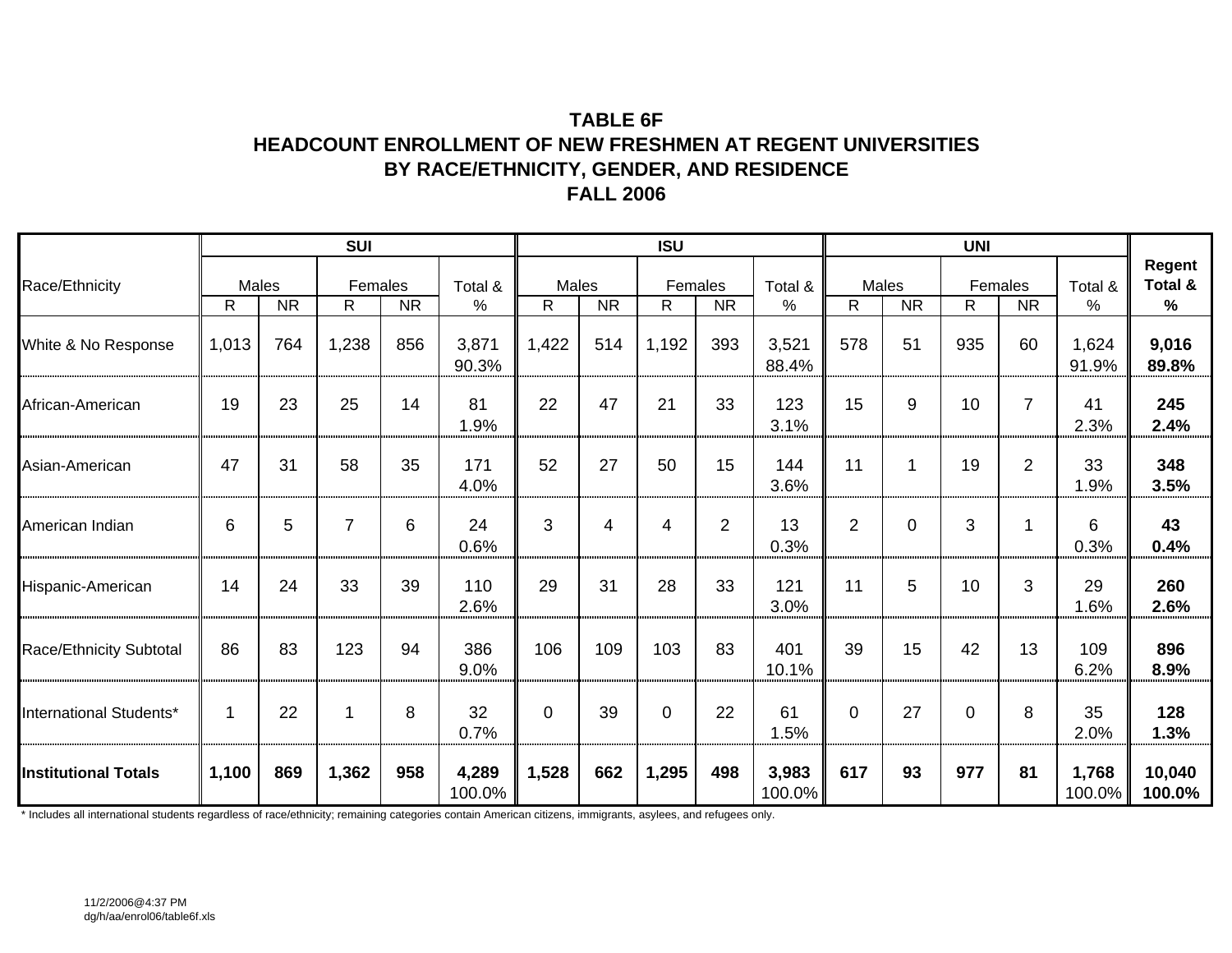### **TABLE 6GHEADCOUNT ENROLLMENT OF GRADUATE STUDENTS AT REGENT UNIVERSITIES BY RACE/ETHNICITY, GENDER, AND RESIDENCE FALL 2006**

|                             |     |                    | <b>SUI</b>    |           |                 |                |           | <b>ISU</b>  |                      |                 |                |                    | <b>UNI</b> |                      |                 |                                    |
|-----------------------------|-----|--------------------|---------------|-----------|-----------------|----------------|-----------|-------------|----------------------|-----------------|----------------|--------------------|------------|----------------------|-----------------|------------------------------------|
| Race/Ethnicity              | R.  | Males<br><b>NR</b> | Females<br>R. | <b>NR</b> | Total & %       | Males<br>R.    | <b>NR</b> | R.          | Females<br><b>NR</b> | Total &<br>%    | $\mathsf{R}$   | Males<br><b>NR</b> | R          | Females<br><b>NR</b> | Total & %       | Regent<br>Total &<br>$\frac{9}{6}$ |
| White & No Response         | 689 | 780                | 1,225         | 864       | 3,558<br>66.0%  | 1,044          | 557       | 797         | 407                  | 2,805<br>61.2%  | 370            | 33                 | 755        | 89                   | 1,247<br>80.0%  | 7,610<br>66.0%                     |
| African-American            | 19  | 40                 | 32            | 87        | 178<br>3.3%     | 25             | 37        | 28          | 43                   | 133<br>2.9%     | 26             | 8                  | 38         | 17                   | 89<br>5.7%      | 400<br>3.5%                        |
| Asian-American              | 18  | 24                 | 36            | 51        | 129<br>2.4%     | 27             | 30        | 13          | 22                   | 92<br>2.0%      | 5              | $\overline{0}$     | 10         |                      | 16<br>1.0%      | 237<br>2.1%                        |
| American Indian             | 1   | 8                  | 5             | 9         | 23<br>0.4%      | $\overline{2}$ | 2         | 5           | 4                    | 13<br>0.3%      | $\overline{2}$ | $\Omega$           | 1          | $\Omega$             | 3<br>0.2%       | 39<br>0.3%                         |
| Hispanic-American           | 16  | 44                 | 18            | 69        | 147<br>2.7%     | 21             | 21        | 11          | 14                   | 67<br>1.5%      | 4              | 3                  | 11         | 6                    | 24<br>1.5%      | 238<br>2.1%                        |
| Race/Ethnicity Subtotal     | 54  | 116                | 91            | 216       | 477<br>8.9%     | 75             | 90        | 57          | 83                   | 305<br>6.7%     | 37             | 11                 | 60         | 24                   | 132<br>8.5%     | 914<br>7.9%                        |
| International Students*     | 0   | 725                | $\mathbf 0$   | 628       | 1,353<br>25.1%  | $\Omega$       | 887       | $\mathbf 0$ | 586                  | 1,473<br>32.1%  | $\Omega$       | 74                 | $\Omega$   | 105                  | 179<br>11.5%    | 3,005<br>26.1%                     |
| <b>Institutional Totals</b> | 743 | 1,621              | 1,316         | 1,708     | 5,388<br>100.0% | 1,119          | 1,534     | 854         | 1,076                | 4,583<br>100.0% | 407            | 118                | 815        | 218                  | 1,558<br>100.0% | 11,529<br>100.0%                   |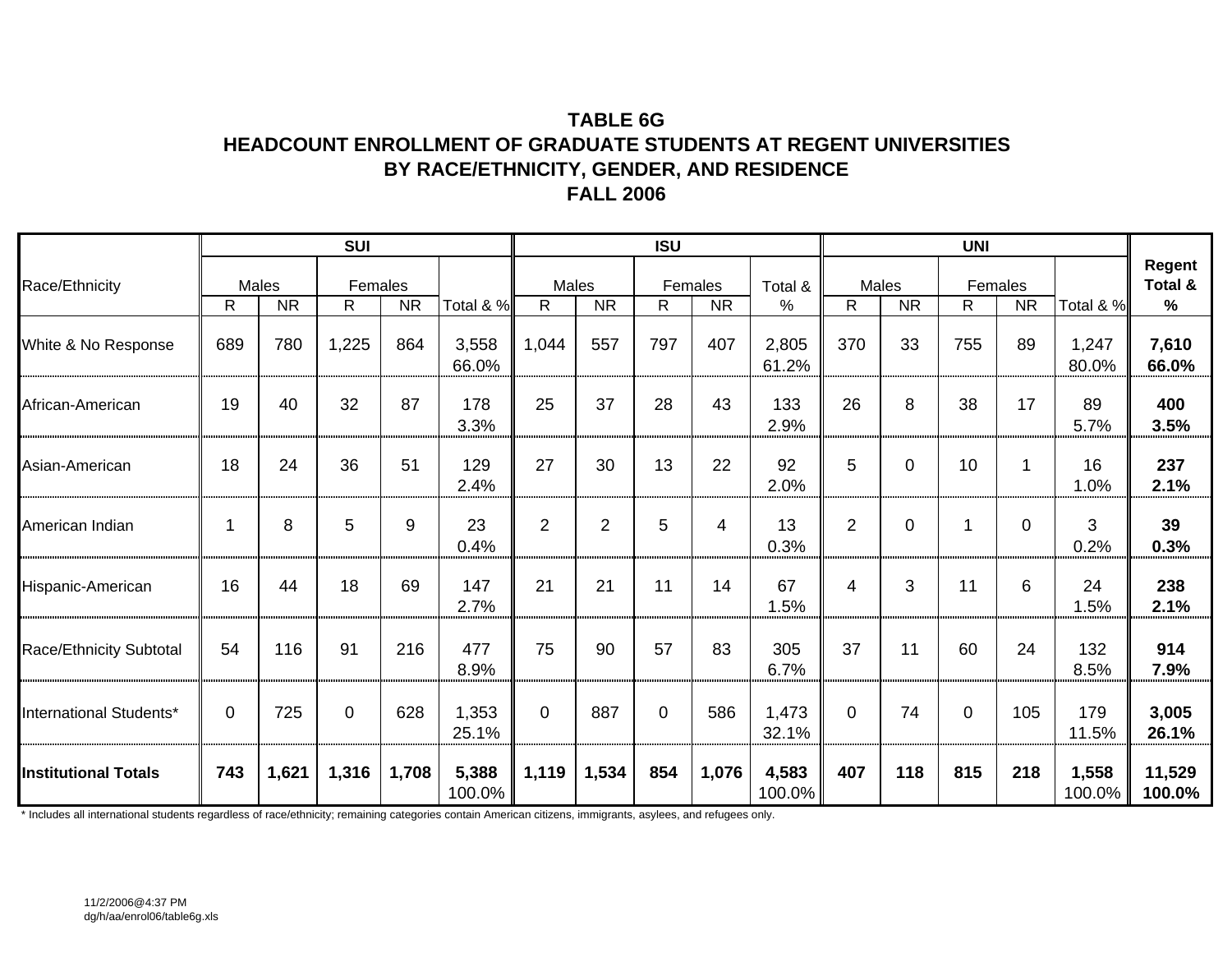# **TABLE 6P**

### **HEADCOUNT ENROLLMENT OF PROFESSIONAL STUDENTS AT REGENT UNIVERSITIES BY RACE/ETHNICITY, GENDER, AND RESIDENCE FALL 2006**

|                             |              |                    | <b>SUI</b>    |           |                 |                       |             | <b>ISU</b>              |                |                        |                        |
|-----------------------------|--------------|--------------------|---------------|-----------|-----------------|-----------------------|-------------|-------------------------|----------------|------------------------|------------------------|
| Race/Ethnicity              | $\mathsf{R}$ | Males<br><b>NR</b> | Females<br>R. | <b>NR</b> | Total<br>& %    | Males<br>$\mathsf{R}$ | <b>NR</b>   | Females<br>$\mathsf{R}$ | <b>NR</b>      | Total &<br>$\%$        | Regent<br>Total &<br>% |
| White & No Response         | 1,456        | 315                | 1,141         | 215       | 3,127<br>81.2%  | 75                    | 36          | 177                     | 143            | 431<br>98.2%           | 3,558<br>82.9%         |
| African-American            | 12           | 18                 | 13            | 33        | 76<br>2.0%      | $\overline{0}$        | $\Omega$    | $\Omega$                | $\overline{2}$ | 2<br>0.5%              | 78<br>1.8%             |
| Asian-American              | 92           | 37                 | 72            | 30        | 231<br>6.0%     | $\Omega$              | $\Omega$    | $\Omega$                | 3              | 3<br>0.7%              | 234<br>5.5%            |
| American Indian             |              | 7                  | 4             | 6         | 18<br>0.5%      | $\overline{0}$        | $\mathbf 0$ | $\mathbf 0$             | $\overline{0}$ | $\mathbf 0$<br>0.0%    | 18<br>0.4%             |
| Hispanic-American           | 29           | 41                 | 13            | 47        | 130<br>3.4%     | $\overline{0}$        | $\mathbf 0$ | 1                       | 1              | $\overline{2}$<br>0.5% | 132<br>3.1%            |
| Race/Ethnicity Subtotal     | 134          | 103                | 102           | 116       | 455<br>11.8%    | $\Omega$              | $\Omega$    | 1                       | 6              | $\overline{7}$<br>1.6% | 462<br>10.8%           |
| International Students*     | $\Omega$     | 189                | $\Omega$      | 82        | 271<br>7.0%     | $\overline{0}$        | $\mathbf 0$ | $\overline{0}$          | 1              | 1<br>0.2%              | 272<br>6.3%            |
| <b>Institutional Totals</b> | 1,590        | 607                | 1,243         | 413       | 3,853<br>100.0% | 75                    | 36          | 178                     | 150            | 439<br>100.0%          | 4,292<br>100.0%        |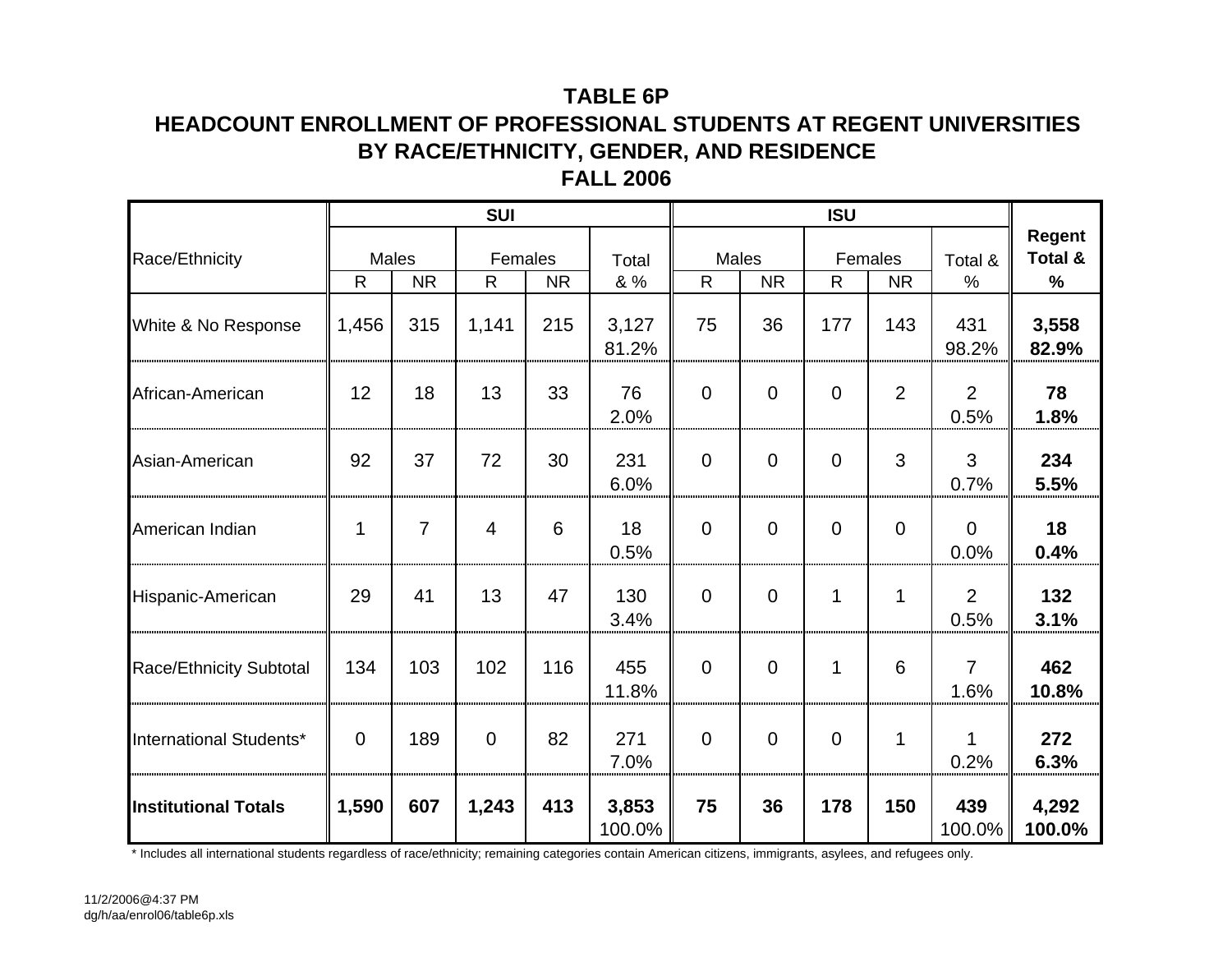### **TABLE 6UHEADCOUNT ENROLLMENT OF UNDERGRADUATE STUDENTS AT REGENT UNIVERSITIES BY RACE/ETHNICITY, GENDER, AND RESIDENCE FALL 2006**

|                             |       |                    | <b>SUI</b>   |           |                  |                       |           | <b>ISU</b>   |                |                  |              |                    | <b>UNI</b>   |                |                  |                        |
|-----------------------------|-------|--------------------|--------------|-----------|------------------|-----------------------|-----------|--------------|----------------|------------------|--------------|--------------------|--------------|----------------|------------------|------------------------|
| Race/Ethnicity              | R.    | Males<br><b>NR</b> | Females<br>R | <b>NR</b> | Total & %        | Males<br>$\mathsf{R}$ | <b>NR</b> | Females<br>R | <b>NR</b>      | Total &<br>%     | $\mathsf{R}$ | Males<br><b>NR</b> | Females<br>R | <b>NR</b>      | Total & %        | Regent<br>Total &<br>% |
| White & No Response         | 6,142 | 2,637              | 6,721        | 3,049     | 18,549<br>89.4%  | 8,175                 | 1,950     | 6,368        | 1,466          | 17,959<br>87.9%  | 4,010        | 148                | 5,438        | 225            | 9,821<br>91.8%   | 46,329<br>89.3%        |
| African-American            | 116   | 103                | 137          | 87        | 443<br>2.1%      | 164                   | 157       | 133          | 107            | 561<br>2.7%      | 82           | 70                 | 101          | 35             | 288<br>2.7%      | 1,292<br>2.5%          |
| Asian-American              | 220   | 111                | 288          | 118       | 737<br>3.6%      | 318                   | 106       | 222          | 68             | 714<br>3.5%      | 56           | $\overline{2}$     | 68           | 5              | 131<br>1.2%      | 1,582<br>3.0%          |
| American Indian             | 32    | 12                 | 40           | 18        | 102<br>0.5%      | 26                    | 12        | 18           | $\overline{7}$ | 63<br>0.3%       | 13           | $\Omega$           | 13           | $\overline{2}$ | 28<br>0.3%       | 193<br>0.4%            |
| Hispanic-American           | 127   | 83                 | 184          | 133       | 527<br>2.5%      | 168                   | 88        | 143          | 105            | 504<br>2.5%      | 58           | 30                 | 68           | 25             | 181<br>1.7%      | 1,212<br>2.3%          |
| Race/Ethnicity Subtotal     | 495   | 309                | 649          | 356       | 1,809<br>8.7%    | 676                   | 363       | 516          | 287            | 1,842<br>9.0%    | 209          | 102                | 250          | 67             | 628<br>5.9%      | 4,279<br>8.2%          |
| International Students*     | 3     | 178                | 1            | 198       | 380<br>1.8%      | $\Omega$              | 382       | $\Omega$     | 257            | 639<br>3.1%      | $\Omega$     | 142                | $\Omega$     | 111            | 253<br>2.4%      | 1,272<br>2.5%          |
| <b>Institutional Totals</b> | 6,640 | 3,124              | 7,371        | 3,603     | 20,738<br>100.0% | 8,851                 | 2,695     | 6,884        | 2,010          | 20,440<br>100.0% | 4,219        | 392                | 5,688        | 403            | 10,702<br>100.0% | 51,880<br>100.0%       |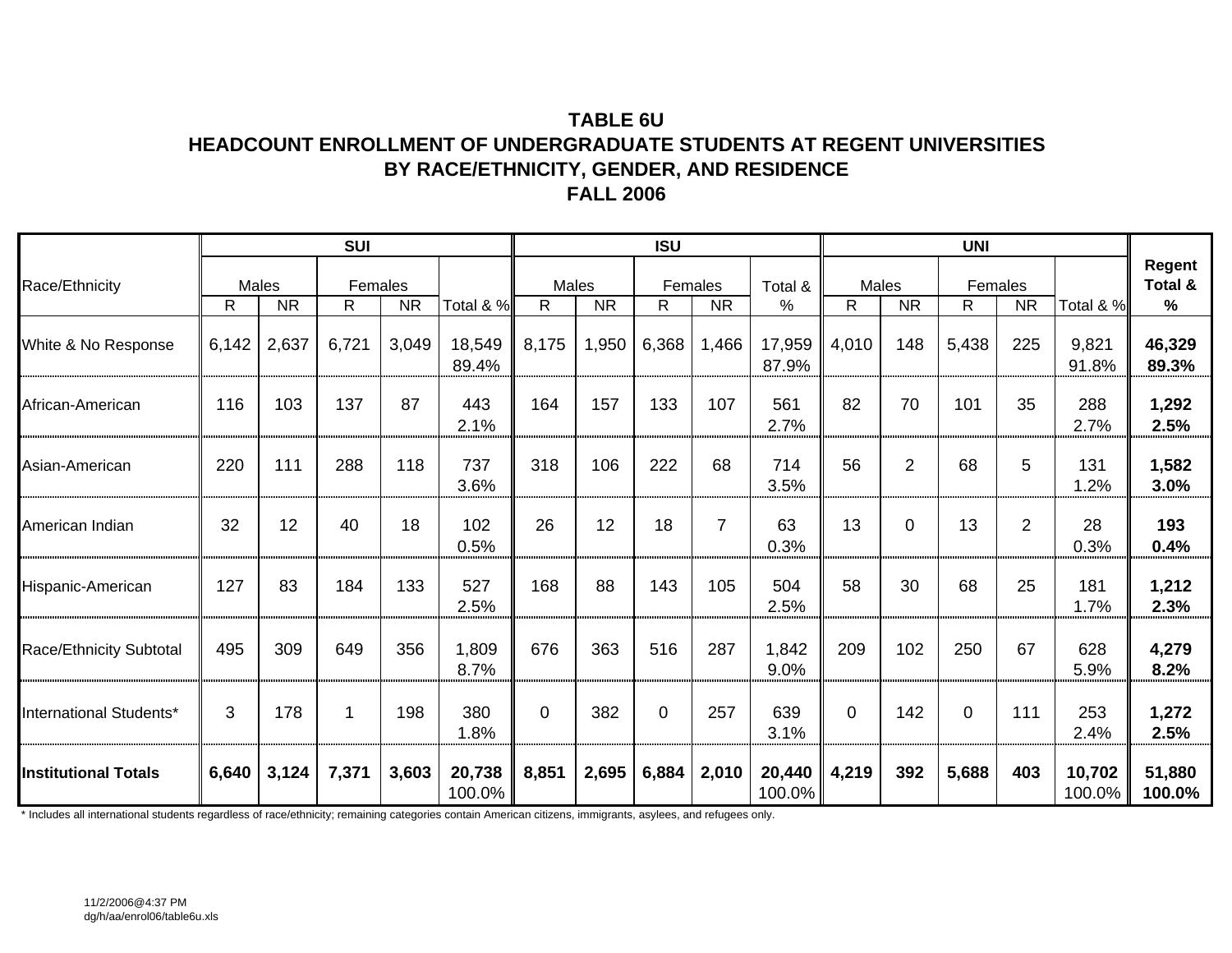### **TABLE 7a-1HEADCOUNT ENROLLMENT OF INTERNATIONAL STUDENTS BY CONTINENT, COLLEGE, AND EDUCATIONAL LEVEL UNIVERSITY OF IOWAFALL 2006**

|                    |          | <b>BUS/MGMT</b> |   |          | <b>DENTAL</b> |          |                | <b>ENGR</b> | <b>GRAD*</b> |          | LAW         |             |          | <b>L. ARTS</b> |          | <b>MEDICINE</b> |          | <b>NURSING</b> |   |          | <b>PHARMACY</b> |             |             | P. HLTH  |          | <b>TOTAL</b>   |       | <b>GRAND</b> |
|--------------------|----------|-----------------|---|----------|---------------|----------|----------------|-------------|--------------|----------|-------------|-------------|----------|----------------|----------|-----------------|----------|----------------|---|----------|-----------------|-------------|-------------|----------|----------|----------------|-------|--------------|
|                    |          | P               | G |          | D             | G        |                | G           | G            |          | P           | G           |          | G              |          | P               | G        |                | G |          | P               | G           |             | G        | U        | P              | G     | <b>TOTAL</b> |
| <b>AFRICA</b>      |          | 3               | 0 |          | $\Omega$      | $\Omega$ | 2              | 0           | 47           | $\Omega$ |             | 0           | 24       | 0              | $\Omega$ | 3               |          | $\Omega$       |   | $\Omega$ |                 |             | 0           | 0        | 26       | $\overline{ }$ | 47    | 80           |
| <b>ASIA</b>        | 30       | 109             | 0 | 0        | 2             | $\Omega$ | 21             | $\Omega$    | 997          | $\Omega$ | 10          | $\mathbf 0$ | 219      | 0              | - 0      | 83              | $\Omega$ | $\Omega$       |   | $\Omega$ | 5               | $\Omega$    | $\Omega$    | $\Omega$ | 270      | 209            | 998   | 1,477        |
| <b>AUSTRALIA</b>   | 0        | $\Omega$        | 0 | $\Omega$ | $\Omega$      | $\Omega$ | $\Omega$       |             | 9            | $\Omega$ | 0           | $\Omega$    | 4        | 0              | $\Omega$ | $\Omega$        |          | $\Omega$       |   | $\Omega$ | ∩               |             | $\Omega$    | $\Omega$ | 4        | $\Omega$       | 9     | 13           |
| <b>CARIBBEAN</b>   | 0        | $\Omega$        |   | 0        | $\Omega$      | $\Omega$ | $\Omega$       | 0           | 15           | $\Omega$ |             | 0           | 5        | 0              | $\Omega$ |                 | $\Omega$ | $\Omega$       | 0 | $\Omega$ | $\Omega$        | $\Omega$    | $\mathbf 0$ | 0        | 5        | 2              | 15    | 22           |
| <b>EUROPE</b>      | 10       | 11              | 0 | $\Omega$ |               | $\Omega$ | 3              |             | 172          | $\Omega$ | 3           | 0           | 28       | 0              | $\Omega$ | 16              | $\Omega$ |                |   | $\Omega$ | ∩               | $\Omega$    | $\Omega$    | $\Omega$ | 42       | 31             | 172   | 245          |
| <b>NO. AMERICA</b> |          | 6               | 0 | 0        | $\Omega$      | $\Omega$ | $\overline{2}$ |             | 47           | $\Omega$ |             | $\Omega$    | 23       | $\Omega$       | $\Omega$ | 6               |          | $\Omega$       | 0 | $\Omega$ | $\Omega$        | $\Omega$    | $\Omega$    |          | 26       | 13             | 48    | 87           |
| <b>SO. AMERICA</b> | $\Omega$ | 3               |   | $\Omega$ | $\Omega$      | $\Omega$ | $\Omega$       | $\Omega$    | 64           | $\Omega$ | $\Omega$    | $\Omega$    | 3        | 0              | $\Omega$ | 5               |          | $\Omega$       |   | $\Omega$ |                 | $\Omega$    | $\Omega$    | ∩        | 3        | 9              | 64    | 76           |
| U. S. TERR.        | 0        | $\Omega$        |   |          | $\Omega$      | $\Omega$ | 0              |             | $\Omega$     | $\Omega$ | $\Omega$    | $\Omega$    | $\Omega$ | 0              | -0       | $\Omega$        |          | 0              |   | $\Omega$ |                 | $\Omega$    | 0           | 0        | $\Omega$ | $\Omega$       | 0     | $\mathbf 0$  |
| <b>UNKNOWN</b>     | 0        | $\Omega$        | 0 | $\Omega$ | $\Omega$      | $\Omega$ | $\Omega$       | $\Omega$    | $\mathbf{0}$ | $\Omega$ | $\mathbf 0$ | $\Omega$    | 4        | 0              | $\Omega$ | $\Omega$        | $\Omega$ | $\Omega$       | 0 | $\Omega$ | $\Omega$        | $\Omega$    | $\Omega$    | $\Omega$ | 4        | $\Omega$       | 0     | 4            |
| <b>TOTALI</b>      | 41       | 132             | 0 | $\bf{0}$ | 3             | $\bf{0}$ | 28             | 0           | 1,351        | $\bf{0}$ | 16          | $\bf{0}$    | 310      | $\bf{0}$       | $\bf{0}$ | 114 I           | $\bf{0}$ |                |   | $\bf{0}$ | 6               | $\mathbf 0$ | 0           |          | 380      | 271            | 1,353 | 2,004        |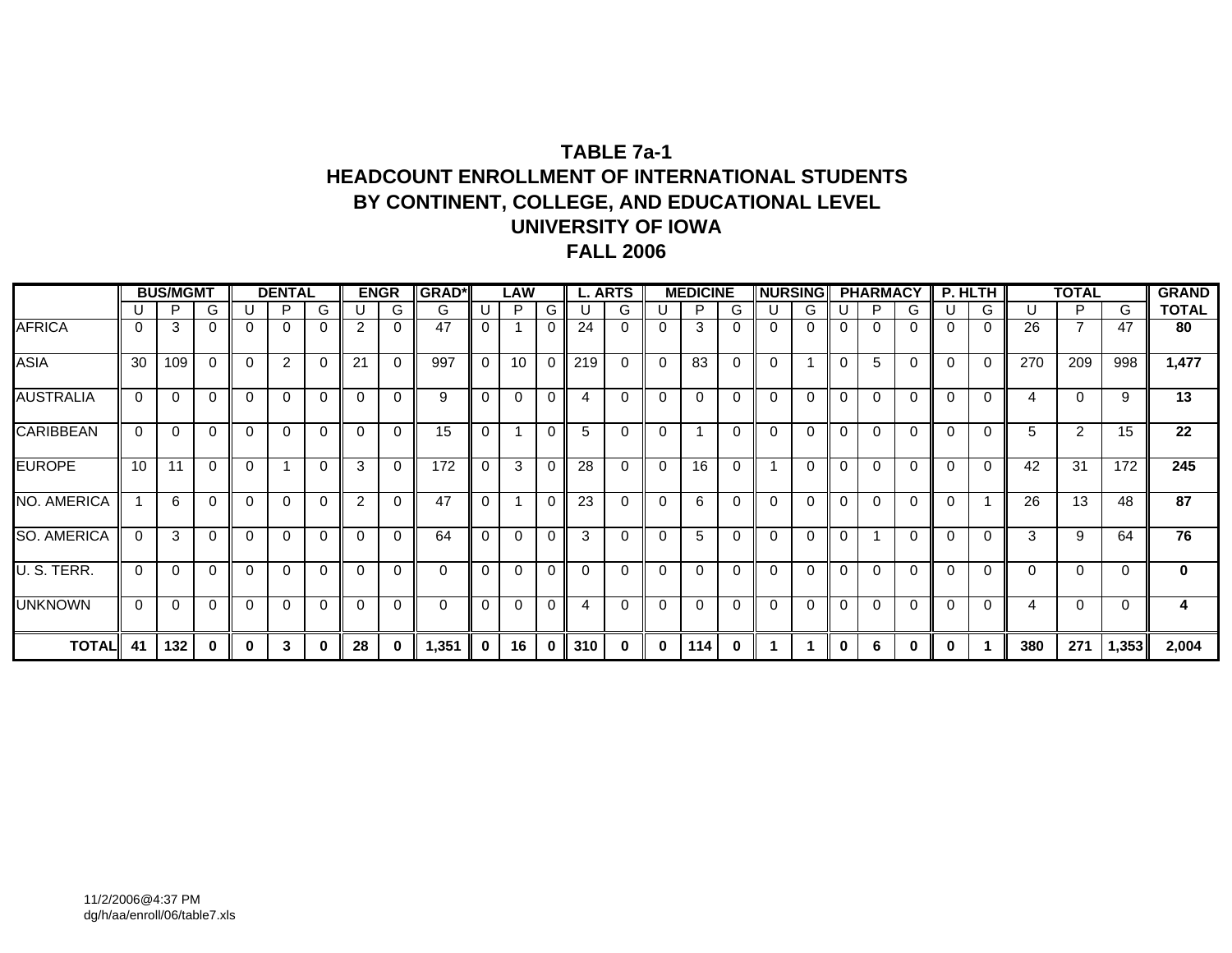## **TABLE 7a-2HEADCOUNT ENROLLMENT OF INTERNATIONAL STUDENTSBY CONTINENT, COLLEGE, AND EDUCATIONAL LEVEL IOWA STATE UNIVERSITYFALL 2006**

|                      |          | <b>AGRI</b> |     | <b>BUS</b> |              | <b>DSGN</b>    |          | <b>ENGR</b>    |    | H SCI <sup>1</sup> |                | <b>LAS</b> |          | VM           |          | <b>INTR</b> |                |     | <b>TOTAL</b> |       | <b>GRAND</b> |
|----------------------|----------|-------------|-----|------------|--------------|----------------|----------|----------------|----|--------------------|----------------|------------|----------|--------------|----------|-------------|----------------|-----|--------------|-------|--------------|
|                      |          | G           | U   | G          | U            | G              | U        | G              | U  | G                  |                | G          |          | P            | G        | U           | G              | U   | P            | G     | <b>TOTAL</b> |
| <b>AFRICA</b>        | 3        | 14          | 3   | 2          | 4            | 3              | 5        | $\overline{7}$ | 0  | 4                  | 7              | 11         | 0        | $\Omega$     | 0        | 0           | $\overline{7}$ | 22  | $\Omega$     | 48    | 70           |
| <b>ASIA</b>          | 32       | 139         | 81  | 45         | 45           | 29             | 166      | 406            | 31 | 69                 | 145            | 449        | $\Omega$ | $\Omega$     | 26       | $\Omega$    | 71             | 500 | $\Omega$     | 1,234 | 1,734        |
| <b>AUSTRALIA</b>     | $\Omega$ |             |     | $\Omega$   | $\Omega$     | 0              | $\Omega$ | $\mathbf 0$    | 0  | 2                  |                | 0          | 0        | $\Omega$     | $\Omega$ | 0           |                | 2   | $\Omega$     | 4     | 6            |
| <b>CARIBBEAN</b>     | $\Omega$ | 0           | 0   | $\Omega$   | 1            | 0              | 4        |                | 0  | 0                  | $\overline{2}$ | 2          | 0        |              | $\Omega$ | $\Omega$    | $\overline{2}$ | ⇁   | 1            | 5     | 13           |
| <b>EUROPE</b>        | 3        | 14          | 4   | 2          | 5            | $\overline{2}$ | 14       | 9              | 5  | 5                  | 13             | 43         | 0        | $\mathbf{0}$ | 3        | $\Omega$    | 6              | 44  | $\Omega$     | 84    | 128          |
| NO. AMERICA          | 3        | 12          | 11  | 3          |              | 0              | 19       | 3              | 5  | 3                  | 7              | 10         | $\Omega$ | $\Omega$     |          | $\Omega$    | 11             | 46  | $\mathbf{0}$ | 43    | 89           |
| <b>SO. AMERICA</b>   | 6        | 18          | 3   | 0          |              |                | 2        | 6              | 3  | 4                  | 3              | 17         | $\Omega$ | $\Omega$     |          | $\Omega$    | $\overline{7}$ | 18  | $\Omega$     | 54    | 72           |
| U.S. TERR.           |          |             |     |            |              |                |          |                |    |                    |                |            |          |              |          |             |                | O   | $\Omega$     | 0     | 0            |
| UNKNOWN <sup>2</sup> | $\Omega$ | 0           | 0   | $\Omega$   | $\mathbf{0}$ | 0              | $\Omega$ | $\mathbf 0$    | 0  | $\Omega$           | $\Omega$       |            | $\Omega$ | $\Omega$     | $\Omega$ | $\Omega$    | $\mathbf 0$    | 0   | $\Omega$     |       | 1            |
| <b>TOTAL</b>         | 47       | 198         | 103 | 52         | 57           | 35             | 210      | 432            | 44 | 87                 | 178            | 533        | 0        |              | 31       | $\Omega$    | 105            | 639 |              | 1,473 | 2,113        |

<sup>1</sup>College of Human Science includes the former colleges of Education and Consumer and Family Sciences.

²Includes Fiji, Marshall Islands, and New Zealand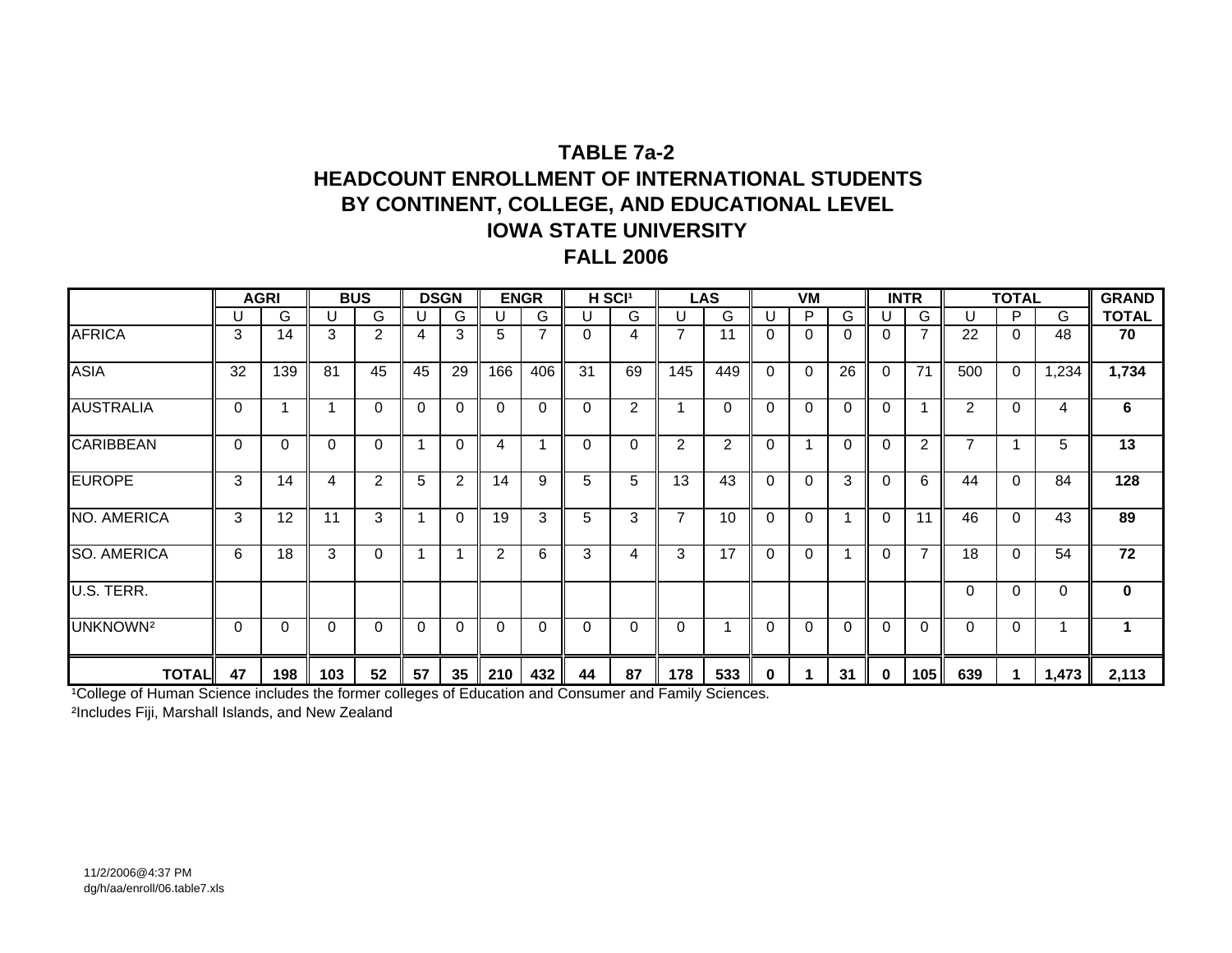# **TABLE 7a-3HEADCOUNT ENROLLMENT OF INTERNATIONAL STUDENTSBY CONTINENT, COLLEGE, AND EDUCATIONAL LEVEL UNIVERSITY OF NORTHERN IOWA FALL 2006**

|                    |                | <b>BUSINESS</b> |          | <b>EDUCATION</b> |    | <b>HUM &amp; FAM</b> |          | <b>NAT. SCIENCE</b> |                | <b>SOCI</b> |             | <b>UNAFFIL.</b> |          | <b>TOTAL</b> | <b>GRAND</b> |
|--------------------|----------------|-----------------|----------|------------------|----|----------------------|----------|---------------------|----------------|-------------|-------------|-----------------|----------|--------------|--------------|
|                    | U              | G               | U        | G                | U  | G                    | U        | G                   |                | G           | U           | G               | U        | G            | <b>TOTAL</b> |
| <b>AFRICA</b>      | 9              |                 | 4        | 4                | 0  | 3                    | 4        |                     | $\overline{2}$ | 3           | 3           | $\Omega$        | 19       | 12           | 31           |
| <b>ASIA</b>        | 33             | 41              | 0        | 25               | 9  | 17                   | 39       | 11                  | 3              | 3           | 72          | 3               | 156      | 100          | 256          |
| <b>AUSTRALIA</b>   | 0              | $\mathbf 0$     | 0        | $\Omega$         |    | 0                    | 0        |                     | $\Omega$       | 0           | $\Omega$    | 0               |          |              | $\mathbf{2}$ |
| <b>CARIBBEAN</b>   | 0              | $\mathbf{0}$    | $\Omega$ | 4                |    | $\Omega$             | 0        | $\Omega$            | $\Omega$       |             | $\Omega$    | $\Omega$        |          | 2            | 3            |
| <b>EUROPE</b>      | $\overline{7}$ | 2               |          | 8                | 0  | 26                   | 3        | 3                   | 4              | 7           | 31          |                 | 46       | 47           | 93           |
| NO. AMERICA        | 0              |                 | 4        |                  | 3  | 3                    | 0        |                     |                |             |             | и               | 9        | 8            | 17           |
| <b>SO. AMERICA</b> | 6              | $\overline{2}$  | 2        |                  | 3  | 4                    | 3        | $\overline{2}$      | $\Omega$       | 0           | 7           | 0               | 21       | 9            | 30           |
| U.S. TERR.         | 0              | $\Omega$        | 0        | 0                | 0  | $\Omega$             | $\Omega$ | 0                   | $\Omega$       | $\Omega$    | $\Omega$    | 0               | 0        | 0            | $\mathbf{0}$ |
| <b>UNKNOWN</b>     | 0              | $\mathbf 0$     | 0        | $\Omega$         | 0  | $\Omega$             | $\Omega$ | $\Omega$            | $\Omega$       | 0           | $\mathbf 0$ | $\Omega$        | $\Omega$ | 0            | $\mathbf 0$  |
| <b>TOTAL</b>       | 55             | 47              | 8        | 40               | 17 | 53                   | 49       | 19                  | 10             | 15          | 114         | 5               | 253      | 179          | 432          |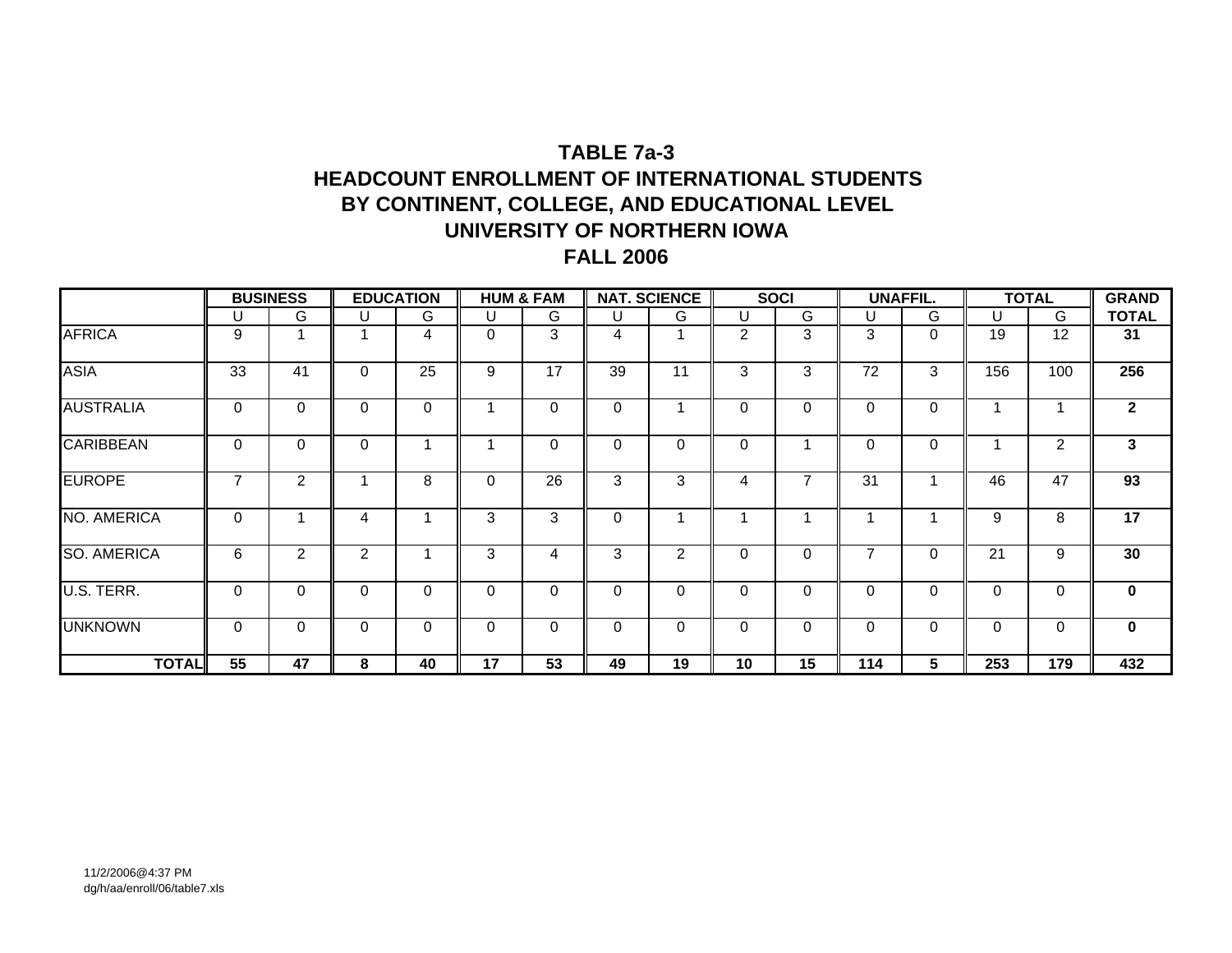### **TABLE 7b HEADCOUNT ENROLLMENT OF STUDY ABROAD STUDENTS AND STUDENTS IN U.S. PROGRAMS FALL 2006**

|                              | <b>Number of Study</b><br><b>Abroad Students</b> | Number of Students in<br>U.S. Programs |
|------------------------------|--------------------------------------------------|----------------------------------------|
| University of Iowa           | 161                                              |                                        |
| <b>Iowa State University</b> | 221                                              | 53                                     |
| University of Northern Iowa  | 48                                               | 45                                     |
| Total                        | 430                                              | 98                                     |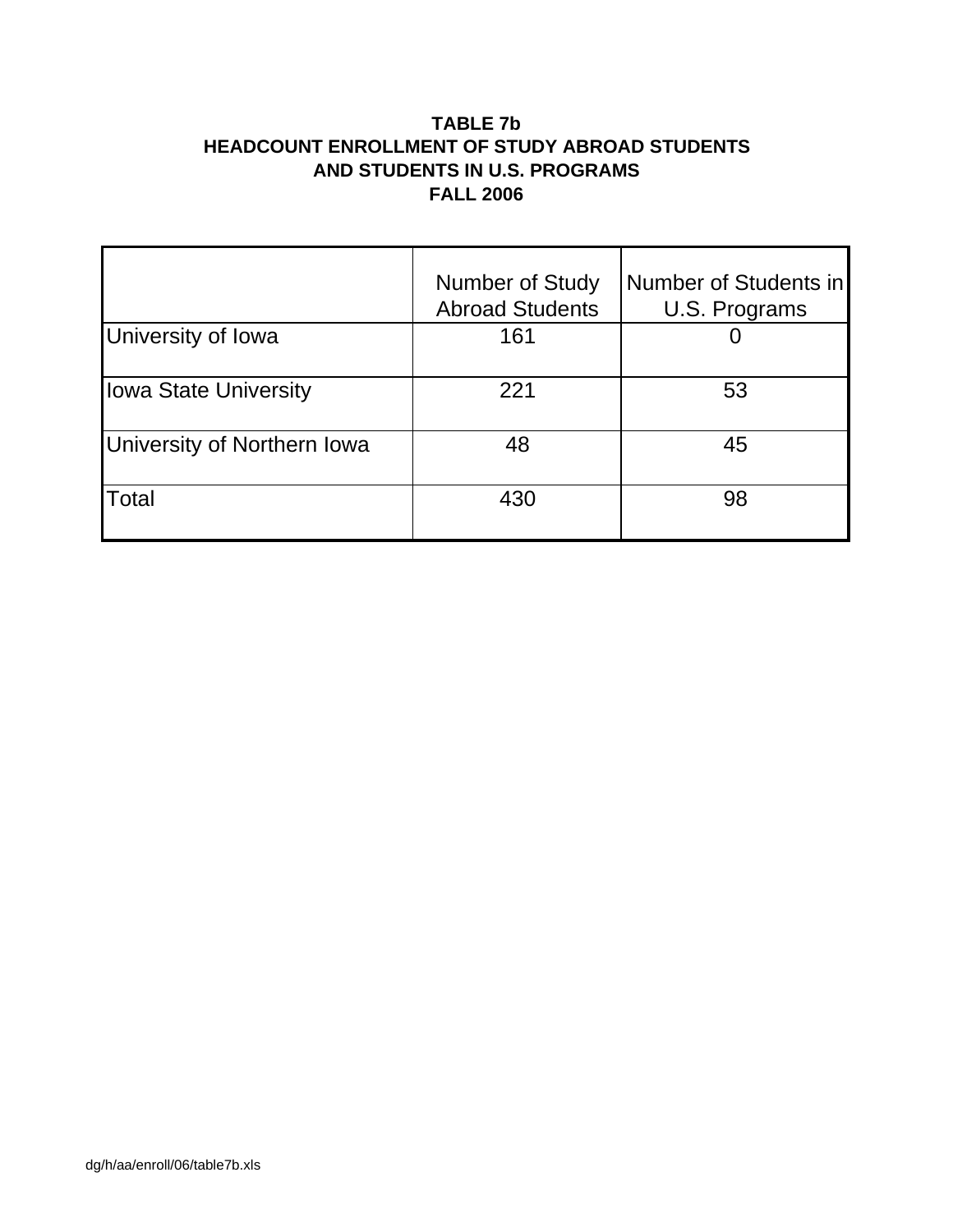# **TABLE 8aHEADCOUNT ENROLLMENT OF STUDENTS WITH DISABILITIES AT REGENT UNIVERSITIESFALL 2000 to FALL 2006**

| <b>YEAR</b> |     |            |     |       |     |            |     | SENSORY DISABILITIES  MOBILITY DISABILITIES |     |            | <b>HEALTH DISABILITIES</b> |              |     | <b>PSYCH. DISABILITIES</b> |     |        |     |            |     | <b>ILEARNING DISABILITIES</b> |     | <b>GRAND TOTAL</b> |            |              |
|-------------|-----|------------|-----|-------|-----|------------|-----|---------------------------------------------|-----|------------|----------------------------|--------------|-----|----------------------------|-----|--------|-----|------------|-----|-------------------------------|-----|--------------------|------------|--------------|
|             | SUI | <b>ISL</b> | UNI | Total | SUI | <b>ISU</b> | UNI | Total                                       | SUI | <b>ISU</b> | UNI                        | <b>Total</b> | SUI | <b>ISU</b>                 | UNI | Totall | SUI | <b>ISU</b> | UNI | Total                         | SUI | <b>ISU</b>         | <b>UNI</b> | <b>Total</b> |
|             |     |            |     |       |     |            |     |                                             |     |            |                            |              |     |                            |     |        |     |            |     |                               |     |                    |            |              |
| 2000        | 57  | 43         | 28  | 128   | 44  | 29         | 31  | 104                                         | 73  | 49         | 62                         | 184          | 115 | 20                         | 30  | 165    | 481 | 226        | 71  | 778                           | 770 | 367                | 222        | 1,359        |
| 2001        | 64  | 55         | 27  | 146   | 34  | 65         | 23  | 122                                         | 75  | 71         | 59                         | 205          | 113 | 38                         | 30  | 181    | 512 | 212        | 66  | 790                           | 798 | 441                | 205        | ا 444. ا     |
| 2002        | 64  | 39         | 19  | 122   | 25  | 45         | 14  | 84                                          | 56  | 75         | 18                         | 149          | -80 | 39                         | 11  | 130    | 555 | 265        | 60  | 880                           | 780 | 463                | 122        | 1,365        |
| 2003        | 73  | 51         | 26  | 150   | 37  | 63         | 15  | 115                                         | 78  | 98         | 23                         | 199          | 67  | 68                         | 15  | 150    | 516 | 378        | 87  | 981                           | 771 | 658                | 166        | 1,595        |
| 2004        | 40  | 53         | 23  | 116   | 29  | 46         | 17  | 92                                          | 54  | 95         | 14                         | 163          | 76  | 69                         | 17  | 162    | 326 | 464        | 85  | 875                           | 525 | 727                | 156        | 1,408        |
| 2005        | 39  | 44         | 31  | 114   | 34  | 39         | 10  | 83                                          |     | 88         | 18                         | 177          | -81 | 100                        | 16  | 197    | 290 | 507        | 73  | 870                           | 515 | 778                | 148        | 1,441        |
| 2006        | 41  | 31         | 29  | 101   | 43  | 28         | 22  | 93                                          | 58  | 54         | 18                         | 130          | 113 | 87                         | 29  | 229    | 258 | 357        | 117 | 732                           | 513 | 557                | 215        | ا 285.ا      |
|             |     |            |     |       |     |            |     |                                             |     |            |                            |              |     |                            |     |        |     |            |     |                               |     |                    |            |              |

Note: All disabilities enumerated in this table are self-identified; they may also be duplicated.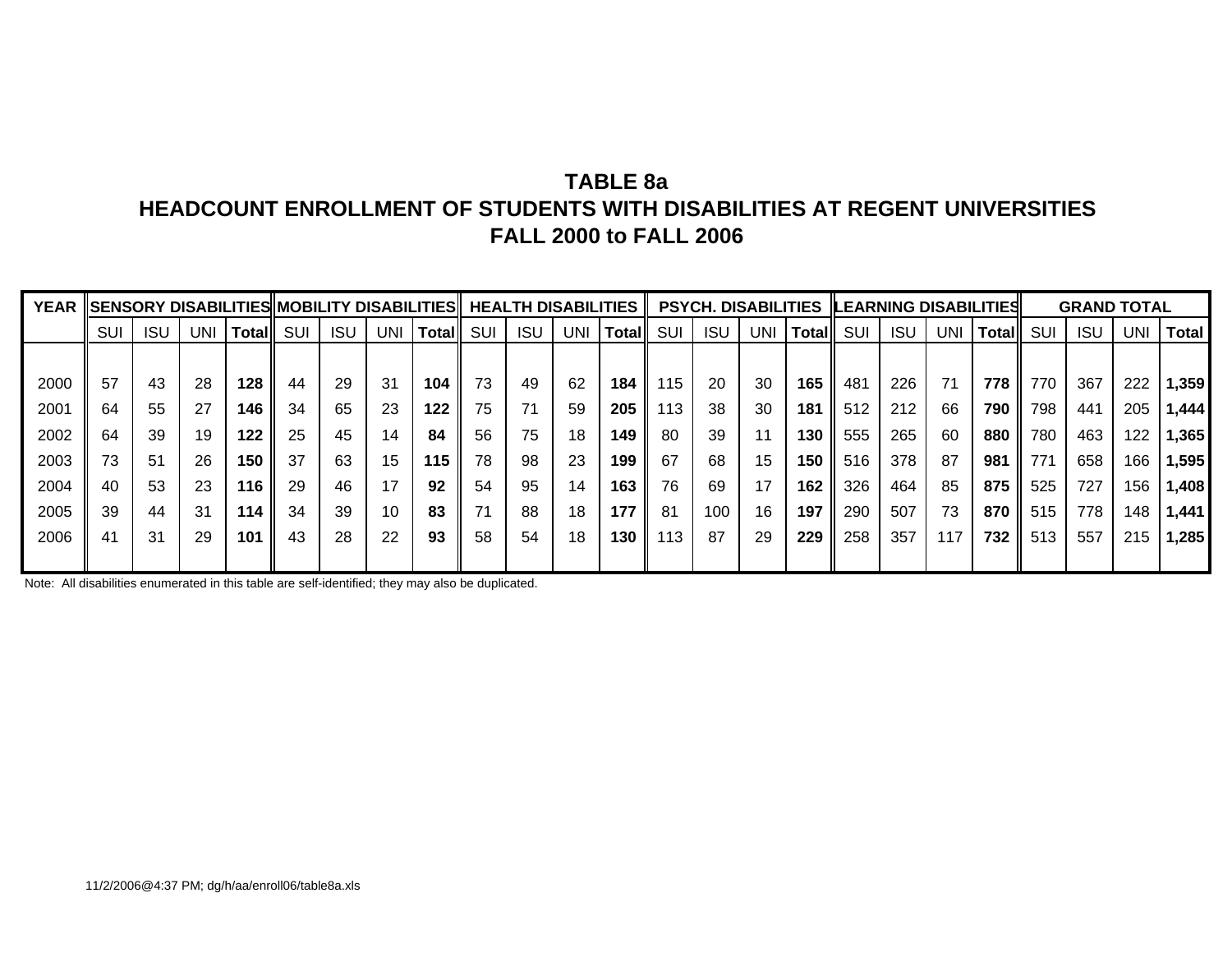#### **TABLE 8bSERVICES AND ACCOMMODATIONS FOR STUDENTS WITH DISABILITIES AT REGENT UNIVERSITIES(NUMBER OF STUDENTS SERVED) FALL 2000 to FALL 2006**

|                                            |       |            | 2000 |                 |       |                | 2001       |                   |       |                | 2002           |                   |                 |            | 2003           |                   |       |            | 2004 |                |             |            | 2005 |       |             |            | 2006           |       |
|--------------------------------------------|-------|------------|------|-----------------|-------|----------------|------------|-------------------|-------|----------------|----------------|-------------------|-----------------|------------|----------------|-------------------|-------|------------|------|----------------|-------------|------------|------|-------|-------------|------------|----------------|-------|
|                                            | SUI   | <b>ISU</b> | UN   | Total           | SUI   | <b>ISU</b>     | <b>UNI</b> | Total             | SUI   | <b>ISU</b>     | <b>UNI</b>     | Total             | SUI             | <b>ISU</b> | UN             | Total             | SUI   | <b>ISU</b> | UNI  | Total          | SUI         | <b>ISU</b> | UNI  | Total | SUI         | <b>ISU</b> | UNI            | Total |
|                                            |       |            |      |                 |       |                |            |                   |       |                |                |                   |                 |            |                |                   |       |            |      |                |             |            |      |       |             |            |                |       |
| Readers for students (texts and tests)     | 154   | 50         | 14   | 218             | 74    | 38             | 16         | 128               | 196   | 45             | 23             | 264               | 200             | 63         | 23             | 286               | 122   | 119        | 26   | 267            | 128         | 83         | 18   | 229   | 90          | 50         | 19             | 159   |
| Books on tape                              | 82    | 36         | 22   | 140             | 85    | 49             | 30         | 164               | 93    | 72             | 38             | 203               | 72              | 112        | 44             | 228               | 136   | 201        | 46   | 383            | 140         | 160        | 42   | 342   | 112         | 59         | 4              | 212   |
| Braille texts and tests                    |       |            |      | $\overline{2}$  | 3     | $\overline{2}$ |            | 5                 | 5     | $\overline{2}$ |                | 7                 | 2               |            |                | 3                 |       |            |      | $\overline{2}$ | 0           | 2          |      | 2     |             | $\Omega$   |                |       |
| Notetakers (including carbon-less paper)   | 299   | 64         | 39   | 402             | 298   | 59             | 41         | 398               | 345   | 102            | 49             | 496               | 332             | 160        | 44             | 536               | 218   | 254        | 43   | 515            | 223         | 149        | 37   | 409   | 166         | 122        | 80             | 368   |
| Scribes (exam situations)                  | 29    |            |      | 37              | 45    | 6              | 3          | 54                | 45    | 12             | 3              | 60                | 84 <sup>a</sup> | 14         | 5              | 19                | 32    | 21         | 6    | 59             | 40          | 15         | 6    | 61    | 32          | 9          | 5              | 46    |
| Tape recorders for lectures                | 266   | 62         | 16   | 344             | 246   | 67             | 19         | 332               | 269   | 96             | 24             | 389               | 231<br>---      | 119        | 15             | 365               | 155   | 186        | 20   | 361            | 129         | 129        | 20   | 278   | 66          | 61         | 27             | 154   |
| Steno captioning/real-time captioning      |       | 12         |      | 16              |       | 10             |            | 17                | 10    | 6              |                | 16                | 15              | 6          |                | 21                | 11    | 6          |      | 17             |             | 6          |      | 14    | 3           | 6          |                |       |
| Sign interpreters                          |       | 10         |      | $\overline{2}$  | 11    |                | 3          | 25                |       |                | 6              | 21                |                 |            | 5              | 19                |       |            | 6    | 17             | 3           |            |      | 14    |             |            |                | 11    |
| Total                                      | 842   | 242        | 96   | 1,180           | 769   | 242            | 112        | 1,123             | 971   | 342            | 143            | 1.456             | 859             | 482        | 136            | 477, ا            | 682   | 792        | 147  | 1.62           | 670         | 548        | 131  | 1,349 | 473         | 311        | 176            | 960   |
|                                            |       |            |      |                 |       |                |            |                   |       |                |                |                   |                 |            |                |                   |       |            |      |                |             |            |      |       |             |            |                |       |
| Priority registration                      | 770   | 67         | 75   | 912             | 798   | 115            | 68         | 981               | 780   | 126            | 63             | 969               | 771             | 187        | 69             | .027              | 364   | 207        | 48   | 619            | 376         | 214        | 74   | 664   | 285         | 167        | 75             | 527   |
| Course substitution                        | 177   |            | 3    | 18 <sup>′</sup> | 230   | $\overline{2}$ |            | 236               | 261   | 8              | 2              | 271               | 209             | 11         | $\overline{2}$ | 222               | 128   | 11         |      | 140            | 125         |            |      | 126   | 94          | $\Omega$   |                | 94    |
| Testing accommodations                     |       |            |      |                 |       |                |            |                   |       |                |                |                   |                 |            |                |                   |       |            |      |                |             |            |      |       |             |            |                |       |
| Special location                           | 449   | 133        | 65   | 647             | 622   | 158            | 70         | 850               | 701   | 196            | 82             | 979               | 553             | 341        | 87             | 981               | 325   | 529        | 97   | 951            | 322         | 469        | 90   | 881   | 282         | 147        | 123            | 552   |
| Extended time                              | 539   | 198        | 79   | 816             | 394   | 23'            | 78         | 703               | 560   | 263            | 92             | 915               | 535             | 412        | 100            | .047              | 354   | 600        | 118  | 1,072          | 348         | 469        | 106  | 923   | 375         | 365        | 143            | 883   |
| Alternative test formats                   |       |            |      |                 | 5     | 9              |            | 14                | 5     | 13             |                | 18                | 6               | 24         |                | 30                |       | 10         |      |                | 5           | 39         | 3    | 47    |             | 31         | $\overline{2}$ | 34    |
| (e.g., oral, different format, alternative |       |            |      |                 |       |                |            |                   |       |                |                |                   |                 |            |                |                   |       |            |      |                |             |            |      |       |             |            |                |       |
| mastery demonstrations)                    |       |            |      |                 |       |                |            |                   |       |                |                |                   |                 |            |                |                   |       |            |      |                |             |            |      |       |             |            |                |       |
| Word processors/typewriters                | 126   | 9          | 16   | 151             | 240   | 11             | 15         | 266               | 153   | 9              | $\overline{2}$ | 164               | 143             | 10         | 21             | 174               | 83    |            | 31   | 114            | 83          |            | 28   | 111   | 61          |            | 37             | 98    |
| Other                                      | 189   | 135        |      | 326             | 115   | 140            | 11         | 266               | 79    | 120            |                | 200               | 101             | 265        |                | 366               |       | 94         |      | 98             | 9           |            |      | -9    | 103         | 67         |                | 170   |
| Other accommodations                       | 126   |            |      | 137             | 228   |                | 16         | 244               | 316   | 124            |                | 440               | 379             | 215        | 84             | 678               | 250   | 313        | 104  | 667            | 233         | 295        | 115  | 643   | 272         | 262        | 78             | 612   |
| Total                                      | 2,376 | 550        | 251  | 3,177           | 2,632 | 666            | 262        | 3,560             | 2,855 | 859            | 242            | 3,956             | 2,697 1,465     |            | 363            | 4,525             | 1,508 | 1,764      | 400  | 3,672          | 1,501       | 1,486      | 417  | 3,404 | 1,473       | 1,039      | 458            | 2,970 |
|                                            |       |            |      |                 |       |                |            |                   |       |                |                |                   |                 |            |                |                   |       |            |      |                |             |            |      |       |             |            |                |       |
| Grand Total 3,218                          |       | 792        | 347  | 4,357           | 3,401 | 908            | 374        | 4,683 3,826 1,201 |       |                | 385            | 5,412 3,556 1,947 |                 |            | 499            | 6,002 2,190 2,556 |       |            | 547  | 5,293          | 2,171 2,034 |            | 548  | 4.753 | 1,946 1,350 |            | 634            | 3,930 |
| $*$ $\sim$ $-$<br>$-1 - 1 = 0$             |       |            |      |                 |       |                |            |                   |       |                |                |                   |                 |            |                |                   |       |            |      |                |             |            |      |       |             |            |                |       |

\*Other accommodations

UNI = Other classroom accommodations - closed captioning for videos (3); large print for handouts (7); preferential seating (9); appropriate/special table (2); instructor faces class when speaking (3);

chair with no arms (1); leniency with punctuality (2); pastel paper for handouts (1); Chattervox (1); Microlink (1); extended time for class assignments (7);

Other testing accommodations - rescheduling of exams for medical reasons (11); no points deducted for spelling errors (1); low lighting (1); use of a calculator (6); large print (7); no scantrons (11)

ISU = Other acommodations - amplification devices (3); movable wheelchair desks (25) in addition to accessible classrooms, special housing arrangements, parking permits, students to make up missed assignmen software (112); textbooks on reserve in the library, oral assignments, moving of classes into closer proximity (39), extended deadlines, makeup missed exams; shower bench (1); TTY, latex-free, nitride-free (entire hospital), tape recorders, individual and group coaching; peer mentoring, and an aide in the classroom; converted 652 books to Text Conversion; proctored 773 exams in disability resources; spellchecker/no penalty (103); calculator (3).

SUI = Campus access; classroom accommodations; testing accommodations; housing accommodations.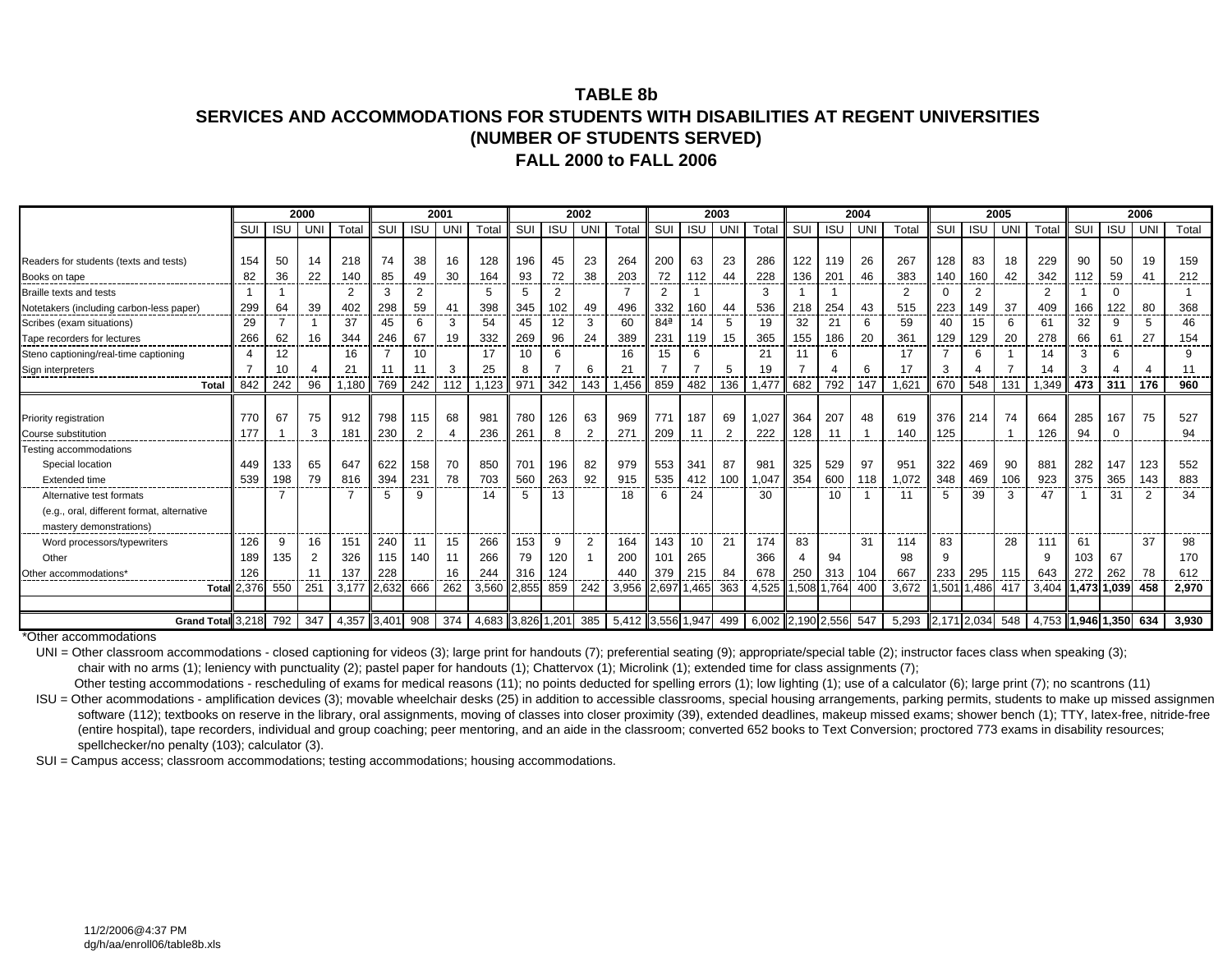#### **TABLE 9 NEW UNDERGRADUATE TRANSFER STUDENTS AT REGENT UNIVERSITIES BY CATEGORY OF TRANSFER COLLEGE FALL 1996 to FALL 2006**

|                            |              |                         | <b>IOWA INDEPENDENT</b> |       | <b>IOWA PUBLIC</b> |            | <b>IOWA INDEPENDENT</b> |            | <b>IOWA PUBLIC</b> |       | <b>COLLEGES</b>     |                |
|----------------------------|--------------|-------------------------|-------------------------|-------|--------------------|------------|-------------------------|------------|--------------------|-------|---------------------|----------------|
|                            |              |                         | <b>TWO-YEAR</b>         |       | <b>TWO-YEAR</b>    |            | <b>FOUR-YEAR</b>        |            | <b>FOUR-YEAR</b>   |       | <b>OUTSIDE IOWA</b> | <b>TOTAL</b>   |
|                            |              | #                       | $\%$                    | #     | $\%$               | #          | %                       | #          | %                  | #     | %                   | #              |
| SUI                        |              |                         |                         |       |                    |            |                         |            |                    |       |                     |                |
| <b>FALL</b>                | 2006         | 3                       | 0.2%                    | 704   | 47.6%              | 108        | 7.3%                    | 105        | 7.1%               | 559   | 37.8%               | 1,479          |
| <b>FALL</b>                | 2005         | 5                       | 0.3%                    | 767   | 49.1%              | 123        | 7.9%                    | 98         | 6.3%               | 569   | 36.4%               | 1,562          |
| <b>FALL</b>                | 2004         | $\overline{\mathbf{3}}$ | 0.2%                    | 671   | 47.1%              | 90         | 6.3%                    | 118        | 8.3%               | 543   | 38.1%               | 1,425          |
| <b>FALL</b>                | 2003         | $\overline{c}$          | 0.1%                    | 656   | 46.2%              | 91         | 6.4%                    | 108        | 7.6%               | 563   | 39.6%               | 1,420          |
| <b>FALL</b>                | 2002         | 8                       | 0.5%                    | 665   | 45.4%              | 99         | 6.8%                    | 108        | 7.4%               | 586   | 40.0%               | 1,466          |
| <b>FALL</b>                | 2001         | 4                       | 0.3%                    | 604   | 38.3%              | 104        | 6.6%                    | 117        | 7.4%               | 750   | 47.5%               | 1,579          |
| <b>FALL</b>                | 2000         | 3                       | 0.2%                    | 617   | 39.8%              | 106        | 6.8%                    | 121        | 7.8%               | 702   | 45.3%               | 1,549          |
| <b>FALL</b>                | 1999         | 6                       | 0.4%                    | 609   | 41.0%              | 123        | 8.3%                    | 119        | 8.0%               | 630   | 42.4%               | 1,487          |
| <b>FALL</b>                | 1998         | 24                      | 1.5%                    | 652   | 41.5%              | 116        | 7.4%                    | 133        | 8.5%               | 645   | 41.1%               | 1,570          |
| <b>FALL</b>                | 1997         | 5                       | 0.3%                    | 650   | 41.0%              | 127        | 8.0%                    | 114        | 7.2%               | 690   | 43.5%               | 1,586          |
| <b>FALL</b>                | 1996         | 3                       | 0.2%                    | 618   | 37.3%              | 139        | 8.4%                    | 132        | 8.0%               | 764   | 46.1%               | 1,656          |
| $\overline{\mathsf{ISU}}$  |              |                         |                         |       |                    |            |                         |            |                    |       |                     |                |
| <b>FALL</b>                | 2006         | 6                       | 0.4%                    | 869   | 59.5%              | 130        | 8.9%                    | 88         | 6.0%               | 368   | 25.2%               | 1,461          |
| <b>FALL</b>                | 2005         | 5                       | 0.4%                    | 835   | 60.2%              | 106        | 7.6%                    | 90         | 6.5%               | 352   | 25.4%               | 1,388          |
| <b>FALL</b>                | 2004         | 9                       | 0.6%                    | 848   | 59.3%              | 109        | 7.6%                    | 97         | 6.8%               | 366   | 25.6%               | 1,429          |
| <b>FALL</b>                | 2003         | 6                       | 0.4%                    | 883   | 61.1%              | 88         | 6.1%                    | 108        | 7.5%               | 359   | 24.9%               | 1,444          |
| <b>FALL</b>                | 2002         | 14                      | 0.9%                    | 906   | 56.3%              | 123        | 7.6%                    | 94         | 5.8%               | 472   | 29.3%               | 1,609          |
| <b>FALL</b>                | 2001         | 13                      | 0.8%                    | 930   | 53.9%              | 150        | 8.7%                    | 118        | 6.8%               | 513   | 29.8%               | 1,724          |
| <b>FALL</b>                | 2000         | 23                      | 1.3%                    | 922   | 52.6%              | 158        | 9.0%                    | 119        | 6.8%               | 531   | 30.3%               | 1,753          |
| <b>FALL</b>                | 1999         | 23                      | 1.3%                    | 902   | 52.3%              | 145        | 8.4%                    | 131        | 7.6%               | 523   | 30.3%               | 1,724          |
| <b>FALL</b>                | 1998         | 33                      | 1.9%                    | 932   | 52.7%              | 150        | 8.5%                    | 129        | 7.3%               | 526   | 29.7%               | 1,770          |
| FALL                       | 1997         | 28                      | 1.6%                    | 854   | 49.7%              | 169        | 9.8%                    | 112        | 6.5%               | 555   | 32.3%               | 1,718          |
| <b>FALL</b>                | 1996         | 26                      | 1.5%                    | 790   | 47.0%              | 154        | 9.2%                    | 120        | 7.1%               | 592   | 35.2%               | 1,682          |
| <b>UNI</b>                 |              |                         |                         |       |                    |            |                         |            |                    |       |                     |                |
| <b>FALL</b>                | 2006         | 3                       | 0.3%                    | 798   | 71.4%              | 114        | 10.2%                   | 83         | 7.4%               | 119   | 10.7%               | 1,117          |
| <b>FALL</b>                | 2005         | 12                      | 1.0%                    | 835   | 69.5%              | 132        | 11.0%                   | 76         | 6.3%               | 146   | 12.2%               | 1,201          |
| <b>FALL</b>                | 2004         | 12                      | 1.1%                    | 757   | 70.1%              | 87         | 8.1%                    | 80         | 7.4%               | 144   | 13.3%               | 1,080          |
| <b>FALL</b>                | 2003         | 18                      | 1.6%                    | 786   | 71.6%              | 79         | 7.2%                    | 83         | 7.6%               | 131   | 11.9%               | 1,097          |
| <b>FALL</b>                | 2002         | 26                      | 2.3%                    | 773   | 69.1%              | 99         | 8.8%                    | 71         | 6.3%               | 150   | 13.4%               | 1,119          |
| <b>FALL</b>                | 2001         | 14                      | 1.1%                    | 838   | 68.6%              | 103        | 8.4%                    | 81         | 6.6%               | 185   | 15.2%               | 1,221          |
| <b>FALL</b>                | 2000         | 22                      | 1.9%                    | 805   | 69.0%              | 117        | 10.0%                   | 86         | 7.4%               | 137   | 11.7%               | 1,167          |
| <b>FALL</b>                | 1999         | 16                      | 1.4%                    | 774   | 69.5%              | 102        | 9.2%                    | 94         | 8.4%               | 128   | 11.5%               | 1,114          |
| <b>FALL</b>                | 1998         | 27                      | 2.5%                    | 704   | 66.1%              | 117        | 11.0%                   | 84         | 7.9%               | 133   | 12.5%               | 1,065          |
| FALL                       | 1997         | 30                      | 2.8%                    | 757   | 69.6%              | 91         | 8.4%                    | 84         | 7.7%               | 125   | 11.5%               | 1,087          |
| <b>FALL</b>                | 1996         | 19                      | 1.8%                    | 673   | 64.2%              | 108        | 10.3%                   | 96         | 9.2%               | 153   | 14.6%               | 1,049          |
| <b>TOTAL</b>               |              |                         |                         |       |                    |            |                         |            |                    |       |                     |                |
| <b>FALL</b>                | 2006         | 12                      | 0.3%                    | 2,371 | 58.4%              | 352        | 8.7%                    | 276        | 6.8%               | 1,046 | 25.8%               | 4,057          |
| <b>FALL</b>                | 2005         | $\overline{22}$         | 0.5%                    | 2,437 | 58.7%              | 361        | 8.7%                    | 264        | 6.4%               | 1,067 | 25.7%               | 4,151          |
| <b>FALL</b>                | 2004         | 24                      | 0.6%                    | 2,276 | 57.9%              | 286        | 7.3%                    | 295        | 7.5%               | 1,053 | 26.8%               | 3,934          |
| <b>FALL</b>                | 2003         | 26                      | 0.7%                    | 2,325 | 58.7%              | 258        | 6.5%                    | 299        | 7.5%               | 1,053 | 26.6%               | 3,961          |
| <b>FALL</b>                |              |                         |                         |       |                    |            |                         |            |                    |       |                     |                |
|                            | 2002         | 48                      | 1.1%                    | 2,344 | 55.9%              | 321        | 7.7%                    | 273        | 6.5%               | 1,208 | 28.8%               | 4,194          |
| <b>FALL</b>                | 2001         | 31                      | 0.7%                    | 2,372 | 52.4%              | 357        | 7.9%                    | 316        | 7.0%               | 1,448 | 32.0%               | 4,524          |
| <b>FALL</b>                | 2000         | 48                      | 1.1%                    | 2,344 | 52.5%              | 381        | 8.5%                    | 326        | 7.3%               | 1,370 | 30.7%               | 4,469          |
| <b>FALL</b><br><b>FALL</b> | 1999<br>1998 | 45<br>84                | 1.0%<br>1.9%            | 2,285 | 52.8%<br>51.9%     | 370<br>383 | 8.6%<br>8.7%            | 344<br>346 | 8.0%<br>7.9%       | 1,281 | 29.6%               | 4,325<br>4,405 |
|                            |              |                         |                         | 2,288 |                    |            |                         |            |                    | 1,304 | 29.6%               |                |
| <b>FALL</b>                | 1997         | 63                      | 1.4%                    | 2,261 | 51.5%              | 387        | 8.8%                    | 310        | 7.1%               | 1,370 | 31.2%               | 4,391          |
| <b>FALL</b>                | 1996         | 48                      | 1.1%                    | 2,081 | 47.4%              | 401        | 9.1%                    | 348        | 7.9%               | 1,509 | 34.4%               | 4,387          |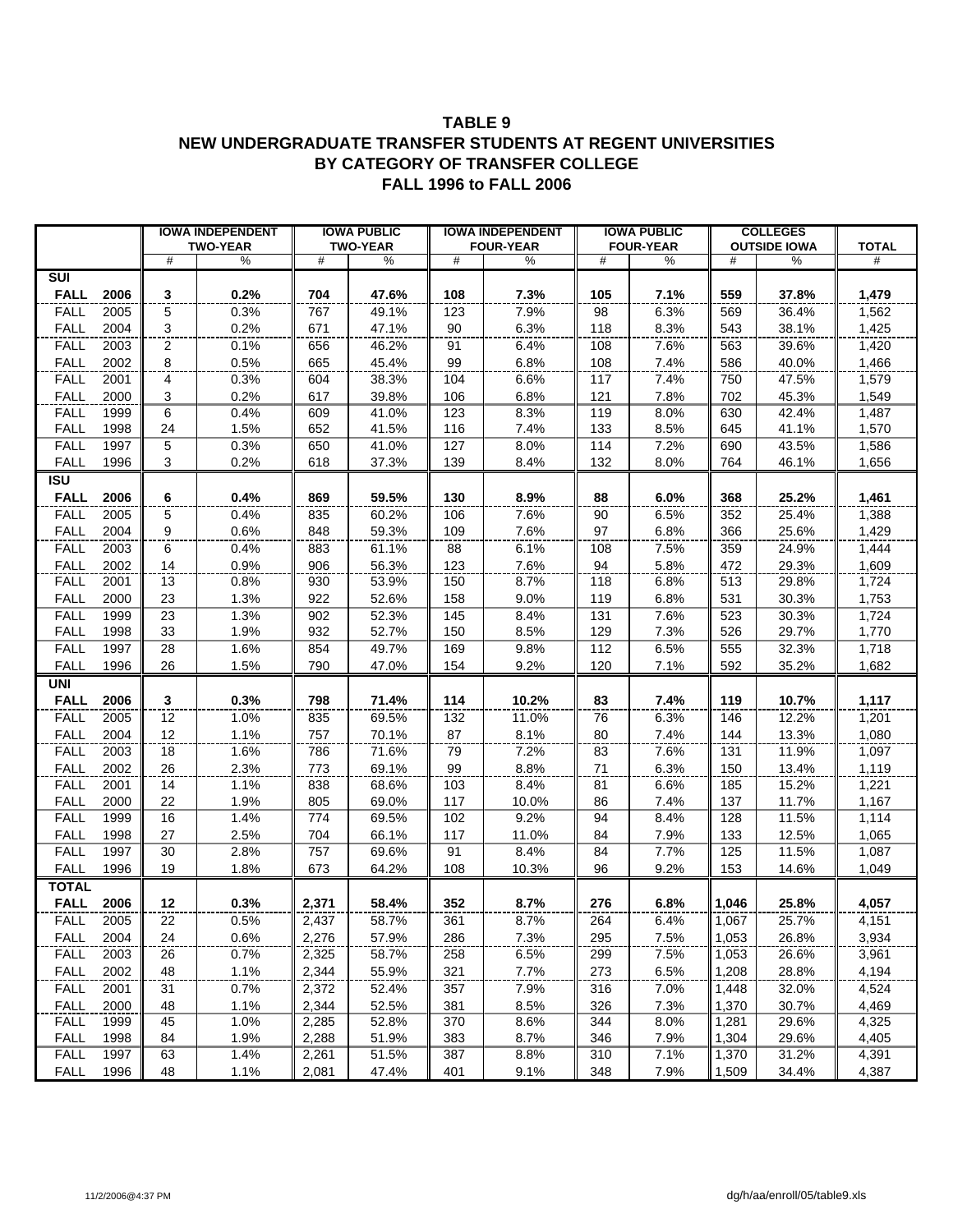# **TABLE 10 HEADCOUNT ENROLLMENT AT REGENT UNIVERSITIES BY CLASS LEVEL, GENDER, AND AGE FALL 2005 to FALL 2006**

|                                               |      |                         |                                               |      |            | 2005          |           |            |               |                                            |       |                                     |             |                |                  | 2006  |           |            |             |              |
|-----------------------------------------------|------|-------------------------|-----------------------------------------------|------|------------|---------------|-----------|------------|---------------|--------------------------------------------|-------|-------------------------------------|-------------|----------------|------------------|-------|-----------|------------|-------------|--------------|
|                                               |      | $\overline{\text{SUI}}$ |                                               |      | <b>ISU</b> |               |           | <b>UNI</b> |               | Grand                                      |       | $\overline{\text{SUI}}$             |             |                | $\overline{ISU}$ |       |           | <b>UNI</b> |             | Grand        |
|                                               | м    | W                       | Total                                         | м    | W          | Total         | м         | W          | Total         | <b>Total</b>                               | M     | $\overline{W}$                      | Total       | м              | W                | Total | М         | W          | Total       | <b>Total</b> |
| Undergrad. Students<br>Age 25 and Over        | 851  | 859                     | 1,710                                         | 869  | 565        | 1,434         | 505       | 528        | 1,033         | 4,177                                      | 898   | 934                                 | 1,832       | 866            | 582              | 1,448 | 486       | 440        | 926         | 4,206        |
| Undergrad. Students<br>Age 30 and Over        | 338  | 465                     | 803                                           | 267  | 265        | 532           | 210       | 280        | 490           | 1,825                                      | 347   | 490                                 | 837         | 258            | 270              | 528   | 195       | 238        | 433         | 1,798        |
| <b>Undergrad. Students</b><br><b>Mean Age</b> | 21.2 | 21.0                    | 21.1                                          | 21.1 | 21.0       | 21.1          | 21.8      | 21.3       | 21.5          |                                            | 21.1  | 21.0                                | 21.1        | 21.1           | 20.9             | 21.0  | 21.7      | 21.1       | 21.4        |              |
| <b>Graduate Students</b><br>Age 25 and Over   |      |                         | $1,904$   2,244   4,148   1,945               |      |            | 1,338 3,283   | 399       | 716        | 1,115         | 8,546                                      |       | 1,881 2,279 4,160 1,857 1,372 3,229 |             |                |                  |       | 394       | 735        | 1,129       | 8,518        |
| <b>Graduate Students</b><br>Age 30 and Over   |      |                         | 1,058   1,234   2,292                         | 968  | 724        | 1,692         | 248       | 459        | 707           | 4,691                                      | 1,012 |                                     | 1,235 2,247 | 895            | 699              | 1,594 | 248       | 475        | 723         | 4,564        |
| <b>Graduate Students</b><br><b>Mean Age</b>   | 30.2 | 30.5                    | 30.5                                          | 30.7 | 31.1       | 30.9          | 32.0      | 31.8       | 31.9          |                                            | 30.1  | 30.3                                | 30.3        | 30.2           | 31.0             | 30.5  | 32.1      | 32.0       | 32.0        |              |
| Prof. Students<br>Age 25 and Over             |      | 1,713 1,064 2,777       |                                               | 53   | 148        | 201           | <b>NA</b> | <b>NA</b>  | <b>NA</b>     | 2,978                                      | 1,162 |                                     | 1,040 2,202 | 56             | 143              | 199   | <b>NA</b> | <b>NA</b>  | <b>NA</b>   | 2,401        |
| Prof. Students<br>Age 30 and Over             | 809  | 440                     | 1,249                                         | 10   | 28         | 38            | <b>NA</b> | <b>NA</b>  | <b>NA</b>     | 1,287                                      | 781   | 399                                 | 1,180       | $\overline{7}$ | 18               | 25    | <b>NA</b> | <b>NA</b>  | <b>NA</b>   | 1,205        |
| <b>Prof. Students</b><br><b>Mean Age</b>      | 29.3 | 27.5                    | 28.5                                          | 25.5 | 25.1       | 25.2          | <b>NA</b> | <b>NA</b>  | <b>NA</b>     |                                            | 28.9  | 27.4                                | 28.3        | 25.4           | 25.0             | 25.1  | <b>NA</b> | <b>NA</b>  | <b>NA</b>   |              |
| <b>Total Students</b><br>Age 25 and Over      |      |                         | 4,468 4,167 8,635 2,867                       |      |            | $2,051$ 4,918 | 904       |            | $1,244$ 2,148 | 15,701 3,941 4,253 8,194 2,779 2,097 4,876 |       |                                     |             |                |                  |       | 880       |            | 1,175 2,055 | 15,125       |
| <b>Total Students</b><br>Age 30 and Older     |      |                         | 2,205   2,139   4,344   1,245   1,017   2,262 |      |            |               | 458       | 739        | 1,197         | 7,803                                      |       | $2,140$   2,124   4,264   1,160     |             |                | 987              | 2,147 | 443       | 713        | 1,156       | 7,567        |
| <b>Total Students</b><br><b>Mean Age</b>      | 24.0 | 23.6                    | 23.7                                          | 22.8 | 22.7       | 22.8          | 22.8      | 22.8       | 22.8          |                                            | 23.8  | 23.5                                | 23.6        | 22.7           | 22.7             | 22.7  | 22.7      | 22.7       | 22.7        |              |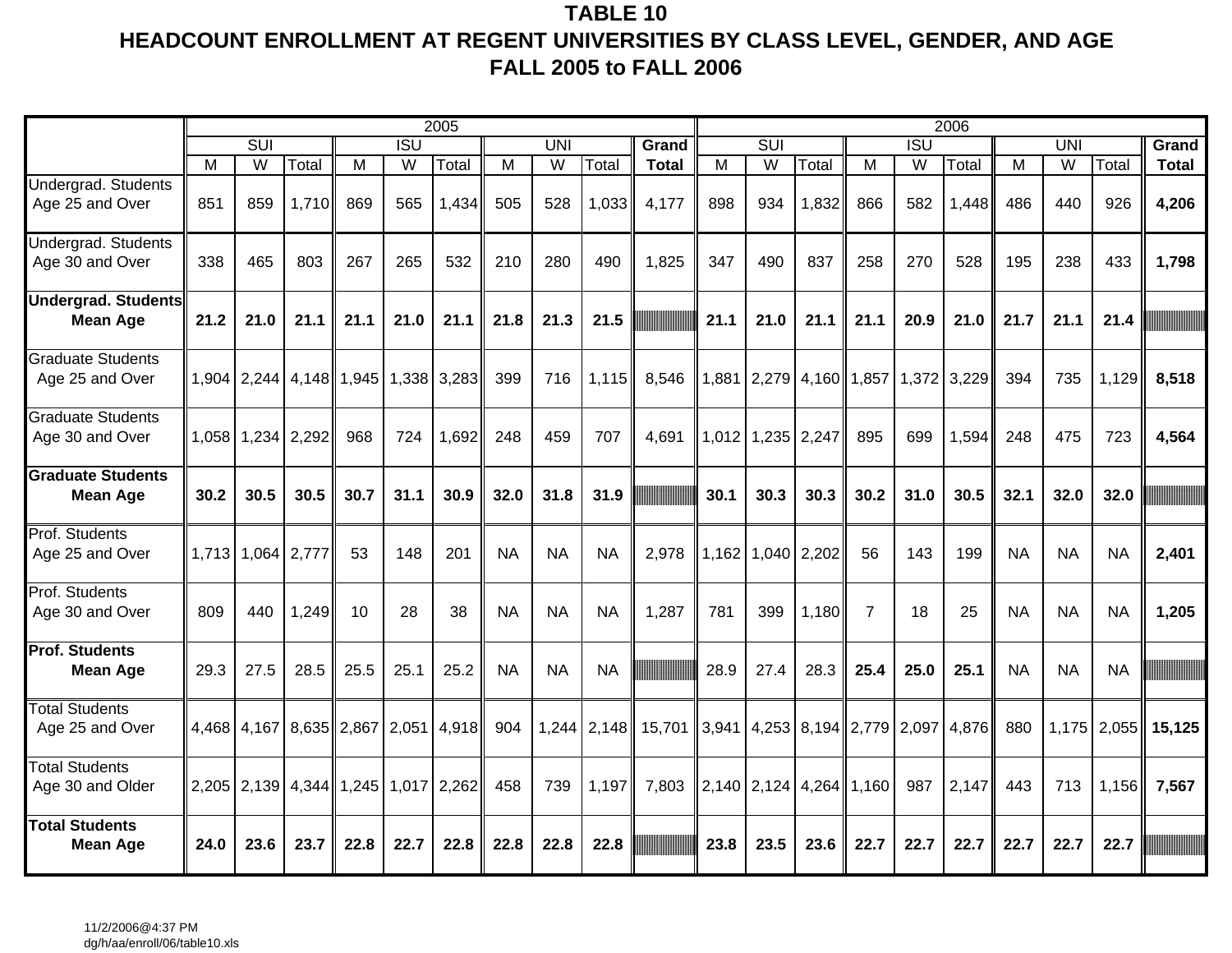# **TABLE 11**

### **ADMISSION OF FRESHMEN TO REGENT UNIVERSITIES WHO GRADUATED IN THE LOWER HALF OF THEIR HIGH SCHOOL CLASS FALL 2006 BY RESIDENCE STATUS**

|                                                                             |       | SUI    |        |       | <b>ISU</b> |       |       | <b>UNI</b> |       | Grand  |
|-----------------------------------------------------------------------------|-------|--------|--------|-------|------------|-------|-------|------------|-------|--------|
|                                                                             | Res   | Nonres | Total  | Res   | Nonres     | Total | Res   | Nonres     | Total | Total  |
| Number of applicants                                                        | 4,845 | 9,505  | 14,350 | 4,758 | 4,876      | 9,634 | 3,728 | 857        | 4,585 | 28,569 |
| Number of new<br>freshmen enrolled                                          | 2,462 | 1,827  | 4,289  | 2,823 | 1,160      | 3,983 | 1,594 | 174        | 1,768 | 10,040 |
| Number of lower<br>half applicants                                          | 422   | 1,019  | 1,441  | 439   | 437        | 876   | 635   | 146        | 781   | 3,098  |
| % of total applicants                                                       | 8.7%  | 10.7%  | 10.0%  | 9.2%  | 9.0%       | 9.1%  | 17.0% | 17.0%      | 17.0% | 10.8%  |
| Number of lower half<br>applicants admitted                                 | 160   | 302    | 462    | 213   | 226        | 439   | 200   | 31         | 231   | 1,132  |
| % of lower half of<br>applicants admitted                                   | 37.9% | 29.6%  | 32.1%  | 48.5% | 51.7%      | 50.1% | 31.5% | 21.2%      | 29.6% | 36.5%  |
| Number of lower half<br>admitted who enrolled                               | 123   | 133    | 256    | 145   | 71         | 216   | 159   | 20         | 179   | 651    |
| % of lower half of<br>applicants admitted<br>who enrolled                   | 76.9% | 44.0%  | 55.4%  | 68.1% | 31.4%      | 49.2% | 79.5% | 64.5%      | 77.5% | 57.5%  |
| % of lower half<br>applicants enrolled<br>to total new<br>freshmen enrolled | 5.0%  | 7.3%   | 6.0%   | 5.1%  | 6.1%       | 5.4%  | 10.0% | 11.5%      | 10.1% | 6.5%   |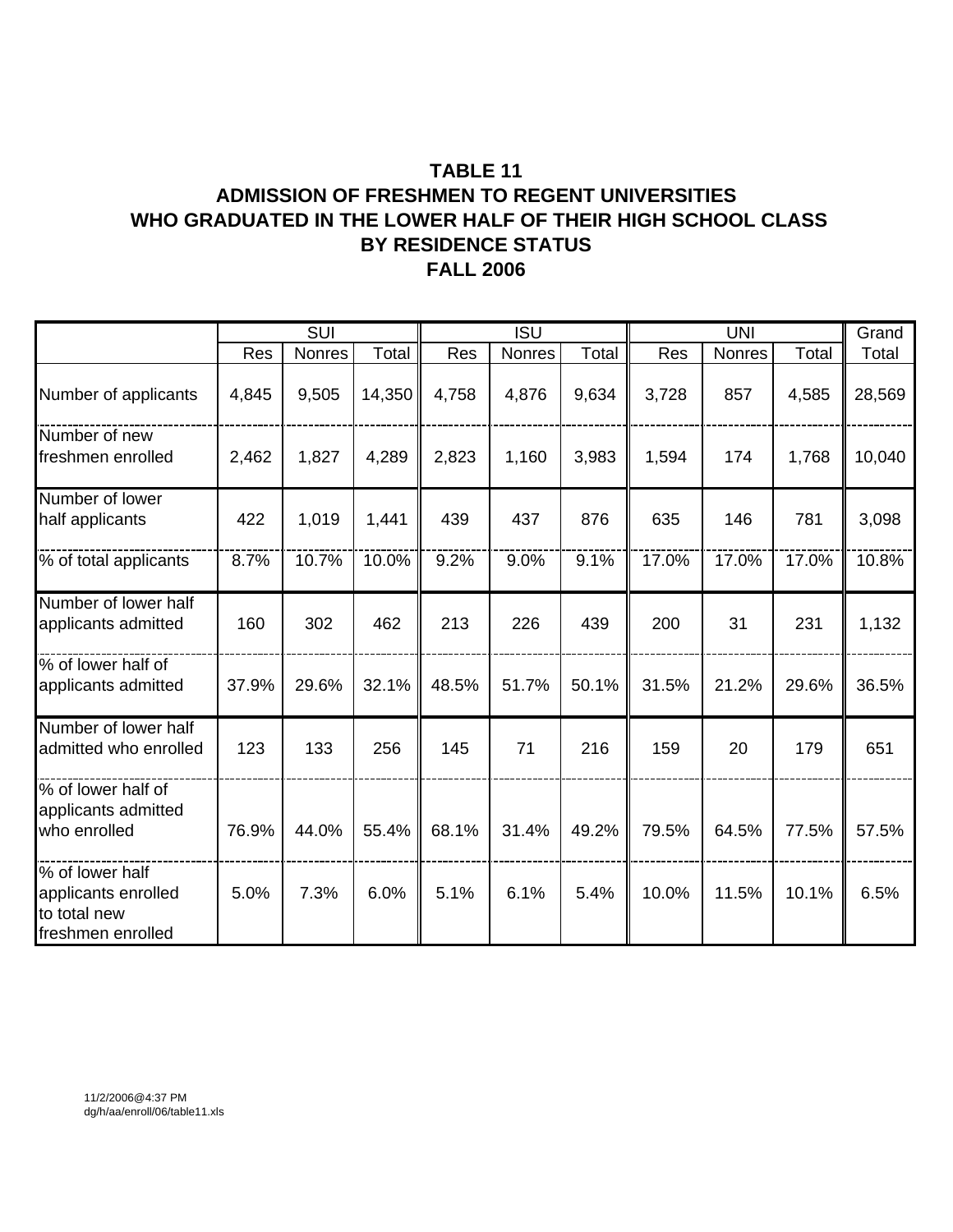## **TABLE 12HIGH SCHOOL DECILE RANK OF ENTERING FRESHMEN BY RACE/ETHNICITYREGENT TOTAL FALL 2006**

|                       |        | <b>ALL FRESHMEN</b> |       | <b>WHITE &amp; NA</b> |                | AFRICAN-AM. |    | <b>NATIVE AM.</b> |                | <b>ASIAN-AM.</b> |                | <b>HISPANIC-AM.</b> |
|-----------------------|--------|---------------------|-------|-----------------------|----------------|-------------|----|-------------------|----------------|------------------|----------------|---------------------|
| <b>DECILE</b>         | #      | $\frac{0}{0}$       | #     | $\%$                  | #              | $\%$        | #  | %                 | #              | %                | #              | %                   |
| First                 | ,923   | 23.22%              | 1,768 | 23.29%                | 32             | 17.98%      | 6  | 15.79%            | 72             | 28.24%           | 44             | 20.66%              |
| Second                | ,826   | 22.05%              | 1,671 | 22.01%                | 35             | 19.66%      | 8  | 21.05%            | 59             | 23.14%           | 47             | 22.07%              |
| Third                 | ,621   | 19.57%              | ,500  | 19.76%                | 29             | 16.29%      | 8  | 21.05%            | 43             | 16.86%           | 40             | 18.78%              |
| Fourth                | ,264   | 15.26%              | 1,150 | 15.15%                | 25             | 14.04%      | 5  | 13.16%            | 44             | 17.25%           | 40             | 18.78%              |
| Fifth                 | 996    | 12.02%              | 922   | 12.15%                | 25             | 14.04%      | 4  | 10.53%            | 25             | 9.80%            | 20             | 9.39%               |
| Sixth                 | 455    | 5.49%               | 413   | 5.44%                 | 15             | 8.43%       | 4  | 10.53%            | 8              | 3.14%            | 15             | 7.04%               |
| Seventh               | 135    | 1.63%               | 116   | 1.53%                 | 10             | 5.62%       | 3  | 7.89%             | $\overline{2}$ | 0.78%            | 4              | 1.88%               |
| Eighth                | 46     | 0.56%               | 40    | 0.53%                 | $\overline{2}$ | 1.12%       | 0  | 0.00%             | $\overline{2}$ | 0.78%            | $\overline{2}$ | 0.94%               |
| Ninth                 | 13     | 0.16%               | 8     | 0.11%                 | 4              | 2.25%       | 0  | 0.00%             | 0              | 0.00%            | 1              | 0.47%               |
| Tenth                 | 4      | 0.05%               | 3     | 0.04%                 |                | 0.56%       | 0  | 0.00%             | 0              | 0.00%            | 0              | $0.00\%$            |
| TOTAL WITH RANK       | 8,283  | 82.50%              | 7,591 | 83.57%                | 178            | 72.65%      | 38 | 88.37%            | 255            | 73.28%           | 213            | 81.92%              |
| TOTAL WITHOUT RANK    | 1,757  | 17.50%              | 1,492 | 16.43%                | 67             | 27.35%      | 5  | 11.63%            | 93             | 26.72%           | 47             | 18.08%              |
| <b>TOTAL ENTERING</b> |        |                     |       |                       |                |             |    |                   |                |                  |                |                     |
| <b>FRESHMEN</b>       | 10,040 | 100.00%             | 9,083 | 90.47%                | 245            | 2.44%       | 43 | 0.43%             | 348            | 3.47%            | 260            | 2.59%               |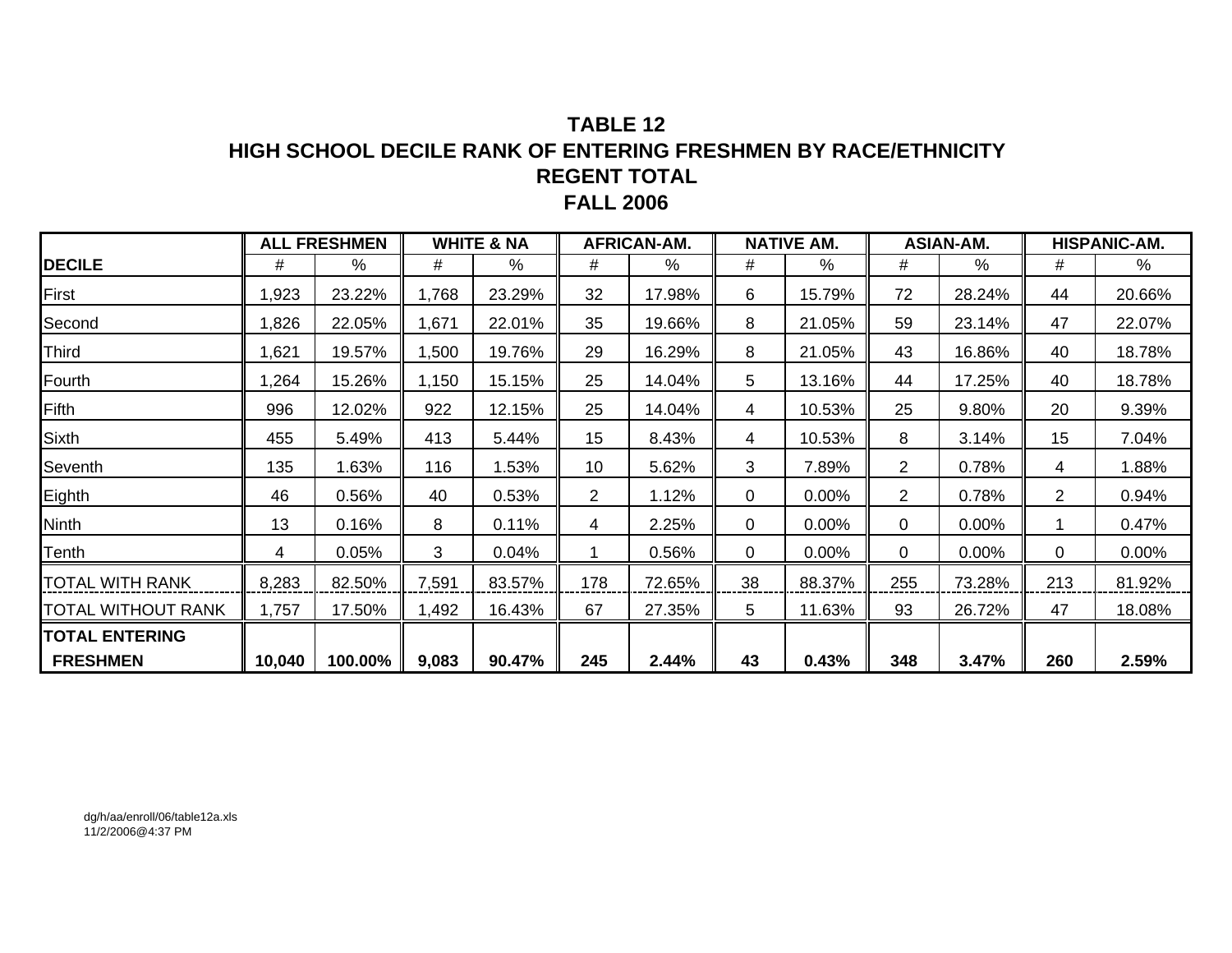### **TABLE 12aHIGH SCHOOL DECILE RANK OF ENTERING FRESHMEN BY RACE/ETHNICITYUNIVERSITY OF IOWA FALL 2006**

|                    |                | <b>ALL FRESHMEN</b> |       | <b>WHITE &amp; NA</b> |    | <b>AFRICAN-AM.</b> |                | <b>NATIVE AM.</b> |                | <b>ASIAN-AM.</b> |     | <b>HISPANIC-AM.</b> |
|--------------------|----------------|---------------------|-------|-----------------------|----|--------------------|----------------|-------------------|----------------|------------------|-----|---------------------|
| <b>DECILE</b>      | #              | $\frac{0}{0}$       | #     | %                     | #  | $\%$               | #              | %                 | #              | $\%$             | #   | %                   |
| First              | 806            | 22.68%              | 740   | 22.78%                | 6  | 10.53%             | 3              | 13.64%            | 39             | 29.10%           | 18  | 19.35%              |
| Second             | 755            | 21.24%              | 693   | 21.34%                | 9  | 15.79%             | 4              | 18.18%            | 29             | 21.64%           | 20  | 21.51%              |
| Third              | 728            | 20.48%              | 669   | 20.60%                | 11 | 19.30%             | 5              | 22.73%            | 22             | 16.42%           | 21  | 22.58%              |
| Fourth             | 549            | 15.45%              | 495   | 15.24%                | 10 | 17.54%             | 5              | 22.73%            | 25             | 18.66%           | 14  | 15.05%              |
| Fifth              | 460            | 12.94%              | 424   | 13.05%                | 9  | 15.79%             | 4              | 18.18%            | 14             | 10.45%           | 9   | 9.68%               |
| <b>Sixth</b>       | 200            | 5.63%               | 181   | 5.57%                 | 6  | 10.53%             | 0              | 0.00%             | 3              | 2.24%            | 10  | 10.75%              |
| Seventh            | 42             | 1.18%               | 35    | 1.08%                 | 4  | 7.02%              |                | 4.55%             | $\overline{2}$ | 1.49%            | 0   | 0.00%               |
| Eighth             | 7              | 0.20%               | 6     | 0.18%                 | 0  | $0.00\%$           | 0              | 0.00%             | 0              | 0.00%            |     | 1.08%               |
| Ninth              | 5              | 0.14%               | 4     | 0.12%                 |    | 1.75%              | 0              | 0.00%             | 0              | $0.00\%$         | 0   | $0.00\%$            |
| Tenth              | $\overline{2}$ | 0.06%               |       | 0.03%                 |    | 1.75%              | 0              | 0.00%             | 0              | 0.00%            | 0   | 0.00%               |
| TOTAL WITH RANK    | 3,554          | 82.86%              | 3,248 | 83.22%                | 57 | 70.37%             | 22             | 91.67%            | 134            | 78.36%           | 93  | 84.55%              |
| TOTAL WITHOUT RANK | 735            | 17.14%              | 655   | 16.78%                | 24 | 29.63%             | $\overline{2}$ | 8.33%             | 37             | 21.64%           | 17  | 15.45%              |
| TOTAL ENTERING     |                |                     |       |                       |    |                    |                |                   |                |                  |     |                     |
| <b>FRESHMEN</b>    | 4,289          | 100.00%             | 3,903 | 91.00%                | 81 | 1.89%              | 24             | 0.56%             | 171            | 3.99%            | 110 | 2.56%               |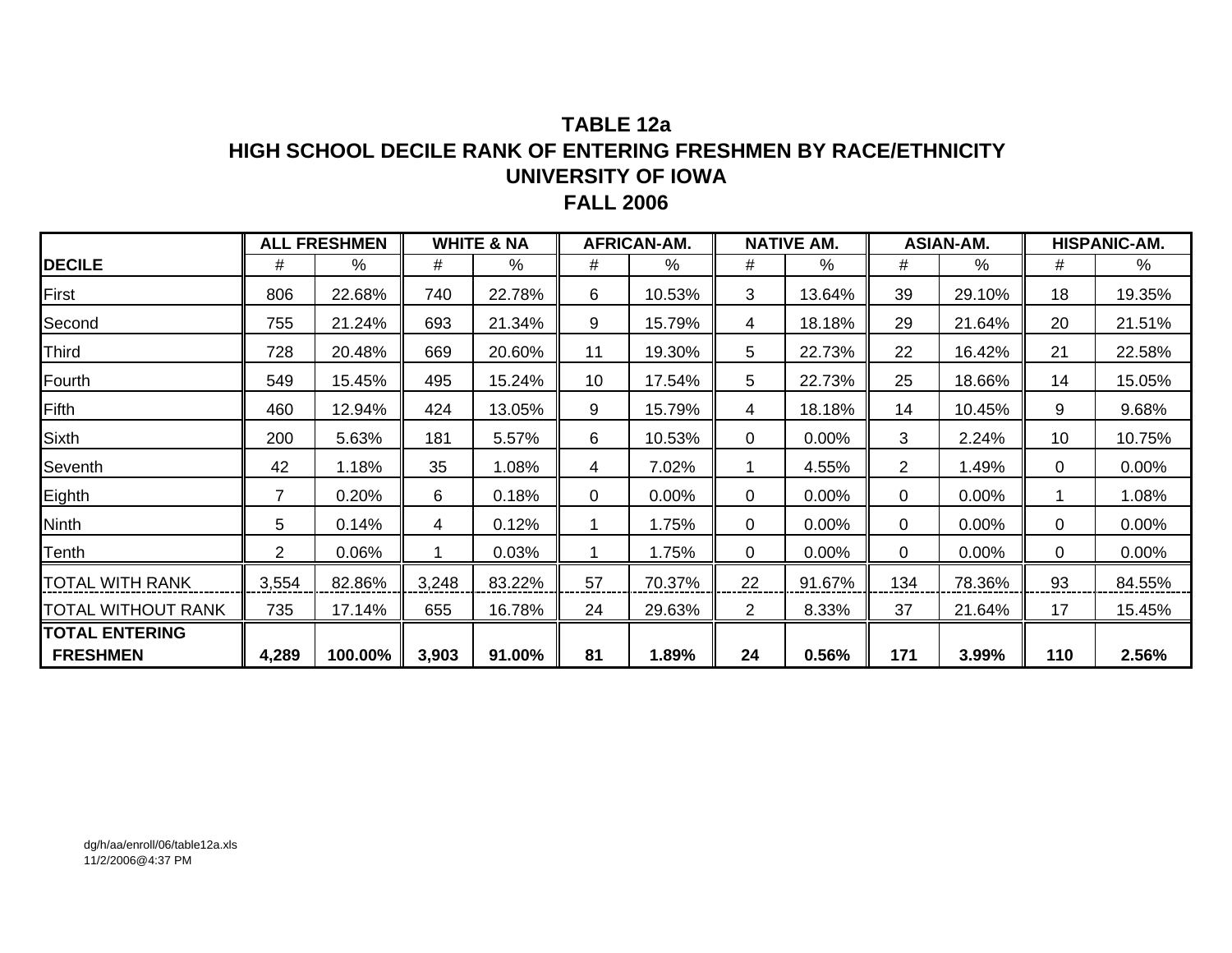### **TABLE 12bHIGH SCHOOL DECILE RANK OF ENTERING FRESHMEN BY RACE/ETHNICITY IOWA STATE UNIVERSITY FALL 2006**

|                           |       | <b>ALL FRESHMEN<sup>1</sup></b> |             | <b>WHITE &amp; NA</b> |                | <b>AFRICAN-AM.</b> |                | <b>NATIVE AM.</b> |                | <b>ASIAN-AM.</b> |                | HISPANIC-AM. |
|---------------------------|-------|---------------------------------|-------------|-----------------------|----------------|--------------------|----------------|-------------------|----------------|------------------|----------------|--------------|
| <b>DECILE</b>             | #     | %                               | #           | $\%$                  | #              | $\%$               | #              | %                 | #              | $\%$             | #              | %            |
| First                     | 825   | 26.37%                          | 749         | 26.42%                | 22             | 25.00%             | 2              | 18.18%            | 26             | 27.96%           | 25             | 26.88%       |
| Second                    | 761   | 24.33%                          | 684         | 24.13%                | 18             | 20.45%             | 3              | 27.27%            | 28             | 30.11%           | 22             | 23.66%       |
| <b>Third</b>              | 575   | 18.38%                          | 528         | 18.62%                | 14             | 15.91%             | 3              | 27.27%            | 16             | 17.20%           | 13             | 13.98%       |
| Fourth                    | 455   | 14.55%                          | 414         | 14.60%                | 8              | 9.09%              | 0              | 0.00%             | 14             | 15.05%           | 19             | 20.43%       |
| <b>Fifth</b>              | 296   | 9.46%                           | 269         | 9.49%                 | 12             | 13.64%             | 0              | 0.00%             | 6              | 6.45%            | 9              | 9.68%        |
| Sixth                     | 135   | 4.32%                           | 124         | 4.37%                 | 6              | 6.82%              | $\overline{2}$ | 18.18%            |                | 1.08%            | $\overline{2}$ | 2.15%        |
| Seventh                   | 57    | 1.82%                           | 48          | 1.69%                 | 5              | 5.68%              | 1              | 9.09%             | 0              | 0.00%            | 3              | 3.23%        |
| Eighth                    | 23    | 0.74%                           | 19          | 0.67%                 | $\overline{2}$ | 2.27%              | 0              | 0.00%             | $\overline{2}$ | 2.15%            | 0              | 0.00%        |
| <b>Ninth</b>              |       | 0.03%                           | $\mathbf 0$ | 0.00%                 |                | 1.14%              | 0              | 0.00%             | 0              | 0.00%            | 0              | 0.00%        |
| Tenth                     | 0     | $0.00\%$                        | 0           | 0.00%                 | 0              | 0.00%              | 0              | 0.00%             | 0              | 0.00%            | 0              | 0.00%        |
| <b>TOTAL WITH RANK</b>    | 3,128 | 78.53%                          | 2,835       | 80.52%                | 88             | 71.54%             | 11             | 84.62%            | 93             | 64.58%           | 93             | 76.86%       |
| <b>TOTAL WITHOUT RANK</b> | 855   | 21.47%                          | 686         | 19.48%                | 35             | 28.46%             | $\overline{2}$ | 15.38%            | 51             | 35.42%           | 28             | 23.14%       |
| <b>TOTAL ENTERING</b>     |       |                                 |             |                       |                |                    |                |                   |                |                  |                |              |
| <b>FRESHMEN</b>           | 3,983 | 100.00%                         | 3,521       | 88.40%                | 123            | 3.09%              | 13             | 0.33%             | 144            | 3.62%            | 121            | 3.04%        |

<sup>1</sup>Includes international students.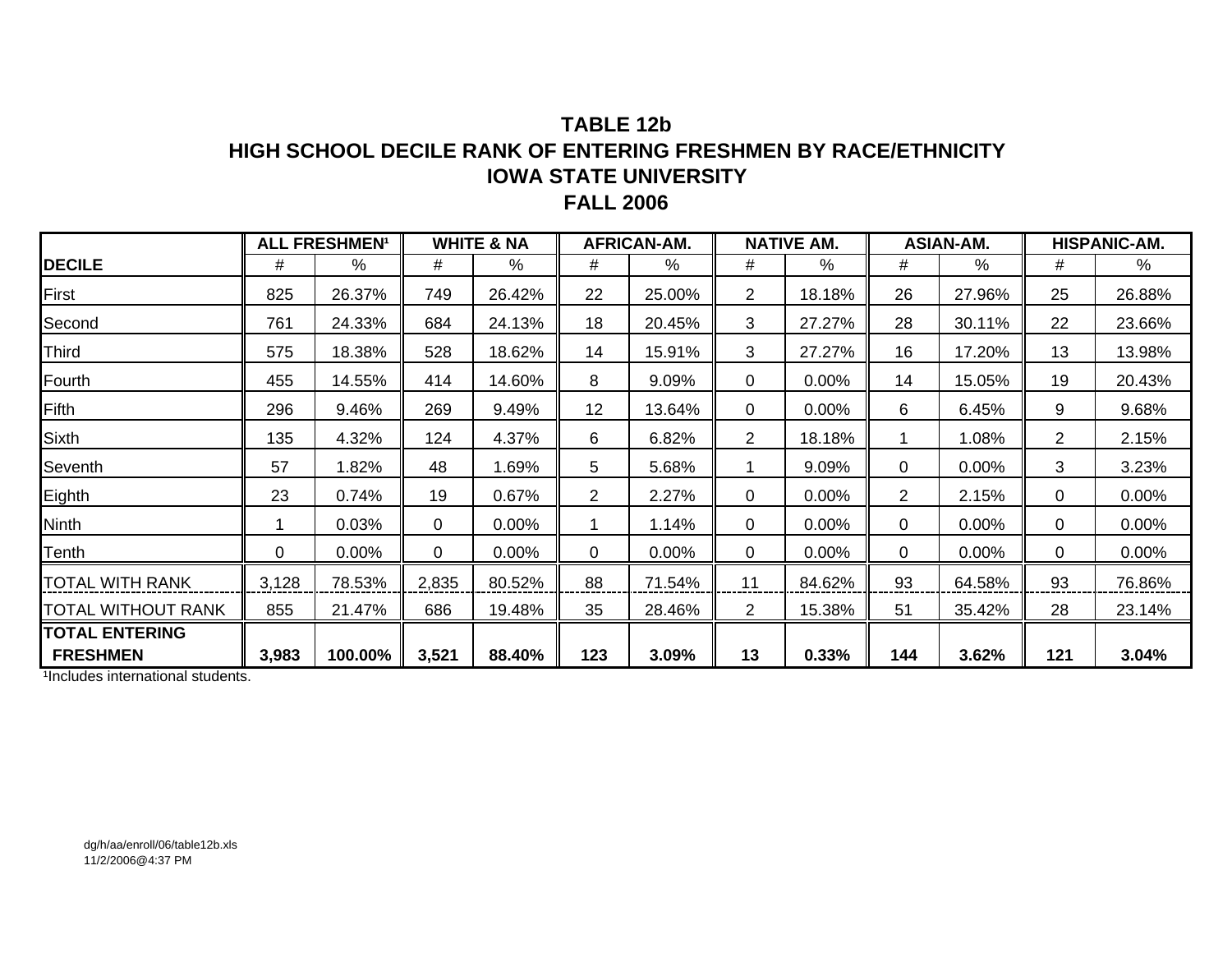### **TABLE 12cHIGH SCHOOL DECILE RANK OF ENTERING FRESHMEN BY RACE/ETHNICITY UNIVERSITY OF NORTHERN IOWA FALL 2006**

|                                 |                | <b>ALL FRESHMEN</b> |              | <b>WHITE &amp; NA</b> |                | <b>AFRICAN-AM.</b> |                | <b>NATIVE AM.</b> |                       | <b>ASIAN-AM.</b> |                | <b>HISPANIC-AM.</b> |
|---------------------------------|----------------|---------------------|--------------|-----------------------|----------------|--------------------|----------------|-------------------|-----------------------|------------------|----------------|---------------------|
| <b>DECILE</b>                   | #              | %                   | #            | %                     | #              | %                  | #              | $\%$              | #                     | %                | #              | %                   |
| First                           | 292            | 18.24%              | 279          | 18.50%                | 4              | 12.12%             |                | 20.00%            | $\overline{7}$        | 25.00%           |                | 3.70%               |
| Second                          | 310            | 19.36%              | 294          | 19.50%                | 8              | 24.24%             | 1              | 20.00%            | $\mathbf{2}^{\prime}$ | 7.14%            | 5              | 18.52%              |
| Third                           | 318            | 19.86%              | 303          | 20.09%                | 4              | 12.12%             | 0              | $0.00\%$          | 5                     | 17.86%           | 6              | 22.22%              |
| Fourth                          | 260            | 16.24%              | 241          | 15.98%                | $\overline{7}$ | 21.21%             | 0              | $0.00\%$          | 5                     | 17.86%           | $\overline{7}$ | 25.93%              |
| Fifth                           | 240            | 14.99%              | 229          | 15.19%                | 4              | 12.12%             | 0              | 0.00%             | 5                     | 17.86%           | $\overline{2}$ | 7.41%               |
| Sixth                           | 120            | 7.50%               | 108          | 7.16%                 | 3              | 9.09%              | $\overline{2}$ | 40.00%            | 4                     | 14.29%           | 3              | 11.11%              |
| Seventh                         | 36             | 2.25%               | 33           | 2.19%                 |                | 3.03%              |                | 20.00%            | 0                     | 0.00%            |                | 3.70%               |
| Eighth                          | 16             | 1.00%               | 15           | 0.99%                 | 0              | 0.00%              | 0              | 0.00%             | 0                     | 0.00%            |                | 3.70%               |
| Ninth                           | $\overline{7}$ | 0.44%               | 4            | 0.27%                 | $\overline{2}$ | 6.06%              | 0              | 0.00%             | 0                     | 0.00%            |                | 3.70%               |
| Tenth                           | $\overline{2}$ | 0.12%               | $\mathbf{2}$ | 0.13%                 | 0              | 0.00%              | 0              | 0.00%             | 0                     | 0.00%            | 0              | 0.00%               |
| TOTAL WITH RANK                 | ,601           | 90.55%              | 1,508        | 90.90%                | 33             | 80.49%             | 5              | 83.33%            | 28                    | 84.85%           | 27             | 93.10%              |
| TOTAL WITHOUT RANK <sup>1</sup> | 167            | 9.45%               | 151          | 9.10%                 | 8              | 19.51%             |                | 16.67%            | 5                     | 15.15%           | $\overline{2}$ | 6.90%               |
| <b>TOTAL ENTERING</b>           |                |                     |              |                       |                |                    |                |                   |                       |                  |                |                     |
| <b>FRESHMEN</b>                 | 1,768          | 100.00%             | 1,659        | 93.83%                | 41             | 2.32%              | 6              | 0.34%             | 33                    | 1.87%            | 29             | 1.64%               |

1International students are included in the category White & NA.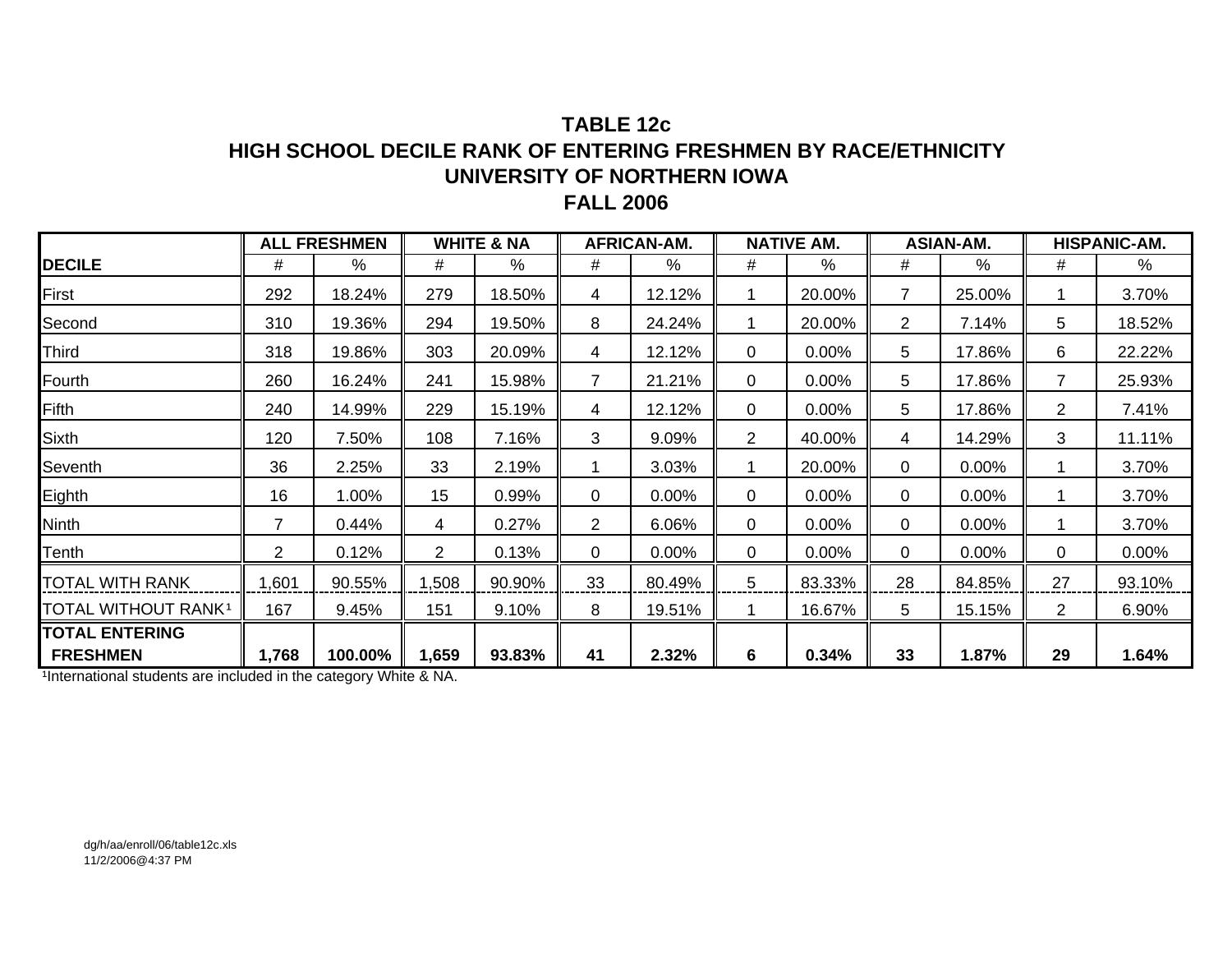# **TABLE 13 ACT COMPOSITE SCORES FOR ENTERING FRESHMEN AT REGENT UNIVERSITIES FALL 1976 to FALL 2006**

|             |             | <b>SUI</b>    |             | <b>ISU</b>                     |             | <b>UNI</b>    | <b>NATIONAL</b> | <b>STATE</b> |
|-------------|-------------|---------------|-------------|--------------------------------|-------------|---------------|-----------------|--------------|
| <b>YEAR</b> | <b>MEAN</b> | <b>MEDIAN</b> | <b>MEAN</b> | <b>MEDIAN</b>                  | <b>MEAN</b> | <b>MEDIAN</b> | <b>MEAN</b>     | <b>MEAN</b>  |
|             |             |               |             |                                |             |               |                 |              |
| 1976        | 23.0        | 24.1          | 23.9        | 25.1                           | 21.2        | 21.0          | 18.3            | 20.6         |
| 1977        | 23.1        | 24.1          | 23.5        | 24.5                           | 20.7        | 21.0          | 18.4            | 20.4         |
| 1978        | 22.9        | 24.0          | 23.8        | 24.9                           | 20.6        | 21.0          | 18.5            | 20.4         |
| 1979        | 23.1        | 23.9          | 23.4        | 24.4                           | 20.6        | 21.0          | 18.6            | 20.5         |
| 1980        | 23.1        | 23.3          | 23.4        | 24.3                           | 20.5        | 21.0          | 18.5            | 20.3         |
| 1981        | 23.2        | 23.6          | 23.4        | 24.5                           | 20.6        | 21.0          | 18.5            | 20.3         |
| 1982        | 23.4        | 23.6          | 23.5        | 24.5                           | 20.6        | 21.0          | 18.4            | 20.2         |
| 1983        | 23.3        | 23.5          | 23.0        | 24.1                           | 20.8        | 21.0          | 18.3            | 20.2         |
| 1984        | 23.4        | 23.9          | 23.1        | 24.1                           | 21.0        | 21.0          | 18.5            | 20.3         |
| 1985        | 23.6        | 24.1          | 22.8        | 23.8                           | 21.3        | 22.0          | 18.6            | 20.6         |
| 1986        | 23.7        | 24.1          | 23.0        | 23.9                           | 22.1        | 22.8          | 18.8            | 20.3         |
| 1987        | 23.6        | 24.1          | 23.1        | 24.1                           | 21.8        | 22.5          | 18.7            | 20.3         |
| 1988        | 23.7        | 24.2          | 23.2        | 24.2                           | 21.8        | 22.6          | 18.8            | 20.1         |
| 1989        | 23.7        | 24.3          | 23.1        | 24.1                           | 21.6        | 22.3          | 18.6            | 20.6         |
|             |             |               |             | <b>Enhanced ACT Assessment</b> |             |               |                 |              |
| 1990        | 24.1        | 24.4          | 24.5        | 25.2                           | 23.1        | 23.4          | 20.6            | 21.8         |
| 1991        | 24.4        | 24.1          | 24.1        | 24.6                           | 22.8        | 23.0          | 20.6            | 21.7         |
| 1992        | 24.4        | 24.1          | 24.0        | 24.4                           | 22.9        | 23.2          | 20.6            | 21.6         |
| 1993        | 24.5        | 24.3          | 24.2        | 24.6                           | 23.0        | 23.3          | 20.7            | 21.8         |
| 1994        | 24.4        | 24.0          | 24.2        | 24.7                           | 23.1        | 23.3          | 20.8            | 21.9         |
| 1995        | 24.3        | 24.0          | 24.2        | 24.5                           | 23.0        | 23.3          | 20.8            | 21.8         |
| 1996        | 24.5        | 24.4          | 24.4        | 24.7                           | 23.2        | 23.4          | 20.9            | 21.9         |
| 1997        | 24.7        | 24.5          | 24.4        | 24.8                           | 23.6        | 23.5          | 21.0            | 22.1         |
| 1998        | 24.7        | 24.5          | 24.5        | 24.8                           | 23.3        | 23.5          | 21.0            | 22.1         |
| 1999        | 24.6        | 24.5          | 24.4        | 24.8                           | 23.0        | 23.2          | 21.0            | 22.0         |
| 2000        | 24.6        | 24.0          | 24.4        | 24.7                           | 23.0        | 23.3          | 21.0            | 22.0         |
| 2001        | 24.5        | 24.4          | 24.4        | 24.7                           | 22.9        | 23.2          | 21.0            | 22.0         |
| 2002        | 24.6        | 24.4          | 24.4        | 24.8                           | 22.7        | 22.0          | 20.8            | 22.0         |
| 2003        | 24.8        | 24.7          | 24.6        | 24.5                           | 22.9        | 23.0          | 20.8            | 22.0         |
| 2004        | 24.7        | 24.6          | 24.6        | 24.5                           | 22.9        | 23.0          | 20.9            | 22.0         |
| 2005        | 24.7        | 24.6          | 24.4        | 24.2                           | 22.8        | 23.0          | 20.9            | 22.0         |
| 2006        | 24.8        | 24.8          | 24.5        | 24.3                           | 23.0        | 23.8          | 21.1            | 22.1         |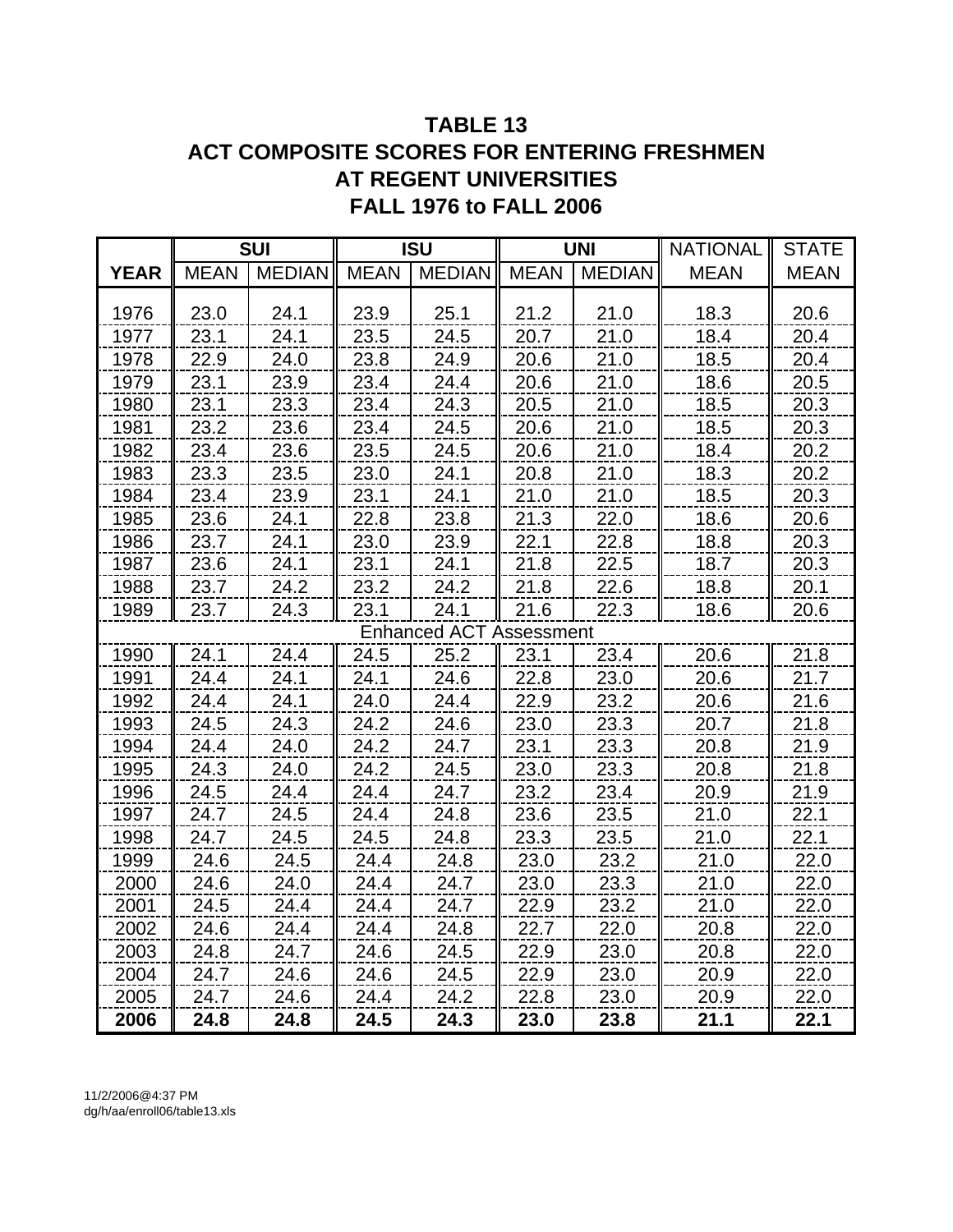#### **TABLE 14 ACT COMPOSITE SCORES EXPRESSED BY QUARTILE RANGE FOR NEW FRESHMAN STUDENTS AT REGENT UNIVERSITIESFALL 1988 to FALL 2006**

|       |                | Lower Q1                |                 |                                                                                           | $Q2 + Q3$               |                             |                 | <b>Upper Q4</b>         |                 |
|-------|----------------|-------------------------|-----------------|-------------------------------------------------------------------------------------------|-------------------------|-----------------------------|-----------------|-------------------------|-----------------|
| Year  |                | (Lower to Upper Limits) |                 |                                                                                           | (Lower to Upper Limits) |                             |                 | (Lower to Upper Limits) |                 |
|       | <b>SUI</b>     | <b>ISU</b>              | <b>UNI</b>      | SUI                                                                                       | <b>ISU</b>              | <b>UNI</b>                  | <b>SUI</b>      | <b>ISU</b>              | <b>UNI</b>      |
| 1988* | $6.00 - 21.70$ | $8.00 - 21.63$          | $9.0 - 20.39$   | $21.8 - 26.6$                                                                             | $21.64 - 27.14$         | $20.40 - 26.02$             | $26.70 - 34.0$  | 27.15 - 35.00           | 26.03 - 34.00   |
|       |                |                         |                 |                                                                                           |                         |                             |                 |                         |                 |
| 1989* | $8.00 - 21.90$ | 7.00 - 21.12            | $8.0 - 20.22$   | $22.0 - 26.6$                                                                             | 21.13 - 27.28           | 20.23 - 26.01               | 26.70 - 34.0    | 27.29 - 35.00           | 26.02 - 32.00   |
|       |                |                         |                 |                                                                                           |                         |                             |                 |                         |                 |
| 1990  | $9.00 - 22.50$ | 13.00 - 21.53           | $12.0 - 21.05$  | $22.6 - 27.3$                                                                             | 21.54 - 27.24           | 21.06 - 26.15               | 27.40 - 34.00   | 27.25 - 35.00           | 26.16 - 35.00   |
|       |                |                         |                 |                                                                                           |                         |                             |                 |                         |                 |
| 1991  | 13.00 - 22.30  | 12.00 - 21.40           | 11.0 - 20.86    | $22.4 - 27.4$                                                                             |                         | 21.41 - 26.60 20.87 - 25.61 | 27.50 - 35.00   | 26.61 - 35.00           | 25.62 - 33.00   |
|       |                |                         |                 |                                                                                           |                         |                             |                 |                         |                 |
| 1992  | 14.00 - 22.30  | 13.00 - 21.27           | 15.0 - 20.86    | $22.4 - 27.5$                                                                             | 21.28 - 26.68           | 20.87 - 25.68               | 27.60 - 34.00   | 26.69 - 35.00           | 25.69 - 34.00   |
|       |                |                         |                 |                                                                                           |                         |                             |                 |                         |                 |
| 1993  | 13.00 - 22.60  | 12.00 - 21.43           | $13.0 - 20.99$  | $22.7 - 27.4$                                                                             | 21.44 - 26.80           | 21.00 - 25.82               | $27.50 - 35.00$ | 26.81 - 36.00           | 25.83 - 34.00   |
|       |                |                         |                 |                                                                                           |                         |                             |                 |                         |                 |
| 1994  | 13.00 - 22.30  | 12.00 - 21.38           | 14.0 - 21.08    | $22.4 - 27.2$                                                                             | 21.39 - 26.95           | 21.09 - 25.87               | 27.30 - 35.00   | 26.96 - 35.00           | 25.88 - 34.00   |
|       |                |                         |                 |                                                                                           |                         |                             |                 |                         |                 |
| 1995  | 13.00 - 22.30  | 13.00 - 21.36           | 13.00 - 21.03   | 22.40 - 27.10                                                                             | 21.37 - 26.81           | 21.04 - 25.75               | 27.20 - 35.00   | 26.82 - 36.00           | 25.76 - 35.00   |
|       |                |                         |                 |                                                                                           |                         |                             |                 |                         |                 |
| 1996  | 13.00 - 22.20  | 13.00 - 21.54           | 13.00 - 21.25   | 22.30 - 27.10                                                                             | $21.55 - 27.14$         | 21.26 - 26.04               | 27.20 - 35.00   | 27.15 - 36.00           | $26.05 - 33.00$ |
|       |                |                         |                 |                                                                                           |                         |                             |                 |                         |                 |
|       |                |                         |                 |                                                                                           |                         |                             |                 |                         |                 |
| 1997  | 14.00 - 22.10  | 12.00 - 21.48           | 14.00 - 21.09   | $22.2 - 27.0$                                                                             | 21.49 - 27.02           | $21.10 - 26.03$             | 27.10 - 35.00   | 27.03 - 36.00           | 26.04 - 35.00   |
| 1998  |                |                         |                 |                                                                                           |                         |                             |                 |                         |                 |
|       | 12.00 - 22.20  | 12.00 - 21.65           | 12.00 - 20.24   | 22.30 - 27.00                                                                             | 21.66 - 27.21           | $20.25 - 26.14$             | 27.10 - 36.00   | 27.22 - 36.00           | 26.15 - 33.00   |
|       |                |                         |                 |                                                                                           |                         |                             |                 |                         |                 |
| 1999  | 12.00 - 22.20  | 14.00 - 21.42           | 12.00 - 20.95   | 22.30 - 27.10                                                                             | 21.43 - 26.98           | 20.96 - 25.87               | 27.20 - 35.00   | 26.99 - 36.00           | 25.88 - 34.00   |
|       |                |                         |                 |                                                                                           |                         |                             |                 |                         |                 |
| 2000  | 13.00 - 22.20  | 13.00 - 21.55           | 12.00 - 20.00   | 22.30 - 27.10                                                                             | 21.56 - 27.18           | 20.01 - 25.74               | 27.20 - 36.00   | 27.19 - 36.00           | 25.75 - 34.00   |
|       |                |                         |                 |                                                                                           |                         |                             |                 |                         |                 |
| 2001  | 13.00 - 22.20  | 12.00 - 21.64           | $10.00 - 20.75$ | 22.30 - 27.10                                                                             | 21.65 - 27.00           | 20.76 - 24.74               | 27.20 - 35.00   | 27.01 - 36.00           | 24.75 - 36.00   |
|       |                |                         |                 |                                                                                           |                         |                             |                 |                         |                 |
| 2002  | 12.00 - 22.20  | 14.00 - 21.60           | $11.00 - 20.00$ | 22.30 - 27.00                                                                             | 21.61 - 27.14           | $20.10 - 24.9$              | 27.00 - 35.00   | 27.15 - 36.00           | 25.00 - 34.00   |
|       |                |                         |                 |                                                                                           |                         |                             |                 |                         |                 |
| 2003  | 11.00 - 22.10  | 13.00 - 21.73           | 12.00 - 20.00   | 22.20 - 27.00                                                                             | 21.74 - 27.41           | $20.10 - 24.9$              | 27.10 - 36.00   | 27.42 - 35.00           | 25.00 - 34.00   |
|       |                |                         |                 |                                                                                           |                         |                             |                 |                         |                 |
| 2004  | 13.00 - 22.10  | 13.00 - 21.69           | 13.00 - 20.00   | 22.20 - 27.00                                                                             | 21.70 - 27.44           | $20.10 - 25.00$             | 27.10 - 35.00   | 27.45 - 36.00           | $25.10 - 35.00$ |
|       |                |                         |                 |                                                                                           |                         |                             |                 |                         |                 |
| 2005  | 14.00 - 22.10  | 12.00 - 21.59           | 12.00 - 20.00   | 22.20 - 27.00                                                                             | 21.60 - 27.03           | $20.10 - 25.00$             | $27.10 - 36.00$ | 27.04 - 35.00           | 25.10 - 35.00   |
|       |                |                         |                 |                                                                                           |                         |                             |                 |                         |                 |
| 2006  | 13.00 - 23.40  |                         |                 | │11.00 - 21.62 │13.00 - 20.97 │23.50 - 27.00 │21.63 - 27.10 │20.98 - 25.77 ║27.10 - 35.00 |                         |                             |                 | 27.11 - 36.00           | 25.78 - 35.00   |

\* ACT scores for year 1987 through 1989 converted to "Enhanced" ACT norms.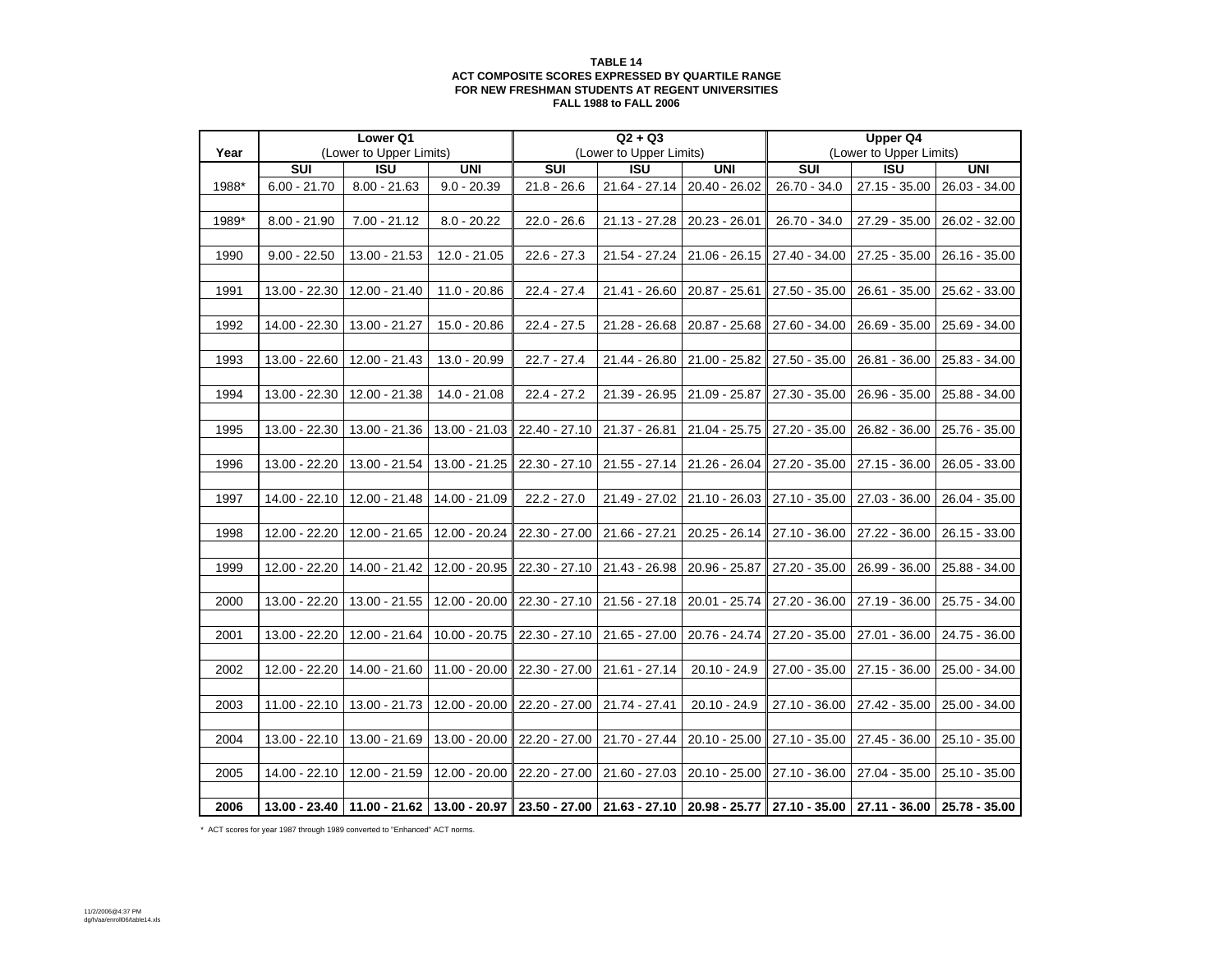# **TABLE 15ENROLLMENT AT REGENT UNIVERSITIESBY RESIDENCE AND EDUCATIONAL LEVELFALL 2001 to FALL 2006**

|               |              |        |            | <b>Fall 2001</b> |                     |        |            | <b>Fall 2002</b> |                     |        |            | <b>Fall 2003</b> |                     |
|---------------|--------------|--------|------------|------------------|---------------------|--------|------------|------------------|---------------------|--------|------------|------------------|---------------------|
|               |              | SUI    | <b>ISU</b> | UNI              | <b>Regent Total</b> | SUI*   | <b>ISU</b> | UNI              | <b>Regent Total</b> | SUI*   | <b>ISU</b> | <b>UNI</b>       | <b>Regent Total</b> |
| Undergraduate | Resident     | 13,284 | 17,674     | 11,754           | 42,712              | 13,769 | 17,586     | 11,504           | 42,859              | 13,678 | 17,104     | 11,061           | 41,843              |
|               | Non-Resident | 6,319  | 5,386      | 720              | 12,425              | 6,718  | 5,413      | 778              | 12,909              | 6,555  | 5,126      | 713              | 12,394              |
|               | Total        | 19,603 | 23,060     | 12,474           | 55,137              | 20,487 | 22,999     | 12,282           | 55,768              | 20,233 | 22,230     | 11,774           | 54,237              |
|               |              |        |            |                  |                     |        |            |                  |                     |        |            |                  |                     |
| Graduate      | Resident     | 2,274  | 2,098      | ,256             | 5,628               | 2,196  | 2,087      | ,277             | 5,560               | 2,209  | 2,121      | 1,295            | 5,625               |
|               | Non-Resident | 3,045  | 2,265      | 340              | 5,650               | 3,151  | 2,412      | 367              | 5,930               | 3,261  | 2,620      | 372              | 6,253               |
|               | Total        | 5,319  | 4,363      | ,596             | 11,278              | 5,347  | 4,499      | ,644             | 11,490              | 5,470  | 4,741      | 1,667            | 11,878              |
|               |              |        |            |                  |                     |        |            |                  |                     |        |            |                  |                     |
| Professional  | Resident     | 2,924  | 252        |                  | 3,176               | 2,809  | 253        |                  | 3,062               | 3,000  | 263        |                  | 3,263               |
|               | Non-Resident | 922    | 148        |                  | 1070                | 1,054  | 147        |                  | 1201                | 1,042  | 146        |                  | 1188                |
|               | Total        | 3,846  | 400        |                  | 4,246               | 3,863  | 400        |                  | 4,263               | 4,042  | 409        |                  | 4,451               |
|               |              |        |            |                  |                     |        |            |                  |                     |        |            |                  |                     |
| <b>Total</b>  | Resident     | 18,482 | 20,024     | 13,010           | 51,516              | 18,774 | 19,926     | 12,781           | 51,481              | 18,887 | 19,488     | 12,356           | 50,731              |
|               | Non-Resident | 10,286 | 7,799      | 1060             | 19,145              | 10,923 | 7,972      | 1,145            | 20,040              | 10,858 | 7,892      | 1085             | 19,835              |
|               | Total        | 28,768 | 27,823     | 14,070           | 70,661              | 29,697 | 27,898     | 13,926           | 71,521              | 29,745 | 27,380     | 13,441           | 70,566              |

|                      |              |        |            | <b>Fall 2004</b> |                     |            |        | <b>Fall 2005</b> |                     |            |        | <b>Fall 2006</b> |                     |
|----------------------|--------------|--------|------------|------------------|---------------------|------------|--------|------------------|---------------------|------------|--------|------------------|---------------------|
|                      |              | SUI*   | <b>ISU</b> | UNI              | <b>Regent Total</b> | <b>SUI</b> | ISU    | UNI              | <b>Regent Total</b> | <b>SUI</b> | ISU    | UNI              | <b>Regent Total</b> |
| <b>Undergraduate</b> | Resident     | 13,801 | 16,424     | 10,516           | 40,741              | 13,919     | 15,984 | 10,185           | 40,088              | 14,011     | 15,735 | 9,907            | 39,653              |
|                      | Non-Resident | 6,334  | 4,930      | 704              | 11,968              | 6,381      | 4,748  | 767              | 11,896              | 6,727      | 4,705  | 795              | 12,227              |
|                      | <b>Total</b> | 20,135 | 21,354     | 11,220           | 52,709              | 20,300     | 20,732 | 10,952           | 51,984              | 20,738     | 20,440 | 10,702           | 51,880              |
|                      |              |        |            |                  |                     |            |        |                  |                     |            |        |                  |                     |
| Graduate             | Resident     | 2,114  | 2,037      | 1,277            | 5,428               | 2,099      | 2,042  | 1,215            | 5,356               | 2,059      | 1,973  | ,222             | 5,254               |
|                      | Non-Resident | 3,332  | 2,581      | 327              | 6,240               | 3,313      | 2,536  | 346              | 6,195               | 3,329      | 2,610  | 336              | 6,275               |
|                      | Total        | 5,446  | 4,618      | 1,604            | 11,668              | 5,412      | 4,578  | ,561             | 11,551              | 5,388      | 4,583  | 1,558            | 11,529              |
|                      |              |        |            |                  |                     |            |        |                  |                     |            |        |                  |                     |
| <b>Professional</b>  | Resident     | 3,081  | 261        |                  | 3,342               | 2,878      | 264    |                  | 3,142               | 2,833      | 253    |                  | 3,086               |
|                      | Non-Resident | 1,083  | 147        |                  | 1,230               | 1,052      | 167    |                  | 1,219               | 020, ا     | 186    |                  | 1,206               |
|                      | <b>Total</b> | 4,164  | 408        |                  | 4,572               | 3,930      | 431    |                  | 4,361               | 3,853      | 439    |                  | 4,292               |
|                      |              |        |            |                  |                     |            |        |                  |                     |            |        |                  |                     |
| <b>Total</b>         | Resident     | 18,996 | 18,722     | 11,793           | 49,511              | 18,896     | 18,290 | 11,400           | 48,586              | 18,903     | 17,961 | 11,129           | 47,993              |
|                      | Non-Resident | 10,749 | 7,658      | 1,031            | 19,438              | 10,746     | 7,451  | 1,113            | 19,310              | 11,076     | 7.501  | 1,131            | 19,708              |
|                      | Total        | 29,745 | 26,380     | 12,824           | 68,949              | 29,642     | 25,741 | 12,513           | 67,896              | 29,979     | 25,462 | 12,260           | 67,701              |

\* Beginning in Fall 2000, MBA students are reported as professional school students.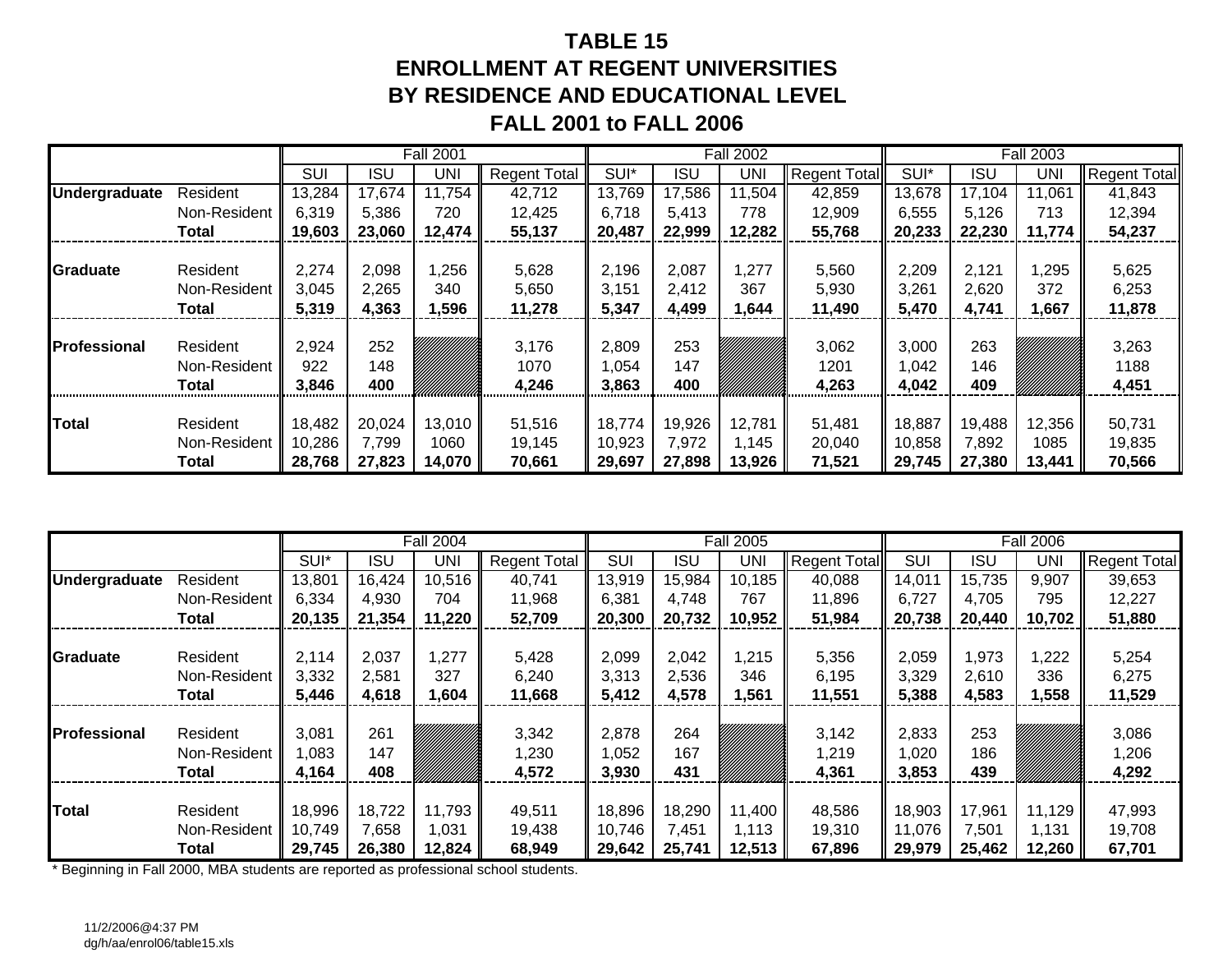#### **TABLE 16 ENROLLMENT OF WOMEN AT REGENT UNIVERSITIES FALL 1997 to FALL 2006**

|                                             |        | 1997               |                   | 1998    | 1999   |         |        | 2000               | 2001   |         |        | 2002    |        | 2003               | 2004               |                    | 2005       |         |                   | 2006       |                    |                    |
|---------------------------------------------|--------|--------------------|-------------------|---------|--------|---------|--------|--------------------|--------|---------|--------|---------|--------|--------------------|--------------------|--------------------|------------|---------|-------------------|------------|--------------------|--------------------|
|                                             | Number | Percent            | Number            | Percent | Number | Percent | Number | Percent            | Number | Percent | Number | Percent | Number | Percent            | Number             | Percent            | Number     | Percent | Number            | Percent    | One Year<br>Change | Ten Year<br>Change |
| <b>UNIVERSITY OF IOWA</b>                   |        |                    |                   |         |        |         |        |                    |        |         |        |         |        |                    |                    |                    |            |         |                   |            |                    |                    |
| Undergraduate                               | 10.145 | 54.1%              | 10,609            | 54.9%   | 10,637 | 54.4%   | 10,509 | 54.5%              | 10.705 | 54.6%   | 11,223 | 54.8%   | 11.004 | 54.4%              | 10,899             | 54.1%              | 10,851     | 53.5%   | 10,974            | 52.9%      | 1.1%               | 8.2%               |
|                                             | 3,224  | 51.7%<br>--------- | 3,327<br>-------- | 51.2%   | 3,297  | 51.5%   | 2,990  | 54.3%<br>--------- | 3,002  | 56.4%   | 3,068  | 57.4%   | 3.146  | 57.5%<br>--------- | 3,091<br>--------- | 56.8%<br>--------- | 3,009<br>. | 55.6%   | 3.024<br>-------- | 56.1%<br>. | 0.5%<br>.          | $-6.2%$            |
| Professiona                                 | 1,230  | 42.7%              | .228              | 42.7%   | 1.268  | 43.6%   | 1.443  | 40.9%              | 1.570  | 40.8%   | 1.618  | 41.9%   | 1.699  | 42.0%              | 1.775              | 42.6%              | 1.698      | 43.2%   | 1.656             | 43.0%      | $-2.5%$            | 34.6%              |
| <b>TOTAL</b>                                | 14.599 | 52.4%              | 15,164            | 52.8%   | 15,202 | 52.7%   | 14,942 | 52.8%              | 15,277 | 53.1%   | 15,909 | 53.6%   | 15,849 | 53.3%              | 15,765             | 53.0%              | 15,558     | 52.5%   | 15,654            | 52.2%      | 0.6%               | 7.2%               |
| <b>IOWA STATE UNIVERSITY</b>                |        |                    |                   |         |        |         |        |                    |        |         |        |         |        |                    |                    |                    |            |         |                   |            |                    |                    |
| Undergraduate                               | 8.999  | 43.4%              | 9.281             | 44.1%   | 9.615  | 44.7%   | 9.840  | 44.6%              | 10.233 | 44.4%   | 10.179 | 44.3%   | 9.753  | 43.9%              | 9.371              | 43.9%              | 9.024      | 43.5%   | 8.894             | 43.5%      | $-1.4%$            | $-1.2%$            |
| Graduate                                    | 1.696  | 39.8%              | 1.689             | 40.6%   | 1.726  | 41.0%   | 1.765  | 40.4%              | 1.79   | 41.0%   | 1.816  | 40.4%   | 1.878  | 39.6%              | 1.910              | 41.4%              | 1.895      | 41.4%   | 1.930             | 42.1%      | 1.8%               | 13.8%              |
| Professional                                | 242    | 59.5%              | 240               | 61.2%   | 249    | 62.6%   | 250    | 63.5%              | 258    | 64.5%   | 272    | 68.0%   | 295    | 72.1%              | 299                | 73.3%              | 323        | 74.9%   | 328               | 74.7%      | 1.5%               | 35.5%              |
| <b>TOTAL</b>                                | 10.937 | 43.1%              | 11.210            | 43.8%   | 11,590 | 44.4%   | 11.855 | 44.2%              | 12.282 | 44.1%   | 12,267 | 44.0%   | 11,926 | 43.6%              | 11,580             | 43.9%              | 11.242     | 43.7%   | 11,152            | 43.8%      | $-0.8%$            | 2.0%               |
| UNIVERSITY OF NORTHERN IOWA                 |        |                    |                   |         |        |         |        |                    |        |         |        |         |        |                    |                    |                    |            |         |                   |            |                    |                    |
| <b>Undergraduate</b>                        | 6.710  | 57.6%              | 6.739             | 57.3%   | 6.892  | 57.5%   | 7.048  | 57.7%              | 7.245  | 58.1%   | 7.042  | 57.3%   | 6.767  | 57.5%              | 6.383              | 56.9%              | 6.258      | 57.1%   | 6.091             | 56.9%      | $-2.7%$            | $-9.2%$            |
| Graduate<br>.                               | 955    | 65.7%              | 1.073             | 68.6%   | 1.024  | 65.3%   | 1.016  | 65.3%              | 1.047  | 65.6%   | 1.102  | 67.0%   | 1.110  | 66.6%              | 1.074              | 67.0%              | 1.036      | 66.4%   | 1.033             | 66.3%      | $-0.3%$            | 8.2%               |
| <b>TOTAL</b>                                | 7.665  | 58.5%              | 7,812             | 58.6%   | 7.916  | 58.4%   | 8.064  | 58.5%              | 8.292  | 58.9%   | 8.144  | 58.5%   | 7,877  | 58.6%              | 7.457              | 58.1%              | 7.294      | 58.3%   | 7.124             | 58.1%      | $-2.3%$            | $-7.1%$            |
| <b>REGENTS TOTAL</b>                        |        |                    |                   |         |        |         |        |                    |        |         |        |         |        |                    |                    |                    |            |         |                   |            |                    |                    |
| Undergraduate<br>-------------------------- | 25.854 | 50.6%              | 26.629            | 51.1%   | 27.144 | 51.2%   | 27.397 | 51.1%              | 28.183 | 51.1%   | 28,444 | 51.0%   | 27.524 | 50.7%              | 26.653             | 50.6%              | 26,133     | 50.3%   | 25.959            | 50.0%      | $-0.7%$            | 0.4%               |
| Graduate                                    | 5.875  | 49.2%              | 6.089             | 49.8%   | 6.047  | 49.7%   | 5.771  | 50.5%              | 5.840  | 51.8%   | 5.986  | 52.1%   | 6.134  | 51.6%              | 6.075              | 52.1%              | 5.940      | 51.4%   | 5.98              | 51.9%      | 0.8%               | 1.9%               |
| Professional                                | 1,472  | 44.8%              | .468              | 44.9%   | 1.517  | 45.9%   | 1.693  | 43.2%              | 1.828  | 43.1%   | 1,890  | 44.3%   | 1.994  | 44.8%              | 2.074              | 45.4%              | 2,021      | 46.3%   | 1.984             | 46.2%      | $-1.8%$            | 34.8%              |
| <b>TOTAL</b>                                | 33.20' | 50.0%              | 34.186            | 50.6%   | 34.708 | 50.7%   | 34.86' | 50.6%              | 35,851 | 50.7%   | 36,320 | 50.8%   | 35.652 | 50.5%              | 34.802             | 50.5%              | 34.094     | 50.2%   | 33.930            | 50.1%      | $-0.5%$            | 2.2%               |

In Fall 2000, MBA students were moved from the Graduate to the Professional school category at the University of Iowa.

NEED TO CHANGE THE DENOMINATORS.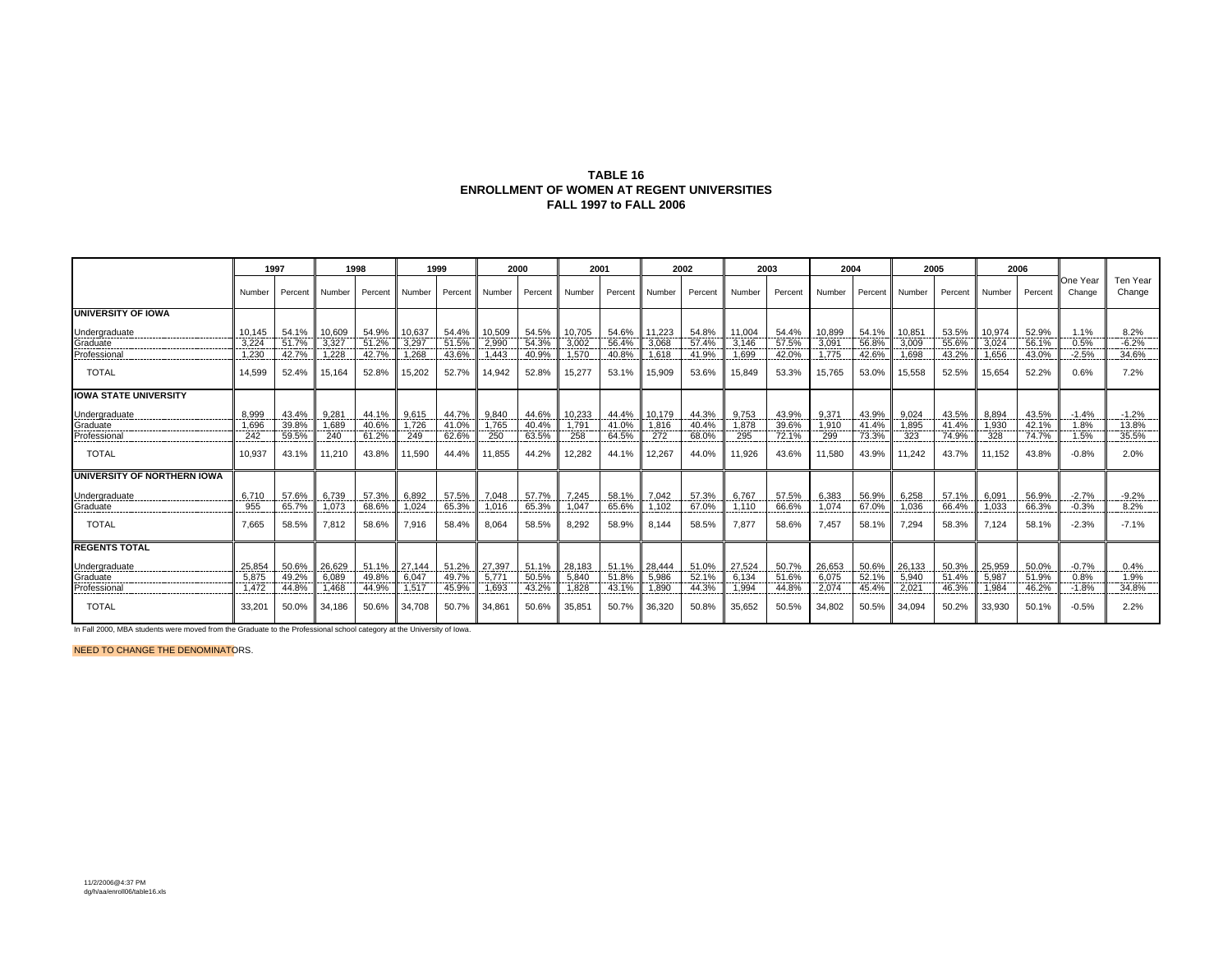# **TABLE 17aNUMBER OF DEGREES AWARDED AT REGENT UNIVERSITIES1996-1997 to 2005-2006**

|                     |        |        |        |        |           |           | <b>NUMBER OF DEGREES AWARDED</b> |        |        |        |
|---------------------|--------|--------|--------|--------|-----------|-----------|----------------------------------|--------|--------|--------|
|                     | 96-97  | 97-98  | 98-99  | 99-00  | $00 - 01$ | $01 - 02$ | 02-03                            | 03-04  | 04-05  | 05-06  |
| <b>SUI</b>          |        |        |        |        |           |           |                                  |        |        |        |
| Undergraduate       | 3,471  | 3,406  | 3,662  | 3,857  | 3,696     | 3,783     | 4,086                            | 4,015  | 4,041  | 4,105  |
| Graduate            | 1,611  | 1,640  | 1,608  | 1,611  | 1,593     | 1,600     | 1,619                            | 1,658  | 1,753  | 1,442  |
| Professional        | 540    | 513    | 512    | 550    | 558       | 570       | 552                              | 547    | 583    | 894    |
| <b>TOTAL</b>        | 5,622  | 5,559  | 5,782  | 6,018  | 5,847     | 5,953     | 6,257                            | 6,220  | 6,377  | 6,441  |
|                     |        |        |        |        |           |           |                                  |        |        |        |
| <b>ISU</b>          |        |        |        |        |           |           |                                  |        |        |        |
| Undergraduate       | 3,845  | 3,876  | 3,818  | 4,039  | 4,019     | 4,163     | 4,481                            | 4,523  | 4,679  | 4,614  |
| Graduate            | 1,026  | 1,129  | 1,033  | 998    | 1,004     | 1,041     | 1,033                            | 1,046  | 1,104  | 1,174  |
| Professional        | 91     | 100    | 94     | 99     | 97        | 98        | 96                               | 104    | 93     | 106    |
| <b>TOTAL</b>        | 4,962  | 5,105  | 4,945  | 5,136  | 5,120     | 5,302     | 5,610                            | 5,673  | 5,876  | 5,894  |
| <b>UNI</b>          |        |        |        |        |           |           |                                  |        |        |        |
| Undergraduate       | 2,175  | 2,214  | 2,327  | 2,386  | 2,267     | 2,420     | 2,592                            | 2,584  | 2,669  | 2,423  |
| Graduate            | 438    | 365    | 442    | 444    | 399       | 431       | 426                              | 455    | 507    | 510    |
| <b>TOTAL</b>        | 2,613  | 2,579  | 2,769  | 2,830  | 2,666     | 2,851     | 3,018                            | 3,039  | 3,176  | 2,933  |
|                     |        |        |        |        |           |           |                                  |        |        |        |
| <b>REGENT TOTAL</b> |        |        |        |        |           |           |                                  |        |        |        |
| Undergraduate       | 9,491  | 9,496  | 9,807  | 10,282 | 9,982     | 10,366    | 11,159                           | 11,122 | 11,389 | 11,142 |
| Graduate            | 3,075  | 3,134  | 3,083  | 3,053  | 2,996     | 3,072     | 3,078                            | 3,159  | 3,364  | 3,126  |
| Professional        | 631    | 613    | 606    | 649    | 655       | 668       | 648                              | 651    | 676    | 1,000  |
| <b>TOTAL</b>        | 13,197 | 13,243 | 13,496 | 13,984 | 13,633    | 14,106    | 14,885                           | 14,932 | 15,429 | 15,268 |
|                     |        |        |        |        |           |           |                                  |        |        |        |

The reporting time frame is Summer, Fall, and Spring graduates.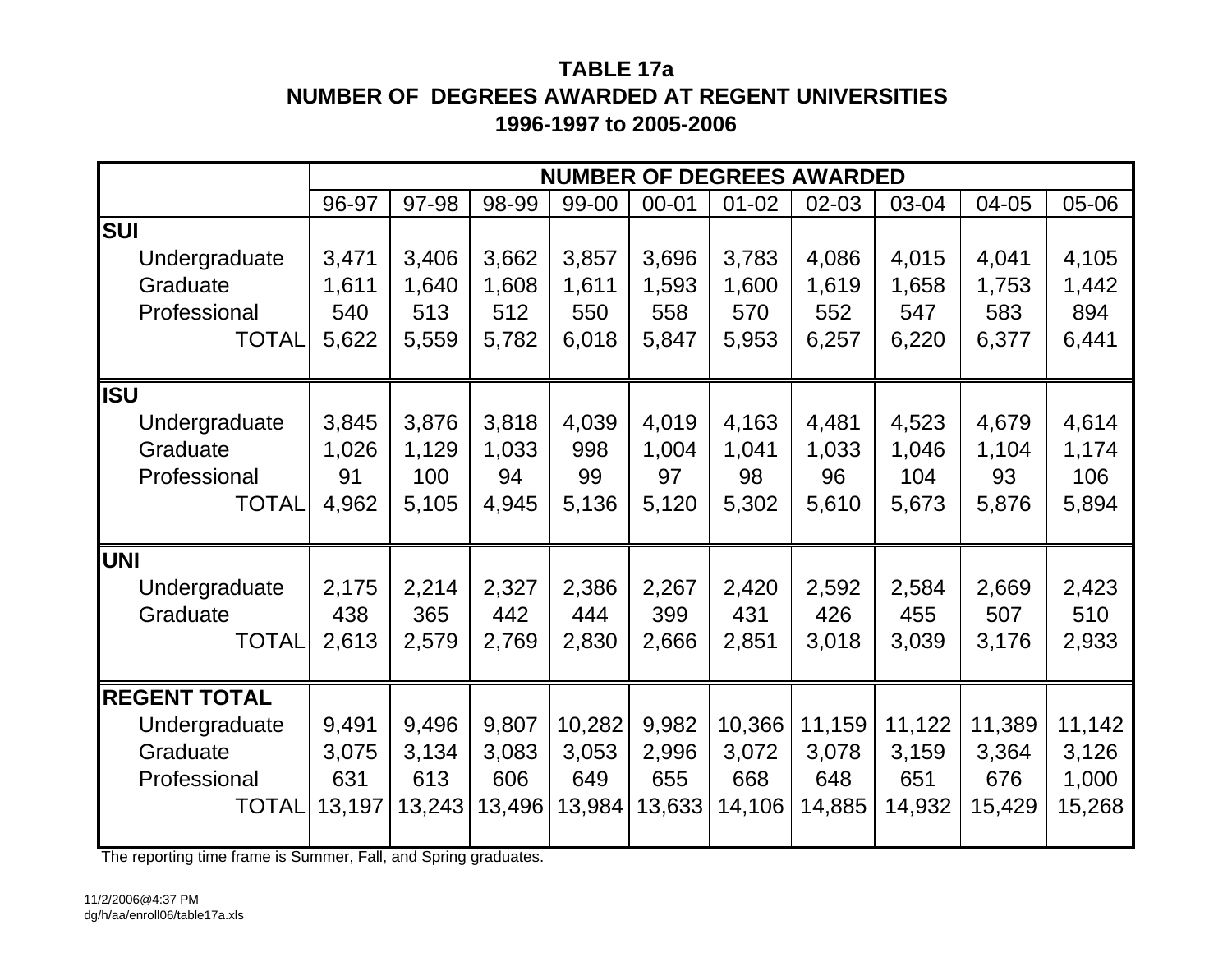### **TABLE 17b NUMBER OF GRADUATES BY GENDER AT REGENT UNIVERSITIES 1996-97 to 2005-06**

|                                   |             | <b>Undergraduate</b> |              |             | Graduate      |              |             | <b>Professional</b> |              |             | <b>Total</b>  |              |
|-----------------------------------|-------------|----------------------|--------------|-------------|---------------|--------------|-------------|---------------------|--------------|-------------|---------------|--------------|
|                                   | <b>Male</b> | Female               | Total        | <b>Male</b> | <b>Female</b> | <b>Total</b> | <b>Male</b> | <b>Female</b>       | <b>Total</b> | <b>Male</b> | <b>Female</b> | Total        |
| $\overline{\mathsf{s}\mathsf{u}}$ |             |                      |              |             |               |              |             |                     |              |             |               |              |
| 02-03                             | 1,714       | 2,301                | 4,015        | 740         | 857           | 1,597        | 285         | 267                 | 552          | 2,739       | 3,425         | 6,164        |
| 03-04                             | 1,741       | 2,175                | 3,916        | 742         | 880           | 1,622        | 270         | 276                 | 546          | 2,753       | 3,331         | 6,084        |
| 04-05                             | 1,725       | 2,241                | 7,931        | 810         | 914           | 1,724        | 284         | 299                 | 583          | 2,819       | 3,454         | 6,273        |
| 05-06                             | 1,853       | 2,252                | 4,105        | 590         | 852           | 1,442        | 533         | 361                 | 894          | 2,976       | 3,465         | 6,441        |
|                                   |             |                      |              |             |               |              |             |                     |              |             |               |              |
|                                   | <b>Male</b> | Female               | <b>Total</b> | <b>Male</b> | Female        | <b>Total</b> | <b>Male</b> | <b>Female</b>       | <b>Total</b> | <b>Male</b> | <b>Female</b> | <b>Total</b> |
| $\overline{\mathsf{ISU}}$         |             |                      |              |             |               |              |             |                     |              |             |               |              |
| 02-03                             | 2,328       | 2,070                | 4,398        | 586         | 440           | 1,026        | 37          | 59                  | 96           | 2,951       | 2,569         | 5,520        |
| 03-04                             | 2,345       | 2,102                | 4,447        | 614         | 422           | 1,036        | 37          | 66                  | 103          | 2,996       | 2,590         | 5,586        |
| 04-05                             | 2,418       | 2,146                | 4,564        | 636         | 455           | 1,091        | 27          | 64                  | 91           | 3,081       | 2,665         | 5,746        |
| $05-06$                           | 2,425       | 2,087                | 4,512        | 662         | 501           | 1,163        | 23          | 80                  | 103          | 3,110       | 2,668         | 5,778        |
|                                   |             |                      |              |             |               |              |             |                     |              |             |               |              |
|                                   | <b>Male</b> | Female               | <b>Total</b> | <b>Male</b> | <b>Female</b> | <b>Total</b> | <b>Male</b> | <b>Female</b>       | <b>Total</b> | <b>Male</b> | <b>Female</b> | <b>Total</b> |
| UNI                               |             |                      |              |             |               |              |             |                     |              |             |               |              |
| 02-03                             | 1,036       | 1,556                | 2,592        | 116         | 310           | 426          |             |                     |              | 1,152       | 1,866         | 3,018        |
| 03-04                             | 1,089       | 1,495                | 2,584        | 135         | 320           | 455          |             |                     |              | 1,224       | 1,815         | 3,039        |
| 04-05                             | 1,138       | 1,531                | 2,669        | 175         | 332           | 507          |             |                     |              | 1,313       | 1,863         | 3,176        |
| 05-06                             | 1,026       | 1,397                | 2,423        | 165         | 345           | 510          |             |                     |              | 1,191       | 1,742         | 2,933        |
|                                   |             |                      |              |             |               |              |             |                     |              |             |               |              |
|                                   | <b>Male</b> | <b>Female</b>        | <b>Total</b> | <b>Male</b> | Female        | <b>Total</b> | <b>Male</b> | <b>Female</b>       | <b>Total</b> | <b>Male</b> | <b>Female</b> | <b>Total</b> |
| <b>Regent Total</b>               |             |                      |              |             |               |              |             |                     |              |             |               |              |
| 02-03                             | 5,078       | 5,927                | 11,005       | 1,442       | 1,607         | 3,049        | 322         | 326                 | 648          | 6,842       | 7,860         | 14,702       |
| 03-04                             | 5,175       | 5,772                | 10,947       | 1,491       | 1,622         | 3,113        | 307         | 342                 | 649          | 6,973       | 7,736         | 14,709       |
| 04-05                             | 5,281       | 5,918                | 11,199       | 1,621       | 1,701         | 3,322        | 311         | 363                 | 674          | 7,213       | 7,982         | 15,195       |
| 05-06                             | 5,304       | 5,736                | 11,040       | 1,417       | 1,698         | 3,115        | 556         | 441                 | 997          | 7,277       | 7,875         | 15,152       |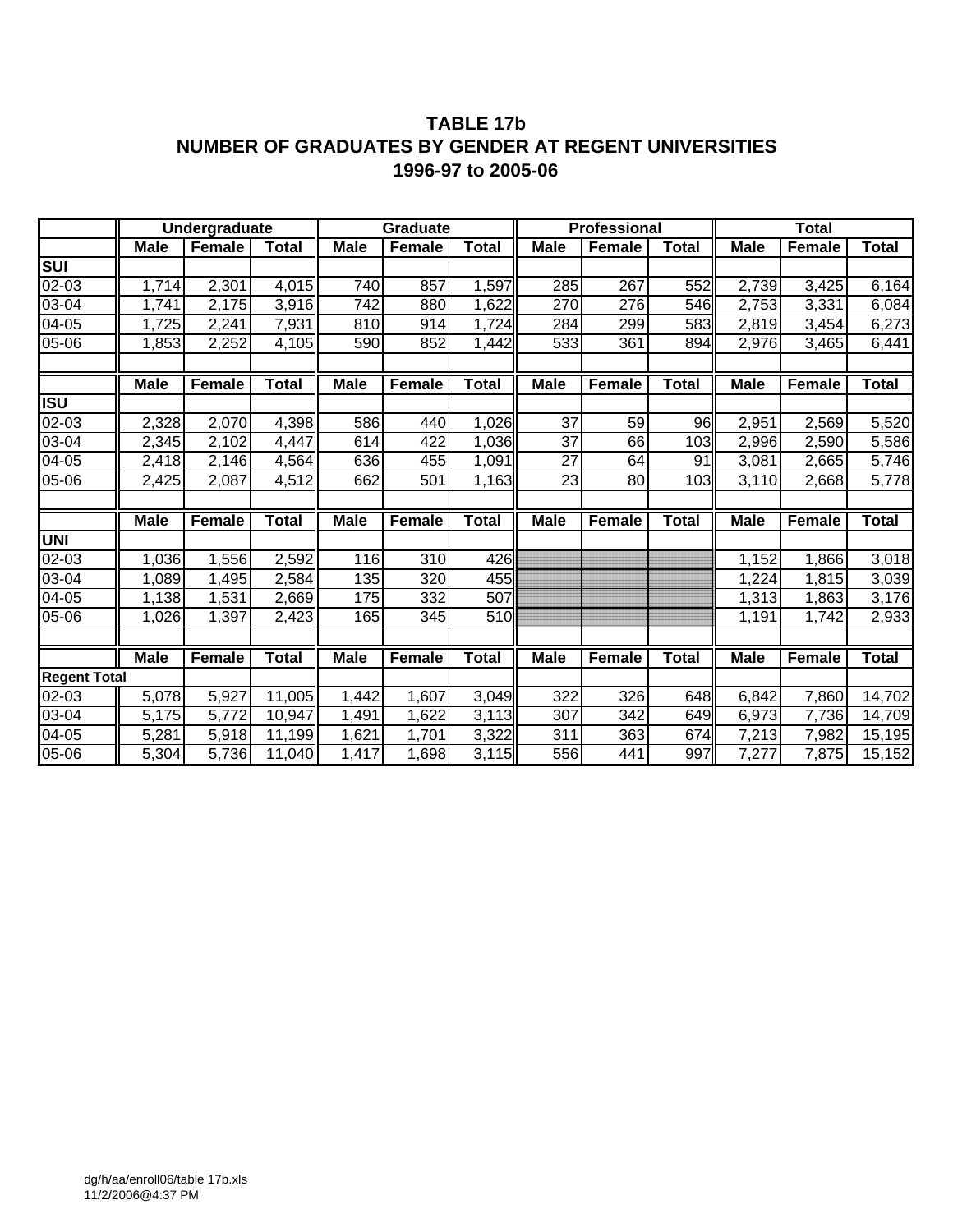| <b>TABLE 18</b>                                 |
|-------------------------------------------------|
| ENROLLMENT OF MINORITIES AT REGENT UNIVERSITIES |
| <b>FALL 1997 TO FALL 2006</b>                   |

|                              |        | 1997     |        | 1998     |                | 1999     | 2000   |          |        | 2001  |                 | 2002            |       | 2003     |        | 2004     |                | 2005     |                | 2006     |                    |                    |
|------------------------------|--------|----------|--------|----------|----------------|----------|--------|----------|--------|-------|-----------------|-----------------|-------|----------|--------|----------|----------------|----------|----------------|----------|--------------------|--------------------|
|                              | Number | Per Cent | Number | Per Cent | Number         | Per Cent | Number | Per Cent | Number |       | Per Cent Number | Per Cent Number |       | Per Cent | Number | Per Cent | Number         | Per Cent | Number         | Per Cent | One Year<br>Change | Ten Year<br>Change |
| UNIVERSITY OF IOWA           |        |          |        |          |                |          |        |          |        |       |                 |                 |       |          |        |          |                |          |                |          |                    |                    |
| Undergraduate                | 1,581  | 8.4%     | 1,621  | 8.4%     | 1,597          | 8.2%     | 1,595  | 8.3%     | 1,617  | 8.2%  | 1,679           | 8.2%            | 1,717 | 8.5%     | 1.728  | 8.6%     | 1,765          | 8.7%     | 1.809          | 8.7%     | 2.5%               | 14.4%              |
| Graduate                     | 615    | 9.9%     | 581    | 8.9%     | 567            | 8.9%     | 508    | 9.2%     | 458    | 8.6%  | 439             | 8.2%            | 429   | 7.8%     | 460    | 8.4%     | 477            | 8.8%     | 477            | 8.9%     | 0.0%               | $-22.4%$           |
| Professional                 | 457    | 15.9%    | 473    | 16.5%    | 457            | 15.7%    | 429    | 12.2%    | 444    | 11.5% | 450             | 11.6%           | 455   | 11.3%    | 477    | 11.5%    | 436            | 11.1%    | 455            | 11.8%    | 4.4%               | $-0.4%$            |
| <b>TOTAL</b>                 | 2.653  | 9.5%     | 2,675  | 9.3%     | 2.621          | 9.1%     | 2,532  | 8.9%     | 2,519  | 8.8%  | 2,568           | 8.6%            | 2.601 | 8.7%     | 2.665  | $9.0\%$  | 2.678          | 9.0%     | 2,741          | 9.1%     | 2.4%               | 3.3%               |
| <b>IOWA STATE UNIVERSITY</b> |        |          |        |          |                |          |        |          |        |       |                 |                 |       |          |        |          |                |          |                |          |                    |                    |
| Undergraduate                | 1.423  | 6.9%     | 1,433  | 6.8%     | 1,502          | 7.0%     | 1,540  | 7.0%     | 1,694  | 7.3%  | 1,782           | 7.7%            | 1,804 | 8.1%     | 1,794  | 8.4%     | 1,826          | 8.8%     | 1.842          | 9.0%     | 0.9%               | 29.4%              |
| Graduate                     | 247    | 5.8%     | 248    | 6.0%     | 220            | 5.2%     | 236    | 5.4%     | 241    | 5.5%  | 251             | 5.6%            | 272   | 5.7%     | 253    | 5.5%     | 290            | 6.3%     | 305            | 6.7%     | 5.2%               | 23.5%              |
| Professional                 | 8      | 2.0%     | 6      | 1.5%     | $\overline{4}$ | 1.0%     | 5      | 1.3%     | 8      | 2.0%  | 8               | 2.0%            | 6     | 1.5%     | 8      | 2.0%     | $\overline{7}$ | 1.6%     | $\overline{7}$ | 1.6%     | 0.0%               | $-12.5%$           |
| <b>TOTAL</b>                 | 1.678  | 6.6%     | 1.687  | 6.6%     | .726           | 6.6%     | 1.781  | 6.6%     | 1,943  | 7.0%  | 2,039           | 7.3%            | 2.082 | 7.6%     | 2.055  | 7.8%     | 2,123          | 8.2%     | 2,154          | 8.5%     | 1.5%               | 28.4%              |
| UNIVERSITY OF NORTHERN IOWA  |        |          |        |          |                |          |        |          |        |       |                 |                 |       |          |        |          |                |          |                |          |                    |                    |
| Undergraduate                | 434    | 3.7%     | 457    | 3.9%     | 488            | 4.1%     | 557    | 4.6%     | 611    | 4.9%  | 648             | 5.3%            | 668   | 5.7%     | 668    | 6.0%     | 620            | 5.7%     | 628            | 5.9%     | 1.3%               | 44.7%              |
| Graduate                     | 92     | 6.3%     | 82     | 5.2%     | 99             | 6.3%     | 109    | 7.0%     | 111    | 7.0%  | 115             | 7.0%            | 139   | 8.3%     | 141    | 8.8%     | 136            | 8.7%     | 132            | 8.5%     | $-2.9%$            | 43.5%              |
| <b>TOTAL</b>                 | 526    | 4.0%     | 539    | 4.0%     | 587            | 4.3%     | 666    | 4.8%     | 722    | 5.1%  | 763             | 5.5%            | 807   | 6.0%     | 809    | 6.3%     | 756            | 6.0%     | 760            | 6.2%     | 0.5%               | 44.5%              |
| <b>REGENTS TOTAL</b>         |        |          |        |          |                |          |        |          |        |       |                 |                 |       |          |        |          |                |          |                |          |                    |                    |
| Undergraduate                | 3,438  | 6.7%     | 3,511  | 6.7%     | 3,587          | 6.8%     | 3,692  | 6.9%     | 3,922  | 7.1%  | 4,109           | 7.4%            | 4,189 | 7.7%     | 4,190  | 7.9%     | 4,211          | 8.1%     | 4,279          | 8.2%     | 1.6%               | 24.5%              |
| Graduate                     | 954    | 8.0%     | 911    | 7.5%     | 886            | 7.3%     | 853    | 7.5%     | 810    | 7.2%  | 805             | 7.0%            | 840   | 7.1%     | 854    | 7.3%     | 903            | 7.8%     | 914            | 7.9%     | 1.2%               | $-4.2%$            |
| Professional                 | 465    | 14.1%    | 479    | 14.7%    | 461            | 13.9%    | 434    | 11.1%    | 452    | 10.6% | 458             | 10.7%           | 461   | 10.4%    | 485    | 10.6%    | 443            | 10.2%    | 462            | 10.8%    | 4.3%               | $-0.6%$            |
| <b>TOTAL</b>                 | 4.857  | 7.3%     | 4,901  | 7.2%     | 4.934          | 7.2%     | 4,979  | 7.2%     | 5.184  | 7.3%  | 5,372           | 7.5%            | 5.490 | 7.8%     | 5.529  | 8.0%     | 5,557          | 8.2%     | 5.655          | 8.4%     | 1.8%               | 16.4%              |

In Fall 2000, MBA students were moved from the Graduate to the Professional School category at the University of Iowa.

NEED TO CHANGE THE DENOMINATORS.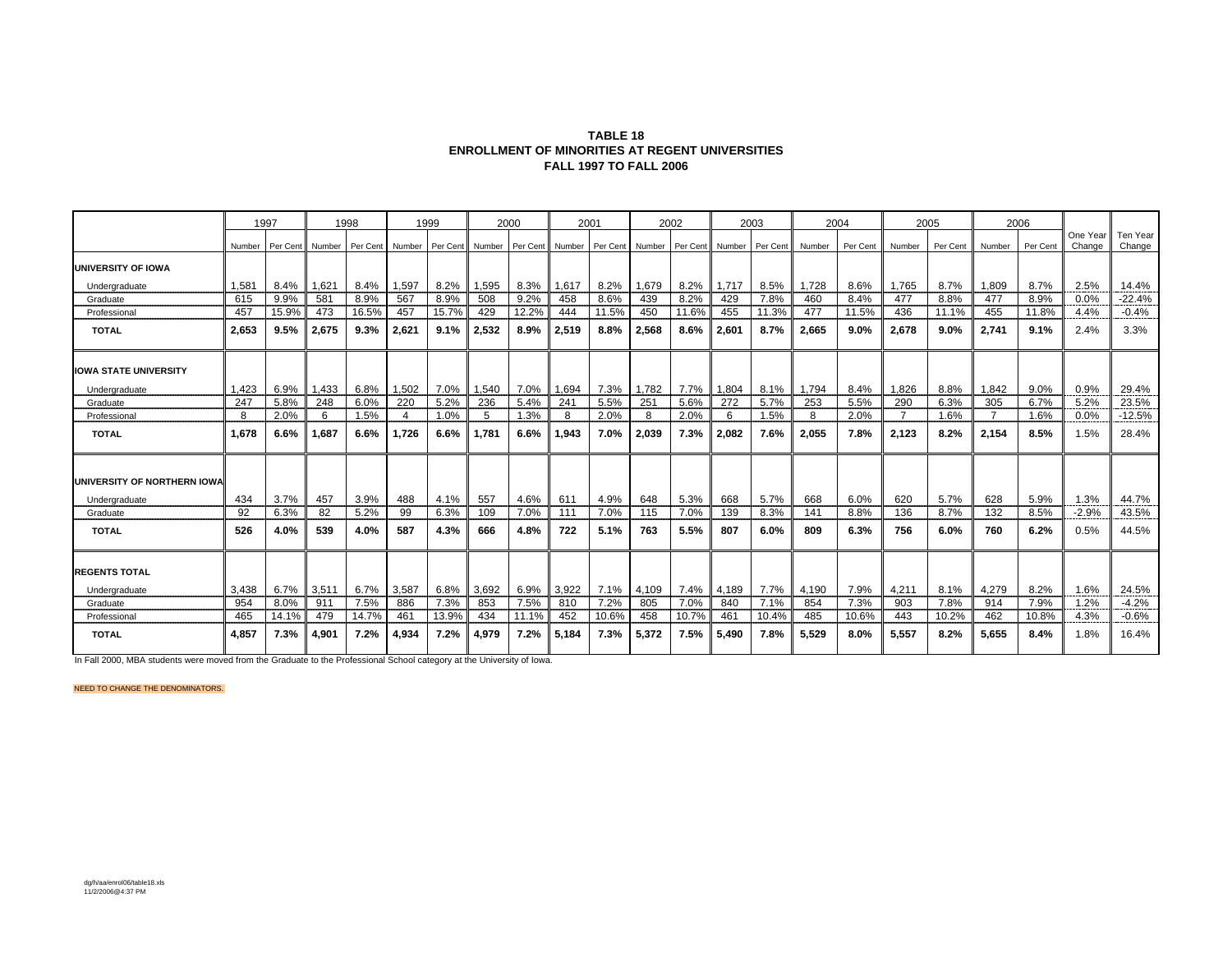# **TABLE 19TEN-YEAR HEADCOUNT ENROLLMENT PROJECTIONS AT REGENT UNIVERSITIES FALL 2007 to FALL 2015**

| Level                              | <b>ACTUAL</b><br>2006 | 2007           | 2008           | 2009   | 2010           | 2011   | 2012           | 2013   | 2014           | 2015   | 2016           |
|------------------------------------|-----------------------|----------------|----------------|--------|----------------|--------|----------------|--------|----------------|--------|----------------|
|                                    |                       |                |                |        |                |        |                |        |                |        |                |
| <b>UNDERGRADUATE</b>               |                       |                |                |        |                |        |                |        |                |        |                |
| <b>Resident - Lower Division</b>   | 16,370                | 16,630         | 16,705         | 16,736 | 16,725         | 16,635 | 16,475         | 16,312 | 16,263         | 16,295 | 16,375         |
| Non Resident - Lower Division      | 6,482                 | 6,580          | 6,555          | 6,552  | 6,547          | 6,526  | 6,483          | 6,443  | 6,435          | 6,445  | 6,468          |
| <b>LOWER DIVISION TOTAL</b>        | 22,852                | 23,210         | 23,260         | 23,288 | 23,272         | 23,161 | 22,958         | 22,755 | 22,698         | 22,740 | 22,843         |
| Resident - Unclassified/Spec.      | 898                   | 889            | 886            | 885    | 884            | 884    | 884            | 884    | 884            | 884    | 884            |
| Non Resident - Unclass./Spec.      | 662                   | 655            | 667            | 665    | 665            | 664    | 663            | 664    | 663            | 663    | 663            |
| UNCLASS./SPEC. TOTAL               | 1,560                 | 1,544          | 1,553          | 1,550  | 1,549          | 1,548  | 1,547          | 1,548  | 1,547          | 1,547  | 1,547          |
|                                    |                       |                |                |        |                |        |                |        |                |        |                |
| <b>Resident - Upper Division</b>   | 22,356                | 22,068         | 21,932         | 22,004 | 22,092         | 22,142 | 22,149         | 22,093 | 21,966         | 21,819 | 21,739         |
| Non Resident - Upper Division      | 5,112                 | 4,932          | 5,053          | 5,066  | 5,060          | 5,054  | 5,044          | 5,026  | 4,997          | 4,968  | 4,953          |
| <b>UPPER DIVISION TOTAL</b>        | 27,468                | 27,000         | 26,985         | 27,070 | 27,152         | 27,196 | 27,193         | 27,119 | 26,963         | 26,787 | 26,692         |
| <b>Resident Total</b>              | 39,624                | 39,587         | 39,523         | 39,625 | 39,701         | 39,661 | 39,508         | 39,289 | 39,113         | 38,998 | 38,998         |
| <b>Non Resident Total</b>          | 12,256                | 12,167         | 12,275         | 12,283 | 12,272         | 12,244 | 12,190         | 12,133 | 12,095         | 12,076 | 12,084         |
| UNDERGRADUATE TOTAL                | 51,880                | 51,754         | 51,798         | 51,908 | 51,973         | 51,905 | 51,698         | 51,422 | 51,208         | 51,074 | 51,082         |
|                                    |                       |                |                |        |                |        |                |        |                |        |                |
| <b>PROFESSIONAL</b>                |                       |                |                |        |                |        |                |        |                |        |                |
| <b>Resident</b>                    | 3,086                 | 3,120          | 3,150          | 3,193  | 3,205          | 3,229  | 3,230          | 3,232  | 3,211          | 3,213  | 3,235          |
| Non Resident<br>PROFESSIONAL TOTAL | 1,206<br>4,292        | 1,249<br>4,369 | 1,289<br>4,439 | 1,333  | 1,358<br>4,563 | 1,366  | 1,367<br>4,597 | 1,367  | 1,360<br>4,571 | 1,360  | 1,368<br>4,603 |
|                                    |                       |                |                | 4,526  |                | 4,595  |                | 4,599  |                | 4,573  |                |
| <b>GRADUATE</b>                    |                       |                |                |        |                |        |                |        |                |        |                |
| <b>Resident</b>                    | 5,254                 | 5,221          | 5,191          | 5,157  | 5,146          | 5,138  | 5,131          | 5,127  | 5,124          | 5,121  | 5,120          |
| Non Resident                       | 6,275                 | 6,276          | 6,255          | 6,220  | 6,217          | 6,214  | 6,213          | 6,211  | 6,210          | 6,210  | 6,209          |
| <b>GRADUATE TOTAL</b>              | 11,529                | 11,497         | 11,446         | 11,377 | 11,363         | 11,352 | 11,344         | 11,338 | 11,334         | 11,331 | 11,329         |
| <b>TOTAL</b>                       |                       |                |                |        |                |        |                |        |                |        |                |
| <b>Resident</b>                    | 47,964                | 47,928         | 47,864         | 47,975 | 48,052         | 48,028 | 47,869         | 47,648 | 47,448         | 47,332 | 47,353         |
| <b>Non Resident</b>                | 19,737                | 19,692         | 19,819         | 19,836 | 19,847         | 19,824 | 19,770         | 19,711 | 19,665         | 19,646 | 19,661         |
| <b>TOTAL ENROLLMENT</b>            | 67,701                | 67,620         | 67,683         | 67,811 | 67,899         | 67,852 | 67,639         | 67,359 | 67,113         | 66,978 | 67,014         |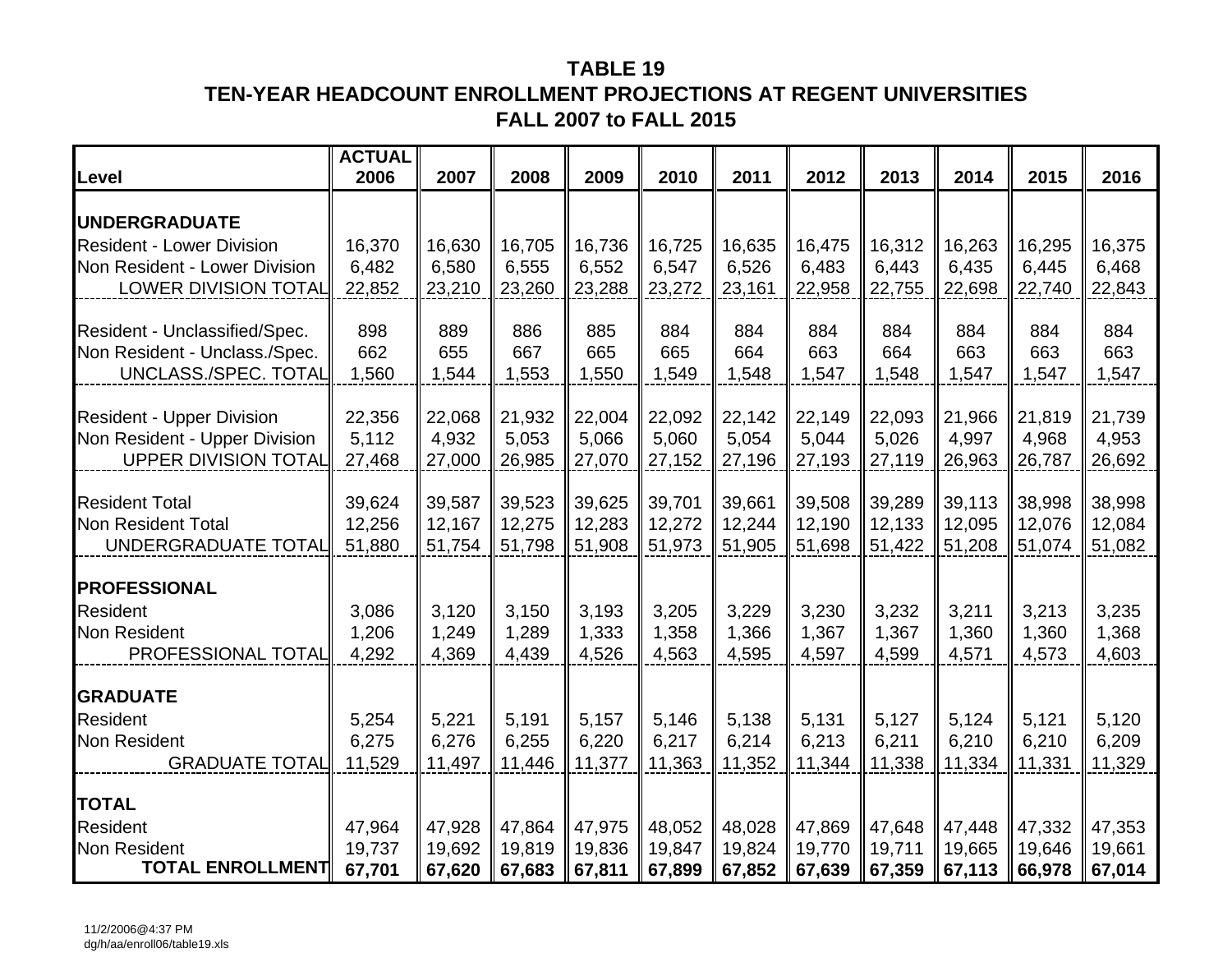## **TABLE 19a TEN-YEAR HEADCOUNT ENROLLMENT PROJECTIONS UNIVERSITY OF IOWAFALL 2007 to FALL 2016**

| Level                                                        | <b>ACTUAL</b><br>2006 | 2007            | 2008            | 2009            | 2010            | 2011            | 2012            | 2013            | 2014            | 2015            | 2016            |
|--------------------------------------------------------------|-----------------------|-----------------|-----------------|-----------------|-----------------|-----------------|-----------------|-----------------|-----------------|-----------------|-----------------|
| <b> UNDERGRADUATE</b>                                        |                       |                 |                 |                 |                 |                 |                 |                 |                 |                 |                 |
| <b>Resident - Lower Division</b>                             | 5,830                 | 5,974           | 5,991           | 6,004           | 6,014           | 6,021           | 6,026           | 6,029           | 6,032           | 6,034           | 6,036           |
| Non Resident - Lower Division                                | 3,779                 | 3,872           | 3,884           | 3,892           | 3,898           | 3,903           | 3,906           | 3,908           | 3,910           | 3,911           | 3,912           |
| <b>LOWER DIVISION TOTAL</b>                                  | 9,609                 | 9,846           | 9,875           | 9,896           | 9,912           | 9,924           | 9,932           | 9,937           | 9,942           | 9,945           | 9,948           |
| Resident - Unclassified/Spec.                                | 557                   | 555             | 556             | 557             | 558             | 559             | 559             | 560             | 560             | 560             | 560             |
| Non Resident - Unclass./Spec.                                | 352                   | 350             | 351             | 352             | 353             | 353             | 353             | 354             | 354             | 354             | 354             |
| UNCLASS./SPEC. TOTAL                                         | 909                   | 905             | 907             | 909             | 911             | 912             | 912             | 914             | 914             | 914             | 914             |
|                                                              |                       |                 |                 |                 |                 |                 |                 |                 |                 |                 |                 |
| <b>Resident - Upper Division</b>                             | 7,624<br>2,596        | 7,512           | 7,534           | 7,550           | 7,562           | 7,571           | 7,577           | 7,582           | 7,585           | 7,588           | 7,590           |
| Non Resident - Upper Division<br><b>UPPER DIVISION TOTAL</b> | 10,220                | 2,558<br>10,070 | 2,565<br>10,099 | 2,571<br>10,121 | 2,575<br>10,137 | 2,578<br>10,149 | 2,580<br>10,157 | 2,582<br>10,164 | 2,583<br>10,168 | 2,584<br>10,172 | 2,584<br>10,174 |
|                                                              |                       |                 |                 |                 |                 |                 |                 |                 |                 |                 |                 |
| <b>Resident Total</b>                                        | 14,011                | 14,041          | 14,081          | 14,111          | 14,134          | 14,151          | 14,162          | 14,171          | 14,177          | 14,182          | 14,186          |
| Non Resident Total                                           | 6,727                 | 6,780           | 6,800           | 6,815           | 6,826           | 6,834           | 6,839           | 6,844           | 6,847           | 6,849           | 6,850           |
| UNDERGRADUATE TOTAL                                          | 20,738                | 20,821          | 20,881          | 20,926          | 20,960          | 20,985          | 21,001          | 21,015          | 21,024          | 21,031          | 21,036          |
| <b>PROFESSIONAL</b>                                          |                       |                 |                 |                 |                 |                 |                 |                 |                 |                 |                 |
| <b>Resident</b>                                              | 2,833                 | 2,873           | 2,916           | 2,957           | 2,965           | 2,989           | 2,990           | 2,992           | 2,971           | 2,973           | 2,995           |
| Non Resident                                                 | 1,020                 | 1,035           | 1,050           | 1,065           | 1,068           | 1,076           | 1,077           | 1,077           | 1,070           | 1,070           | 1,078           |
| PROFESSIONAL TOTAL                                           | 3,853                 | 3,908           | 3,966           | 4,022           | 4,033           | 4,065           | 4,067           | 4,069           | 4,041           | 4,043           | 4,073           |
| <b>GRADUATE</b>                                              |                       |                 |                 |                 |                 |                 |                 |                 |                 |                 |                 |
| <b>Resident</b>                                              | 2,059                 | 2,054           | 2,044           | 2,025           | 2,025           | 2,025           | 2,025           | 2,025           | 2,025           | 2,025           | 2,025           |
| <b>Non Resident</b>                                          | 3,329                 | 3,321           | 3,306           | 3,275           | 3,275           | 3,275           | 3,275           | 3,275           | 3,275           | 3,275           | 3,275           |
| <b>GRADUATE TOTAL</b>                                        | 5,388                 | 5,375           | 5,350           | 5,300           | 5,300           | 5,300           | 5,300           | 5,300           | 5,300           | 5,300           | 5,300           |
| <b>TOTAL</b>                                                 |                       |                 |                 |                 |                 |                 |                 |                 |                 |                 |                 |
| <b>Resident</b>                                              | 18,903                | 18,968          | 19,041          | 19,093          | 19,124          | 19,165          | 19,177          | 19,188          | 19,173          | 19,180          | 19,206          |
| Non Resident                                                 | 11,076                | 11,136          | 11,156          | 11,155          | 11,169          | 11,185          | 11,191          | 11,196          | 11,192          | 11,194          | 11,203          |
| <b>TOTAL ENROLLMENT</b>                                      | 29,979                | 30,104          | 30,197          | 30,248          | 30,293          | 30,350          | 30,368          | 30,384          | 30,365          | 30,374          | 30,409          |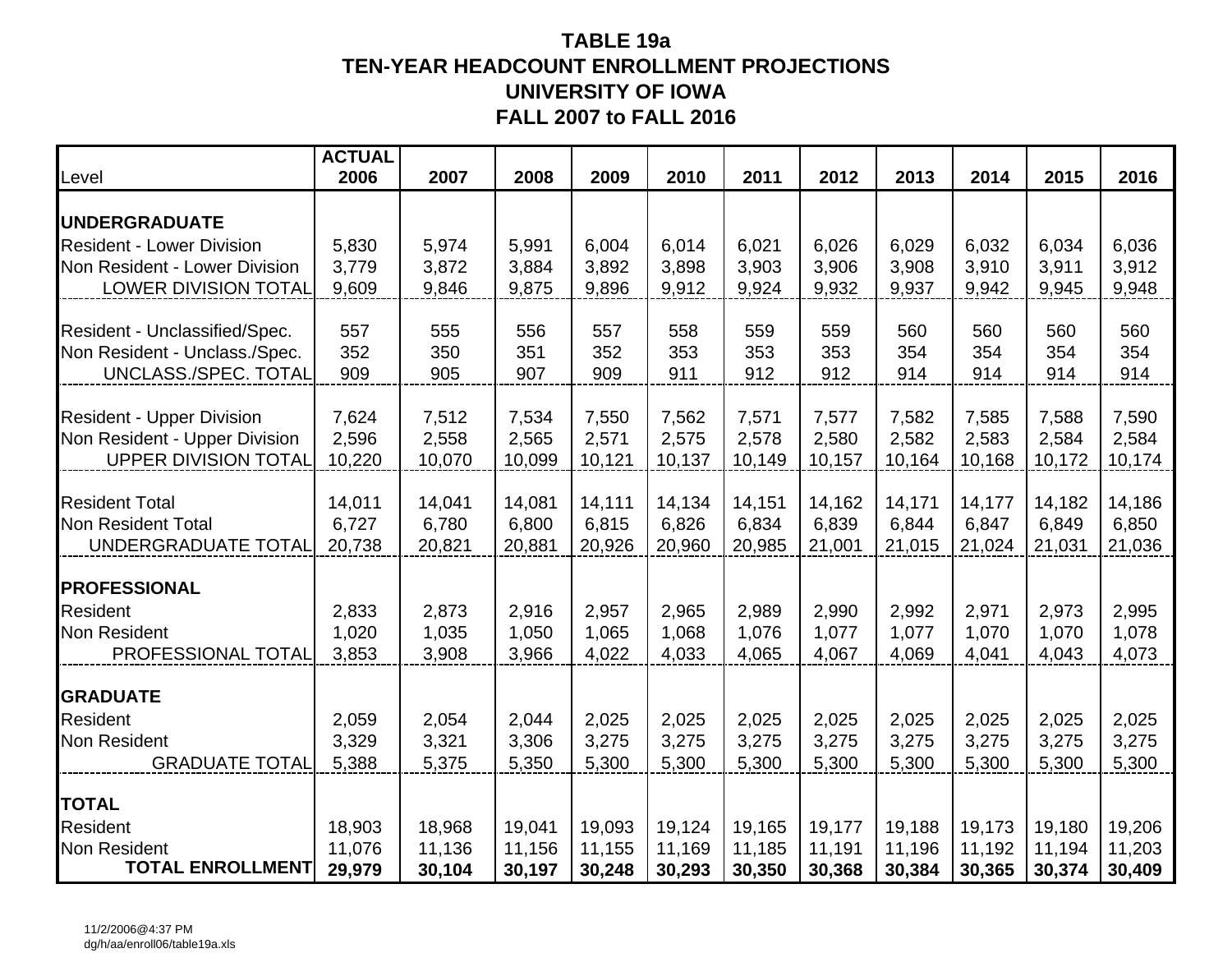## **TABLE 19b TEN-YEAR HEADCOUNT ENROLLMENT PROJECTIONS IOWA STATE UNIVERSITY FALL 2007 to FALL 2016**

| Level                            | <b>ACTUAL</b><br>2006 | 2007   | 2008   | 2009   | 2010   | 2011   | 2012   | 2013   | 2014   | 2015   | 2016   |
|----------------------------------|-----------------------|--------|--------|--------|--------|--------|--------|--------|--------|--------|--------|
| <b>UNDERGRADUATE</b>             |                       |        |        |        |        |        |        |        |        |        |        |
| <b>Resident - Lower Division</b> | 6,725                 | 6,792  | 6,837  | 6,852  | 6,841  | 6,777  | 6,669  | 6,559  | 6,524  | 6,542  | 6,593  |
| Non Resident - Lower Division    | 2,333                 | 2,326  | 2,288  | 2,276  | 2,266  | 2,243  | 2,203  | 2,167  | 2,158  | 2,166  | 2,186  |
| <b>LOWER DIVISION TOTAL</b>      | 9,058                 | 9,118  | 9,125  | 9,128  | 9,107  | 9,020  | 8,872  | 8,726  | 8,682  | 8,708  | 8,779  |
| Resident - Unclassified/Spec.    | 221                   | 221    | 221    | 221    | 221    | 221    | 221    | 221    | 221    | 221    | 221    |
| Non Resident - Unclass./Spec.    | 188                   | 189    | 204    | 204    | 204    | 204    | 204    | 204    | 204    | 204    | 204    |
| UNCLASS./SPEC. TOTAL             | 409                   | 410    | 425    | 425    | 425    | 425    | 425    | 425    | 425    | 425    | 425    |
|                                  |                       |        |        |        |        |        |        |        |        |        |        |
| <b>Resident - Upper Division</b> | 8,760                 | 8,598  | 8,542  | 8,567  | 8,622  | 8,657  | 8,664  | 8,630  | 8,553  | 8,459  | 8,401  |
| Non Resident - Upper Division    | 2,213                 | 2,164  | 2,180  | 2,185  | 2,174  | 2,165  | 2,153  | 2,135  | 2,107  | 2,080  | 2,067  |
| <b>UPPER DIVISION TOTAL</b>      | 10,973                | 10,762 | 10,722 | 10,752 | 10,796 | 10,822 | 10,817 | 10,765 | 10,660 | 10,539 | 10,468 |
| <b>Resident Total</b>            | 15,706                | 15,611 | 15,600 | 15,640 | 15,684 | 15,655 | 15,554 | 15,410 | 15,298 | 15,222 | 15,215 |
| <b>Non Resident Total</b>        | 4,734                 | 4,679  | 4,672  | 4,665  | 4,644  | 4,612  | 4,560  | 4,506  | 4,469  | 4,450  | 4,457  |
| UNDERGRADUATE TOTAL              | 20,440                | 20,290 | 20,272 | 20,305 | 20,328 | 20,267 | 20,114 | 19,916 | 19,767 | 19,672 | 19,672 |
| <b>PROFESSIONAL</b>              |                       |        |        |        |        |        |        |        |        |        |        |
| <b>Resident</b>                  | 253                   | 247    | 234    | 236    | 240    | 240    | 240    | 240    | 240    | 240    | 240    |
| Non Resident                     | 186                   | 214    | 239    | 268    | 290    | 290    | 290    | 290    | 290    | 290    | 290    |
| PROFESSIONAL TOTAL               | 439                   | 461    | 473    | 504    | 530    | 530    | 530    | 530    | 530    | 530    | 530    |
| <b>GRADUATE</b>                  |                       |        |        |        |        |        |        |        |        |        |        |
| <b>Resident</b>                  | 1,973                 | 1,980  | 1,980  | 1,980  | 1,980  | 1,980  | 1,980  | 1,980  | 1,980  | 1,980  | 1,980  |
| Non Resident                     | 2,610                 | 2,620  | 2,620  | 2,620  | 2,620  | 2,620  | 2,620  | 2,620  | 2,620  | 2,620  | 2,620  |
| <b>GRADUATE TOTAL</b>            | 4,583                 | 4,600  | 4,600  | 4,600  | 4,600  | 4,600  | 4,600  | 4,600  | 4,600  | 4,600  | 4,600  |
| <b>TOTAL</b>                     |                       |        |        |        |        |        |        |        |        |        |        |
| Resident                         | 17,932                | 17,838 | 17,814 | 17,856 | 17,904 | 17,875 | 17,774 | 17,630 | 17,518 | 17,442 | 17,435 |
| <b>Non Resident</b>              | 7,530                 | 7,513  | 7,531  | 7,553  | 7,554  | 7,522  | 7,470  | 7,416  | 7,379  | 7,360  | 7,367  |
| <b>TOTAL ENROLLMENT</b>          | 25,462                | 25,351 | 25,345 | 25,409 | 25,458 | 25,397 | 25,244 | 25,046 | 24,897 | 24,802 | 24,802 |